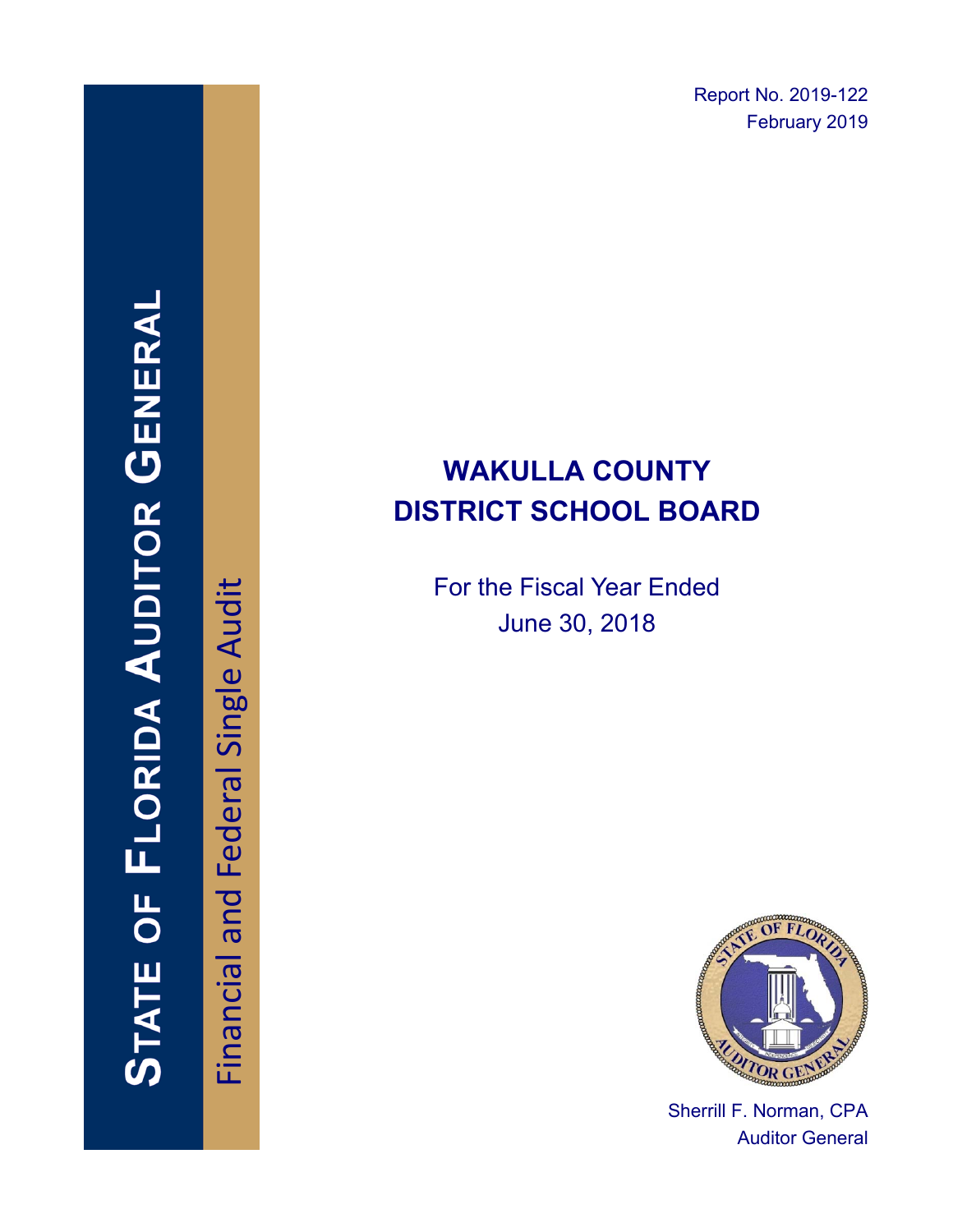#### **Board Members and Superintendent**

During the 2017-18 fiscal year, Robert Pearce served as Superintendent of the Wakulla County Schools and the following individuals served as School Board Members:

|                           | District No. |
|---------------------------|--------------|
| Verna Brock               |              |
| Melisa Taylor, Vice Chair | 2            |
| Becky Cook, Chair         | 3            |
| <b>Greg Thomas</b>        | 4            |
| <b>JoAnn Daniels</b>      | 5            |

The Auditor General conducts audits of governmental entities to provide the Legislature, Florida's citizens, public entity management, and other stakeholders unbiased, timely, and relevant information for use in promoting government accountability and stewardship and improving government operations.

The team leader was Stacy P. Boyd, and the audit was supervised by Edward A. Waller, CPA.

Please address inquiries regarding this report to Micah E. Rodgers, CPA, Audit Manager, by e-mail at micahrodgers@aud.state.fl.us or by telephone at (850) 412-2905.

This report and other reports prepared by the Auditor General are available at:

[FLAuditor.gov](https://flauditor.gov)

Printed copies of our reports may be requested by contacting us at:

**State of Florida Auditor General** 

**Claude Pepper Building, Suite G74** ∙ **111 West Madison Street** ∙ **Tallahassee, FL 32399-1450** ∙ (**850) 412-2722**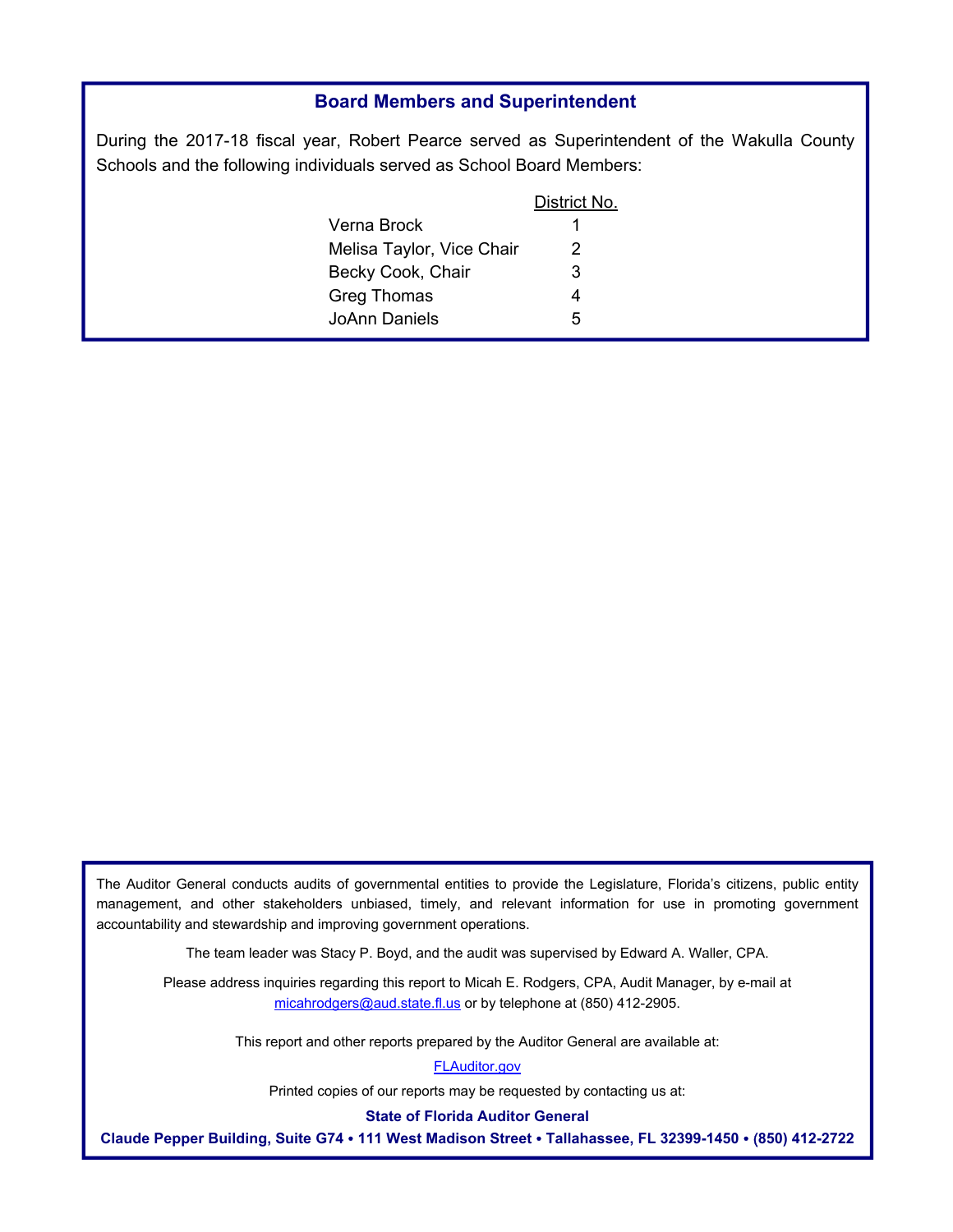## **WAKULLA COUNTY DISTRICT SCHOOL BOARD TABLE OF CONTENTS**

|                                                                                                               | Page<br>No.    |
|---------------------------------------------------------------------------------------------------------------|----------------|
|                                                                                                               | Ť              |
| <b>INDEPENDENT AUDITOR'S REPORT</b>                                                                           |                |
|                                                                                                               | $\mathbf{1}$   |
|                                                                                                               | 3              |
|                                                                                                               | $\overline{4}$ |
| <b>BASIC FINANCIAL STATEMENTS</b>                                                                             |                |
|                                                                                                               | 11             |
|                                                                                                               | 12             |
|                                                                                                               | 14             |
| Reconciliation of the Governmental Funds Balance Sheet                                                        | 16             |
| Statement of Revenues, Expenditures, and Changes in                                                           | 18             |
| Reconciliation of the Governmental Funds Statement of<br>Revenues, Expenditures, and Changes in Fund Balances | 20             |
|                                                                                                               | 21             |
| Statement of Revenues, Expenses, and Changes in Fund                                                          | 22             |
|                                                                                                               | 23             |
|                                                                                                               | 24             |
|                                                                                                               | 25             |
| OTHER REQUIRED SUPPLEMENTARY INFORMATION                                                                      |                |
| Budgetary Comparison Schedule – General and Major Special Revenue Funds                                       | 54             |
| Schedule of Changes in the District's Total OPEB Liability and Related Ratios                                 | 56             |
| Schedule of the District's Proportionate Share of the Net Pension Liability - Florida                         | 56             |
| Schedule of District Contributions - Florida Retirement System Pension Plan                                   | 56             |
| Schedule of the District's Proportionate Share of the Net Pension Liability - Health                          | 57             |
| Schedule of District Contributions - Health Insurance Subsidy Pension Plan                                    | 57             |
|                                                                                                               | 57             |
|                                                                                                               | 60             |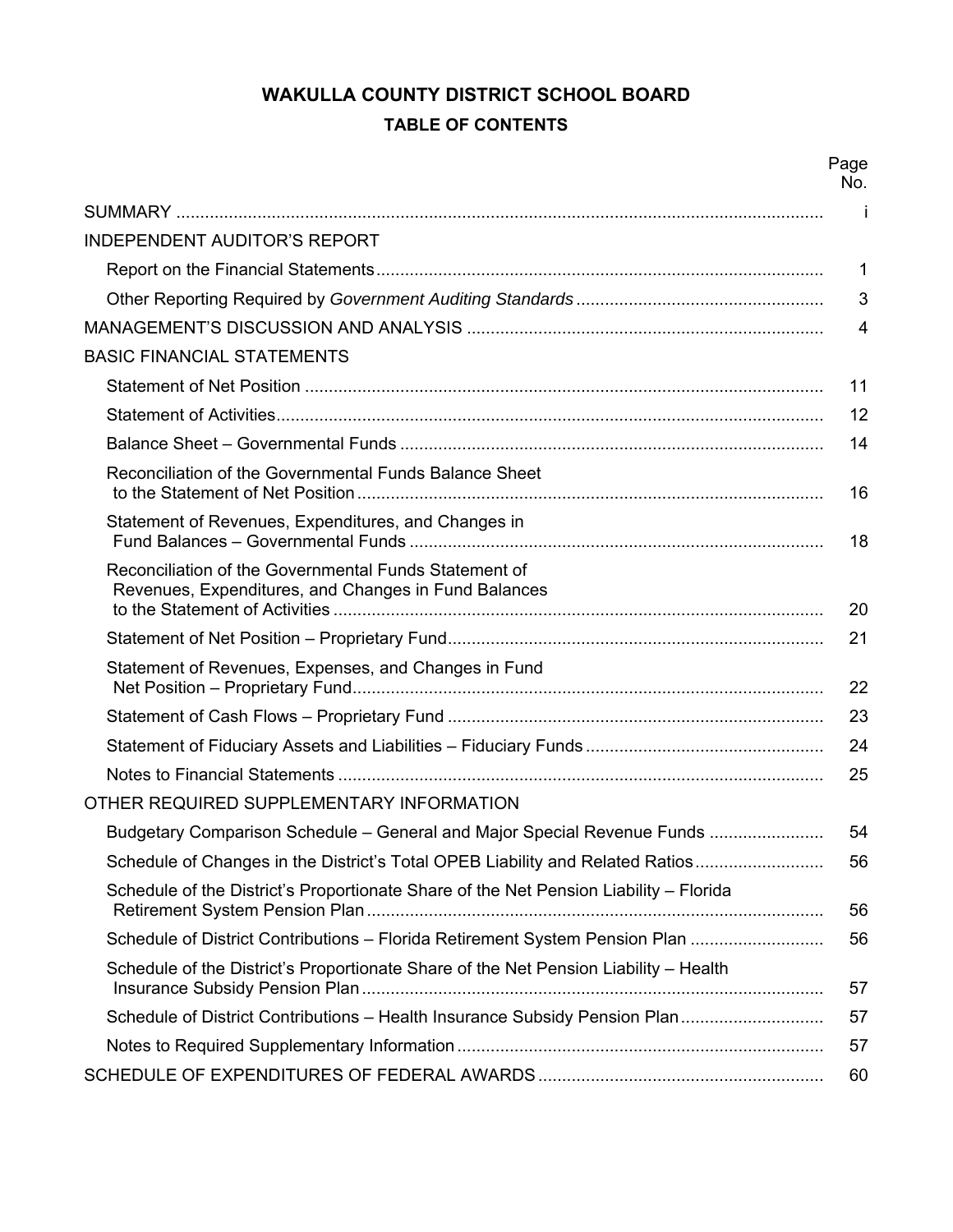## **WAKULLA COUNTY DISTRICT SCHOOL BOARD**

## **TABLE OF CONTENTS (CONTINUED)**

| INDEPENDENT AUDITOR'S REPORT ON INTERNAL CONTROL OVER<br>FINANCIAL REPORTING AND ON COMPLIANCE AND OTHER MATTERS<br>BASED ON AN AUDIT OF FINANCIAL STATEMENTS PERFORMED | 62 |
|-------------------------------------------------------------------------------------------------------------------------------------------------------------------------|----|
| INDEPENDENT AUDITOR'S REPORT ON COMPLIANCE FOR THE MAJOR<br>FEDERAL PROGRAM AND REPORT ON INTERNAL CONTROL OVER                                                         | 64 |
|                                                                                                                                                                         | 67 |
|                                                                                                                                                                         | 69 |
|                                                                                                                                                                         | 69 |
|                                                                                                                                                                         | 70 |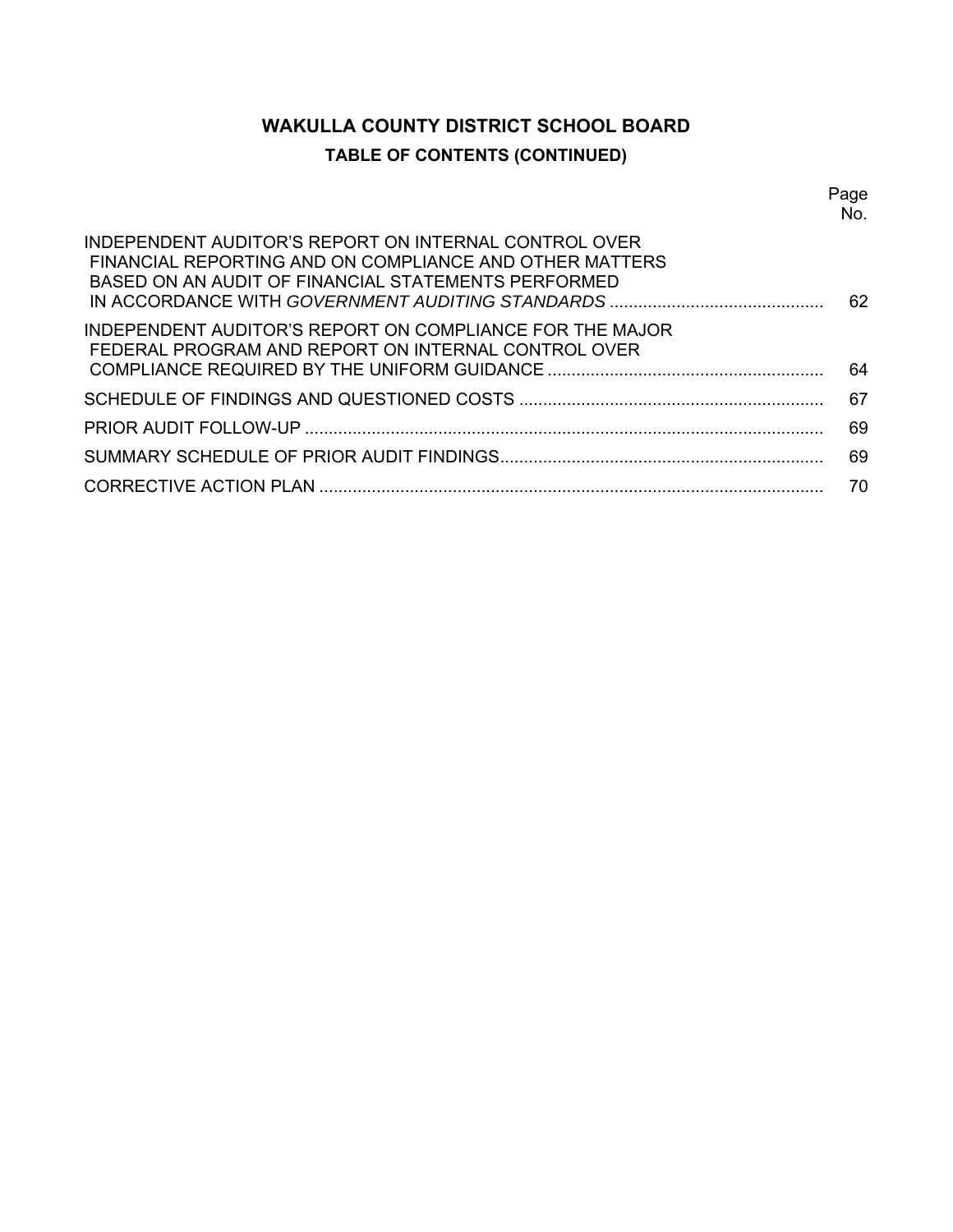#### SUMMARY OF REPORT ON FINANCIAL STATEMENTS

<span id="page-4-0"></span>Our audit disclosed that the Wakulla County District School Board (District's) basic financial statements were presented fairly, in all material respects, in accordance with prescribed financial reporting standards.

SUMMARY OF REPORT ON INTERNAL CONTROL AND COMPLIANCE

We noted a certain matter involving the District's internal control over financial reporting and its operation that we consider to be a significant deficiency, as summarized below. However, this significant deficiency is not considered to be a material weakness.

## **Significant Deficiency**

**Finding No. 2018-001:** Three employees had full update access privileges to information technology applications or components that allowed them to perform functions incompatible or inconsistent with their assigned job responsibilities.

The results of our tests disclosed no instances of noncompliance or other matters that are required to be reported under *Government Auditing Standards* issued by the Comptroller General of the United States*.* 

SUMMARY OF REPORT ON FEDERAL AWARDS

We audited the District's compliance with applicable Federal awards requirements. The Special Education Cluster was audited as a major Federal program. The results of our audit indicated that the District materially complied with the requirements that could have a direct and material effect on the Special Education Cluster.

AUDIT OBJECTIVES AND SCOPE

Our audit objectives were to determine whether the School Board and its officers with administrative and stewardship responsibilities for District operations had:

- Presented the District's basic financial statements in accordance with generally accepted accounting principles;
- Established and implemented internal control over financial reporting and compliance with requirements that could have a direct and material effect on the financial statements or on the District's major Federal program; and
- Complied with the various provisions of laws, rules, regulations, contracts, and grant agreements that are material to the financial statements, and those applicable to the District's major Federal program.

The scope of this audit included an examination of the District's basic financial statements and the accompanying Schedule of Expenditures of Federal Awards, as of and for the fiscal year ended June 30, 2018. We obtained an understanding of the District's environment, including its internal control, and assessed the risk of material misstatement necessary to plan the audit of the basic financial statements and Federal awards. We also examined various transactions to determine whether they were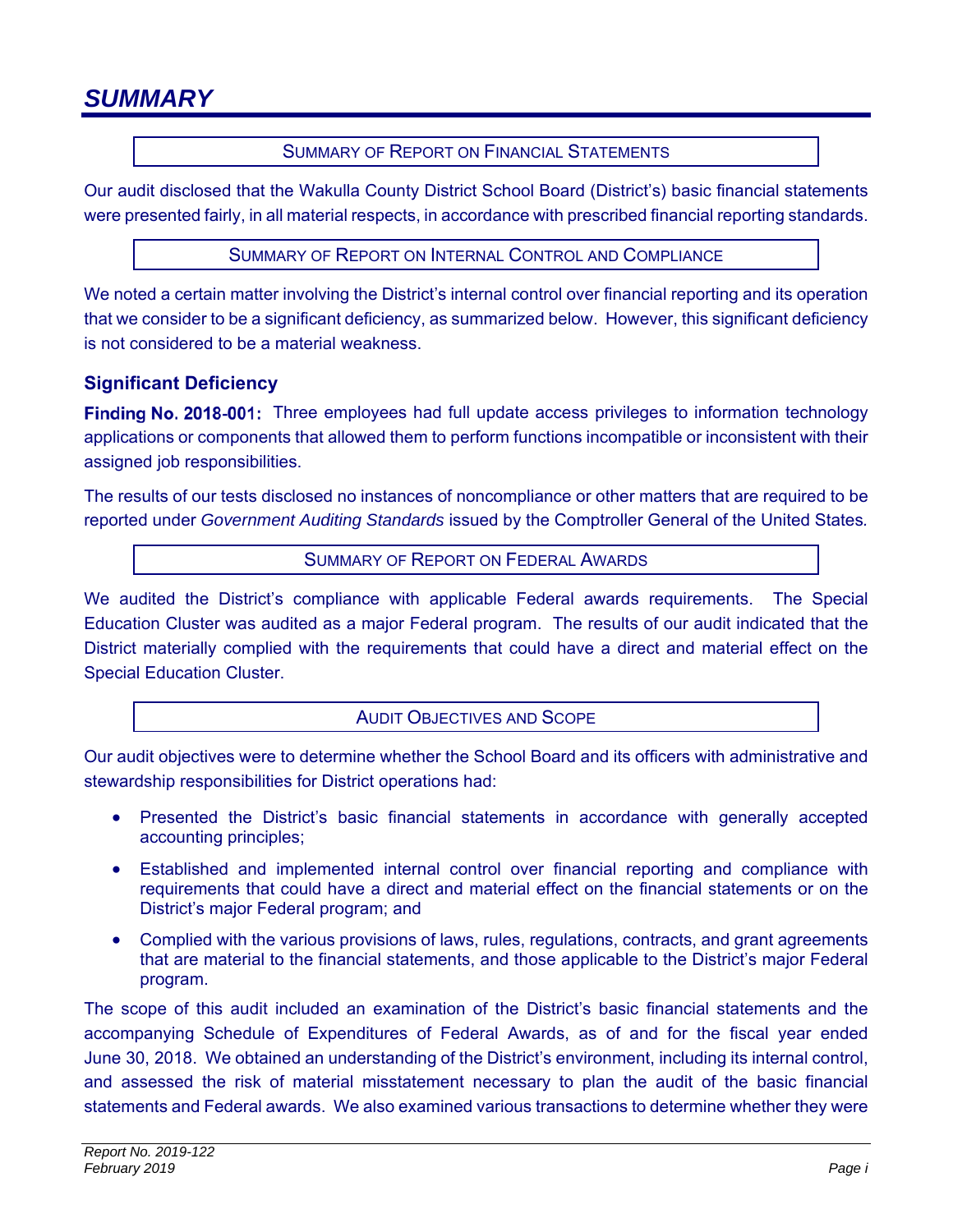executed, in both manner and substance, in accordance with governing provisions of laws, rules, regulations, contracts, and grant agreements.

#### AUDIT METHODOLOGY

We conducted our audit in accordance with auditing standards generally accepted in the United States of America; applicable standards contained in *Government Auditing Standards*, issued by the Comptroller General of the United States; and Title 2 U.S. *Code of Federal Regulations* Part 200, *Uniform Administrative Requirements, Cost Principles, and Audit Requirements for Federal Awards*.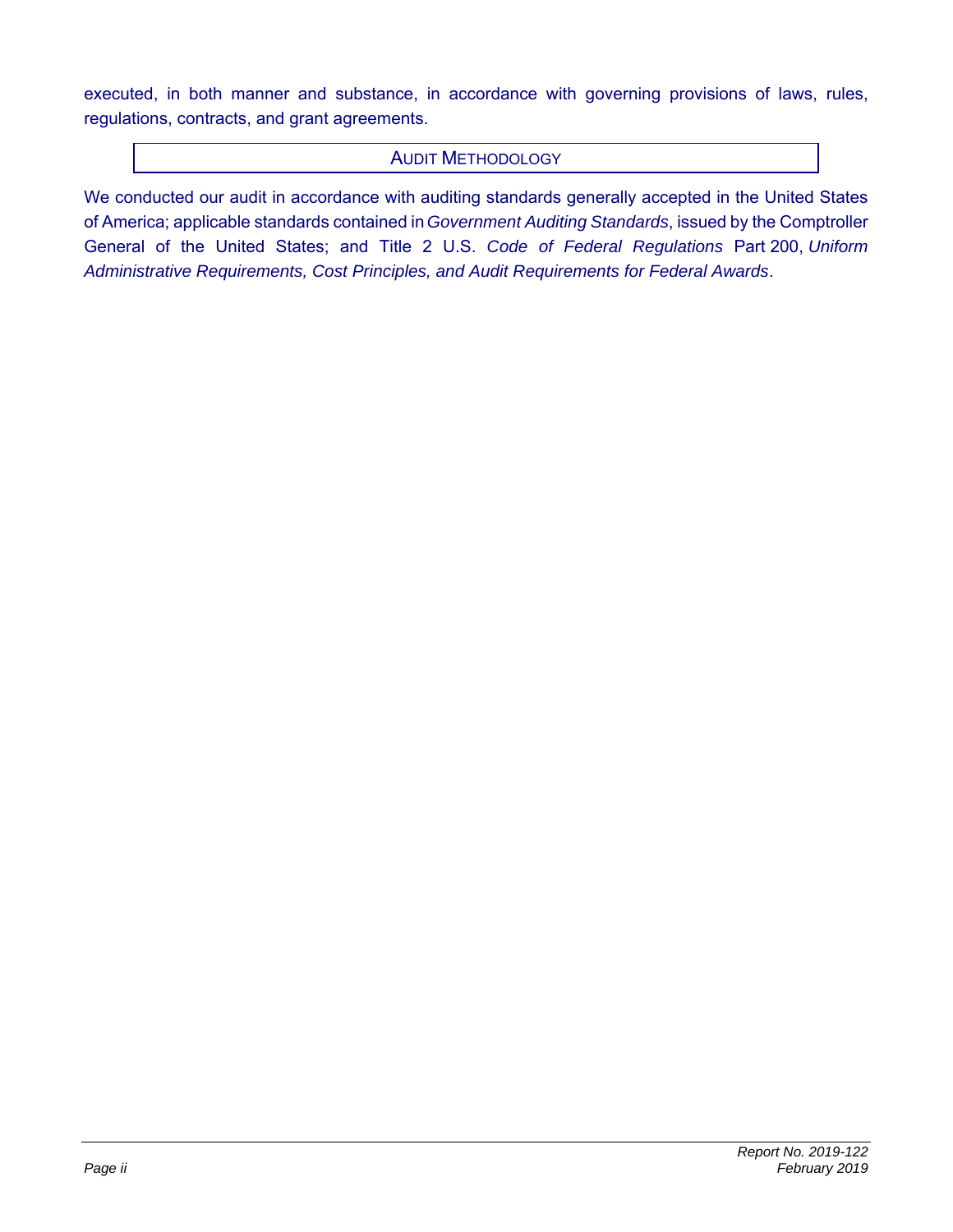<span id="page-6-0"></span>

Sherrill F. Norman, CPA Auditor General

# **AUDITOR GENERAL STATE OF FLORIDA**

Claude Denson Pepper Building, Suite G74 111 West Madison Street Tallahassee, Florida 32399-1450



Phone: (850) 412-2722 Fax: (850) 488-6975

The President of the Senate, the Speaker of the House of Representatives, and the Legislative Auditing Committee

## **INDEPENDENT AUDITOR'S REPORT**

#### **Report on the Financial Statements**

We have audited the accompanying financial statements of the governmental activities, the business-type activities, the discretely presented component unit, each major fund, and the aggregate remaining fund information of the Wakulla County District School Board, as of and for the fiscal year ended June 30, 2018, and the related notes to the financial statements, which collectively comprise the District's basic financial statements as listed in the table of contents.

## *Management's Responsibility for the Financial Statements*

Management is responsible for the preparation and fair presentation of these financial statements in accordance with accounting principles generally accepted in the United States of America; this includes the design, implementation, and maintenance of internal control relevant to the preparation and fair presentation of financial statements that are free from material misstatement, whether due to fraud or error.

#### *Auditor's Responsibility*

Our responsibility is to express opinions on these financial statements based on our audit. We did not audit the financial statement of the school internal funds, which represents 64 percent of the assets and 97 percent of the liabilities of the aggregate remaining fund information. In addition, we did not audit the financial statements of the discretely presented component unit, which represent 100 percent of the transactions and account balances of the discretely presented component unit columns. The financial statements for the school internal funds and the discretely presented component unit were audited by other auditors whose reports have been furnished to us, and our opinions, insofar as they relate to the amounts included for those financial statements, are based solely on the reports of the other auditors. We conducted our audit in accordance with auditing standards generally accepted in the United States of America and the standards applicable to financial audits contained in *Government Auditing Standards*, issued by the Comptroller General of the United States. Those standards require that we plan and perform the audit to obtain reasonable assurance about whether the financial statements are free from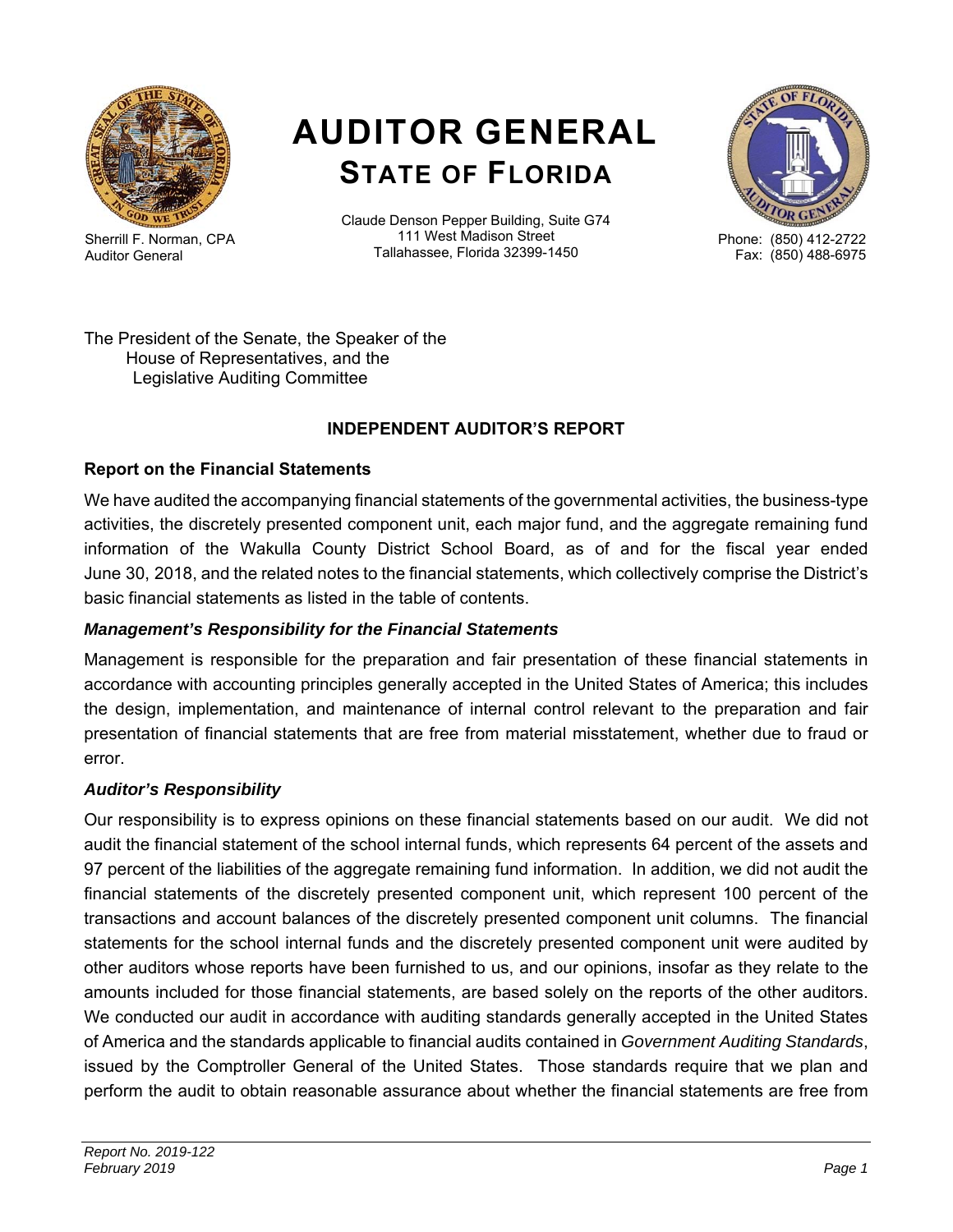material misstatement. The financial statement of the school internal funds was not audited in accordance with *Government Auditing Standards*.

An audit involves performing procedures to obtain audit evidence about the amounts and disclosures in the financial statements. The procedures selected depend on the auditor's judgment, including the assessment of the risks of material misstatement of the financial statements, whether due to fraud or error. In making those risk assessments, the auditor considers internal control relevant to the entity's preparation and fair presentation of the financial statements in order to design audit procedures that are appropriate in the circumstances, but not for the purpose of expressing an opinion on the effectiveness of the entity's internal control. Accordingly, we express no such opinion. An audit also includes evaluating the appropriateness of accounting policies used and the reasonableness of significant accounting estimates made by management, as well as evaluating the overall presentation of the financial statements.

We believe that the audit evidence we have obtained is sufficient and appropriate to provide a basis for our audit opinions.

#### *Opinions*

In our opinion, based on our audit and the reports of other auditors, the financial statements referred to above present fairly, in all material respects, the respective financial position of the governmental activities, the business-type activities, the discretely presented component unit, each major fund, and the aggregate remaining fund information of the Wakulla County District School Board, as of June 30, 2018, and the respective changes in financial position and, where applicable, cash flows thereof for the fiscal year then ended in accordance with accounting principles generally accepted in the United States of America.

#### *Emphasis of Matter*

As discussed in Note II. to the financial statements, the District implemented Governmental Accounting Standards Board Statement No. 75, *Accounting and Financial Reporting for Postemployment Benefits Other Than Pensions*, which is a change in accounting principle that addresses accounting and financial reporting for other postemployment benefits. This affects the comparability of amounts reported for the 2017-18 fiscal year with amounts reported for the 2016-17 fiscal year. Our opinion is not modified with respect to this matter.

#### *Other Matters*

## *Required Supplementary Information*

Accounting principles generally accepted in the United States of America require that **MANAGEMENT'S DISCUSSION AND ANALYSIS**, the **Budgetary Comparison Schedule – General and Major Special Revenue Funds**, **Schedule of Changes in the District's Total OPEB Liability and Related Ratios**, **Schedule of the District's Proportionate Share of the Net Pension Liability – Florida Retirement System Pension Plan**, **Schedule of District Contributions – Florida Retirement System Pension Plan**, **Schedule of the District's Proportionate Share of the Net Pension Liability – Health Insurance Subsidy Pension Plan**, **Schedule of District Contributions – Health Insurance Subsidy Pension Plan**, and **Notes to Required Supplementary Information**, as listed in the table of contents, be presented to supplement the basic financial statements. Such information, although not a part of the basic financial statements, is required by the Governmental Accounting Standards Board who considers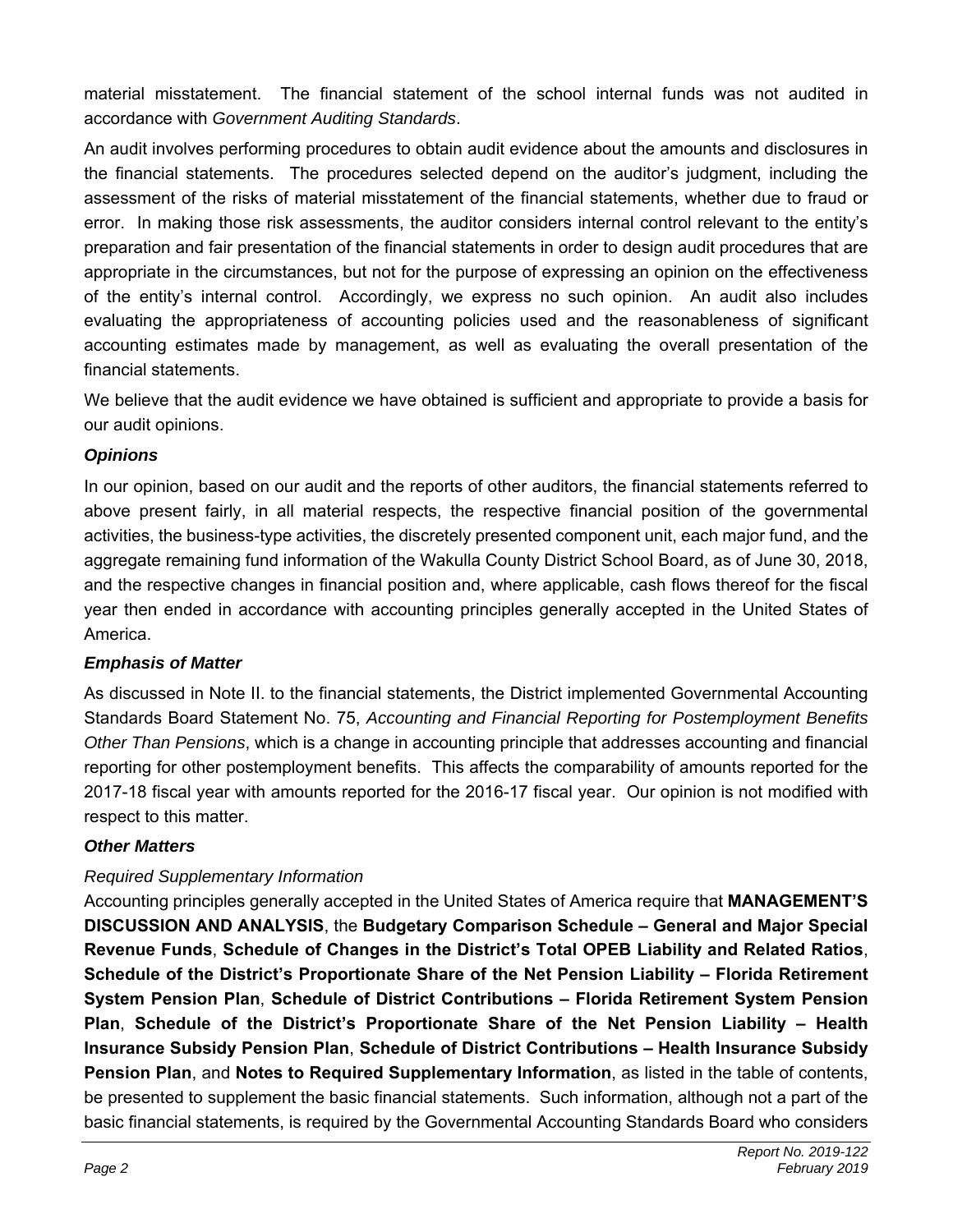<span id="page-8-0"></span>it to be an essential part of financial reporting for placing the basic financial statements in an appropriate operational, economic, or historical context. We have applied certain limited procedures to the required supplementary information in accordance with auditing standards generally accepted in the United States of America, which consisted of inquiries of management about the methods of preparing the information and comparing the information for consistency with management's responses to our inquiries, the basic financial statements, and other knowledge we obtained during our audit of the basic financial statements. We do not express an opinion or provide any assurance on the information because the limited procedures do not provide us with sufficient evidence to express an opinion or provide any assurance.

#### *Supplementary Information*

Our audit was conducted for the purpose of forming opinions on the financial statements that collectively comprise the District's basic financial statements. The accompanying **SCHEDULE OF EXPENDITURES OF FEDERAL AWARDS**, as required by Title 2 U.S. *Code of Federal Regulations* Part 200, *Uniform Administrative Requirements, Cost Principles, and Audit Requirements for Federal Awards*, is presented for purposes of additional analysis and is not a required part of the basic financial statements.

The accompanying **SCHEDULE OF EXPENDITURES OF FEDERAL AWARDS** is the responsibility of management and was derived from and relates directly to the underlying accounting and other records used to prepare the basic financial statements. Such information has been subjected to the auditing procedures applied in the audit of the basic financial statements and certain additional procedures, including comparing and reconciling such information directly to the underlying accounting and other records used to prepare the basic financial statements or to the basic financial statements themselves, and other additional procedures in accordance with auditing standards generally accepted in the United States of America. In our opinion, the accompanying **SCHEDULE OF EXPENDITURES OF FEDERAL AWARDS** is fairly stated, in all material respects, in relation to the basic financial statements as a whole.

#### **Other Reporting Required by** *Government Auditing Standards*

In accordance with *Government Auditing Standards*, we have also issued our report dated February 12, 2019, on our consideration of the District's internal control over financial reporting and on our tests of its compliance with certain provisions of laws, rules, regulations, contracts, and grant agreements and other matters included under the heading **INDEPENDENT AUDITOR'S REPORT ON INTERNAL CONTROL OVER FINANCIAL REPORTING AND ON COMPLIANCE AND OTHER MATTERS BASED ON AN AUDIT OF FINANCIAL STATEMENTS PERFORMED IN ACCORDANCE WITH** *GOVERNMENT AUDITING STANDARDS*. The purpose of that report is solely to describe the scope of our testing of internal control over financial reporting and compliance and the results of that testing, and not to provide an opinion on the effectiveness of the District's internal control over financial reporting or on compliance. That report is an integral part of an audit performed in accordance with *Government Auditing Standards* in considering the District's internal control over financial reporting and compliance.

Respectfully submitted,

Orman

Sherrill F. Norman, CPA Tallahassee, Florida February 12, 2019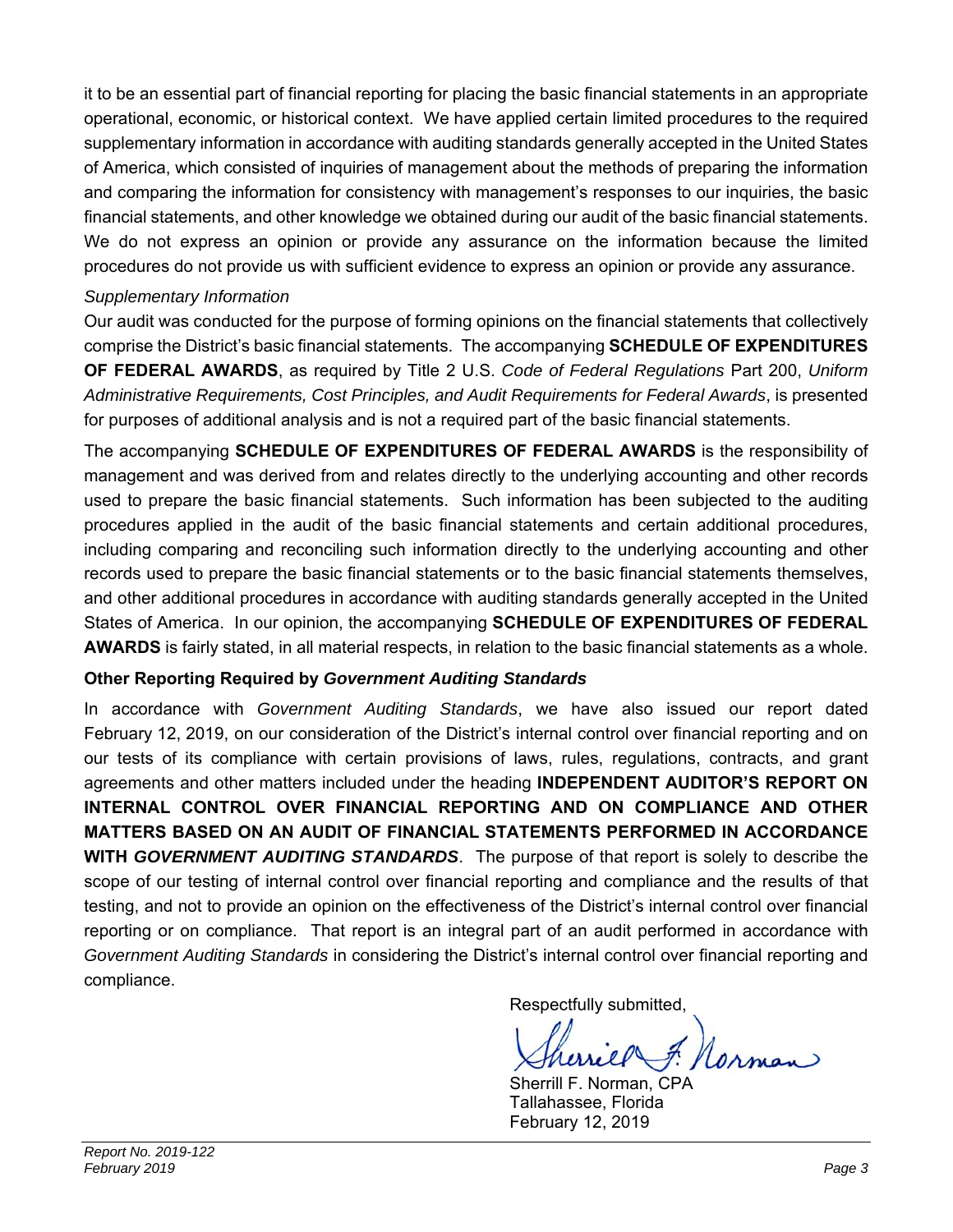## <span id="page-9-0"></span>*MANAGEMENT'S DISCUSSION AND ANALYSIS*

The management of the Wakulla County District School Board has prepared the following discussion and analysis to provide an overview of the District's financial activities for the fiscal year ended June 30, 2018. The information contained in the Management's Discussion and Analysis (MD&A) is intended to highlight significant transactions, events, and conditions and should be considered in conjunction with the District's financial statements and notes to financial statements found immediately following the MD&A.

#### FINANCIAL HIGHLIGHTS

Key financial highlights for the 2017-18 fiscal year are as follows:

- The District's total net position decreased by \$2,707,020.55, which represents a 4.2 percent decrease from the 2016-17 fiscal year.
- General Fund expenditures exceeded revenues by \$1,539,819.10. This may be compared to last year's results in which General Fund revenues exceeded expenditures by \$701,415.11.
- The unassigned and assigned fund balances for the General Fund, representing the net current financial resources available for general appropriations by the Board, totaled \$3,840,815.49, or 9.6 percent General Fund expenditures totaling \$39,817,554.35. This represents a 10.8 percent decrease from the previous year's unassigned and assigned fund balances of \$4,306,768.37.

#### OVERVIEW OF FINANCIAL STATEMENTS

The basic financial statements consist of three components: (1) government-wide financial statements; (2) fund financial statements; and (3) notes to financial statements. This report also includes supplementary information intended to furnish additional details to support the basic financial statements.

#### **Government-Wide Financial Statements**

The government-wide financial statements provide both short-term and long-term information about the District's overall financial condition in a manner similar to those of a private-sector business. The statements include a statement of net position and a statement of activities that are designed to provide consolidated financial information about the governmental and business-type activities of the District presented on the accrual basis of accounting. The statement of net position provides information about the District's financial position, its assets, liabilities, and deferred inflows/outflows of resources, using an economic resources measurement focus. Assets plus deferred outflows of resources, less liabilities and deferred inflows of resources, equals net position, which is a measure of the District's financial health. The statement of activities presents information about the change in the District's net position, the results of operations, during the fiscal year. An increase or decrease in net position is an indication of whether the District's financial health is improving or deteriorating.

The government-wide statements present the District's activities in the following categories:

 Governmental activities – This represents most of the District's services, including its educational programs such as basic, vocational, adult, and exceptional education. Support functions such as transportation and administration are also included. Local property taxes and the State's education finance program provide most of the resources that support these activities.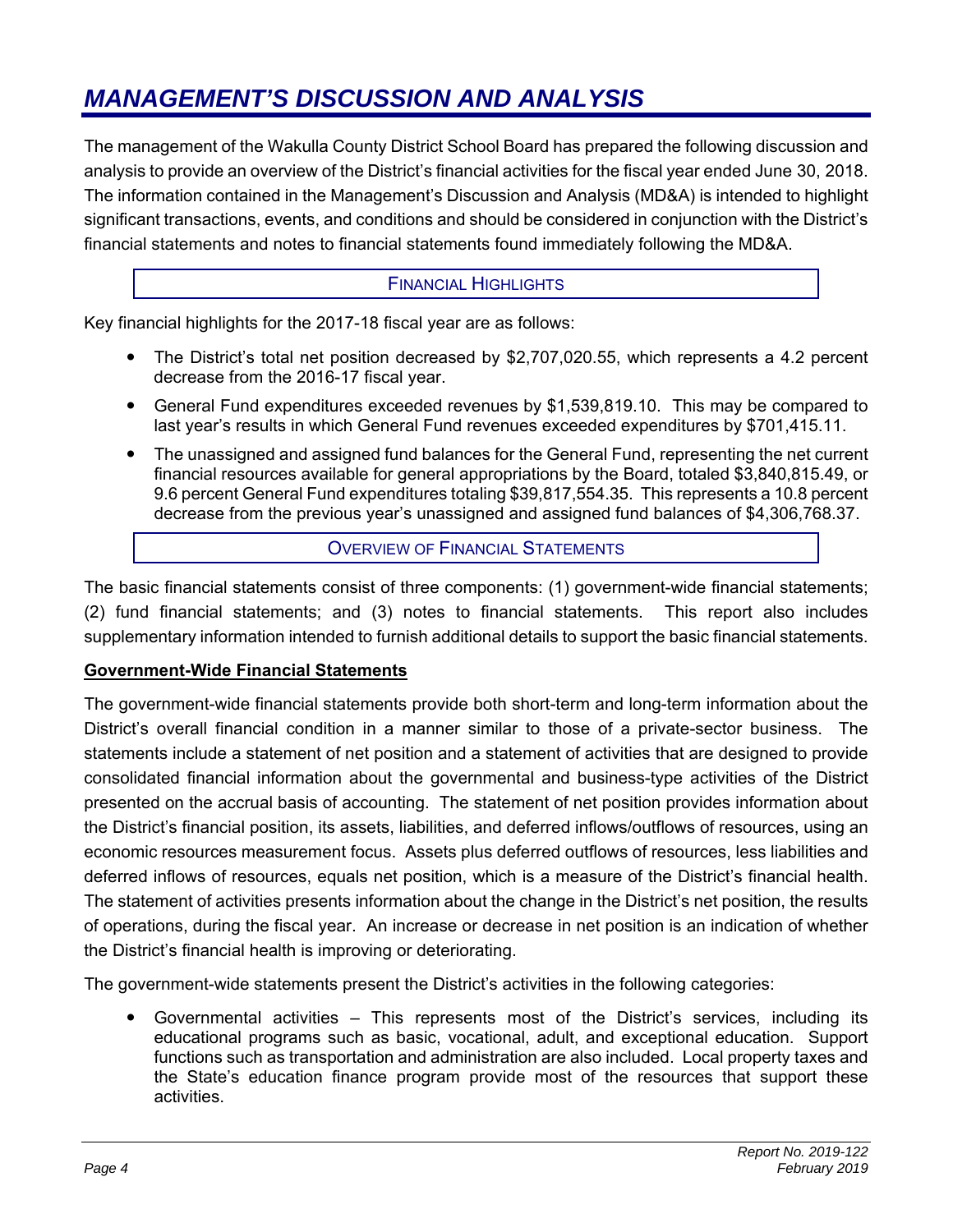- Business-type activities As the fiscal agent of the Small School District Council Consortium, the District charges fees to cover the cost of certain services it provides.
- Component unit The District presents Wakulla's Charter School of Arts, Science and Technology, Inc. as a separate legal entity in this report. Although the school is a legally separate organization, it is considered a component unit for financial reporting purposes and is included in this report because the school meets the criteria for inclusion provided by generally accepted accounting principles. Financial information for this component unit is reported separately from the financial information presented for the primary government.

### **Fund Financial Statements**

Fund financial statements are one of the components of the basic financial statements. A fund is a grouping of related accounts that is used to maintain control over resources that have been segregated for specific activities or objectives. The District uses fund accounting to ensure and demonstrate compliance with finance-related legal requirements and prudent fiscal management. Certain funds are established by law while others are created by legal agreements, such as bond covenants. Fund financial statements provide more detailed information about the District's financial activities, focusing on its most significant or "major" funds rather than fund types. This is in contrast to the entitywide perspective contained in the government-wide statements. All of the District's funds may be classified within one of the broad categories discussed below.

**Governmental Funds**: Governmental funds are used to account for essentially the same functions reported as governmental activities in the government-wide financial statements. However, unlike the government-wide financial statements, governmental fund financial statements focus on near-term inflows and outflows of spendable resources, as well as on balances of spendable resources available at the end of the fiscal year. Such information may be useful in assessing a government's near-term financing requirements.

Because the focus of governmental funds is narrower than that of the government-wide financial statements, it is useful to compare the information presented for governmental funds with similar information presented for governmental activities in the government-wide financial statements. By doing so, readers may better understand the long-term impact of the government's near-term financing decisions. Both the governmental funds balance sheet and the governmental funds statement of revenues, expenditures, and changes in fund balances provide a reconciliation to facilitate this comparison between governmental funds and governmental activities.

The governmental funds balance sheet and statement of revenues, expenditures, and changes in fund balances provide detailed information about the District's most significant funds. The District's major funds are the General Fund, Special Revenue – Other Fund, Capital Projects – Local Capital Improvement Fund, and Capital Projects – Other Fund. Data from the other governmental funds are combined into a single, aggregated presentation.

The District adopts an annual appropriated budget for its governmental funds. A budgetary comparison schedule has been provided for the General and major Special Revenue Funds to demonstrate compliance with the budget.

**Proprietary Funds**: Proprietary funds may be established to account for activities in which a fee is charged for services. Enterprise funds are used to report the same functions as business-type activities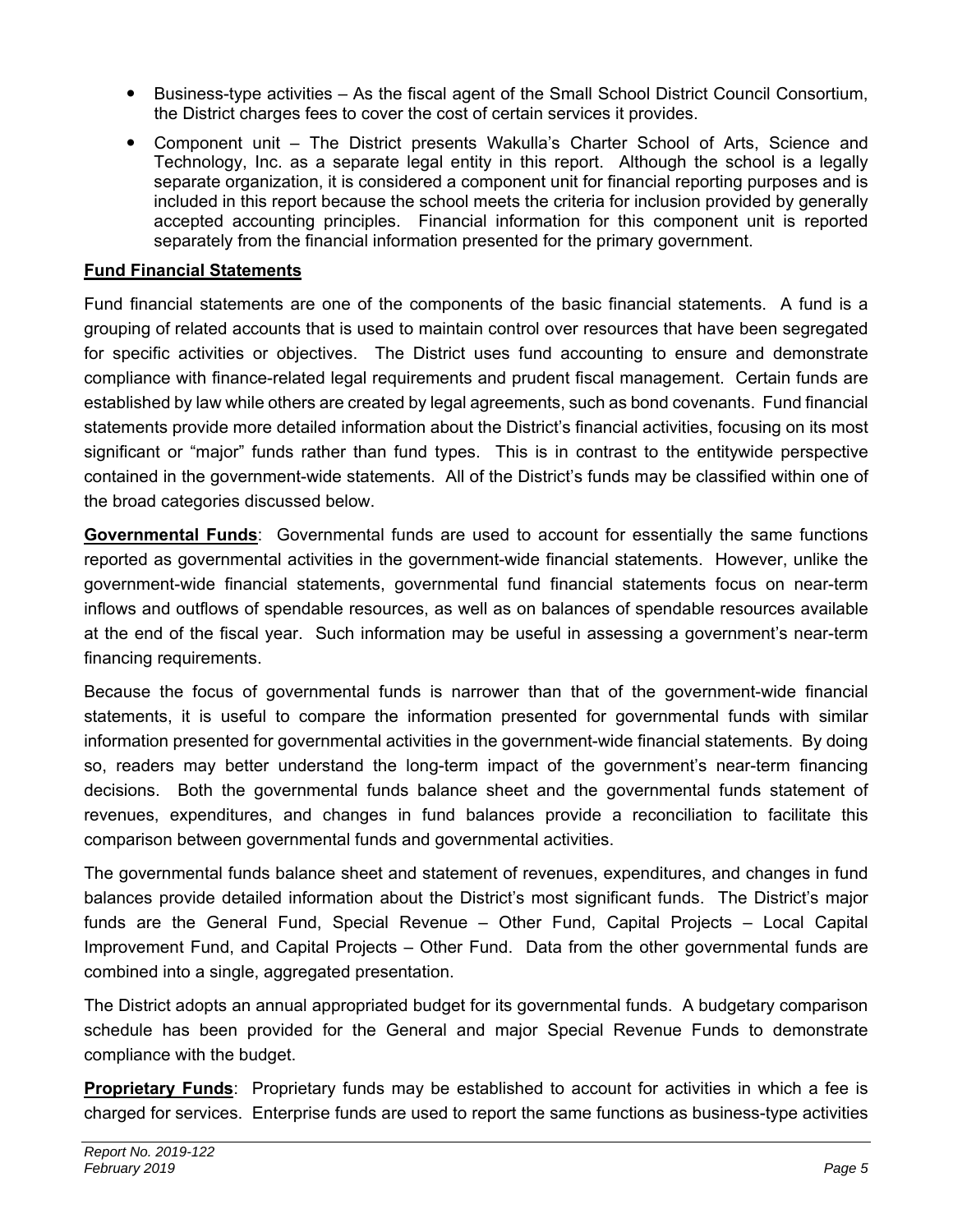in the government-wide financial statements. The District uses an enterprise fund to account for the activities of the Small School District Council Consortium, for which the District is fiscal agent.

**Fiduciary Funds**: Fiduciary funds are used to report assets held in a trustee or fiduciary capacity for the benefit of external parties, such as student activity funds. Fiduciary funds are not reflected in the government-wide statements because the resources are not available to support the District's own programs. In its fiduciary capacity, the District is responsible for ensuring that the assets reported in these funds are used only for their intended purposes. The District uses agency funds to account for resources held for student activities and groups.

#### **Notes to Financial Statements**

The notes provide additional information that is essential for a full understanding of the data provided in the government-wide and fund financial statements.

#### **Other Information**

In addition to the basic financial statements and accompanying notes, this report also presents required supplementary information concerning the District's net pension liability and changes in its other postemployment benefits liability.

GOVERNMENT-WIDE FINANCIAL ANALYSIS

As noted earlier, net position over time may serve as a useful indicator of a government's financial health. The following is a summary of the District's net position as of June 30, 2018, compared to net position as of June 30, 2017:

|                                                                 | Governmental<br><b>Activities</b>   |                                        | <b>Business-Type</b><br><b>Activities</b> |             | Total                               |                                        |  |
|-----------------------------------------------------------------|-------------------------------------|----------------------------------------|-------------------------------------------|-------------|-------------------------------------|----------------------------------------|--|
|                                                                 | $6 - 30 - 18$                       | 6-30-17                                | $6 - 30 - 18$                             | 6-30-17     | $6 - 30 - 18$                       | $6 - 30 - 17$                          |  |
| <b>Current and Other Assets</b><br><b>Capital Assets</b>        | 7,538,950.00<br>\$<br>78,030,666.12 | 7,542,115.47<br>\$<br>79, 144, 354. 34 | \$29,326.92                               | \$18,370.02 | 7,568,276.92<br>\$<br>78,030,666.12 | \$<br>7,560,485.49<br>79, 144, 354. 34 |  |
| <b>Total Assets</b>                                             | 85,569,616.12                       | 86,686,469.81                          | 29,326.92                                 | 18,370.02   | 85,598,943.04                       | 86,704,839.83                          |  |
| <b>Deferred Outflows of Resources</b>                           | 10,939,329.00                       | 9,784,971.00                           | ٠                                         | $\sim$      | 10,939,329.00                       | 9,784,971.00                           |  |
| Long-Term Liabilities<br><b>Other Liabilities</b>               | 31,031,441.59<br>453,645.01         | 29,856,381.86<br>526,452.88            | 11,712.40                                 | 283.20      | 31,031,441.59<br>465,357.41         | 29,856,381.86<br>526,736.08            |  |
| <b>Total Liabilities</b>                                        | 31,485,086.60                       | 30,382,834.74                          | 11,712.40                                 | 283.20      | 31,496,799.00                       | 30,383,117.94                          |  |
| <b>Deferred Inflows of Resources</b>                            | 2,657,172.00                        | 1,014,899.00                           |                                           |             | 2,657,172.00                        | 1,014,899.00                           |  |
| Net Position:<br>Net Investment in Capital Assets<br>Restricted | 77,987,666.12<br>1,751,696.82       | 78,772,456.54<br>1,414,063.98          |                                           |             | 77,987,666.12<br>1,751,696.82       | 78,772,456.54<br>1,414,063.98          |  |
| Unrestricted (Deficit)                                          | (17,372,676.42)                     | (15, 112, 813.45)                      | 17,614.52                                 | 18,086.82   | (17,355,061.90)                     | (15,094,726.63)                        |  |
| <b>Total Net Position</b>                                       | \$62,366,686.52                     | \$65,073,707.07                        | 17,614.52<br>\$                           | \$18,086.82 | \$62,384,301.04                     | \$65,091,793.89                        |  |

#### **Net Position, End of Year**

The largest portion of the District's net position is investment in capital assets (e.g., land; buildings; furniture, fixtures, and equipment), less any related debt still outstanding. The District uses these capital assets to provide services to students; consequently, these assets are not available for future spending.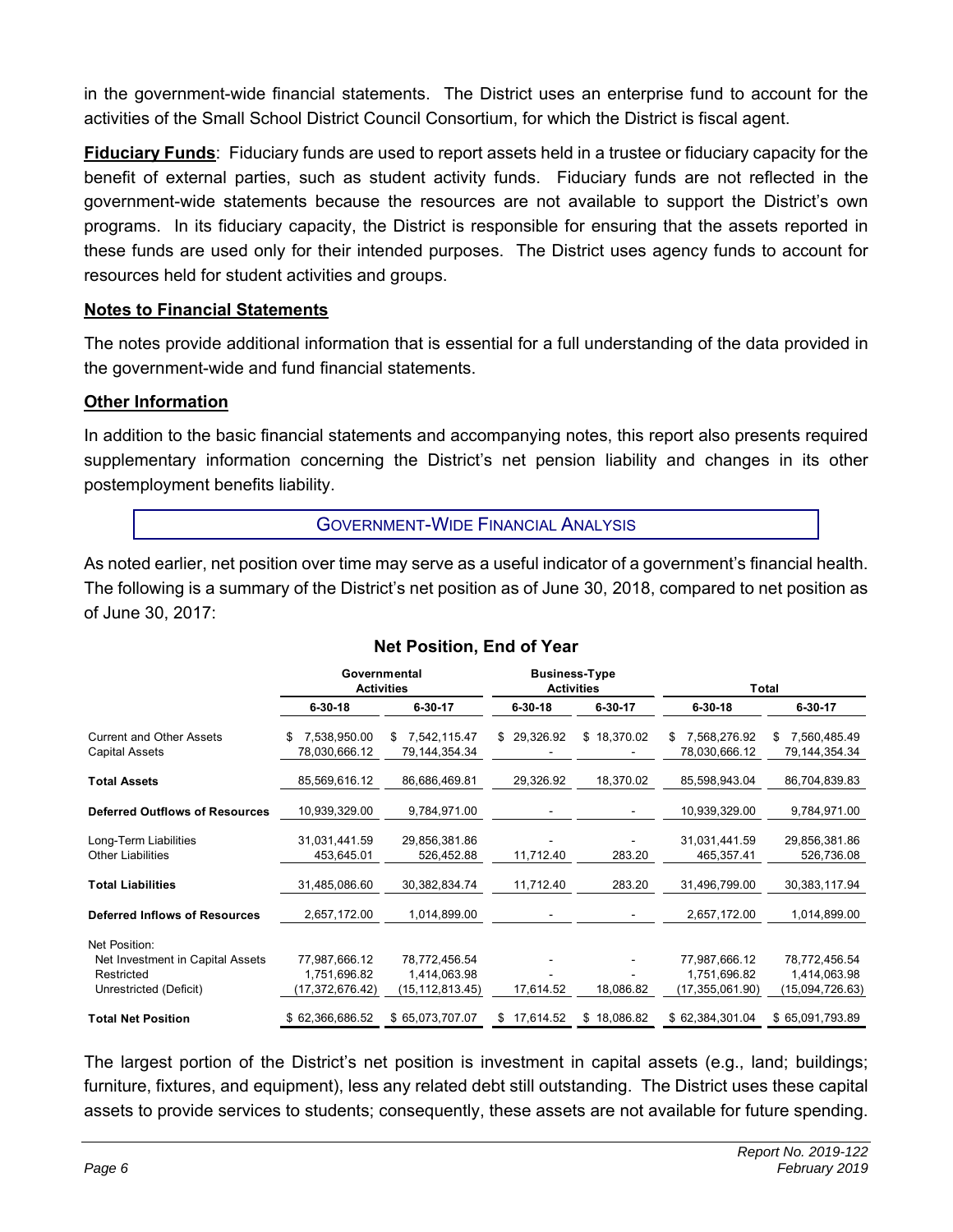The restricted portion of the District's net position represents resources that are subject to external restrictions on how they may be used.

As of June 30, 2018, the unrestricted portion of the District's net position remains negative due to the recognized pension liability.

The key elements of the changes in the District's net position for the fiscal years ended June 30, 2018, and June 30, 2017, are as follows:

|                                                                     |                  | Governmental<br><b>Activities</b> |                 | <b>Business-Type</b><br><b>Activities</b> | Total           |                  |  |
|---------------------------------------------------------------------|------------------|-----------------------------------|-----------------|-------------------------------------------|-----------------|------------------|--|
|                                                                     | $6 - 30 - 18$    | 6-30-17                           | $6 - 30 - 18$   | 6-30-17                                   | $6 - 30 - 18$   | 6-30-17          |  |
|                                                                     |                  |                                   |                 |                                           |                 |                  |  |
| Program Revenues:                                                   | \$               |                                   |                 |                                           | \$              |                  |  |
| <b>Charges for Services</b>                                         | 389,378.80       | 402,365.85<br>\$                  | \$108,300.00    | 105,450.00<br>\$                          | 497,678.80      | 507,815.85<br>\$ |  |
| <b>Operating Grants and Contributions</b>                           | 3,541,550.62     | 3,845,233.08                      |                 |                                           | 3,541,550.62    | 3,845,233.08     |  |
| <b>Capital Grants and Contributions</b><br><b>General Revenues:</b> | 205,800.21       | 203,265.74                        |                 |                                           | 205,800.21      | 203,265.74       |  |
|                                                                     |                  |                                   |                 |                                           |                 |                  |  |
| Property Taxes, Levied for Operational Purposes                     | 6,316,594.68     | 6,890,100.35                      |                 |                                           | 6,316,594.68    | 6,890,100.35     |  |
| Property Taxes, Levied for Capital Projects                         | 1,866,726.42     | 1,762,010.54                      |                 |                                           | 1,866,726.42    | 1,762,010.54     |  |
| Grants and Contributions Not Restricted                             |                  |                                   |                 |                                           |                 |                  |  |
| to Specific Programs                                                | 32,622,615.67    | 31,876,152.67                     |                 |                                           | 32,622,615.67   | 31,876,152.67    |  |
| <b>Unrestricted Investment Earnings</b>                             | 136,032.24       | 68,345.39                         |                 |                                           | 136,032.24      | 68,345.39        |  |
| Miscellaneous                                                       | 599,228.19       | 283,820.19                        |                 | 1,000.00                                  | 599,228.19      | 284,820.19       |  |
| <b>Total Revenues</b>                                               | 45,677,926.83    | 45,331,293.81                     | 108,300.00      | 106,450.00                                | 45,786,226.83   | 45,437,743.81    |  |
| Functions/Program Expenses:                                         |                  |                                   |                 |                                           |                 |                  |  |
| Instruction                                                         | 24,627,313.75    | 23,375,767.90                     |                 |                                           | 24,627,313.75   | 23,375,767.90    |  |
| <b>Student Support Services</b>                                     | 2,474,938.86     | 2,673,854.00                      |                 |                                           | 2,474,938.86    | 2,673,854.00     |  |
| <b>Instructional Media Services</b>                                 | 496,477.98       | 490,428.54                        |                 |                                           | 496,477.98      | 490,428.54       |  |
| Instruction and Curriculum Development Services                     | 703,576.94       | 651,963.69                        |                 |                                           | 703,576.94      | 651,963.69       |  |
| <b>Instructional Staff Training Services</b>                        | 463,831.86       | 466,331.34                        |                 |                                           | 463,831.86      | 466,331.34       |  |
| Instruction-Related Technology                                      | 276,794.97       | 304,580.83                        |                 |                                           | 276,794.97      | 304,580.83       |  |
| Board                                                               | 537,247.48       | 621,648.72                        |                 |                                           | 537,247.48      | 621,648.72       |  |
| <b>General Administration</b>                                       | 530,778.70       | 522,729.19                        |                 |                                           | 530,778.70      | 522,729.19       |  |
| School Administration                                               | 2,986,948.57     | 2,679,718.08                      |                 |                                           | 2,986,948.57    | 2,679,718.08     |  |
| <b>Facilities Acquisition and Construction</b>                      | 214,317.81       | 467,390.30                        |                 |                                           | 214,317.81      | 467,390.30       |  |
| <b>Fiscal Services</b>                                              | 536,567.65       | 438,036.97                        |                 |                                           | 536,567.65      | 438,036.97       |  |
| <b>Food Services</b>                                                | 2,315,758.66     | 2,138,156.98                      |                 |                                           | 2,315,758.66    | 2,138,156.98     |  |
| <b>Central Services</b>                                             | 766,078.26       | 769,565.10                        |                 |                                           | 766,078.26      | 769,565.10       |  |
| <b>Student Transportation Services</b>                              | 3,238,707.42     | 3,003,745.20                      |                 |                                           | 3,238,707.42    | 3,003,745.20     |  |
| Operation of Plant                                                  | 3,835,164.74     | 3,914,599.03                      |                 |                                           | 3,835,164.74    | 3,914,599.03     |  |
| Maintenance of Plant                                                | 921,455.70       | 1,041,393.94                      |                 |                                           | 921,455.70      | 1,041,393.94     |  |
| <b>Administrative Technology Services</b>                           | 228,516.53       | 134,940.81                        |                 |                                           | 228,516.53      | 134,940.81       |  |
| <b>Community Services</b>                                           | 13,685.18        | 12,981.90                         |                 |                                           | 13,685.18       | 12,981.90        |  |
| Unallocated Interest on Long-Term Debt                              | 5,400.37         | 11,779.71                         |                 |                                           | 5,400.37        | 11,779.71        |  |
| <b>Unallocated Depreciation Expense</b>                             | 1,979,218.95     | 2,010,702.17                      |                 |                                           | 1,979,218.95    | 2,010,702.17     |  |
| <b>Small School District Council Consortium</b>                     |                  |                                   | 108,772.30      | 108,915.73                                | 108,772.30      | 108,915.73       |  |
|                                                                     |                  |                                   |                 |                                           |                 |                  |  |
| <b>Total Functions/Program Expenses</b>                             | 47, 152, 780. 38 | 45,730,314.40                     | 108,772.30      | 108,915.73                                | 47,261,552.68   | 45,839,230.13    |  |
| <b>Change in Net Position</b>                                       | (1,474,853.55)   | (399, 020.59)                     | (472.30)        | (2,465.73)                                | (1,475,325.85)  | (401, 486.32)    |  |
| Net Position - Beginning                                            | 65,073,707.07    | 65,472,727.66                     | 18,086.82       | 20,552.55                                 | 65,091,793.89   | 65,493,280.21    |  |
| Adjustment to Beginning Net Position (1)                            | (1,232,167.00)   |                                   |                 |                                           | (1,232,167.00)  |                  |  |
| Net Position - Beginning, as Restated                               | 63,841,540.07    | 65,472,727.66                     | 18,086.82       | 20,552.55                                 | 63,859,626.89   | 65,493,280.21    |  |
| <b>Net Position - Ending</b>                                        | \$62,366,686.52  | \$65,073,707.07                   | 17,614.52<br>\$ | 18,086.82<br>\$                           | \$62,384,301.04 | \$65,091,793.89  |  |

#### **Operating Results for the Fiscal Year Ended**

 (1) Adjustment to beginning net position is due to the implementation of GASB Statement No. 75, which is a change in accounting principle that addresses accounting and financial reporting for other postemployment benefits.

The largest revenue source is the State of Florida (69 percent). Revenues from State sources for current operations are primarily received through the Florida Education Finance Program (FEFP) funding formula. The FEFP funding formula utilizes student enrollment data and is designed to maintain equity in funding across all Florida school districts, taking into consideration the District's funding ability based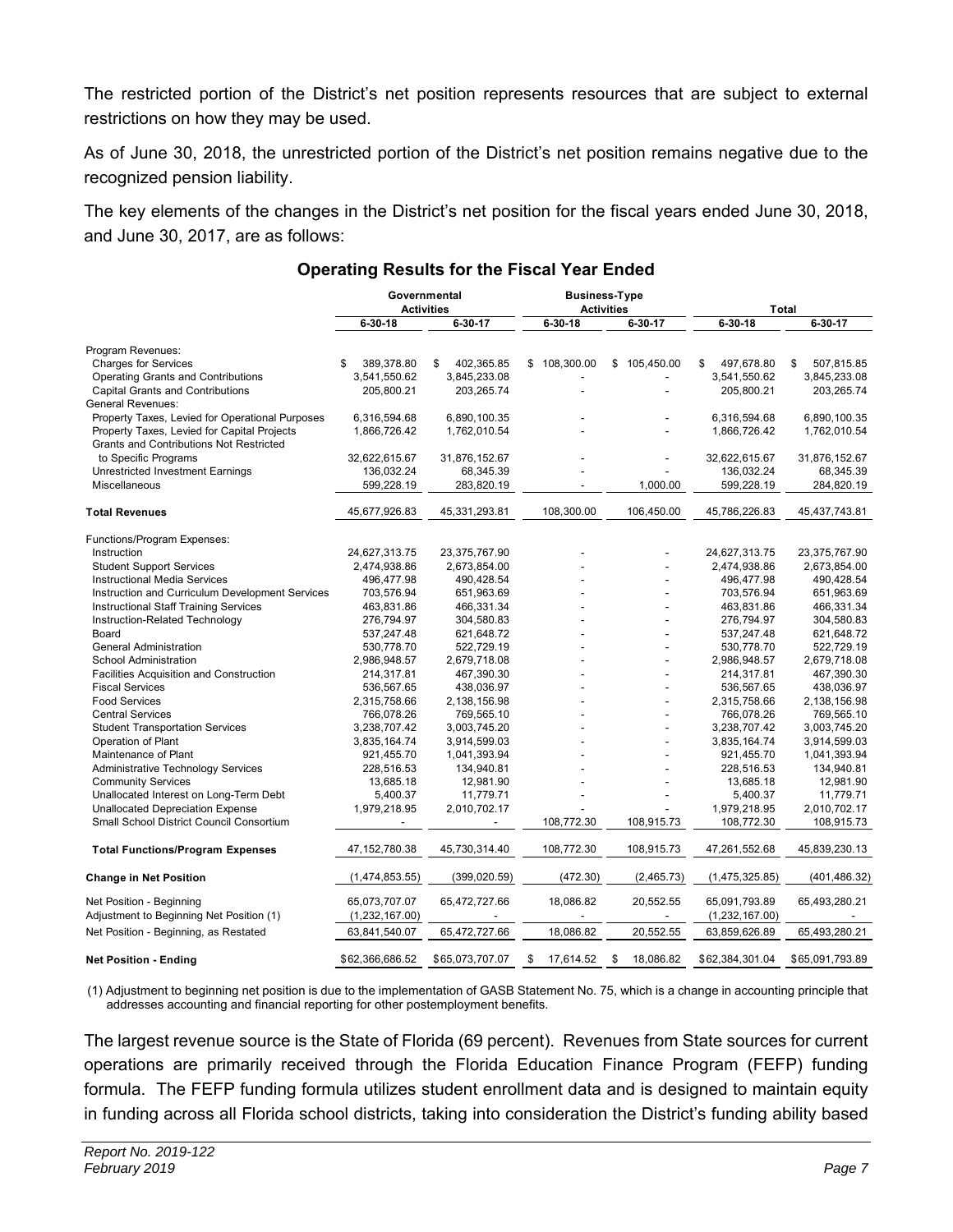on the local property tax base. Compared to the previous year, the base student allocation multiplied by the District cost differential increased by 0.6 percent from \$3,957.25 per full-time equivalent student to \$3,981.98 per full-time equivalent student. Overall State revenues totaled \$31,663,862.59, an increase of \$391,378.65.

Property tax revenues decreased by \$468,789.79, or 5.4 percent, primarily due to a reductions in the required local effort millage and the additional operating voted school tax.

#### FINANCIAL ANALYSIS OF THE DISTRICT'S FUNDS

#### **Major Governmental Funds**

The General Fund is the District's chief operating fund. For the current fiscal year, 84.1 percent of revenues and 87.2 percent of expenditures of the governmental funds were accounted for in the General Fund. During the fiscal year, the total fund balance decreased by \$546,154.94 to \$4,728,574.41. The unassigned and assigned fund balance of the General Fund are an important indicator of the District's financial condition. Through fiscal prudence, the District attempts to maintain an unassigned plus assigned fund balance of at least 5 percent of General Fund revenues for any given fiscal year. At the end of the current fiscal year, unassigned plus assigned fund balance was \$3,840,815.49, or 10 percent of General Fund revenues totaling \$38,277,735.25. The unassigned plus assigned fund balance decreased \$465,952.88 from the unassigned plus assigned fund balance of \$4,306,768.37 in the previous fiscal year.

The Special Revenue – Other Fund is used to account for certain Federal grant program activities, including revenues and expenditures totaling \$2,375,805.54 each. Because grant revenues are not recognized until expenditures are incurred, this fund generally does not accumulate a fund balance.

The Capital Projects – Local Capital Improvement Fund has a total fund balance of \$662,820.21. The fund balance for these funds are restricted for the acquisition, construction, and maintenance of capital assets. All the fund balance was encumbered for the removal and replacement of the Wakulla Institute walkway canopies; heating, ventilation and air conditioning (HVAC) replacement at Wakulla High; reroofing of cafeterias at both the Wakulla Education Center and Wakulla Institute; and other minor capital projects.

The Capital Projects – Other Fund has a total fund balance of \$1,348,697.88. The fund balance for this fund is assigned for the acquisition, construction, and maintenance of capital assets. Of the total fund balance, \$36,474 has been encumbered for Sopchoppy Educational Center renovations and repairs.

#### **Proprietary Funds**

The only proprietary fund for the District is the Small School District Council Consortium Enterprise Fund, which reported unrestricted net position of \$17,614.52. This balance represents a 2.6 percent decrease from the previous year.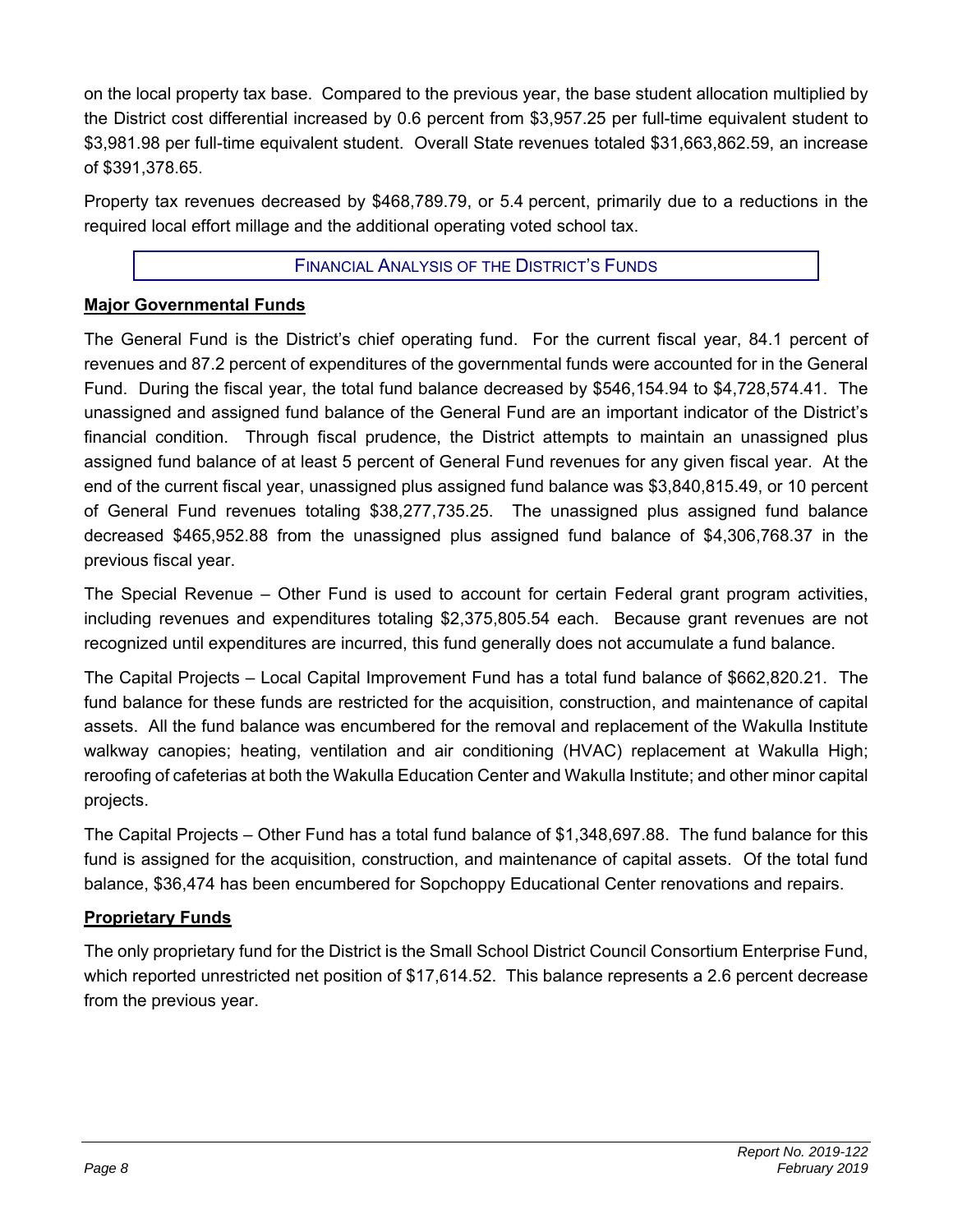## GENERAL FUND BUDGETARY HIGHLIGHTS

During the 2017-18 fiscal year, the District amended its General Fund budget several times, which resulted in an increase in total budgeted revenues amounting to \$282,290.57, and an increase in final appropriations of \$990,348.10 from original budgeted amounts.

Actual revenues are \$209,893.68, or 0.6 percent, more than the final budgeted amounts and actual expenditures are \$2,142,828.33, or 5.1 percent, less than final budget amounts. The decrease in expenditures was mainly because instruction and school administration expenditures were less than planned. The actual ending fund balance exceeded the estimated fund balance contained in the final amended budget by \$2,447,467.13.

#### CAPITAL ASSETS AND LONG-TERM DEBT

#### **Capital Assets**

The District's investment in capital assets for its governmental activities as of June 30, 2018, is \$78,030,666.12 (net of accumulated depreciation). This investment in capital assets includes land; land improvements; construction in progress; improvements other than buildings; buildings and fixed equipment; furniture, fixtures, and equipment; motor vehicles; and audio visual materials and computer software.

Additional information on the District's capital assets can be found in Notes I.F.4., III.C., and III.F. to the financial statements.

#### **Long-Term Debt**

At June 30, 2018, the District had total long-term debt outstanding of \$43,000, composed solely of bonds payable. During the current fiscal year, retirement of debt was \$328,897.80.

Additional information on the District's long-term debt can be found in Notes I.F.6. and III.H. to the financial statements.

#### REQUESTS FOR INFORMATION

This report is designed to provide a general overview of the District's finances for all those with an interest in the District's finances. Questions concerning information provided in the MD&A or other required supplementary information, and financial statements and notes thereto, or requests for additional financial information should be addressed to the Chief Financial Officer, Wakulla County District School Board, 69 Arran Road, Crawfordville, Florida 32327.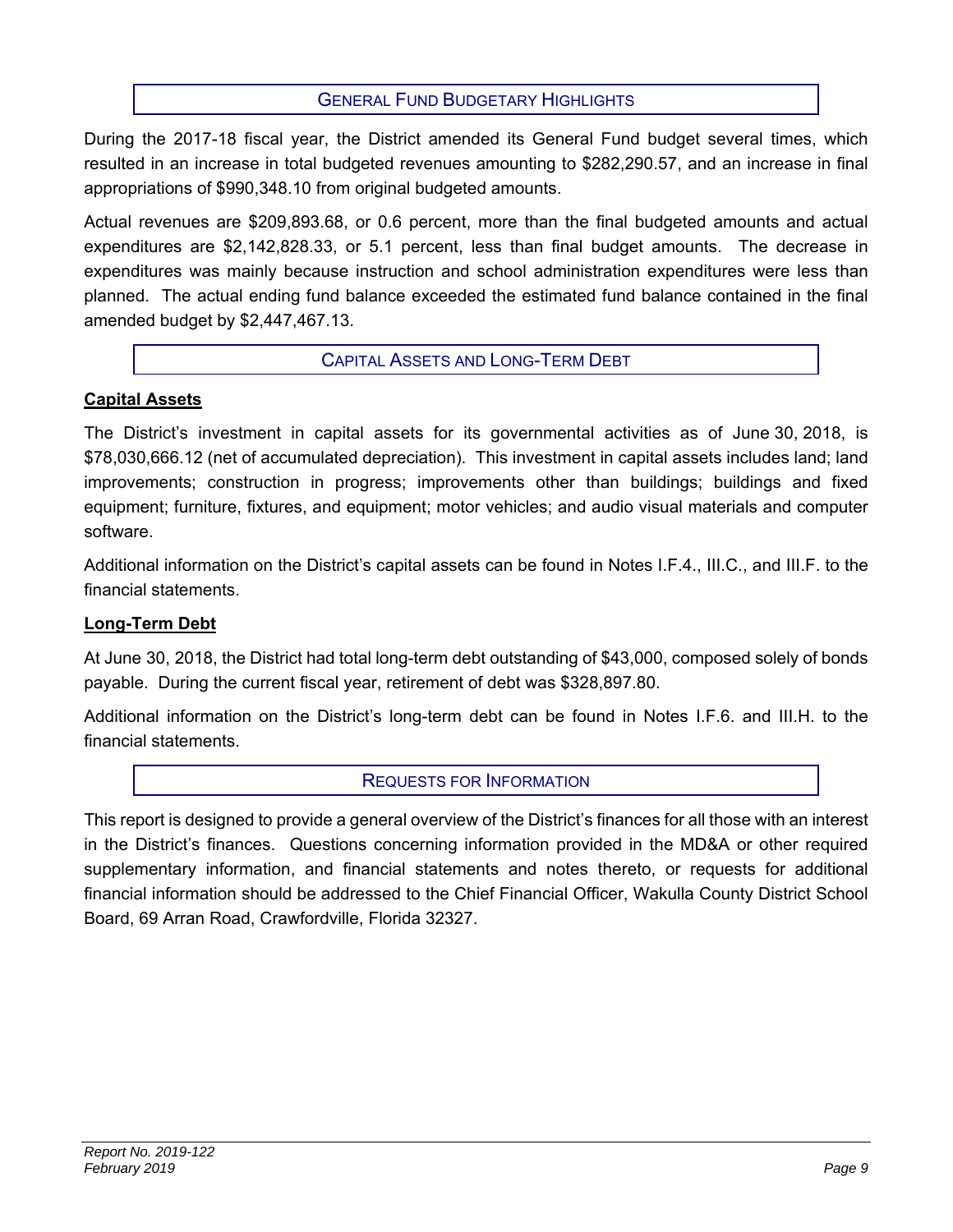THIS PAGE INTENTIONALLY LEFT BLANK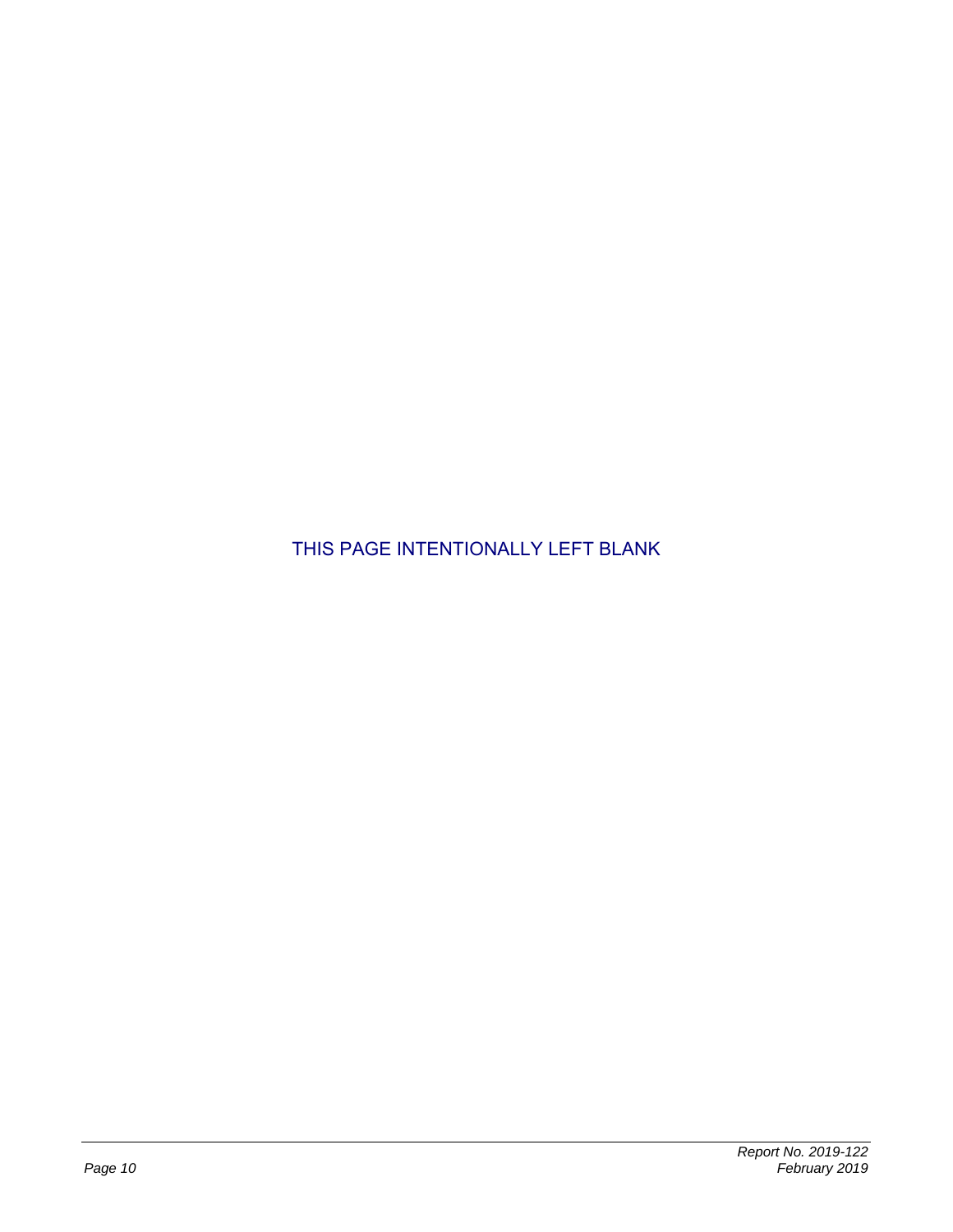## <span id="page-16-0"></span>*BASIC FINANCIAL STATEMENTS*

#### **Wakulla County District School Board Statement of Net Position June 30, 2018**

|                                                 | <b>Primary Government</b> |                      |                     |                  |
|-------------------------------------------------|---------------------------|----------------------|---------------------|------------------|
|                                                 | Governmental              | <b>Business-Type</b> |                     | Component        |
|                                                 | <b>Activities</b>         | <b>Activities</b>    | <b>Total</b>        | Unit             |
| <b>ASSETS</b>                                   |                           |                      |                     |                  |
| Cash and Cash Equivalents                       | \$<br>6,822,130.50        | \$<br>29,326.92      | \$<br>6,851,457.42  | 229,687.00<br>\$ |
| Investments                                     | 1,571.94                  |                      | 1,571.94            | 25,168.00        |
| <b>Accounts Receivable</b>                      | 35,780.31                 |                      | 35,780.31           | 12,366.00        |
| Due from Other Agencies                         | 349,782.85                |                      | 349,782.85          |                  |
| Prepaid Items                                   | 12,931.07                 |                      | 12,931.07           | 8,159.00         |
| Inventories                                     | 316,753.33                |                      | 316,753.33          |                  |
| Capital Assets:                                 |                           |                      |                     |                  |
| Nondepreciable Capital Assets                   | 3,577,186.75              |                      | 3,577,186.75        |                  |
| Depreciable Capital Assets, Net                 | 74,453,479.37             |                      | 74,453,479.37       | 691,294.00       |
| <b>TOTAL ASSETS</b>                             | 85,569,616.12             | 29,326.92            | 85,598,943.04       | 966,674.00       |
| DEFERRED OUTFLOWS OF RESOURCES                  |                           |                      |                     |                  |
| <b>Other Postemployment Benefits</b>            | 184,666.00                |                      | 184,666.00          |                  |
| Pensions                                        | 10,754,663.00             |                      | 10,754,663.00       |                  |
| <b>TOTAL DEFERRED OUTFLOWS OF RESOURCES</b>     | 10,939,329.00             |                      | 10,939,329.00       |                  |
| <b>LIABILITIES</b>                              |                           |                      |                     |                  |
| <b>Accrued Salaries and Benefits</b>            | 8,088.60                  |                      | 8,088.60            |                  |
| Payroll Deductions and Withholdings             | 6,286.78                  |                      | 6,286.78            |                  |
| <b>Accounts Payable</b>                         | 404,794.11                | 11,712.40            | 416,506.51          | 12,745.00        |
| <b>Construction Contracts Payable</b>           | 24,579.00                 |                      | 24,579.00           |                  |
| <b>Construction Contracts Retainage Payable</b> | 9,001.52                  |                      | 9,001.52            |                  |
| <b>Accrued Interest Payable</b>                 | 895.00                    |                      | 895.00              |                  |
| Long-Term Liabilities:                          |                           |                      |                     |                  |
| Portion Due Within 1 Year                       | 699,273.44                |                      | 699,273.44          | 25,769.00        |
| Portion Due After 1 Year                        | 30, 332, 168. 15          |                      | 30,332,168.15       | 100,393.00       |
| <b>TOTAL LIABILITIES</b>                        | 31,485,086.60             | 11,712.40            | 31,496,799.00       | 138,907.00       |
| DEFERRED INFLOWS OF RESOURCES                   |                           |                      |                     |                  |
| Other Postemployment Benefits                   | 265,891.00                |                      | 265,891.00          |                  |
| Pensions                                        | 2,391,281.00              |                      | 2,391,281.00        |                  |
| <b>TOTAL DEFERRED INFLOWS OF RESOURCES</b>      | 2,657,172.00              |                      | 2,657,172.00        |                  |
| <b>NET POSITION</b>                             |                           |                      |                     |                  |
| Net Investment in Capital Assets                | 77,987,666.12             |                      | 77,987,666.12       | 565,132.00       |
| Restricted for:                                 |                           |                      |                     |                  |
| <b>State Required Carryover Programs</b>        | 744,341.06                |                      | 744,341.06          |                  |
| <b>Capital Projects</b>                         | 746,891.17                |                      | 746,891.17          | 6,750.00         |
| <b>Food Service</b>                             | 260,464.59                |                      | 260,464.59          | 3,580.00         |
| <b>Other Purposes</b>                           |                           |                      |                     | 7,498.00         |
| Unrestricted                                    | (17,372,676.42)           | 17,614.52            | (17, 355, 061.90)   | 244,807.00       |
| <b>TOTAL NET POSITION</b>                       | 62,366,686.52<br>\$       | \$<br>17,614.52      | \$<br>62,384,301.04 | \$<br>827,767.00 |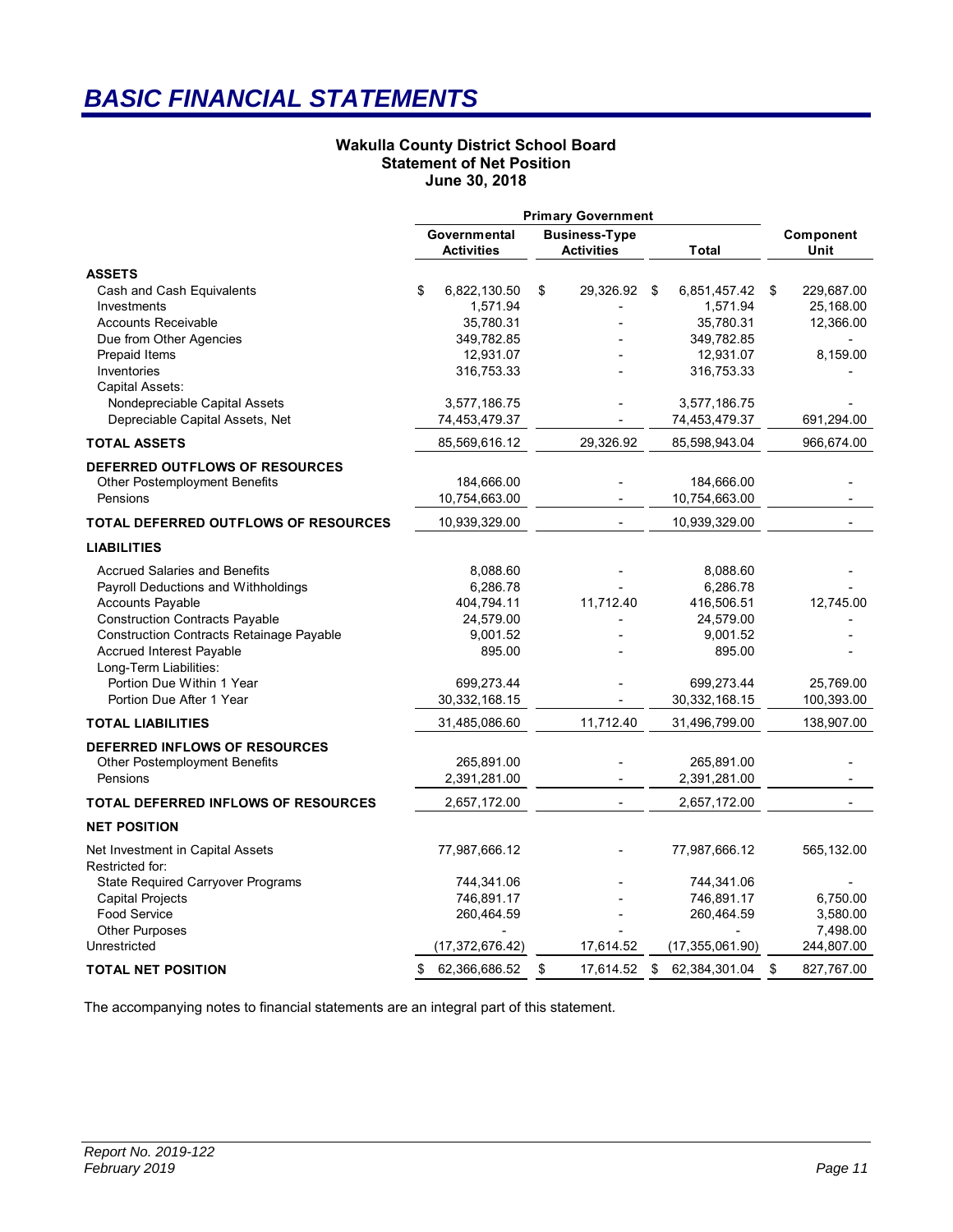#### **Wakulla County District School Board Statement of Activities For the Fiscal Year Ended June 30, 2018**

<span id="page-17-0"></span>

|                                                                                    |                                                                                                                                                                                                                                                                               | <b>Program Revenues</b> |                                                                                                |    |                                                              |      |                                               |
|------------------------------------------------------------------------------------|-------------------------------------------------------------------------------------------------------------------------------------------------------------------------------------------------------------------------------------------------------------------------------|-------------------------|------------------------------------------------------------------------------------------------|----|--------------------------------------------------------------|------|-----------------------------------------------|
|                                                                                    | <b>Expenses</b>                                                                                                                                                                                                                                                               |                         | <b>Charges</b><br>for<br><b>Services</b>                                                       |    | Operating<br><b>Grants and</b><br><b>Contributions</b>       |      | Capital<br><b>Grants and</b><br>Contributions |
| <b>Functions/Programs</b>                                                          |                                                                                                                                                                                                                                                                               |                         |                                                                                                |    |                                                              |      |                                               |
| <b>Primary Government</b>                                                          |                                                                                                                                                                                                                                                                               |                         |                                                                                                |    |                                                              |      |                                               |
| <b>Governmental Activities:</b>                                                    |                                                                                                                                                                                                                                                                               |                         |                                                                                                |    |                                                              |      |                                               |
| Instruction                                                                        | \$<br>24,627,313.75                                                                                                                                                                                                                                                           | \$                      | 35,752.48                                                                                      | \$ |                                                              | \$   |                                               |
| <b>Student Support Services</b>                                                    | 2,474,938.86                                                                                                                                                                                                                                                                  |                         |                                                                                                |    |                                                              |      |                                               |
| <b>Instructional Media Services</b>                                                | 496,477.98                                                                                                                                                                                                                                                                    |                         |                                                                                                |    |                                                              |      |                                               |
| Instruction and Curriculum Development Services                                    | 703,576.94                                                                                                                                                                                                                                                                    |                         |                                                                                                |    |                                                              |      |                                               |
| <b>Instructional Staff Training Services</b>                                       | 463,831.86                                                                                                                                                                                                                                                                    |                         |                                                                                                |    |                                                              |      |                                               |
| Instruction-Related Technology                                                     | 276,794.97                                                                                                                                                                                                                                                                    |                         |                                                                                                |    |                                                              |      |                                               |
| Board                                                                              | 537,247.48                                                                                                                                                                                                                                                                    |                         |                                                                                                |    |                                                              |      |                                               |
| <b>General Administration</b>                                                      | 530,778.70                                                                                                                                                                                                                                                                    |                         |                                                                                                |    |                                                              |      |                                               |
| <b>School Administration</b>                                                       | 2,986,948.57                                                                                                                                                                                                                                                                  |                         |                                                                                                |    |                                                              |      |                                               |
| Facilities Acquisition and Construction                                            | 214,317.81                                                                                                                                                                                                                                                                    |                         |                                                                                                |    |                                                              |      | 85,419.29                                     |
| <b>Fiscal Services</b>                                                             | 536,567.65                                                                                                                                                                                                                                                                    |                         |                                                                                                |    |                                                              |      |                                               |
| <b>Food Services</b>                                                               | 2,315,758.66                                                                                                                                                                                                                                                                  |                         | 353,626.32                                                                                     |    | 1,870,927.62                                                 |      |                                               |
| <b>Central Services</b>                                                            | 766,078.26                                                                                                                                                                                                                                                                    |                         |                                                                                                |    |                                                              |      |                                               |
| <b>Student Transportation Services</b>                                             | 3,238,707.42                                                                                                                                                                                                                                                                  |                         |                                                                                                |    | 1,517,501.00                                                 |      |                                               |
| Operation of Plant                                                                 | 3,835,164.74                                                                                                                                                                                                                                                                  |                         |                                                                                                |    |                                                              |      |                                               |
| Maintenance of Plant<br>Administrative Technology Services                         | 921,455.70<br>228,516.53                                                                                                                                                                                                                                                      |                         |                                                                                                |    | 153,122.00                                                   |      |                                               |
| <b>Community Services</b>                                                          | 13,685.18                                                                                                                                                                                                                                                                     |                         |                                                                                                |    |                                                              |      |                                               |
| Unallocated Interest on Long-Term Debt                                             | 5,400.37                                                                                                                                                                                                                                                                      |                         |                                                                                                |    |                                                              |      |                                               |
| Unallocated Depreciation Expense*                                                  | 1,979,218.95                                                                                                                                                                                                                                                                  |                         |                                                                                                |    |                                                              |      | 120,380.92                                    |
| <b>Total Governmental Activities</b>                                               | 47, 152, 780. 38                                                                                                                                                                                                                                                              |                         | 389,378.80                                                                                     |    | 3,541,550.62                                                 |      | 205,800.21                                    |
|                                                                                    |                                                                                                                                                                                                                                                                               |                         |                                                                                                |    |                                                              |      |                                               |
| <b>Business-Type Activities:</b><br><b>Small School District School Consortium</b> | 108,772.30                                                                                                                                                                                                                                                                    |                         | 108,300.00                                                                                     |    |                                                              |      |                                               |
| <b>Total Primary Government</b>                                                    | \$<br>47,261,552.68                                                                                                                                                                                                                                                           | \$                      | 497,678.80                                                                                     | \$ | 3,541,550.62 \$                                              |      | 205,800.21                                    |
| <b>Component Unit</b>                                                              |                                                                                                                                                                                                                                                                               |                         |                                                                                                |    |                                                              |      |                                               |
| Wakulla's Charter School of Arts, Science and                                      |                                                                                                                                                                                                                                                                               |                         |                                                                                                |    |                                                              |      |                                               |
| Technology, Inc.                                                                   | \$<br>1,369,458.00 \$                                                                                                                                                                                                                                                         |                         | 1,348.00 \$                                                                                    |    | 359,526.00                                                   | - \$ | 45,939.00                                     |
|                                                                                    | <b>General Revenues:</b><br>Taxes:<br>Unrestricted Investment Earnings<br><b>Miscellaneous</b><br><b>Total General Revenues</b><br><b>Change in Net Position</b><br>Net Position - Beginning<br>Adjustment to Beginning Net Position<br>Net Position - Beginning, as Restated |                         | Property Taxes, Levied for Operational Purposes<br>Property Taxes, Levied for Capital Projects |    | Grants and Contributions Not Restricted to Specific Programs |      |                                               |
|                                                                                    | <b>Net Position - Ending</b>                                                                                                                                                                                                                                                  |                         |                                                                                                |    |                                                              |      |                                               |

\* This amount excludes the depreciation that is included in the direct expenses of the various functions.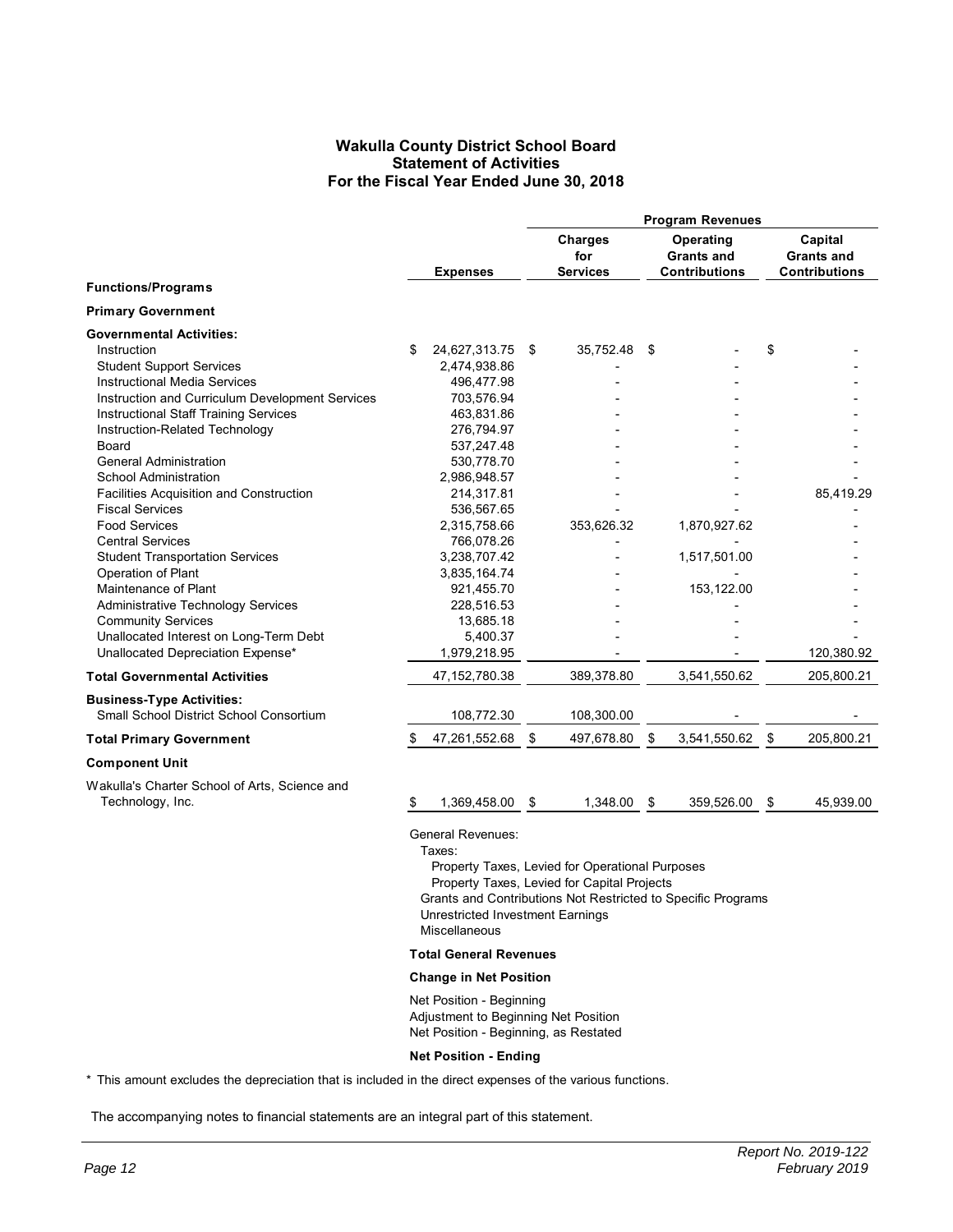|                                   |                                                                        |           |    | Net (Expense) Revenue and Changes in Net Position |                   |               |  |  |
|-----------------------------------|------------------------------------------------------------------------|-----------|----|---------------------------------------------------|-------------------|---------------|--|--|
| Governmental<br><b>Activities</b> | <b>Primary Government</b><br><b>Business-Type</b><br><b>Activities</b> |           |    |                                                   | Component<br>Unit |               |  |  |
|                                   |                                                                        |           |    |                                                   |                   |               |  |  |
| \$<br>$(24,591,561.27)$ \$        |                                                                        |           | \$ | (24, 591, 561.27)                                 | \$                |               |  |  |
| (2,474,938.86)                    |                                                                        |           |    | (2,474,938.86)                                    |                   |               |  |  |
| (496, 477.98)                     |                                                                        |           |    | (496, 477.98)                                     |                   |               |  |  |
| (703, 576.94)                     |                                                                        |           |    | (703, 576.94)                                     |                   |               |  |  |
| (463, 831.86)                     |                                                                        |           |    | (463, 831.86)                                     |                   |               |  |  |
| (276, 794.97)                     |                                                                        |           |    | (276, 794.97)                                     |                   |               |  |  |
| (537, 247.48)                     |                                                                        |           |    | (537, 247.48)                                     |                   |               |  |  |
| (530, 778.70)                     |                                                                        |           |    | (530, 778.70)                                     |                   |               |  |  |
| (2,986,948.57)                    |                                                                        |           |    | (2,986,948.57)                                    |                   |               |  |  |
| (128, 898.52)                     |                                                                        |           |    | (128, 898.52)                                     |                   |               |  |  |
| (536, 567.65)                     |                                                                        |           |    | (536, 567.65)                                     |                   |               |  |  |
| (91, 204.72)                      |                                                                        |           |    | (91, 204.72)                                      |                   |               |  |  |
| (766, 078.26)                     |                                                                        |           |    | (766, 078.26)                                     |                   |               |  |  |
| (1,721,206.42)                    |                                                                        |           |    | (1,721,206.42)                                    |                   |               |  |  |
| (3,835,164.74)                    |                                                                        |           |    | (3,835,164.74)                                    |                   |               |  |  |
| (768, 333.70)                     |                                                                        |           |    | (768, 333.70)                                     |                   |               |  |  |
| (228, 516.53)                     |                                                                        |           |    | (228, 516.53)                                     |                   |               |  |  |
| (13,685.18)                       |                                                                        |           |    | (13,685.18)                                       |                   |               |  |  |
| (5,400.37)                        |                                                                        |           |    | (5,400.37)                                        |                   |               |  |  |
| (1,858,838.03)                    |                                                                        |           |    | (1,858,838.03)                                    |                   |               |  |  |
| (43,016,050.75)                   |                                                                        |           |    | (43,016,050.75)                                   |                   | -             |  |  |
|                                   |                                                                        | (472.30)  |    | (472.30)                                          |                   |               |  |  |
|                                   |                                                                        |           |    |                                                   |                   |               |  |  |
| (43,016,050.75)                   |                                                                        | (472.30)  |    | (43,016,523.05)                                   |                   |               |  |  |
|                                   |                                                                        |           |    |                                                   |                   | (962, 645.00) |  |  |
|                                   |                                                                        |           |    |                                                   |                   |               |  |  |
| 6,316,594.68                      |                                                                        |           |    | 6,316,594.68                                      |                   |               |  |  |
| 1,866,726.42                      |                                                                        |           |    | 1,866,726.42                                      |                   |               |  |  |
| 32,622,615.67                     |                                                                        |           |    | 32,622,615.67                                     |                   | 951,971.00    |  |  |
| 136,032.24                        |                                                                        |           |    | 136,032.24                                        |                   | 1,072.00      |  |  |
| 599,228.19                        |                                                                        |           |    | 599,228.19                                        |                   |               |  |  |
| 41,541,197.20                     |                                                                        |           |    | 41,541,197.20                                     |                   | 953,043.00    |  |  |
| (1,474,853.55)                    |                                                                        | (472.30)  |    | (1,475,325.85)                                    |                   | (9,602.00)    |  |  |
| 65,073,707.07                     |                                                                        | 18,086.82 |    | 65,091,793.89                                     |                   | 837,369.00    |  |  |
| (1, 232, 167.00)                  |                                                                        |           |    | (1,232,167.00)                                    |                   |               |  |  |
| 63,841,540.07                     |                                                                        | 18,086.82 |    | 63,859,626.89                                     |                   | 837,369.00    |  |  |
| \$<br>62,366,686.52               | \$                                                                     | 17,614.52 | \$ | 62,384,301.04                                     | $\frac{3}{2}$     | 827,767.00    |  |  |
|                                   |                                                                        |           |    |                                                   |                   |               |  |  |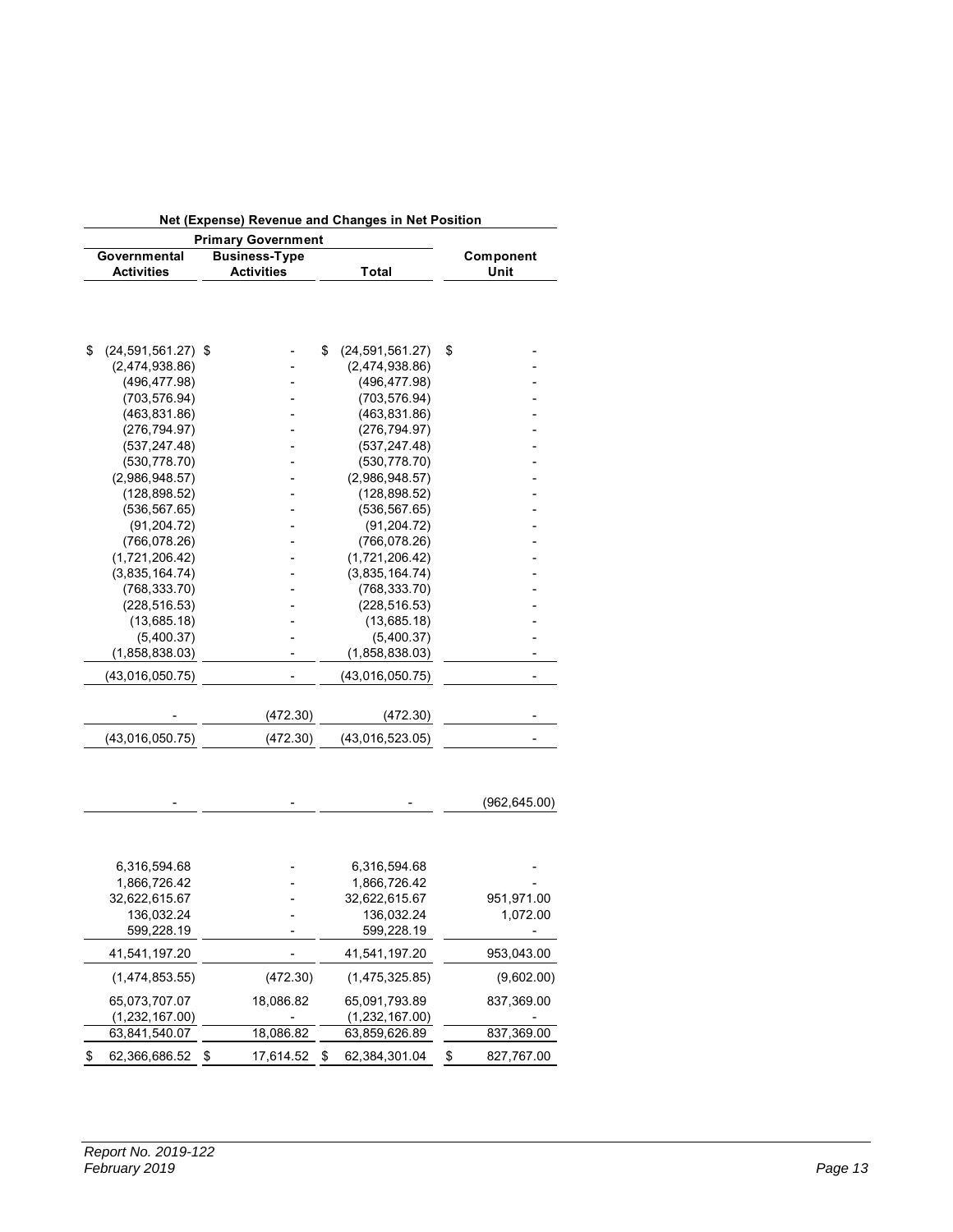#### **Wakulla County District School Board Balance Sheet – Governmental Funds June 30, 2018**

<span id="page-19-0"></span>

|                                                                       |    | General<br><b>Fund</b> |    | <b>Special Revenue -</b><br>Other<br><b>Fund</b> | <b>Capital Projects -</b><br><b>Local Capital</b><br><b>Improvement Fund</b> |            |  |
|-----------------------------------------------------------------------|----|------------------------|----|--------------------------------------------------|------------------------------------------------------------------------------|------------|--|
| <b>ASSETS</b>                                                         |    |                        |    |                                                  |                                                                              |            |  |
| Cash and Cash Equivalents                                             | \$ | 4,426,592.89           | \$ | 1,246.03                                         | \$                                                                           | 906,430.54 |  |
| Investments<br><b>Accounts Receivable</b>                             |    | 35,280.31              |    |                                                  |                                                                              |            |  |
| Due from Other Funds                                                  |    | 382,434.88             |    |                                                  |                                                                              |            |  |
| Due from Other Agencies                                               |    | 123,297.03             |    | 160,920.54                                       |                                                                              |            |  |
| Prepaid Items                                                         |    |                        |    |                                                  |                                                                              |            |  |
| Inventories                                                           |    | 143,417.86             |    |                                                  |                                                                              |            |  |
| TOTAL ASSETS                                                          | \$ | 5,111,022.97           | \$ | 162,166.57                                       | \$                                                                           | 906,430.54 |  |
| <b>LIABILITIES AND FUND BALANCES</b><br>Liabilities:                  |    |                        |    |                                                  |                                                                              |            |  |
| <b>Accrued Salaries and Benefits</b>                                  | \$ |                        | \$ | 8,088.60                                         | \$                                                                           |            |  |
| Payroll Deductions and Withholdings                                   |    | 5,212.14               |    | 498.70                                           |                                                                              |            |  |
| <b>Accounts Payable</b>                                               |    | 373,736.42             |    | 9,802.40                                         |                                                                              | 245.32     |  |
| <b>Construction Contracts Payable</b>                                 |    |                        |    |                                                  |                                                                              | 4,707.00   |  |
| <b>Construction Contracts Retainage Payable</b><br>Due to Other Funds |    | 3,500.00               |    | 143,776.87                                       |                                                                              |            |  |
|                                                                       |    |                        |    |                                                  |                                                                              | 238,658.01 |  |
| <b>Total Liabilities</b>                                              |    | 382,448.56             |    | 162,166.57                                       |                                                                              | 243,610.33 |  |
| Fund Balances:                                                        |    |                        |    |                                                  |                                                                              |            |  |
| Nonspendable:                                                         |    |                        |    |                                                  |                                                                              |            |  |
| Inventories                                                           |    | 143,417.86             |    |                                                  |                                                                              |            |  |
| Restricted for:                                                       |    |                        |    |                                                  |                                                                              |            |  |
| <b>State Required Carryover Programs</b>                              |    | 744,341.06             |    |                                                  |                                                                              |            |  |
| Food Service<br>Debt Service                                          |    |                        |    |                                                  |                                                                              |            |  |
| <b>Capital Projects</b>                                               |    |                        |    |                                                  |                                                                              | 662,820.21 |  |
| <b>Total Restricted Fund Balance</b>                                  |    | 744,341.06             |    | $\blacksquare$                                   |                                                                              | 662,820.21 |  |
| Assigned for:                                                         |    |                        |    |                                                  |                                                                              |            |  |
| <b>School Operations</b>                                              |    | 473,370.60             |    |                                                  |                                                                              |            |  |
| <b>Capital Projects</b>                                               |    |                        |    |                                                  |                                                                              |            |  |
| Purchases on Order                                                    |    | 44,458.03              |    |                                                  |                                                                              |            |  |
| <b>Total Assigned Fund Balance</b>                                    |    | 517,828.63             |    |                                                  |                                                                              |            |  |
| <b>Unassigned Fund Balance</b>                                        |    | 3,322,986.86           |    |                                                  |                                                                              |            |  |
| <b>Total Fund Balances</b>                                            |    | 4,728,574.41           |    |                                                  |                                                                              | 662,820.21 |  |
| TOTAL LIABILITIES AND FUND BALANCES                                   | \$ | 5,111,022.97           | \$ | 162,166.57                                       | \$                                                                           | 906,430.54 |  |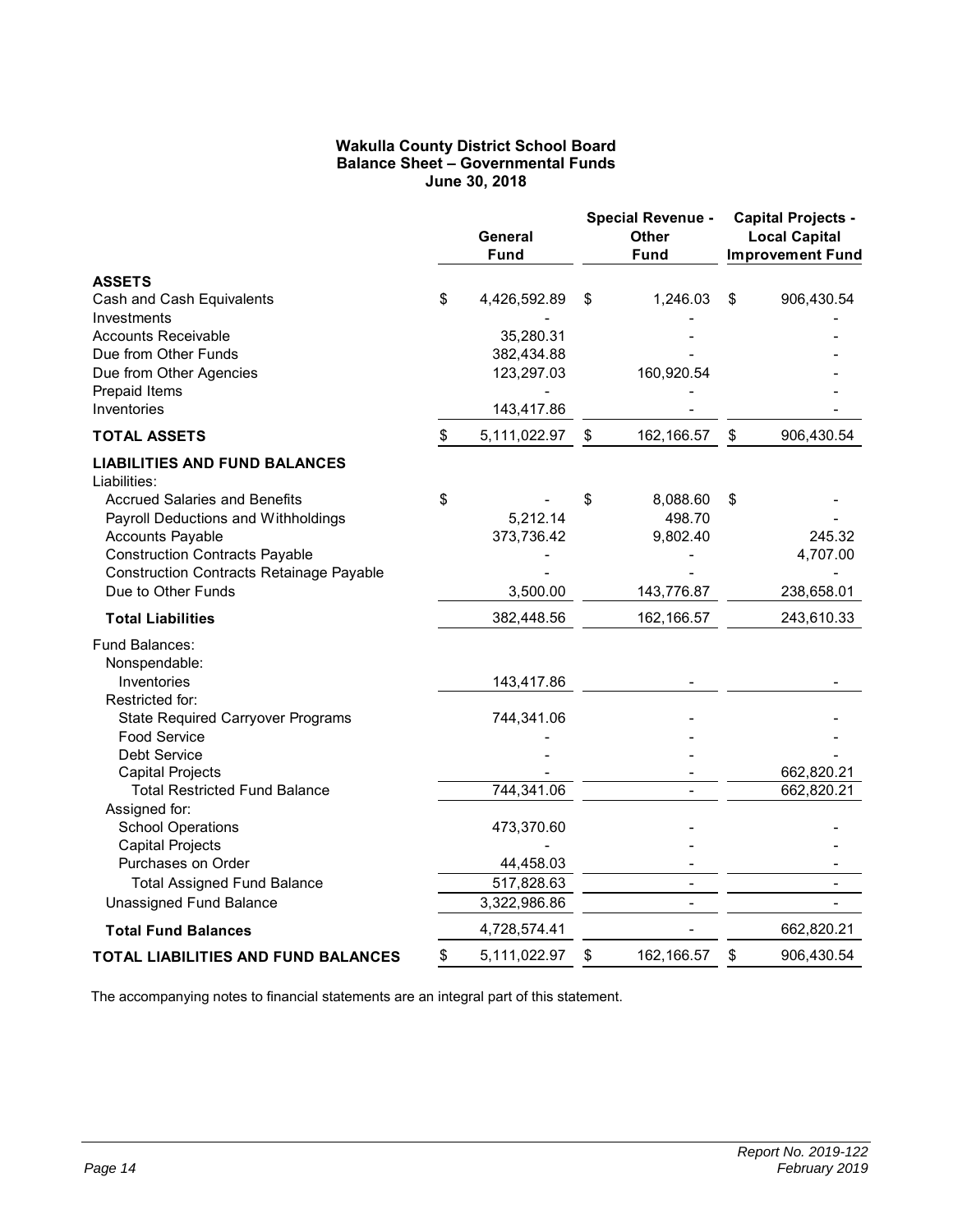| <b>Capital Projects -</b><br><b>Other</b><br>Fund | Other<br>Governmental<br>Funds |                       | <b>Total</b><br>Governmental<br>Funds |
|---------------------------------------------------|--------------------------------|-----------------------|---------------------------------------|
|                                                   |                                |                       |                                       |
| \$<br>1,326,686.79                                | \$<br>161,174.25               | \$                    | 6,822,130.50                          |
|                                                   | 1,571.94                       |                       | 1,571.94                              |
| 500.00                                            |                                |                       | 35,780.31                             |
|                                                   | 3,500.00                       |                       | 385,934.88                            |
| 50,384.61                                         | 15,180.67                      |                       | 349,782.85                            |
|                                                   | 12,931.07                      |                       | 12,931.07                             |
|                                                   | 173,335.47                     |                       | 316,753.33                            |
| \$<br>1,377,571.40                                | \$<br>367,693.40               | $\boldsymbol{\theta}$ | 7,924,884.88                          |
|                                                   |                                |                       |                                       |
| \$                                                | \$                             | \$                    | 8,088.60                              |
|                                                   | 575.94                         |                       | 6,286.78                              |
|                                                   | 21,009.97                      |                       | 404,794.11                            |
| 19,872.00                                         |                                |                       | 24,579.00                             |
| 9,001.52                                          |                                |                       | 9,001.52                              |
|                                                   |                                |                       | 385,934.88                            |
| 28,873.52                                         | 21,585.91                      |                       | 838,684.89                            |
|                                                   |                                |                       |                                       |
|                                                   | 173,335.47                     |                       | 316,753.33                            |
|                                                   |                                |                       | 744,341.06                            |
|                                                   | 87,129.12                      |                       | 87,129.12                             |
|                                                   | 1,571.94                       |                       | 1,571.94                              |
|                                                   | 84,070.96                      |                       | 746,891.17                            |
|                                                   | 172,772.02                     |                       | 1,579,933.29                          |
|                                                   |                                |                       |                                       |
|                                                   |                                |                       | 473,370.60                            |
| 1,348,697.88                                      |                                |                       | 1,348,697.88                          |
|                                                   |                                |                       | 44,458.03                             |
| 1,348,697.88                                      |                                |                       | 1,866,526.51                          |
|                                                   |                                |                       | 3,322,986.86                          |
| 1,348,697.88                                      | 346,107.49                     |                       | 7,086,199.99                          |
| \$<br>1,377,571.40                                | \$<br>367,693.40               | \$                    | 7,924,884.88                          |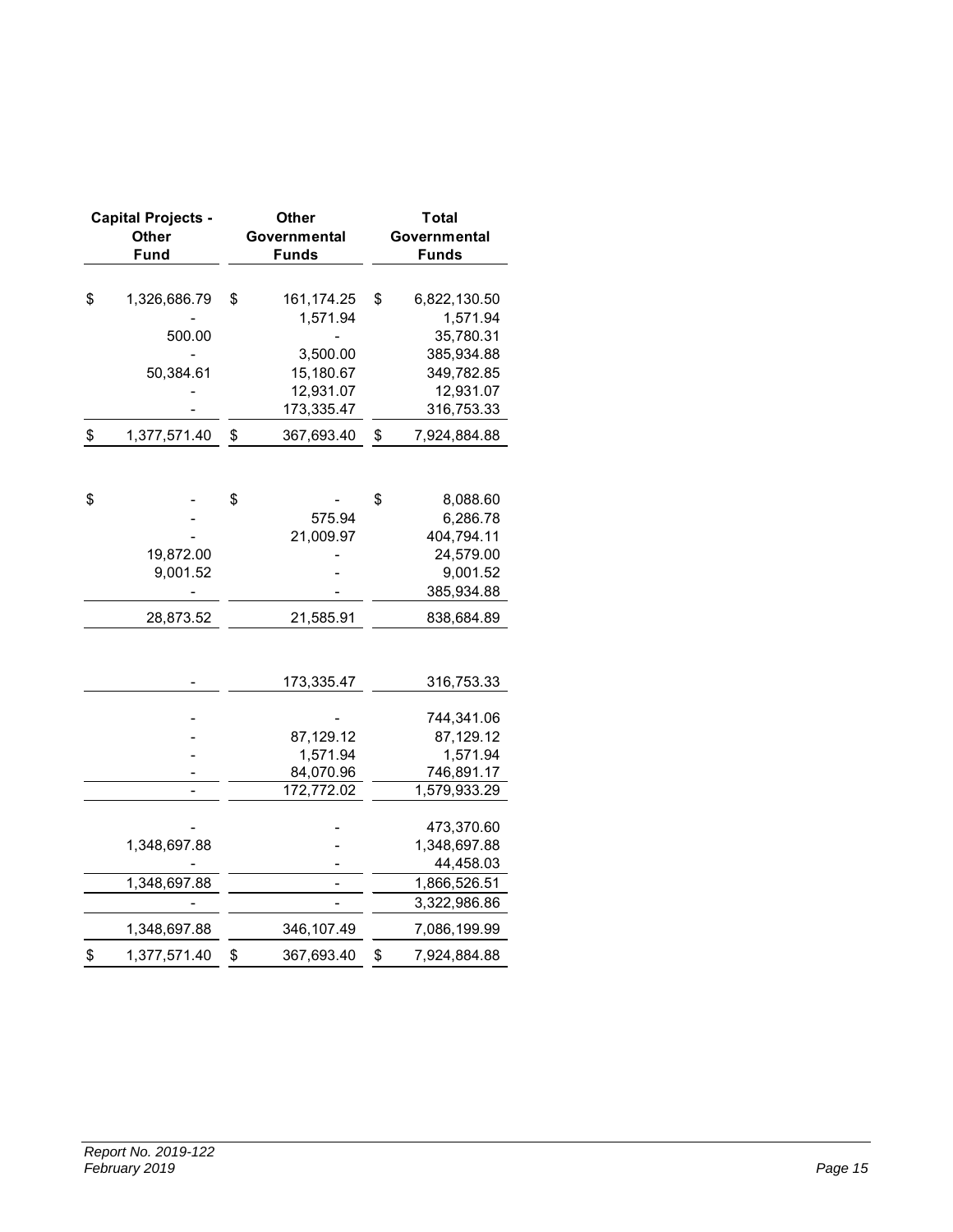#### **Wakulla County District School Board Reconciliation of the Governmental Funds Balance Sheet to the Statement of Net Position June 30, 2018**

<span id="page-21-0"></span>

| <b>Total Fund Balances - Governmental Funds</b>                                                                                                                                                                         | \$. | 7,086,199.99    |
|-------------------------------------------------------------------------------------------------------------------------------------------------------------------------------------------------------------------------|-----|-----------------|
| Amounts reported for governmental activities in the statement of net position are different because:                                                                                                                    |     |                 |
| Capital assets, net of accumulated depreciation, used in governmental activities are not<br>financial resources and, therefore, are not reported as assets in the governmental funds.                                   |     | 78,030,666.12   |
| Interest on long-term debt is accrued as a liability in the government-wide statements, but is<br>not recognized in the governmental funds until due.                                                                   |     | (895.00)        |
| Long-term liabilities are not due and payable in the fiscal year and, therefore, are not reported<br>as liabilities in the governmental funds. Long-term liabilities at year-end consist of:                            |     |                 |
| <b>Bonds Payable</b><br>(43,000.00)<br>\$<br><b>Compensated Absences Payable</b><br>(2,535,851.59)<br>Net Pension Liability<br>(24, 851, 592.00)<br>(3,600,998.00)<br>Other Postemployment Benefits Payable             |     | (31,031,441.59) |
| The deferred outflows of resources and deferred inflows of resources related to other<br>postemployment benefits (OPEB) are applicable to future periods and, therefore, are not<br>reported in the governmental funds. |     |                 |
| Deferred Outflows Related to OPEB<br>\$<br>184,666.00<br>Deferred Inflows Related to OPEB<br>(265, 891.00)                                                                                                              |     | (81, 225.00)    |
| The deferred outflows of resources and deferred inflows of resources related to pensions are<br>applicable to future periods and, therefore, are not reported in the governmental funds.                                |     |                 |
| Deferred Outflows Related to Pensions<br>10,754,663.00<br>\$<br>Deferred Inflows Related to Pensions<br>(2,391,281.00)                                                                                                  |     | 8,363,382.00    |
| <b>Net Position - Governmental Activities</b>                                                                                                                                                                           |     | 62,366,686.52   |
|                                                                                                                                                                                                                         |     |                 |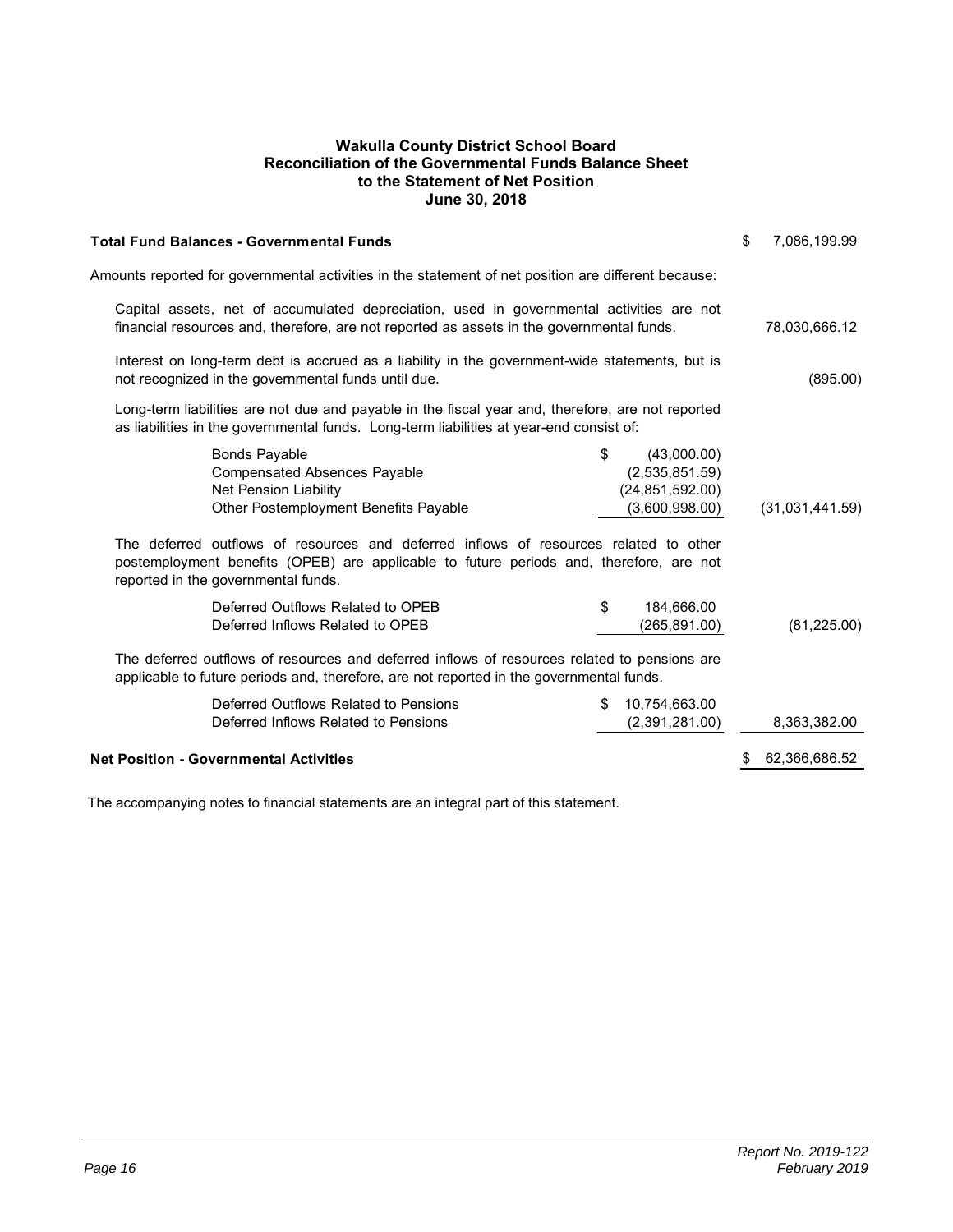THIS PAGE INTENTIONALLY LEFT BLANK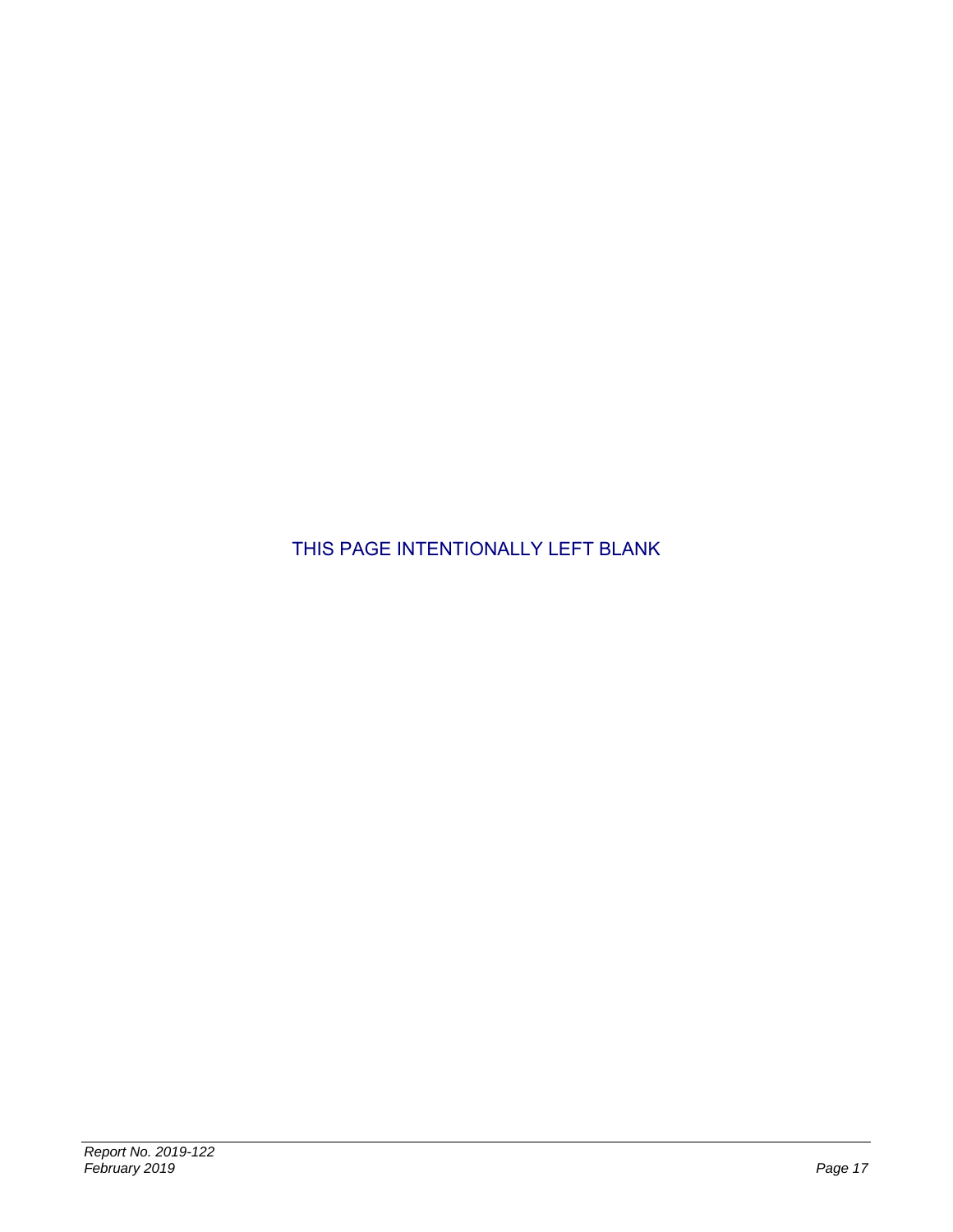#### **Wakulla County District School Board Statement of Revenues, Expenditures, and Changes in Fund Balances – Governmental Funds For the Fiscal Year Ended June 30, 2018**

<span id="page-23-0"></span>

|                                                                                                                                                                                                                                                                                                                                                                                                                                                                                                                                                                                                                                                                                                                                                                | General<br>Fund                                                                                                                                                                                                                                                                             | <b>Special Revenue -</b><br>Other<br><b>Fund</b>                                                                  | <b>Capital Projects -</b><br><b>Local Capital</b><br><b>Improvement Fund</b> |
|----------------------------------------------------------------------------------------------------------------------------------------------------------------------------------------------------------------------------------------------------------------------------------------------------------------------------------------------------------------------------------------------------------------------------------------------------------------------------------------------------------------------------------------------------------------------------------------------------------------------------------------------------------------------------------------------------------------------------------------------------------------|---------------------------------------------------------------------------------------------------------------------------------------------------------------------------------------------------------------------------------------------------------------------------------------------|-------------------------------------------------------------------------------------------------------------------|------------------------------------------------------------------------------|
| <b>Revenues</b>                                                                                                                                                                                                                                                                                                                                                                                                                                                                                                                                                                                                                                                                                                                                                |                                                                                                                                                                                                                                                                                             |                                                                                                                   |                                                                              |
| Intergovernmental:<br><b>Federal Direct</b><br>Federal Through State and Local<br>State                                                                                                                                                                                                                                                                                                                                                                                                                                                                                                                                                                                                                                                                        | \$<br>78,294.81<br>404,739.94<br>30,957,212.82                                                                                                                                                                                                                                              | \$<br>2,375,805.54                                                                                                | \$                                                                           |
| Local:<br><b>Property Taxes</b><br>Charges for Services - Food Service<br><b>Miscellaneous</b>                                                                                                                                                                                                                                                                                                                                                                                                                                                                                                                                                                                                                                                                 | 6,316,594.68<br>520,893.00                                                                                                                                                                                                                                                                  |                                                                                                                   | 1,866,726.42<br>10,159.28                                                    |
| <b>Total Local Revenues</b>                                                                                                                                                                                                                                                                                                                                                                                                                                                                                                                                                                                                                                                                                                                                    | 6,837,487.68                                                                                                                                                                                                                                                                                |                                                                                                                   | 1,876,885.70                                                                 |
| <b>Total Revenues</b>                                                                                                                                                                                                                                                                                                                                                                                                                                                                                                                                                                                                                                                                                                                                          | 38,277,735.25                                                                                                                                                                                                                                                                               | 2,375,805.54                                                                                                      | 1,876,885.70                                                                 |
| <b>Expenditures</b>                                                                                                                                                                                                                                                                                                                                                                                                                                                                                                                                                                                                                                                                                                                                            |                                                                                                                                                                                                                                                                                             |                                                                                                                   |                                                                              |
|                                                                                                                                                                                                                                                                                                                                                                                                                                                                                                                                                                                                                                                                                                                                                                |                                                                                                                                                                                                                                                                                             |                                                                                                                   |                                                                              |
| Current - Education:<br>Instruction<br><b>Student Support Services</b><br><b>Instructional Media Services</b><br>Instruction and Curriculum Development Services<br><b>Instructional Staff Training Services</b><br>Instruction-Related Technology<br>Board<br><b>General Administration</b><br><b>School Administration</b><br><b>Facilities Acquisition and Construction</b><br><b>Fiscal Services</b><br><b>Food Services</b><br><b>Central Services</b><br><b>Student Transportation Services</b><br>Operation of Plant<br>Maintenance of Plant<br><b>Administrative Technology Services</b><br><b>Community Services</b><br>Fixed Capital Outlay:<br>Facilities Acquisition and Construction<br><b>Other Capital Outlay</b><br>Debt Service:<br>Principal | 22,512,854.86<br>2,171,699.98<br>488,349.37<br>612,986.34<br>196,822.89<br>272,223.05<br>532,775.08<br>437,631.82<br>3,076,333.98<br>193,339.40<br>510,558.44<br>8,899.80<br>733,887.41<br>2,986,379.80<br>3,681,523.91<br>908,431.88<br>221,804.97<br>13,313.28<br>15,672.65<br>242,065.44 | 1,648,737.11<br>254,982.98<br>75.622.77<br>260,647.66<br>117,807.17<br>271.99<br>4,718.08<br>3,382.79<br>9,634.99 | 14,436.97<br>438,472.25<br>93,335.61<br>213,897.80                           |
| Interest and Fiscal Charges                                                                                                                                                                                                                                                                                                                                                                                                                                                                                                                                                                                                                                                                                                                                    |                                                                                                                                                                                                                                                                                             |                                                                                                                   | 4,412.20                                                                     |
| <b>Total Expenditures</b>                                                                                                                                                                                                                                                                                                                                                                                                                                                                                                                                                                                                                                                                                                                                      | 39,817,554.35                                                                                                                                                                                                                                                                               | 2,375,805.54                                                                                                      | 764,554.83                                                                   |
| <b>Excess (Deficiency) of Revenues Over Expenditures</b>                                                                                                                                                                                                                                                                                                                                                                                                                                                                                                                                                                                                                                                                                                       | (1,539,819.10)                                                                                                                                                                                                                                                                              |                                                                                                                   | 1,112,330.87                                                                 |
| <b>Other Financing Sources (Uses)</b>                                                                                                                                                                                                                                                                                                                                                                                                                                                                                                                                                                                                                                                                                                                          |                                                                                                                                                                                                                                                                                             |                                                                                                                   |                                                                              |
| Transfers In<br>Sale of Capital Assets<br>Loss Recoveries<br><b>Transfers Out</b>                                                                                                                                                                                                                                                                                                                                                                                                                                                                                                                                                                                                                                                                              | 866,506.04<br>95,278.92                                                                                                                                                                                                                                                                     |                                                                                                                   | (713, 384.04)                                                                |
| <b>Total Other Financing Sources (Uses)</b>                                                                                                                                                                                                                                                                                                                                                                                                                                                                                                                                                                                                                                                                                                                    | 961,784.96                                                                                                                                                                                                                                                                                  |                                                                                                                   | (713, 384.04)                                                                |
| Net Change in Fund Balances<br>Fund Balances, Beginning<br>Increase in Nonspendable Inventory                                                                                                                                                                                                                                                                                                                                                                                                                                                                                                                                                                                                                                                                  | (578, 034.14)<br>5,274,729.35<br>31,879.20                                                                                                                                                                                                                                                  |                                                                                                                   | 398,946.83<br>263,873.38                                                     |
| <b>Fund Balances, Ending</b>                                                                                                                                                                                                                                                                                                                                                                                                                                                                                                                                                                                                                                                                                                                                   | \$<br>4,728,574.41 \$                                                                                                                                                                                                                                                                       | 0.00                                                                                                              | \$<br>662,820.21                                                             |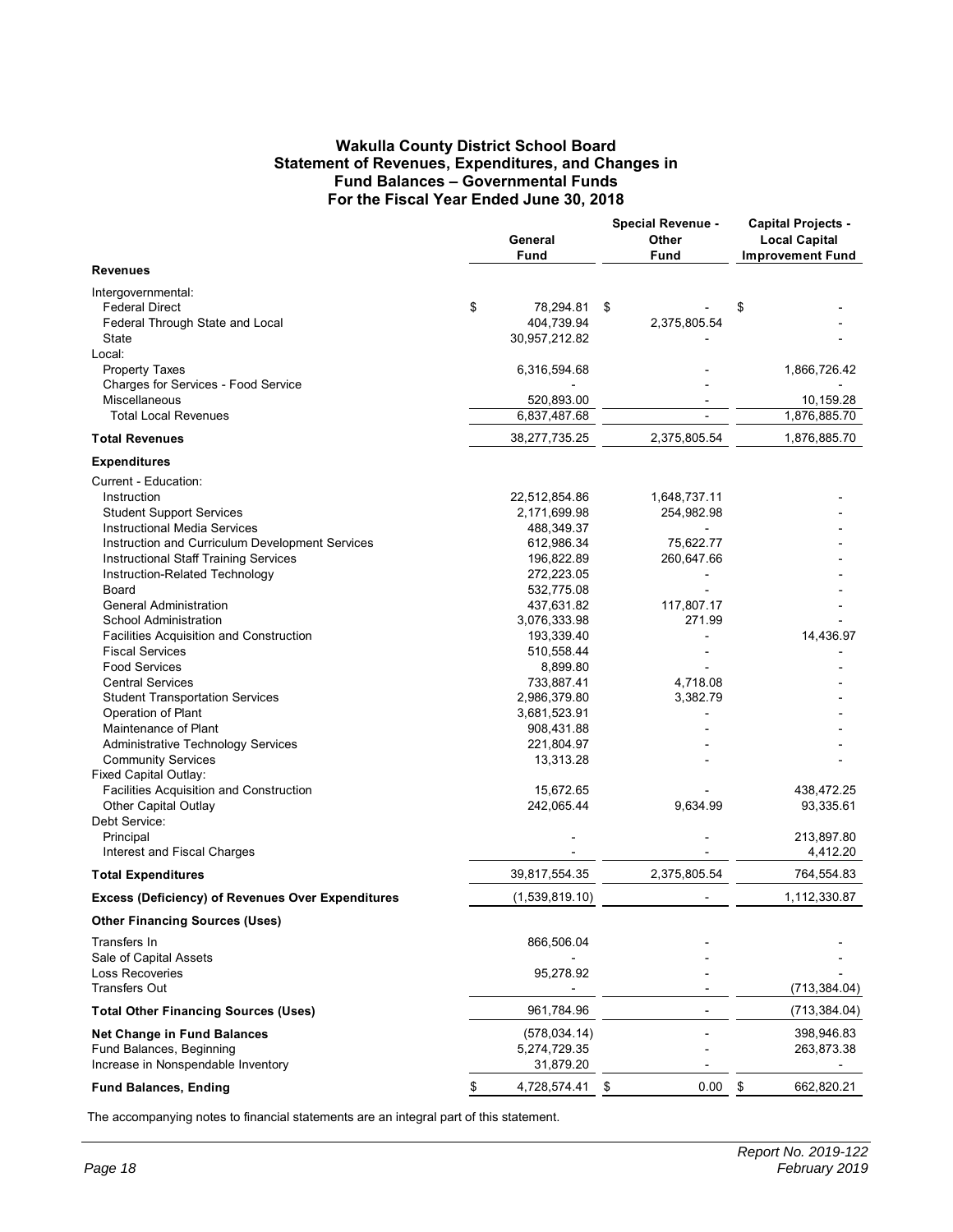| <b>Capital Projects -</b><br>Other<br>Fund | Other<br>Governmental<br>Funds               | Total<br>Governmental<br>Funds                                                                                                                                                                                                                                                         |
|--------------------------------------------|----------------------------------------------|----------------------------------------------------------------------------------------------------------------------------------------------------------------------------------------------------------------------------------------------------------------------------------------|
| \$<br>353,242.18                           | \$<br>3,500.00<br>1,843,763.62<br>353,407.59 | \$<br>81,794.81<br>4,624,309.10<br>31,663,862.59                                                                                                                                                                                                                                       |
| 64,661.76<br>64,661.76                     | 353,626.32<br>6,322.19<br>359,948.51         | 8,183,321.10<br>353,626.32<br>602,036.23<br>9,138,983.65                                                                                                                                                                                                                               |
| 417,903.94                                 | 2,560,619.72                                 | 45,508,950.15                                                                                                                                                                                                                                                                          |
| 3,395.00<br>293,227.13                     | 2,268,580.17                                 | 24, 161, 591. 97<br>2,426,682.96<br>488,349.37<br>688,609.11<br>457,470.55<br>272,223.05<br>532,775.08<br>555,438.99<br>3,076,605.97<br>211, 171.37<br>510,558.44<br>2,277,479.97<br>738,605.49<br>2,989,762.59<br>3,681,523.91<br>908,431.88<br>221,804.97<br>13,313.28<br>747,372.03 |
|                                            | 115,000.00<br>7,792.68                       | 345,036.04<br>328,897.80<br>12,204.88                                                                                                                                                                                                                                                  |
| 296,622.13<br>121,281.81                   | 2,391,372.85<br>169,246.87                   | 45,645,909.70<br>(136, 959.55)                                                                                                                                                                                                                                                         |
| 72,892.00<br>(32,397.00)                   | (120,725.00)                                 | 866,506.04<br>72,892.00<br>95,278.92<br>(866, 506.04)                                                                                                                                                                                                                                  |
| 40,495.00<br>161,776.81<br>1,186,921.07    | (120,725.00)<br>48,521.87<br>297,585.62      | 168,170.92<br>31,211.37<br>7,023,109.42<br>31,879.20                                                                                                                                                                                                                                   |
| 1,348,697.88<br>\$                         | \$<br>346, 107.49                            | \$<br>7,086,199.99                                                                                                                                                                                                                                                                     |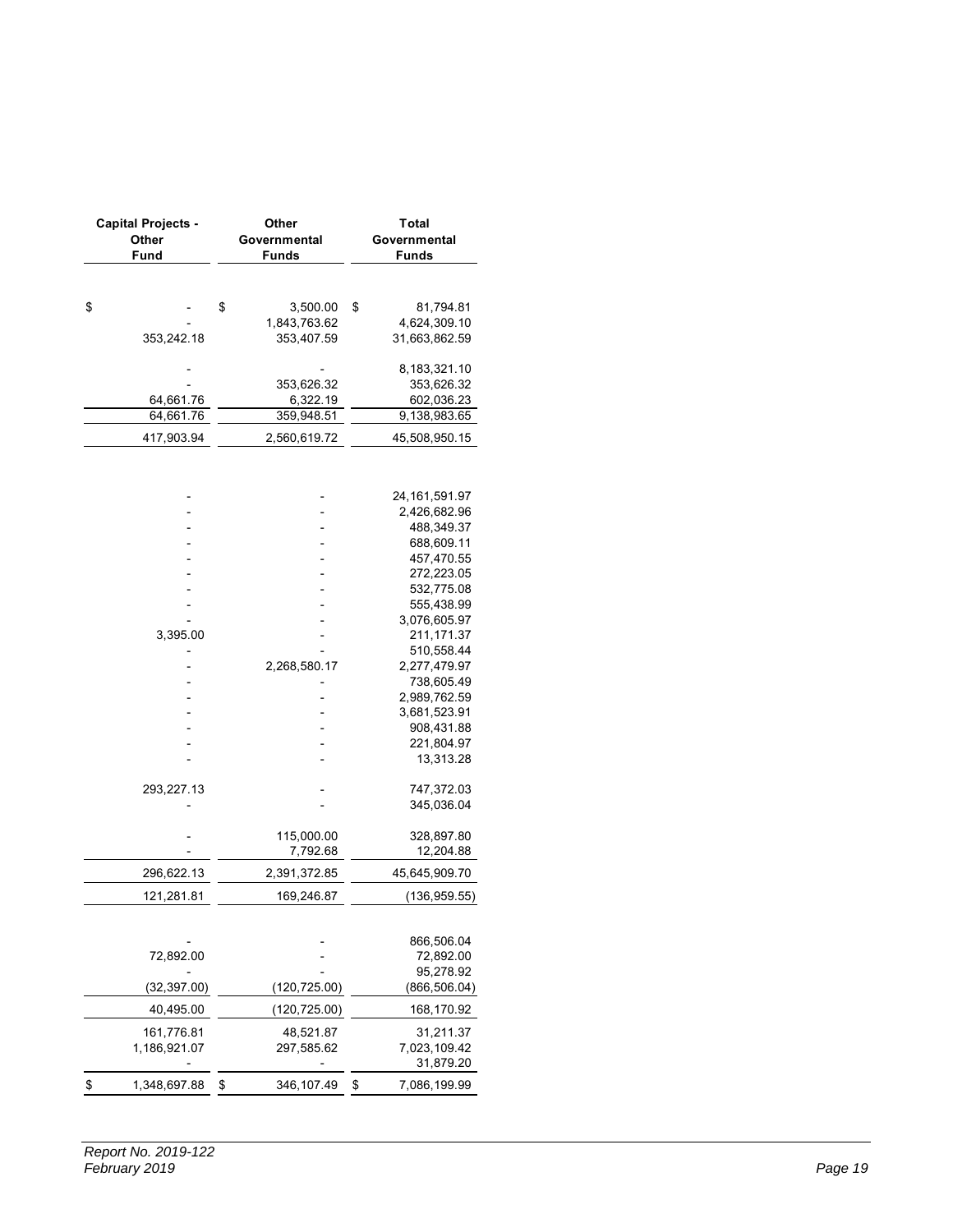#### <span id="page-25-0"></span>**Wakulla County District School Board Reconciliation of the Governmental Funds Statement of Revenues, Expenditures, and Changes in Fund Balances to the Statement of Activities For the Fiscal Year Ended June 30, 2018**

| Net Change in Fund Balances - Governmental Funds                                                                                                                                                                                                                                                                                                                      | \$<br>31,211.37  |
|-----------------------------------------------------------------------------------------------------------------------------------------------------------------------------------------------------------------------------------------------------------------------------------------------------------------------------------------------------------------------|------------------|
| Amounts reported for governmental activities in the statement of activities are different because:                                                                                                                                                                                                                                                                    |                  |
| Capital outlays are reported in the governmental funds as expenditures. However, in the statement<br>of activities, the cost of those assets is allocated over their estimated useful lives as depreciation<br>expense. This is the amount of depreciation expense in excess of capital outlays in the current fiscal<br>year.                                        | (1, 114, 493.98) |
| Donated capital assets are reported as revenue in the statement of activities but do not provide<br>current financial resources and, therefore, are not reported in the governmental funds.                                                                                                                                                                           | 805.76           |
| Repayment of long-term debt is an expenditure in the governmental funds, but the repayment<br>reduces long-term liabilities in the statement of net position. This is the amount of repayments in the<br>current fiscal year:                                                                                                                                         |                  |
| \$115,000.00<br><b>Bond Principal Payments</b><br>Installment-Purchase Principal Payments<br>213,897.80                                                                                                                                                                                                                                                               | 328,897.80       |
| Accrued interest expense reported in the statement of activities does not required the use of current<br>financial resources and, therefore, is not reported as an expenditure in the governmental funds. This<br>is the decrease in accrued interest during the current fiscal year.                                                                                 | 6,551.83         |
| In the statement of activities, the cost of compensated absences is measured by the amounts<br>earned during the year, while in the governmental funds, expenditures are recognized based on the<br>amounts actually paid for compensated absences. This is the net amount of compensated<br>absences used in excess of the amount earned in the current fiscal year. | 87,757.47        |
| Governmental funds report District OPEB contributions as expenditures. However, in the statement<br>of activities, the cost of OPEB benefits earned net of employee contributions, as determined through<br>an actuarial valuation, is reported as an OPEB expense.                                                                                                   |                  |
| Decrease in OPEB Liability<br>\$252,884.00<br>Increase in Deferred Outflows of Resources - OPEB<br>184,666.00<br>Decrease in Deferred Inflows of Resources - OPEB<br>35,931.00                                                                                                                                                                                        | 473,481.00       |
| Governmental funds report District pension contributions as expenditures. However, in the<br>statement of activities, the cost of pension benefits earned net of employee contributions is reported<br>as a pension expense.                                                                                                                                          |                  |
| <b>FRS Pension Contribution</b><br>1,599,192<br>S<br><b>HIS Pension Contribution</b><br>411,704<br><b>FRS Pension Expense</b><br>(2,733,676)<br>(598, 164)<br><b>HIS Pension Expense</b>                                                                                                                                                                              | (1,320,944.00)   |
| The purchases method of inventory accounting is used in the governmental funds for the<br>transportation inventories, while the government-wide statement inventories are accounted for using<br>the consumption method.                                                                                                                                              | 31,879.20        |
| <b>Change in Net Position - Governmental Activities</b>                                                                                                                                                                                                                                                                                                               | \$(1,474,853.55) |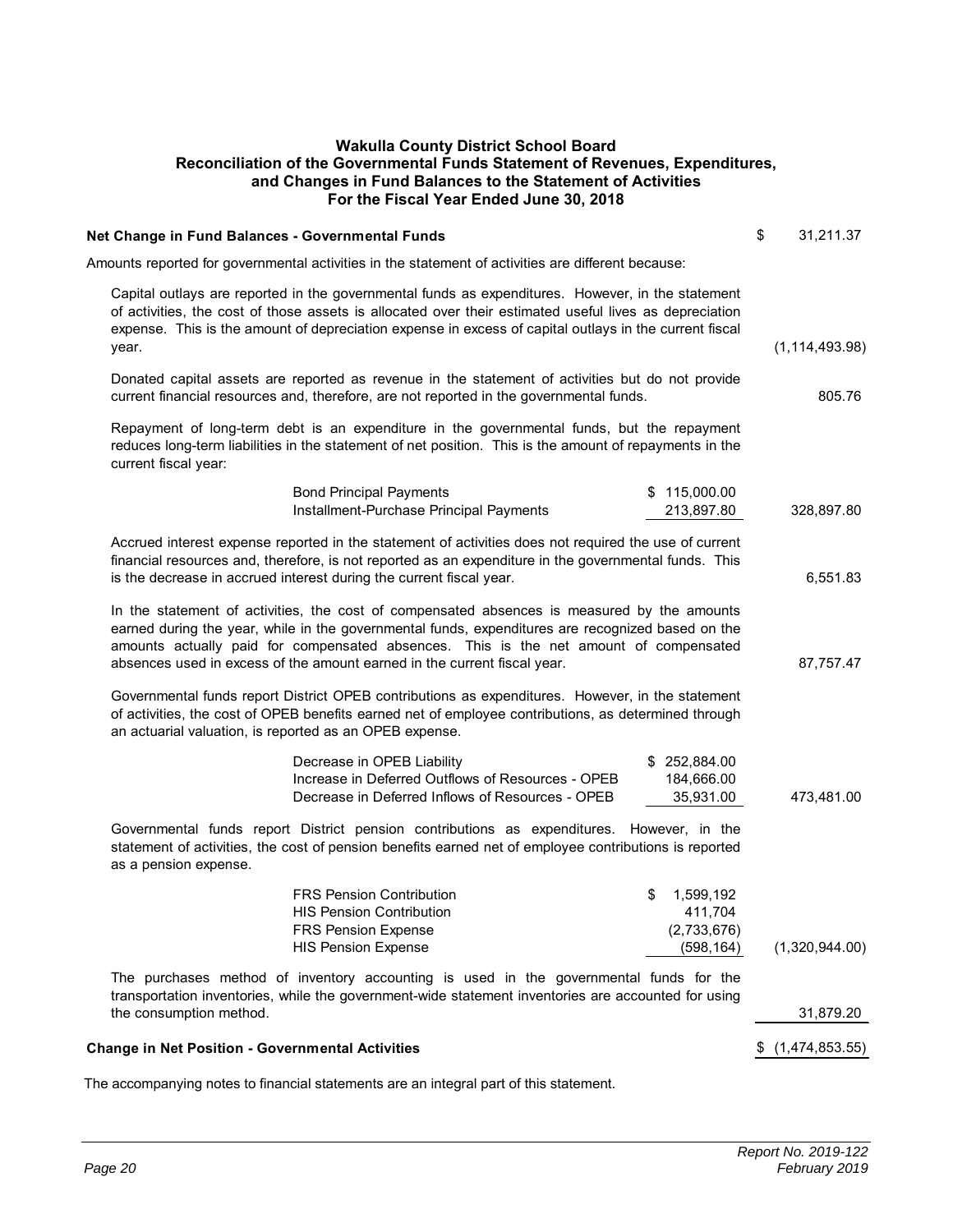#### **Wakulla County District School Board Statement of Net Position – Proprietary Fund June 30, 2018**

<span id="page-26-0"></span>

|                                                 | <b>Business-Type</b><br><b>Activities -</b><br>Nonmajor<br><b>Enterprise Fund</b> |  |  |
|-------------------------------------------------|-----------------------------------------------------------------------------------|--|--|
|                                                 | <b>Small School</b><br><b>District Council</b><br>Consortium                      |  |  |
| <b>ASSETS</b>                                   |                                                                                   |  |  |
| Current Assets:<br>Cash and Cash Equivalents    | \$<br>29,326.92                                                                   |  |  |
| <b>LIABILITIES</b>                              |                                                                                   |  |  |
| Current Liabilities:<br><b>Accounts Payable</b> | 11,712.40                                                                         |  |  |
| <b>NET POSITION</b>                             |                                                                                   |  |  |
| Unrestricted                                    | \$<br>17,614.52                                                                   |  |  |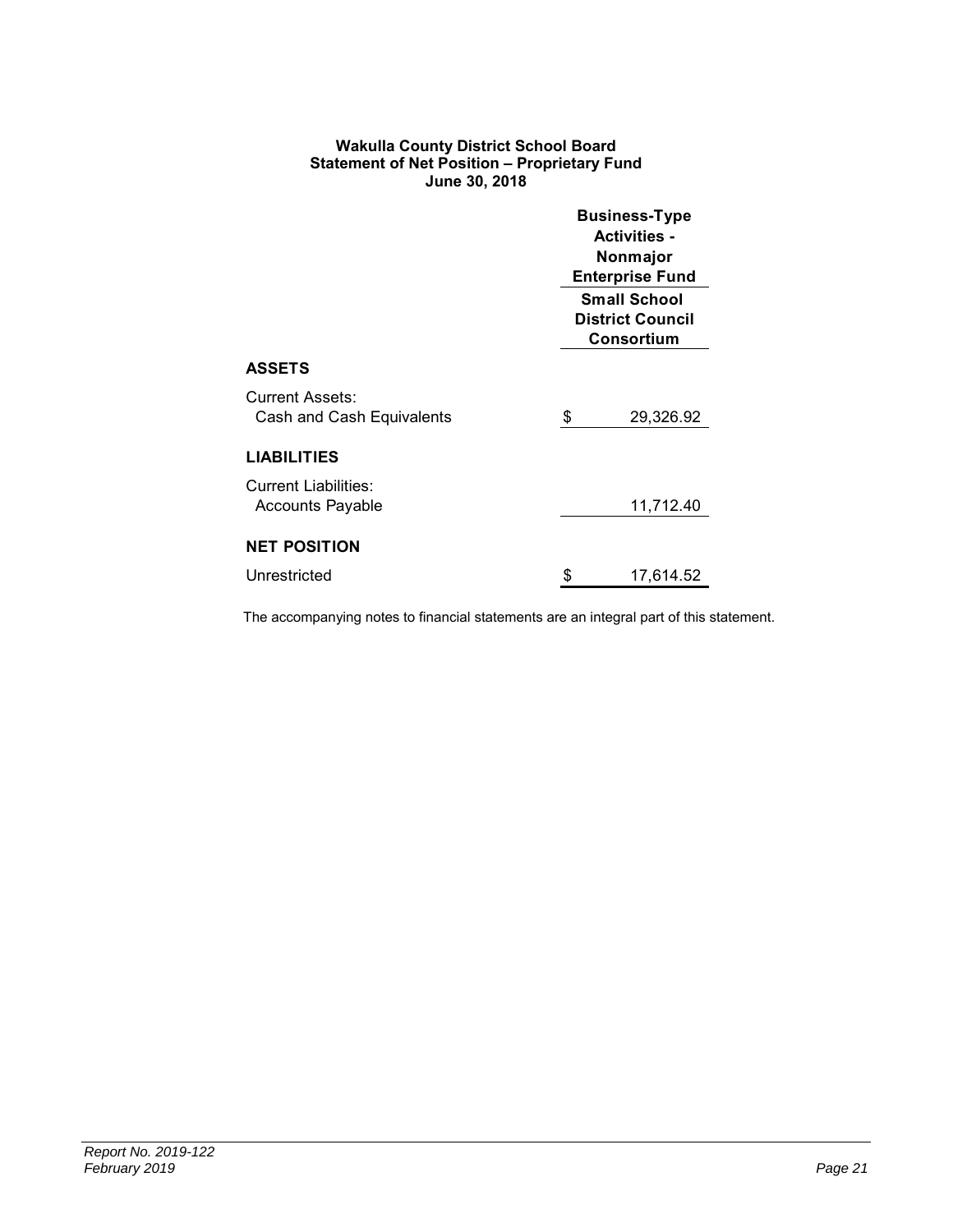#### <span id="page-27-0"></span>**Wakulla County District School Board Statement of Revenues, Expenses, and Changes in Fund Net Position – Proprietary Fund For the Fiscal Year Ended June 30, 2018**

|                                                                 | <b>Business-Type</b><br><b>Activities -</b><br>Nonmajor<br><b>Enterprise Fund</b><br><b>Small School</b><br><b>District Council</b><br>Consortium |  |
|-----------------------------------------------------------------|---------------------------------------------------------------------------------------------------------------------------------------------------|--|
| <b>OPERATING REVENUES</b><br><b>Charges for Services</b>        | \$<br>108,300.00                                                                                                                                  |  |
| <b>OPERATING EXPENSES</b><br><b>Purchased Services</b>          | 108,772.30                                                                                                                                        |  |
| <b>Operating Loss</b>                                           | (472.30)                                                                                                                                          |  |
| <b>Change in Net Position</b><br>Total Net Position - Beginning | (472.30)<br>18,086.82                                                                                                                             |  |
| <b>Total Net Position - Ending</b>                              | \$<br>17,614.52                                                                                                                                   |  |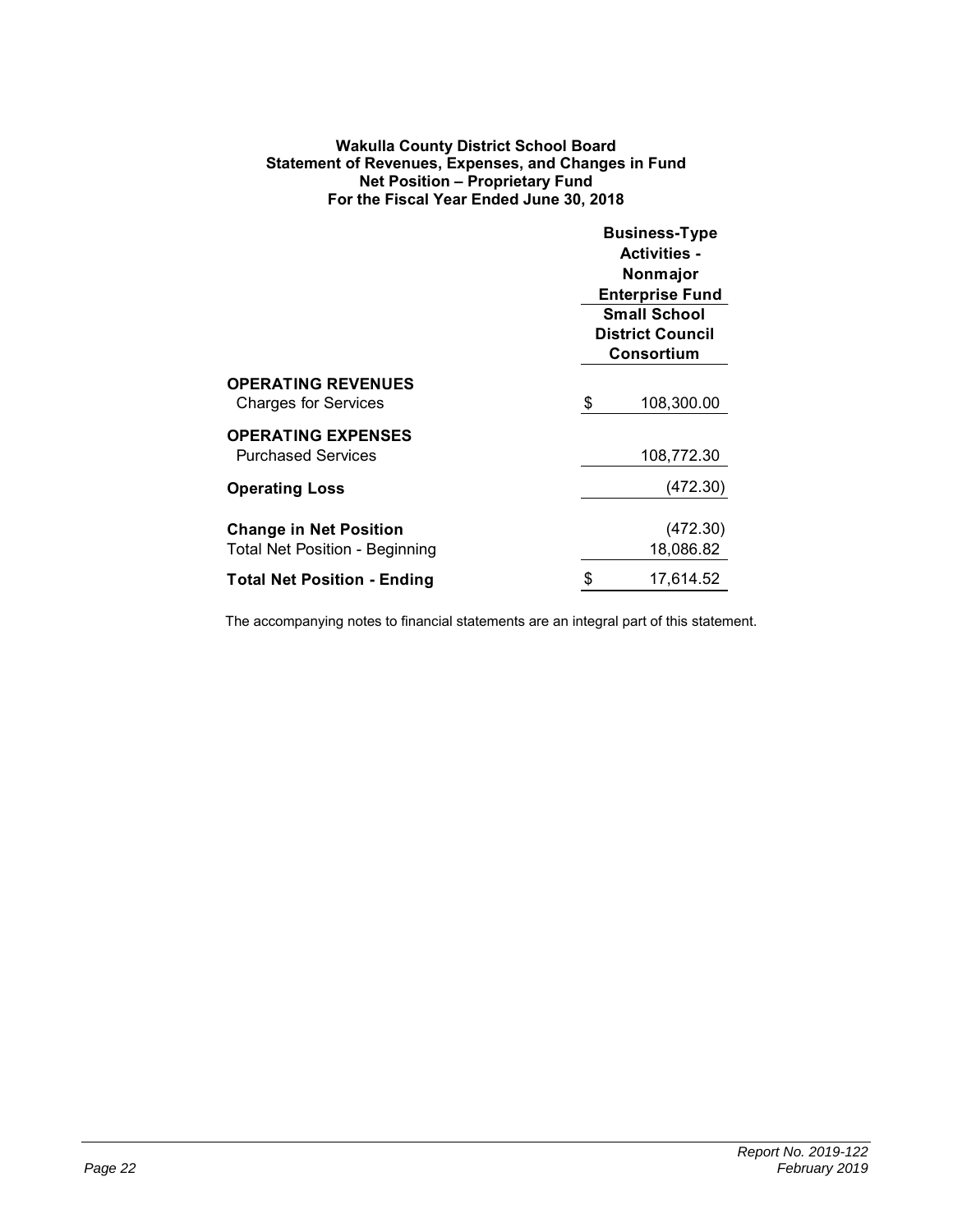#### **Wakulla County District School Board Statement of Cash Flows – Proprietary Fund For the Fiscal Year Ended June 30, 2018**

<span id="page-28-0"></span>

|                                                                                                                                 | <b>Business-Type</b><br><b>Activities -</b><br>Nonmajor<br><b>Enterprise Fund</b> |  |
|---------------------------------------------------------------------------------------------------------------------------------|-----------------------------------------------------------------------------------|--|
|                                                                                                                                 | <b>Small School</b><br><b>District Council</b><br>Consortium                      |  |
| <b>CASH FLOWS FROM OPERATING ACTIVITIES</b><br>Cash Received from Services<br>Cash Payments to Suppliers for Goods and Services | \$<br>108,300.00<br>(97,343.10)                                                   |  |
| <b>Net Cash Provided by Operating Activities</b>                                                                                | 10,956.90                                                                         |  |
| Cash and Cash Equivalents, Beginning                                                                                            | 18,370.02                                                                         |  |
| <b>Cash and Cash Equivalents, Ending</b>                                                                                        | \$<br>29,326.92                                                                   |  |

#### **Reconciliation of Operating Loss to Net Cash Provided by Operating Activities:**

| <b>Operating Loss</b>                                        | \$  | (472.30)  |
|--------------------------------------------------------------|-----|-----------|
| Adjustments to Reconcile Operating Loss to Net Cash Provided |     |           |
| by Operating Activities:                                     |     |           |
| <b>Accounts Payable</b>                                      |     | 11.429.20 |
| <b>Net Cash Provided by Operating Activities</b>             | \$. | 10,956.90 |
|                                                              |     |           |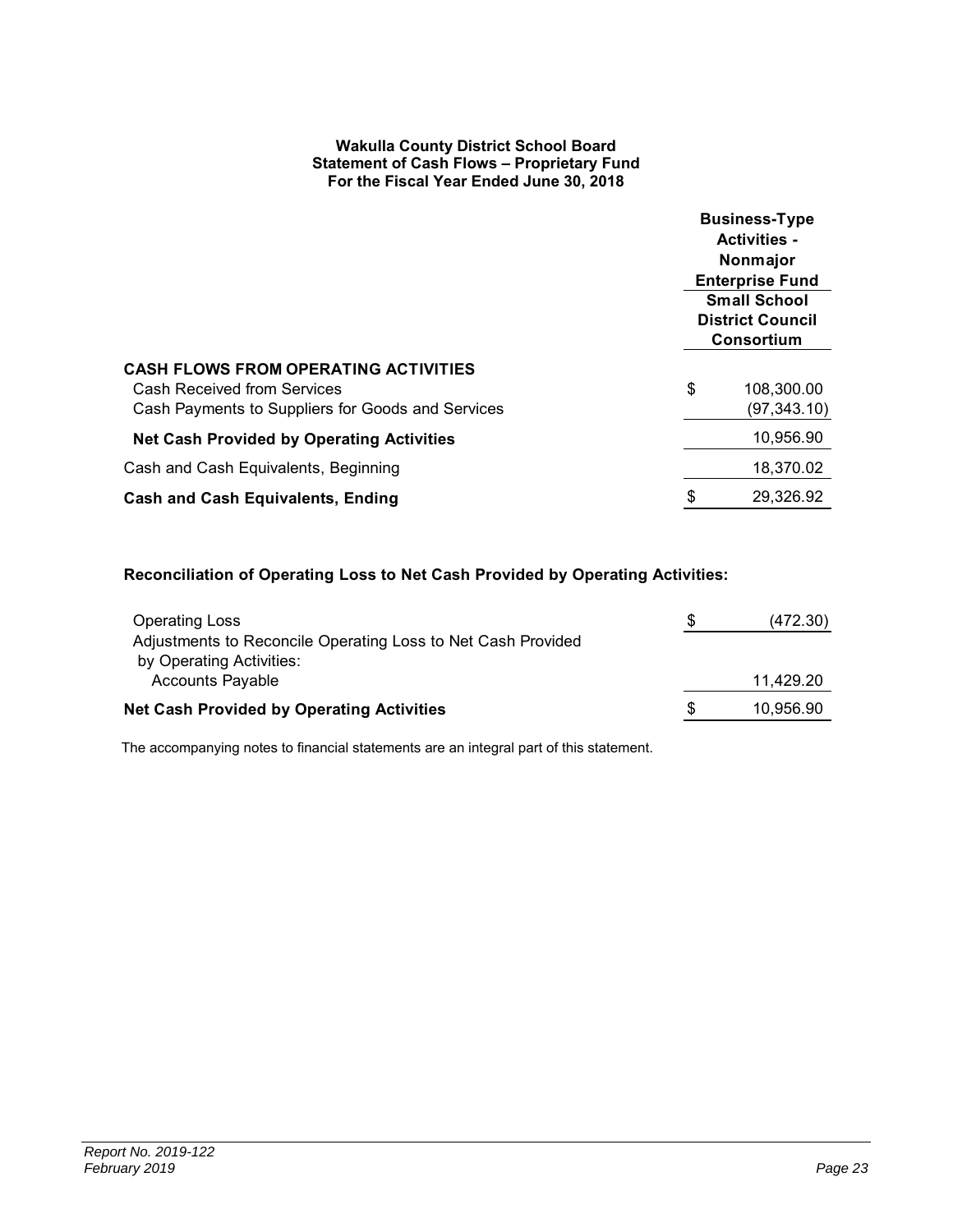#### <span id="page-29-0"></span>**Wakulla County District School Board Statement of Fiduciary Assets and Liabilities – Fiduciary Funds June 30, 2018**

|                           |    | <b>Agency</b><br><b>Funds</b> |  |
|---------------------------|----|-------------------------------|--|
| <b>ASSETS</b>             |    |                               |  |
| Cash and Cash Equivalents | S. | 660,830.00                    |  |
| <b>LIABILITIES</b>        |    |                               |  |
| Internal Accounts Payable | \$ | 660,830.00                    |  |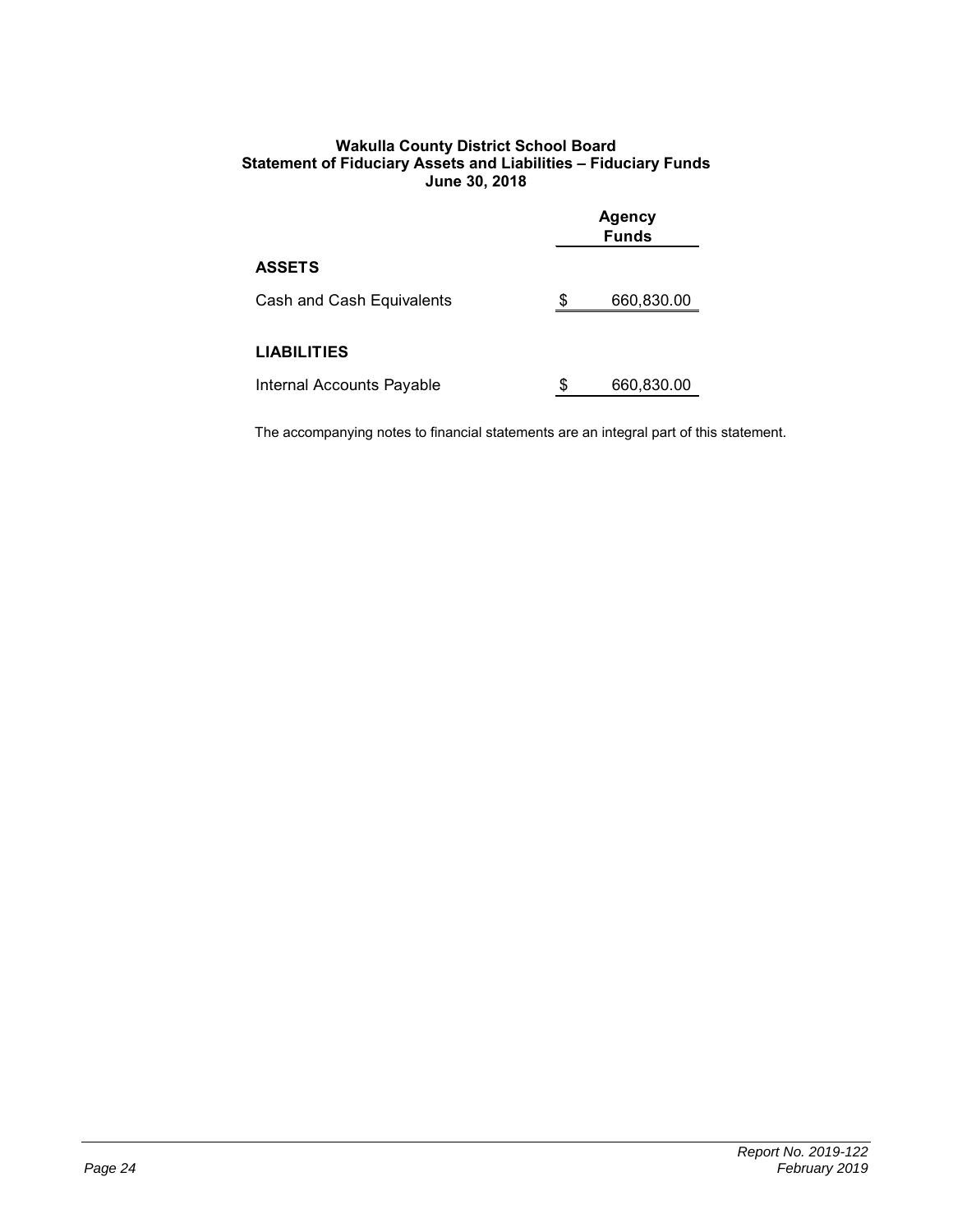## <span id="page-30-0"></span> **SUMMARY OF SIGNIFICANT ACCOUNTING POLICIES**

## **A. Description of Government-Wide Financial Statements**

The government-wide financial statements (i.e., the statement of net position and the statement of activities) report information on all of the nonfiduciary activities of the primary government and its component unit. All fiduciary activities are reported only in the fund financial statements. Governmental activities, which normally are supported by taxes, intergovernmental revenues, and other nonexchange transactions, are reported separately from business-type activities, which rely to a significant extent on fees charged to external customers for support. Likewise, the primary government is reported separately from the legally separate component unit for which the primary government is financially accountable.

The statement of activities presents a comparison between direct expenses and program revenues for each function or program of the Wakulla County School District's (District) governmental activities and for each segment of the business-type activities. Direct expenses are those that are specifically associated with a service, program, or department and are thereby clearly identifiable to a particular function. Depreciation expense associated with the District's transportation department is allocated to the student transportation services function, while remaining depreciation expense is not readily associated with a particular function and is reported as unallocated.

## **B. Reporting Entity**

The Wakulla County District School Board (Board) has direct responsibility for operation, control, and supervision of District schools and is considered a primary government for financial reporting. The District is considered part of the Florida system of public education, operates under the general direction of the Florida Department of Education (FDOE), and is governed by State law and State Board of Education (SBE) rules. The governing body of the District is the Board, which is composed of five elected members. The elected Superintendent of Schools is the executive officer of the Board. Geographic boundaries of the District correspond with those of Wakulla County.

Criteria for determining if other entities are potential component units that should be reported within the District's basic financial statements are identified and described in the Governmental Accounting Standards Board's (GASB) *Codification of Governmental Accounting and Financial Reporting Standards*, Sections 2100 and 2600. The application of these criteria provides for identification of any legally separate entities for which the Board is financially accountable and other organizations for which the nature and significance of their relationship with the Board are such that exclusion would cause the District's basic financial statements to be misleading. Based on the application of these criteria, the following component unit is included within the District's reporting entity:

**Discretely Presented Component Unit**. The component unit columns in the government-wide financial statements include the financial data of the District's component unit. A separate column is used to emphasize that it is legally separate from the District.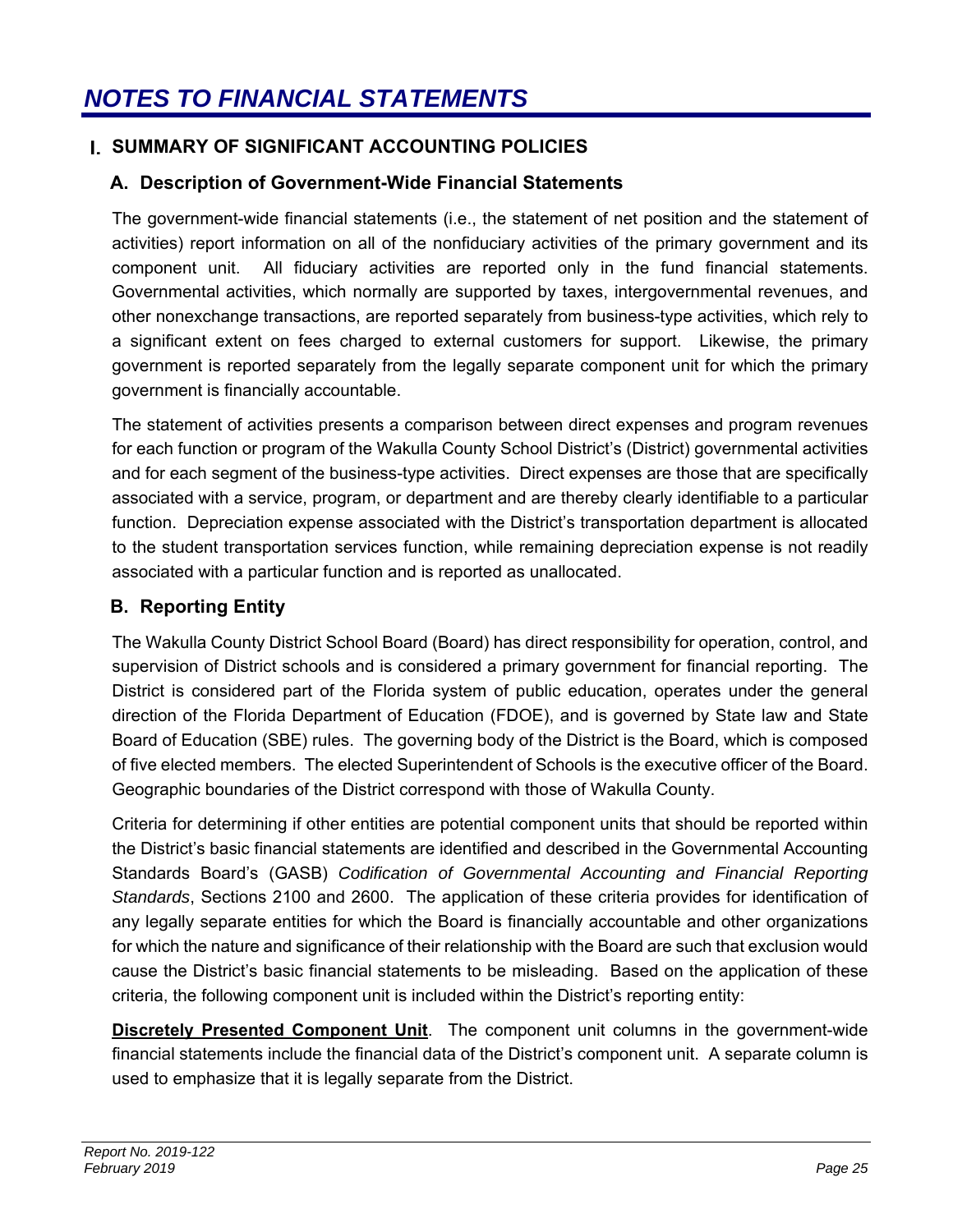Wakulla's Charter School of Arts, Science, and Technology, Inc. is a not-for-profit corporation organized pursuant to Chapter 617, Florida Statutes, the Florida Not For Profit Corporation Act, and Section 1002.33, Florida Statutes. The charter school operates under a charter approved by its sponsor, the Wakulla County District School Board. The charter school is considered to be a component unit of the District because the District is financially accountable for the charter school as the District established the charter school by approval of the charter, which is tantamount to the initial appointment of the charter school, and there is the potential for the charter school to impose specific financial burdens on the District. In addition, pursuant to the Florida Constitution, the charter school is a public school and the District is responsible for the operation, control, and supervision of public schools within the District.

The financial data reported on the accompanying statements was derived from the charter school's audited financial statements for the fiscal year ended June 30, 2018. The audit report is filed in the District's administrative offices at 69 Arran Road, Crawfordville, Florida 32327.

## **C. Basis of Presentation: Government-Wide Financial Statements**

While separate government-wide and fund financial statements are presented, they are interrelated. The governmental activities column incorporates data from governmental funds, while business-type activities incorporate data from the government's enterprise fund. Separate financial statements are provided for governmental funds, proprietary fund, and fiduciary funds, even though the latter are excluded from the government-wide financial statements.

The effects of interfund activity have been eliminated from the government-wide financial statements except for interfund services provided and used.

## **D. Basis of Presentation: Fund Financial Statements**

The fund financial statements provide information about the District's funds, including the fiduciary funds. Separate statements for each fund category – governmental, proprietary, and fiduciary – are presented. The emphasis of fund financial statements is on major governmental funds, each displayed in a separate column. All remaining governmental funds are aggregated and reported as nonmajor funds.

The District reports the following major governmental funds:

- General Fund to account for all financial resources not required to be accounted for in another fund and for certain revenues from the State that are legally restricted to be expended for specific current operating purposes.
- Special Revenue Other Fund to account for certain Federal grant program resources.
- Capital Projects Local Capital Improvement Fund to account for the financial resources generated by the local capital improvement tax levy to be used for educational capital outlay needs, including new construction, renovation and remodeling projects, new and replacement equipment, motor vehicle purchases, and debt service payments on installment purchase payable for school buses.
- Capital Projects Other Fund to account for various financial resources generated by various State sources and local sources to be used for educational capital outlay needs, including new construction and renovation and remodeling projects.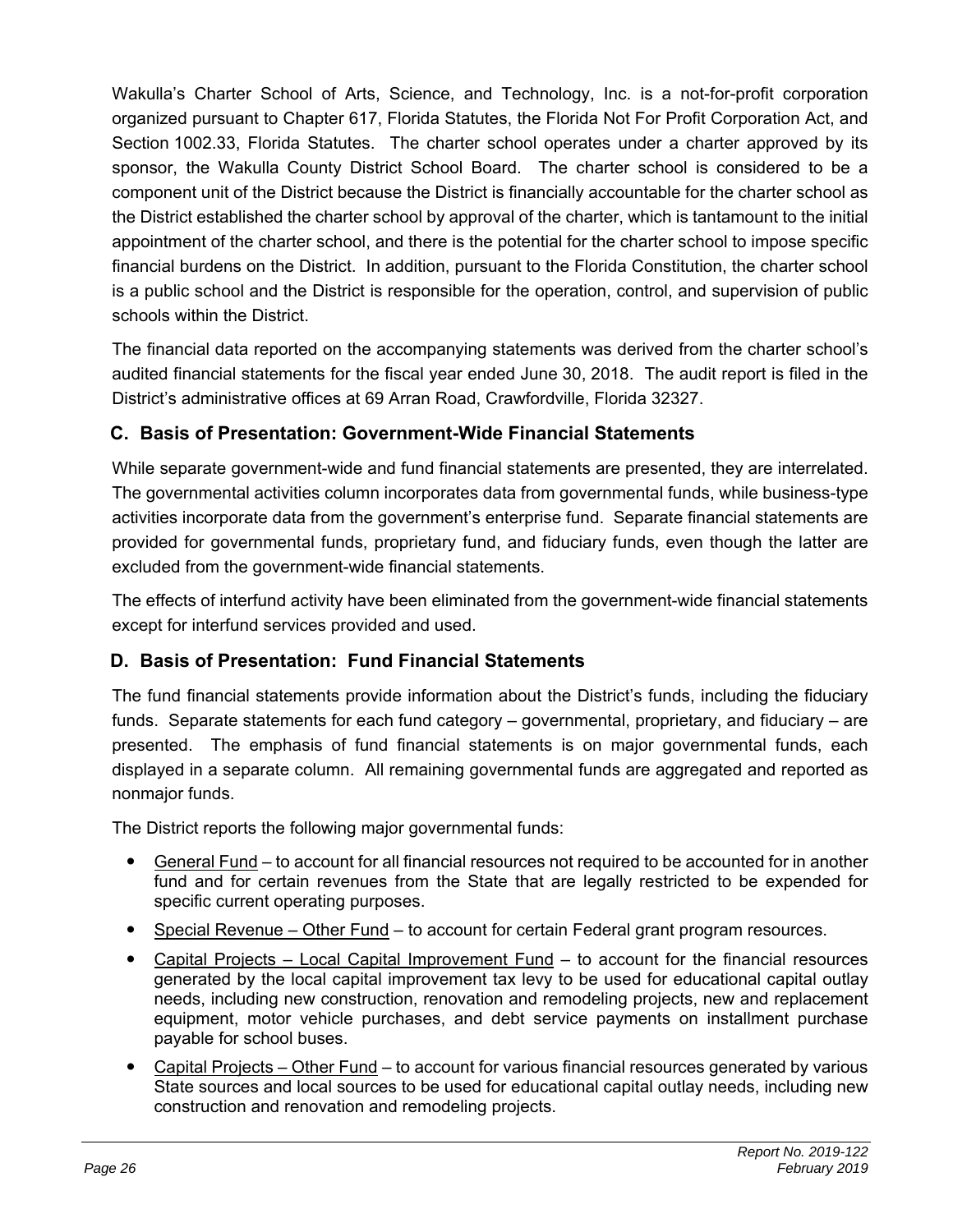Additionally, the District reports the following proprietary and fiduciary fund types:

- Enterprise Fund to account for the financing of the Small School District Council Consortium for which the District is fiscal agent.
- Agency Funds to account for resources of the school internal funds, which are used to administer moneys collected at several schools in connection with school, student athletic, class, and club activities.

During the course of operations, the District has activity between funds for various purposes. Any residual balances outstanding at fiscal year end are reported as due from/to other funds. While these balances are reported in fund financial statements, certain eliminations are made in the preparation of the government-wide financial statements. Balances between the funds included in business-type activities (i.e., the enterprise fund) are eliminated so that only the net amount is included as internal balances in the business-type activities column. Further, certain activity occurs during the year involving transfers of resources between funds. In fund financial statements, these amounts are reported at gross amounts as transfers in and out. While reported in fund financial statements, certain eliminations are made in the preparation of the government-wide financial statements. Transfers between the funds included in governmental activities are eliminated so that only the net amount is included as transfers in the governmental activities column. Similarly, balances between the funds included in business-type activities are eliminated so that only the net amount is included as transfers in the business-type activities column.

## **E. Measurement Focus and Basis of Accounting**

The accounting and financial reporting treatment is determined by the applicable measurement focus and basis of accounting. Measurement focus indicates the type of resources being measured such as current financial resources or economic resources. The basis of accounting indicates the timing of transactions or events for recognition in the financial statements.

The government-wide financial statements are reported using the economic resources measurement focus and the accrual basis of accounting. Revenues are recognized when earned and expenses are recognized when a liability is incurred, regardless of the timing of the related cash flows. Property taxes are recognized in the year for which they are levied. Revenues from grants, entitlements, and donations are recognized as soon as all eligibility requirements imposed by the provider have been met.

The governmental fund financial statements are reported using the current financial resources measurement focus and the modified accrual basis of accounting. Revenues, except for certain grant revenues, are recognized as soon as they are both measurable and available. Revenues are considered to be available when they are collectible within the current period or soon enough thereafter to pay liabilities of the current period. For this purpose, the District considers revenues to be available if they are collected within 60 days of the end of the current fiscal year. When grant terms provide that the expenditure of resources is the prime factor for determining eligibility for Federal, State, and other grant resources, revenue is recognized at the time the expenditure is made. Entitlements are recorded as revenues when all eligibility requirements are met, including any time requirements, and the amount is received during the period or within the availability period for this revenue source (within 60 days of year-end). Expenditures are generally recognized when the related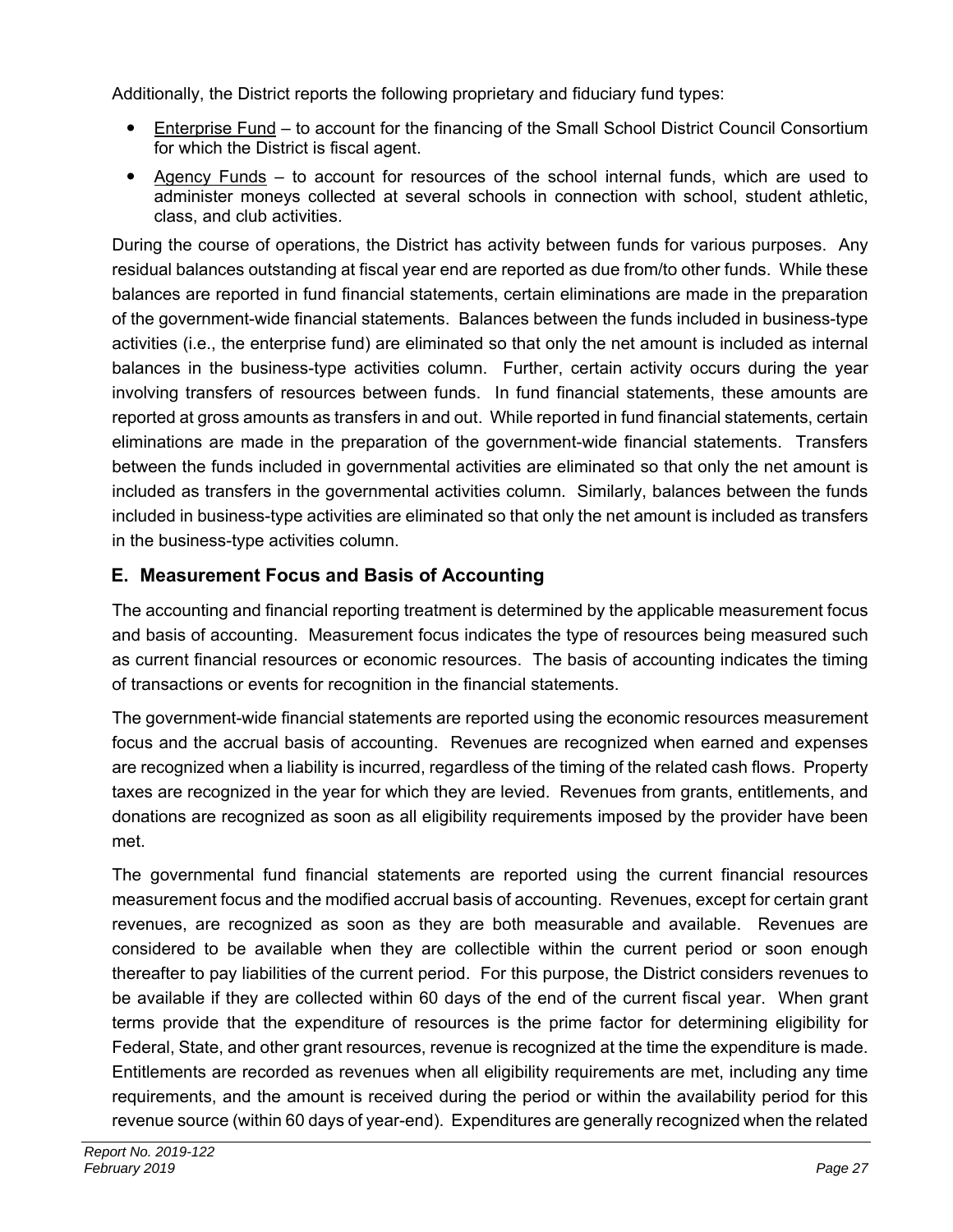fund liability is incurred, as under accrual accounting. However, debt service expenditures, claims and judgments, pension benefits, other postemployment benefits, and compensated absences, are only recorded when payment is due. General capital asset acquisitions are reported as expenditures in governmental funds. Issuance of long-term debt and acquisitions under capital leases are reported as other financing sources. Allocations of cost, such as depreciation, are not recognized in governmental funds.

The proprietary fund is reported using the economic resources measurement focus and the accrual basis of accounting. The agency funds have no measurement focus but utilize the accrual basis of accounting for reporting assets and liabilities.

The charter school is accounted for as a governmental organization and follows the same accounting model as the District's governmental activities.

## **F. Assets, Liabilities, Deferred Outflows/Inflows of Resources, and Net Position/Fund Balance**

## **Cash and Cash Equivalents**

The District's cash and cash equivalents are considered to be cash on hand, demand deposits, and short-term liquid investments with original maturities of 3 months or less from the date of acquisition. Investments classified as cash equivalents include amounts placed with the State Board of Administration (SBA) in Florida PRIME.

Cash deposits are held by banks qualified as public depositories under Florida law. All deposits are insured by Federal depository insurance, up to specified limits, or collateralized with securities held in Florida's multiple financial institution collateral pool as required by Chapter 280, Florida Statutes.

## **Investments**

Investments consist of amounts placed in the SBA debt service accounts for investment of debt service moneys and amounts placed with the SBA for participation in the Florida PRIME investment pool created by Section 218.405, Florida Statutes. The investment pool operates under investment guidelines established by Section 215.47, Florida Statutes.

The District's investments in Florida PRIME, which the SBA indicates is a Securities and Exchange Commission Rule 2a7-like external investment pool, are similar to money market funds in which shares are owned in the fund rather than the underlying investments. These investments are reported at fair value, which is amortized cost.

Types and amounts of investments held at fiscal year end are described in a subsequent note.

## **Inventories**

Inventories consist of expendable supplies held for consumption in the course of District operations. Inventories are stated at cost on the first-in, first-out basis except that United States Department of Agriculture donated foods are stated at their fair value as determined at the time of donation to the District's food service program by the Florida Department of Agriculture and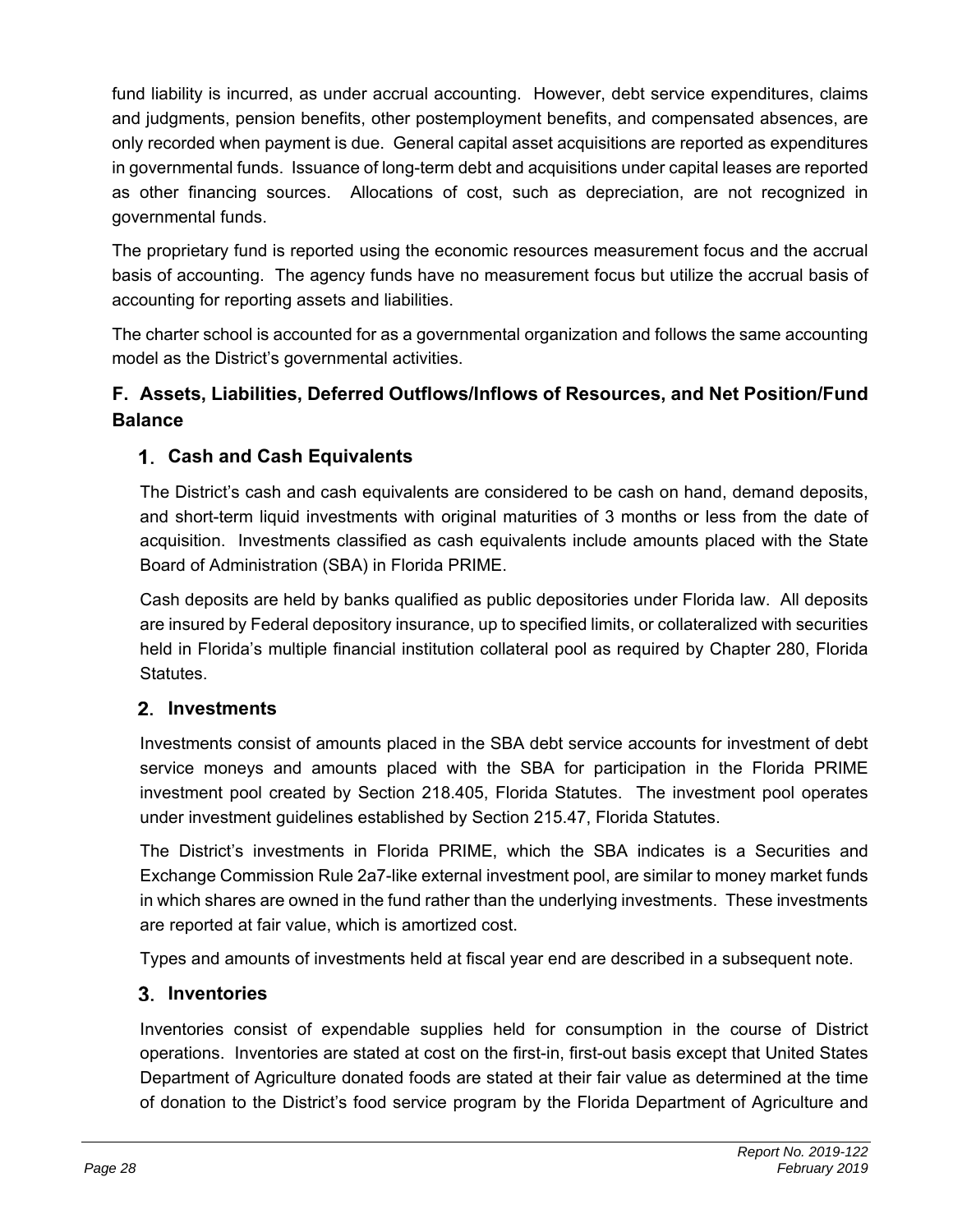Consumer Services, Bureau of Food Distribution. The costs of food services inventories are recorded as expenditures when used rather than purchased, while the costs of transportation inventories are recorded as expenditures at the time of purchase. Inventories are equally offset by a nonspendable fund balance which indicates they do not constitute "available spendable resources."

## **Capital Assets**

Expenditures for capital assets acquired or constructed for general District purposes are reported in the governmental fund that financed the acquisition or construction. The capital assets so acquired are reported at cost in the government-wide statement of net position but are not reported in the governmental fund financial statements. Capital assets are defined by the District as those costing more than \$750. However, for renovations to buildings, the threshold for capitalization is \$50,000. Such assets are recorded at historical cost or estimated historical cost if purchased or constructed. Donated assets are recorded at acquisition value at the date of donation.

Interest costs incurred during construction of capital assets are not considered material and are not capitalized as part of the cost of construction.

Capital assets are depreciated using the weighted average composite method over the following estimated useful lives:

| <b>Description</b>                           | <b>Estimated Useful Lives</b> |
|----------------------------------------------|-------------------------------|
| Improvements Other Than Buildings            | 8 - 35 years                  |
| <b>Buildings and Fixed Equipment</b>         | $10 - 50$ years               |
| Furniture, Fixtures, and Equipment           | $3 - 10$ years                |
| <b>Motor Vehicles</b>                        | $5 - 10$ years                |
| Audio Visual Materials and Computer Software | $5 - 7$ years                 |

Current year information relative to changes in capital assets is described in a subsequent note.

## **Pensions**

In the government-wide statement of net position, liabilities are recognized for the District's proportionate share of each pension plan's net pension liability. For purposes of measuring the net pension liability, deferred outflows of resources and deferred inflows of resources related to pensions, and pension expense, information about the fiduciary net position of the Florida Retirement System (FRS) defined benefit plan and the Health Insurance Subsidy (HIS) defined benefit plan and additions to/deductions from the FRS and the HIS fiduciary net position have been determined on the same basis as they are reported by the FRS and the HIS plans. For this purpose, benefit payments (including refunds of employee contributions) are recognized when due and payable in accordance with benefit terms. Investments are reported at fair value.

The District's retirement plans and related amounts are described in a subsequent note.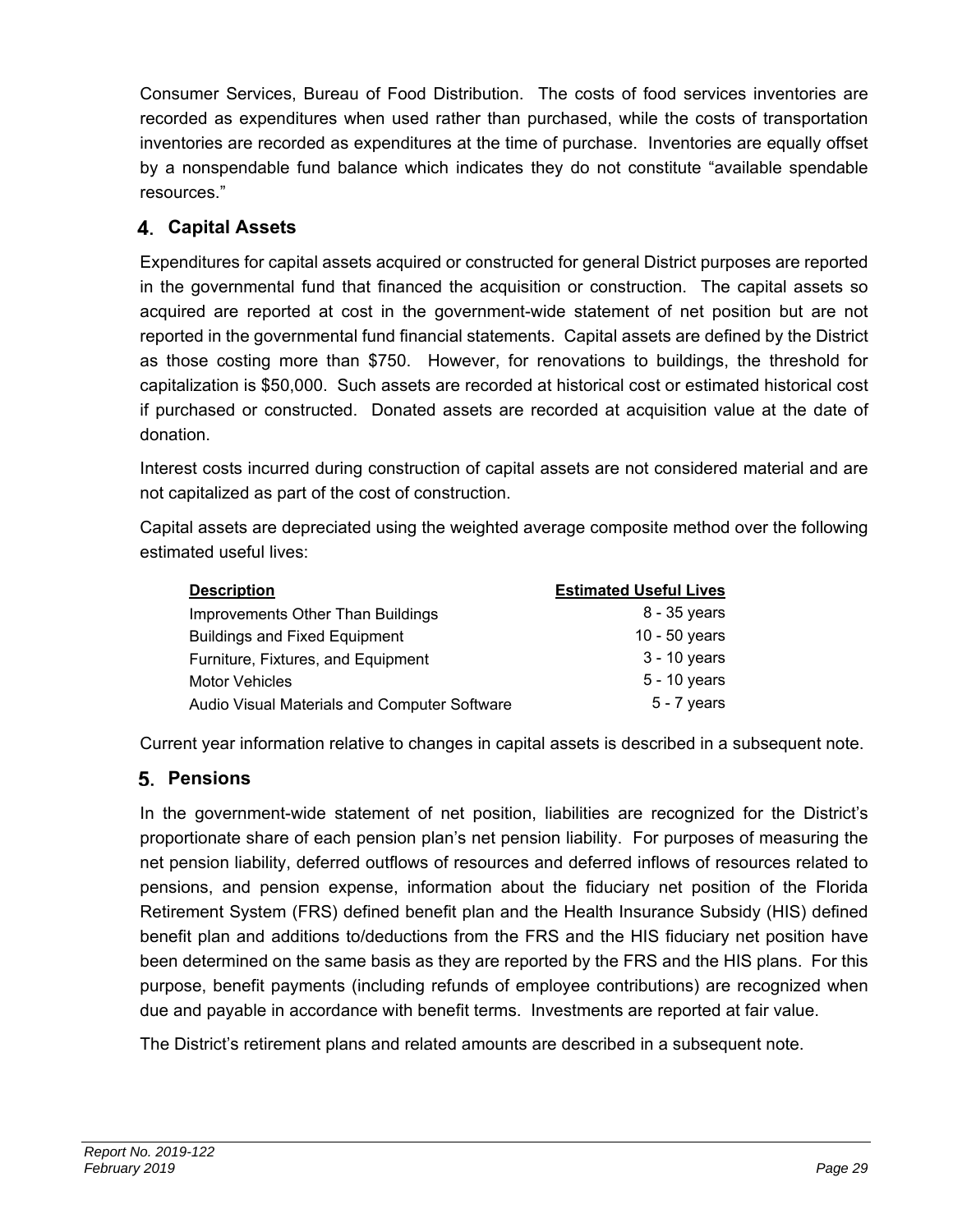## **Long-Term Liabilities**

Long-term obligations that will be financed from resources to be received in the future by governmental funds are reported as liabilities in the government-wide statement of net position.

In the governmental fund financial statements, bonds and other long-term obligations are not recognized as liabilities until due.

Changes in long-term liabilities for the current year are reported in a subsequent note.

## **Deferred Outflows/Inflows of Resources**

In addition to assets, the statement of net position reports a separate section for deferred outflows of resources. This separate financial statement element, *deferred outflows of resources*, represents a consumption of net position that applies to future periods and so will not be recognized as an outflow of resources (expense) until then. The District has two items that qualify for reporting in this category. The deferred outflows of resources related to pensions and other postemployment benefits (OPEB) are discussed in subsequent notes.

In addition to liabilities, the statement of net position reports a separate section for deferred inflows of resources. This separate financial statement element, *deferred inflows of resources*, represents an acquisition of net position that applies to future periods and so will not be recognized as an inflow of resources (revenue) until that time. The District has two items that qualify for reporting in this category. The deferred inflows of resources related to pensions and OPEB are discussed in subsequent notes.

## **Net Position Flow Assumption**

The District occasionally funds outlays for a particular purpose from both restricted (e.g., restricted bond or grant proceeds) and unrestricted resources. To calculate the amounts to report as restricted net position and unrestricted net position in the government-wide and proprietary fund financial statements, a flow assumption must be made about the order in which the resources are considered to be applied. Consequently, it is the District's policy to consider restricted net position to have been depleted before unrestricted net position is applied.

## **Fund Balance Flow Assumptions**

The District may fund outlays for a particular purpose from both restricted and unrestricted resources (the total of committed, assigned, and unassigned fund balance). To calculate the amounts to report as restricted, committed, assigned, and unassigned fund balance in the governmental fund financial statements, a flow assumption must be made about the order in which the resources are considered to be applied. It is the District's policy to consider restricted fund balance to have been depleted before using any of the components of unrestricted fund balance. Further, when components of unrestricted fund balance can be used for the same purpose, committed fund balance is depleted first, followed by assigned fund balance. Unassigned fund balance is applied last.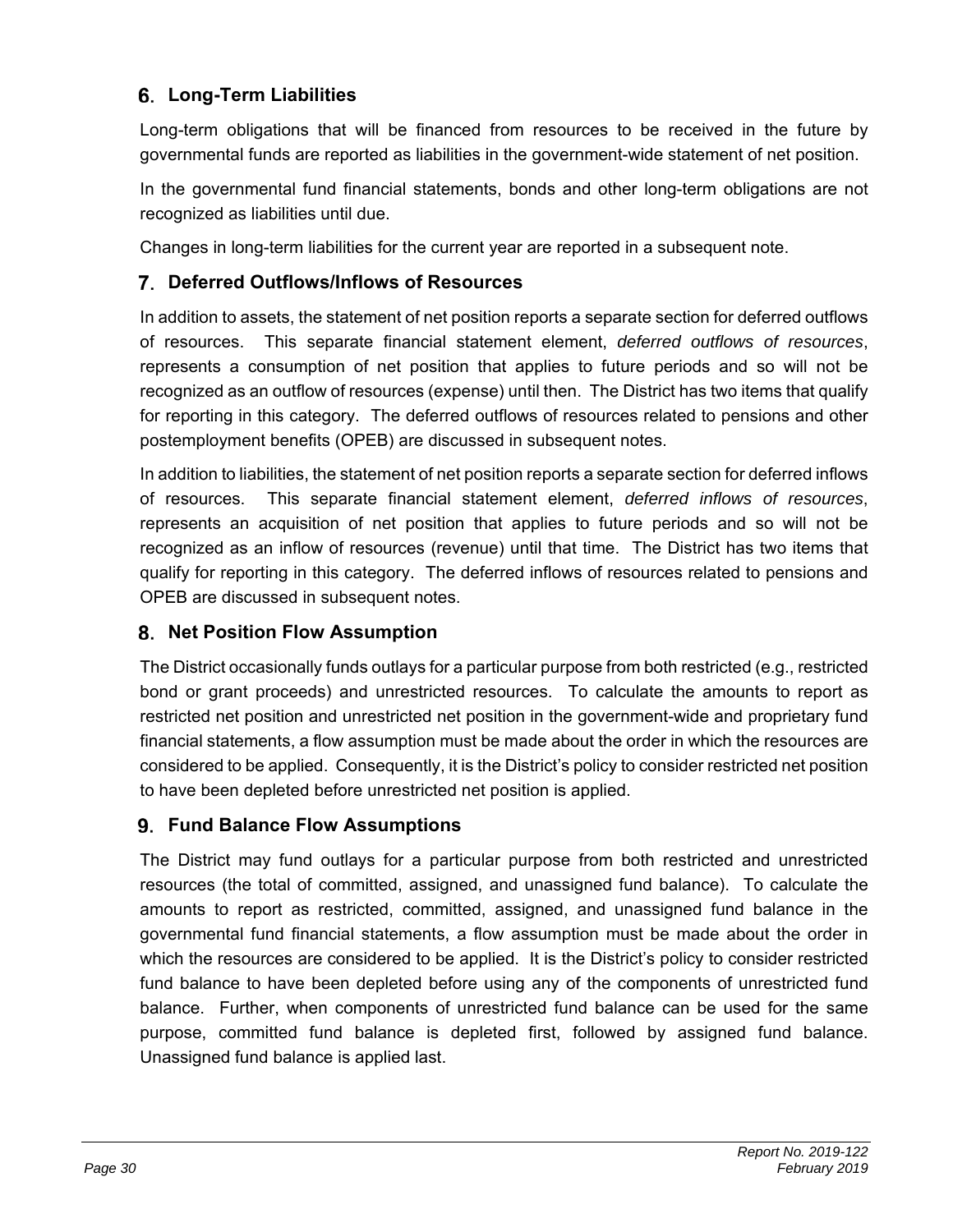## **Fund Balance Policies**

Fund balance of governmental funds is reported in various categories based on the nature of any limitations requiring the use of resources for specific purposes. The District itself can establish limitations on the use of resources through either a commitment (committed fund balance) or an assignment (assigned fund balance).

The committed fund balance classification includes amounts that can be used only for the specific purposes determined by a formal action of the District's highest level of decision-making authority. The Board is the highest level of decision-making authority for the District that can, by adoption of a resolution prior to the end of the fiscal year, commit fund balance. Once adopted, the limitation imposed by the resolution remains in place until a similar action is taken (the adoption of another resolution) to remove or revise the limitation. The District reported no committed fund balances at June 30, 2018.

Amounts in the assigned fund balance classification are intended to be used by the District for specific purposes but do not meet the criteria to be classified as committed. The Board has by Board Resolution 11/12-01 authorized the Superintendent, or his designee, to assign fund balance. The Board may also assign fund balance as it does when appropriating fund balance to cover a gap between estimated revenue and appropriations in the subsequent year's appropriated budget. Unlike commitments, assignments generally only exist temporarily. In other words, an additional action does not normally have to be taken for the removal of an assignment. Conversely, as discussed above, an additional action is essential to either remove or revise a commitment.

## **G. Revenues and Expenditures/Expenses**

#### **Program Revenues**

Amounts reported as program revenues include charges paid by the recipient of the goods or services offered by the program and grants and contributions that are restricted to meeting the operational or capital requirements of a particular program. All taxes, including those dedicated for specific purposes, and other internally dedicated resources are reported as general revenues rather than program revenues. Revenues that are not classified as program revenues are presented as general revenues. The comparison of direct expenses with program revenues identifies the extent to which each governmental function or business segment is self-financing or draws from the general revenues of the District.

## **State Revenue Sources**

Significant revenues from State sources for current operations include the Florida Education Finance Program administered by the FDOE under the provisions of Section 1011.62, Florida Statutes. In accordance with this law, the District determines and reports the number of full-time equivalent (FTE) students and related data to the FDOE. The FDOE performs certain edit checks on the reported number of FTE and related data and calculates the allocation of funds to the District. The District is permitted to amend its original reporting during specified time periods following the date of the original reporting. The FDOE may also adjust subsequent fiscal period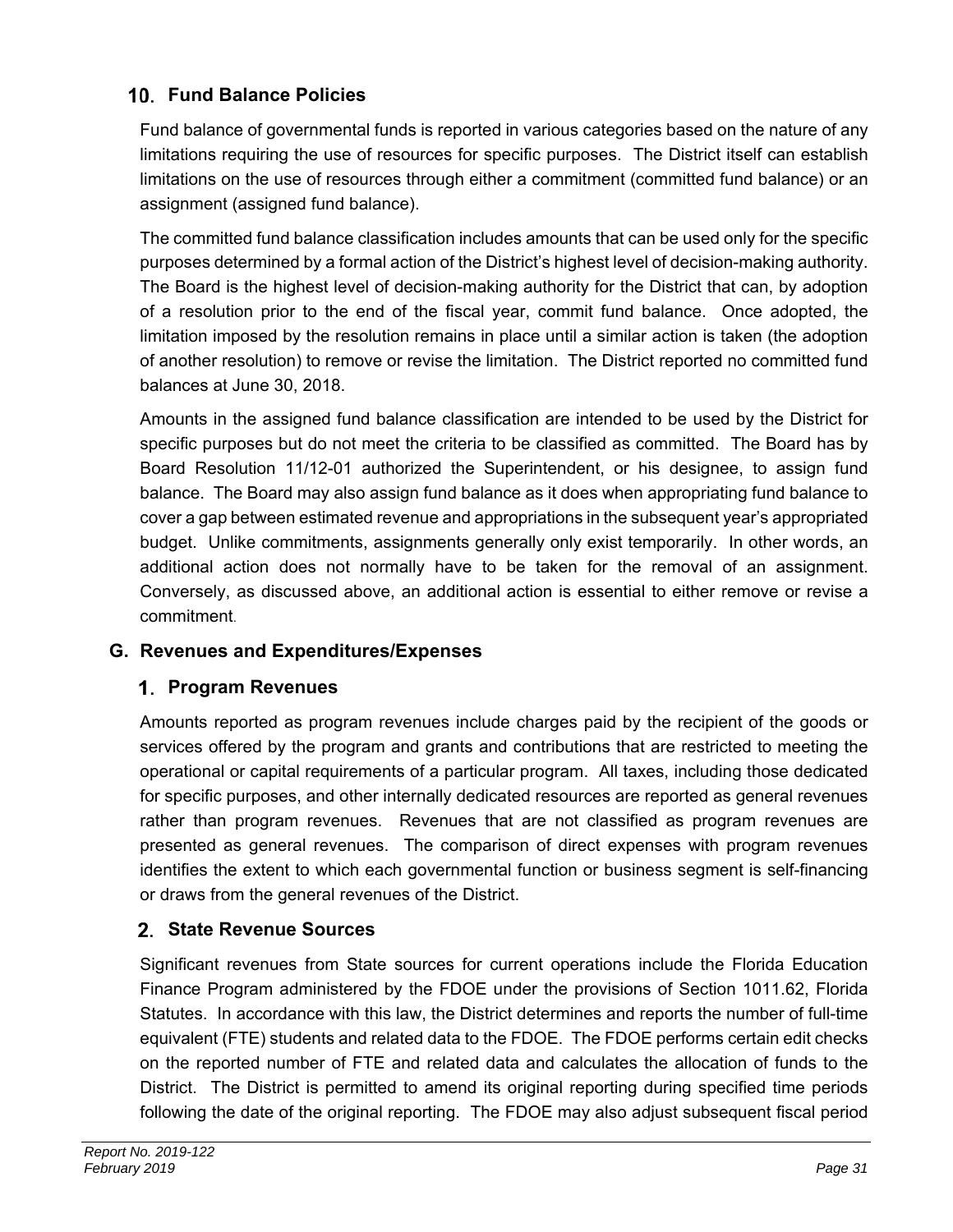allocations based upon an audit of the District's compliance in determining and reporting FTE and related data. Normally, such adjustments are treated as reductions or additions of revenue in the fiscal year when the adjustments are made.

The State provides financial assistance to administer certain educational programs. SBE rules require that revenue earmarked for certain programs be expended only for the program for which the money is provided, and require that the money not expended as of the close of the fiscal year be carried forward into the following fiscal year to be expended for the same educational programs. The FDOE generally requires that these educational program revenues be accounted for in the General Fund. A portion of the fund balance of the General Fund is restricted in the governmental fund financial statements for the balance of categorical and earmarked educational program resources.

The State allocates gross receipts taxes, generally known as Public Education Capital Outlay money, to the District on an annual basis. The District is authorized to expend these funds only upon applying for and receiving an encumbrance authorization from the FDOE.

A schedule of revenue from State sources for the current year is presented in a subsequent note.

#### **District Property Taxes**

The Board is authorized by State law to levy property taxes for district school operations, capital improvements, and debt service.

Property taxes consist of ad valorem taxes on real and personal property within the District. Property values are determined by the Wakulla County Property Appraiser, and property taxes are collected by the Wakulla County Tax Collector.

The Board adopted the 2017 tax levy on September 18, 2017. Tax bills are mailed in October and taxes are payable between November 1 of the year assessed and March 31 of the following year at discounts of up to 4 percent for early payment.

Taxes become a lien on the property on January 1 and are delinquent on April 1 of the year following the year of assessment. State law provides for enforcement of collection of personal property taxes by seizure of the property to satisfy unpaid taxes and for enforcement of collection of real property taxes by the sale of interest-bearing tax certificates to satisfy unpaid taxes. The procedures result in the collection of essentially all taxes prior to June 30 of the year following the year of assessment.

Property tax revenues are recognized in the government-wide financial statements when the Board adopts the tax levy. Property tax revenues are recognized in the governmental fund financial statements when taxes are received by the District, except that revenue is accrued for taxes collected by the Wakulla County Tax Collector at fiscal year end but not yet remitted to the **District** 

Millages and taxes levied for the current year are presented in a subsequent note.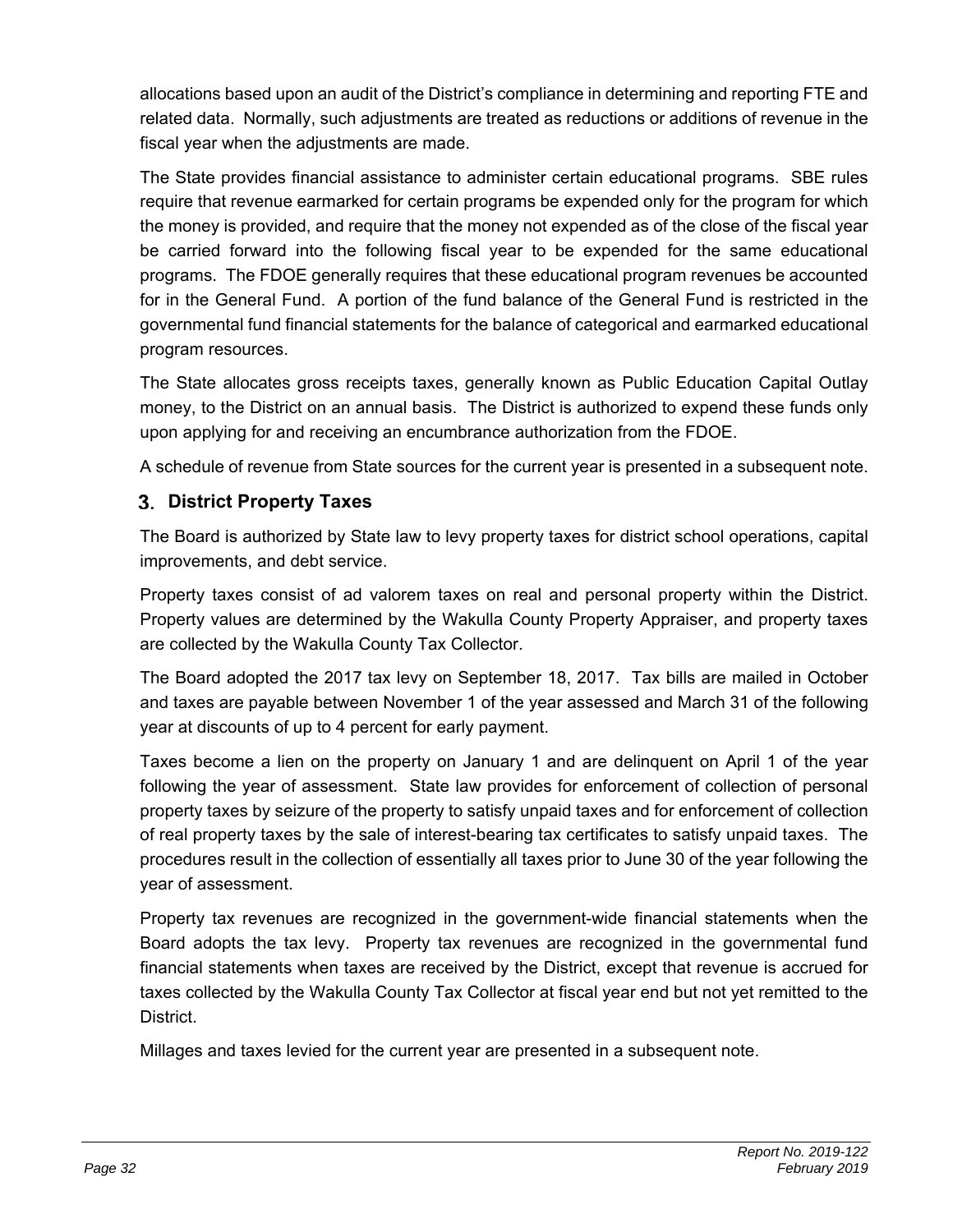#### **Federal Revenue Sources**

The District receives Federal awards for the enhancement of various educational programs. Federal awards are generally received based on applications submitted to, and approved by, various granting agencies. For Federal awards in which a claim to these grant proceeds is based on incurring eligible expenditures, revenue is recognized to the extent that eligible expenditures have been incurred.

#### **Compensated Absences**

In the government-wide financial statements, compensated absences (i.e., paid absences for employee vacation leave and sick leave) are accrued as liabilities to the extent that it is probable that the benefits will result in termination payments. A liability for these amounts is reported in the governmental fund financial statements only if it has matured, such as for occurrences of employee resignations and retirements. The liability for compensated absences includes salary-related benefits, where applicable.

#### **Proprietary Fund Operating and Nonoperating Revenues and Expenses**

Proprietary funds distinguish operating revenues and expenses from nonoperating items. Operating revenues and expenses generally result from providing services and producing and delivering goods in connection with the proprietary fund's principal ongoing operations. The principal operating revenues of the District's enterprise fund are charges for services relating to the Small School District Council Consortium. Operating expenses include purchased services. All revenues and expenses not meeting this definition are reported as nonoperating revenues and expenses.

## **ACCOUNTING CHANGE**

**Governmental Accounting Standards Board Statement No. 75**. The District implemented GASB Statement No. 75, *Accounting and Financial Reporting for Postemployment Benefits Other Than Pensions*, which replaces GASB Statement No. 45, *Accounting and Financial Reporting by Employers for Postemployment Benefits Other Than Pensions*, as amended. This Statement addresses accounting and financial reporting for postemployment benefits other than pensions (OPEB) provided to employees of state and local government employers; establishes standards for recognizing and measuring liabilities, deferred outflows of resources, deferred inflows of resources, and expenses; requires governments to report a liability, deferred outflows of resources, deferred inflows of resources, and expenses on the face of the financial statement for the OPEB that they provide; and requires more extensive note disclosures and supplementary information about a government's OPEB liability. The beginning net position of the District was decreased by \$1,232,167 due to implementation of GASB Statement No. 75. The District's total OPEB liability and related deferred inflows reported at June 30, 2017, increased by \$930,345 and \$301,822, respectively, as of July 1, 2017, due to the transition in the valuation methods under GASB Statement No. 45 to GASB Statement No. 75, and beginning balances for deferred outflows of resources were not restated.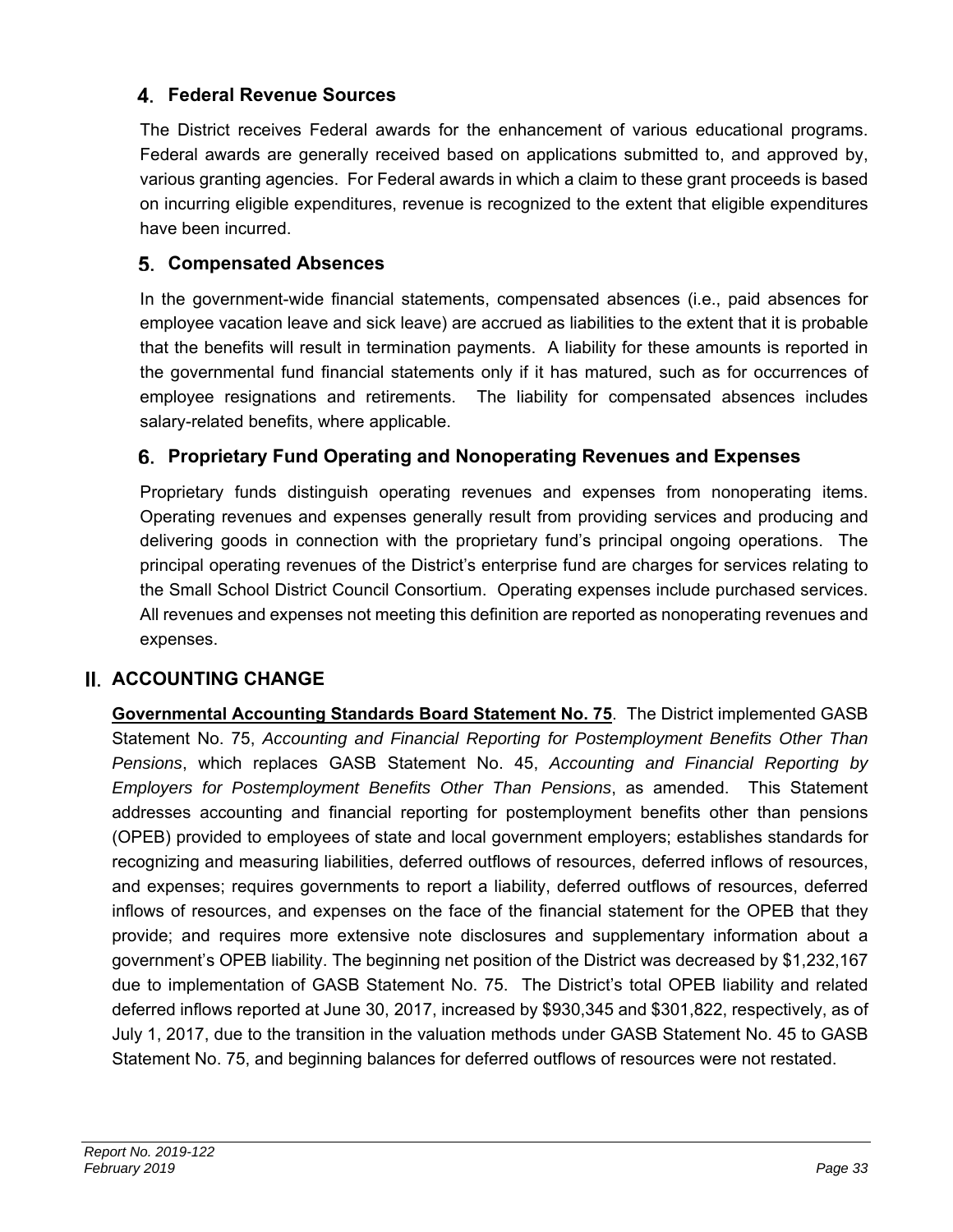#### **DETAILED NOTES ON ALL ACTIVITIES AND FUNDS**

#### **A. Cash Deposits with Financial Institutions**

**Custodial Credit Risk**. In the case of deposits, this is the risk that, in the event of the failure of a depository financial institution, the District will not be able to recover deposits or will not be able to recover collateral securities that are in the possession of an outside party. The District does not have a policy for custodial credit risk. All bank balances of the District are fully insured or collateralized as required by Chapter 280, Florida Statutes.

Cash balances from all funds are combined and invested to extent available. Earnings are allocated monthly to each fund balance on average daily balances.

#### **B. Investments**

The District's investments at June 30, 2018, are reported as follows:

| <b>Investments</b>                           | <b>Maturities</b> | <b>Fair Value</b>  |
|----------------------------------------------|-------------------|--------------------|
| SBA:                                         |                   |                    |
| Florida PRIME (1)                            | 30 Day Average    | \$5,903,853.11     |
| Debt Service Accounts                        | 6 Months          | 1.571.94           |
| <b>Total Investments, Primary Government</b> |                   | 5,905,425.05<br>S. |

(1) This investment is reported as a cash equivalent for financial statement reporting purposes.

#### **Fair Value Measurement**

The District categorizes its fair value measurements within the fair value hierarchy established by generally accepted accounting principles. The hierarchy is based on the valuation inputs used to measure the fair value of the asset. Level 1 inputs are quoted prices in active markets for identical assets; Level 2 inputs are significant other observable inputs; and Leve 3 inputs are significant unobservable inputs. The District's investments in SBA debt service accounts are valued using Level 1 inputs.

#### **Interest Rate Risk**

Interest rate risk is the risk that changes in interest rates will adversely affect the fair value of an investment. The District does not have a formal investment policy that limits investment maturities as a means of managing its exposure to fair value losses from increasing interest rates.

Florida PRIME uses a weighted average days to maturity (WAM). A portfolio's WAM reflects the average maturity in days based on final maturity or reset date, in the case of floating rate instruments. WAM measures the sensitivity of the portfolio to interest rate changes.

For Florida PRIME, with regard to redemption gates, Section 218.409(8)(a), Florida Statutes, states, "The principal, and any part thereof, of each account constituting the trust fund is subject to payment at any time from the moneys in the trust fund. However, the executive director may, in good faith, on the occurrence of an event that has a material impact on liquidity or operations of the trust fund, for 48 hours limit contributions to or withdrawals from the trust fund to ensure that the board [State Board of Administration] can invest moneys entrusted to it in exercising its fiduciary responsibility. Such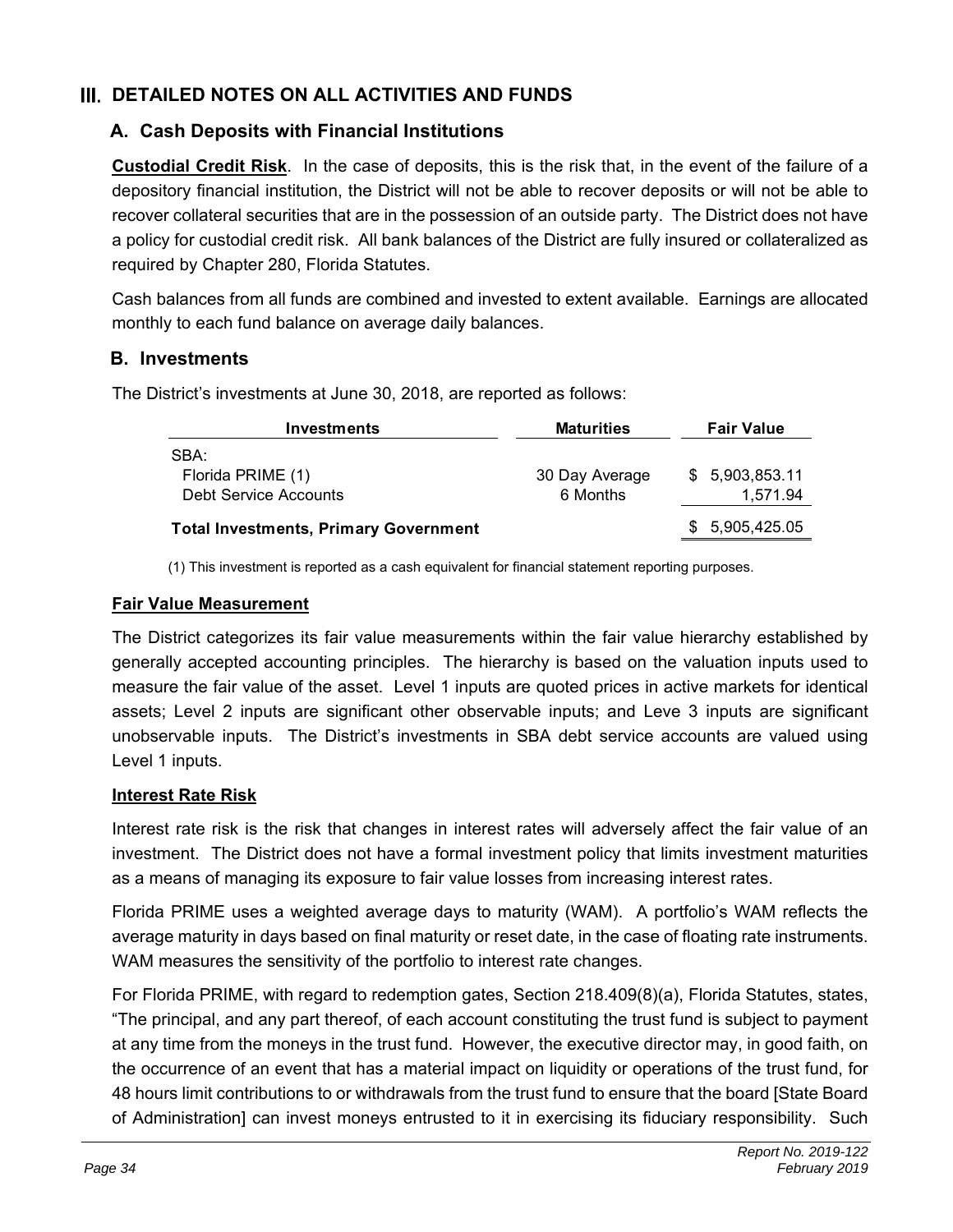action must be immediately disclosed to all participants, the trustees, the Joint Legislative Auditing Committee, the Investment Advisory Council, and the Participant Local Government Advisory Council. The trustees shall convene an emergency meeting as soon as practicable from the time the executive director has instituted such measures and review the necessity of those measures. If the trustees are unable to convene an emergency meeting before the expiration of the 48-hour moratorium on contributions and withdrawals, the moratorium may be extended by the executive director until the trustees are able to meet to review the necessity for the moratorium. If the trustees agree with such measures, the trustees shall vote to continue the measures for up to an additional 15 days. The trustees must convene and vote to continue any such measures before the expiration of the time limit set, but in no case may the time limit set by the trustees exceed 15 days." As of June 30, 2018, there were no redemption fees, maximum transaction amounts, or any other requirements that serve to limit a participant's daily access to 100 percent of their account value.

#### **Credit Risk**

Credit risk is the risk that an issuer or other counterparty to an investment will not fulfill its obligations. Section 218.415(17), Florida Statutes, limits investments to the Local Government Surplus Funds Trust Fund [Florida PRIME], or any intergovernmental investment pool authorized pursuant to the Florida Interlocal Cooperation Act as provided in Section 163.01, Florida Statutes; Securities and Exchange Commission registered money market funds with the highest credit quality rating from a nationally recognized rating agency; interest-bearing time deposits or savings accounts in qualified public depositories, as defined in Section 280.02, Florida Statutes; and direct obligations of the United States Treasury. The District does not have a formal investment policy that limits its investment choices.

The District's investments in the SBA debt service accounts are to provide for debt service payments on bond debt issued by the SBE for the benefit of the District. The District relies on policies developed by the SBA for managing interest rate risk and credit risk for this account. Disclosures for the Debt Service Accounts are included in the notes to financial statements of the State's Comprehensive Annual Financial Report.

The District's investment in Florida PRIME is rated AAAm by Standard & Poor's.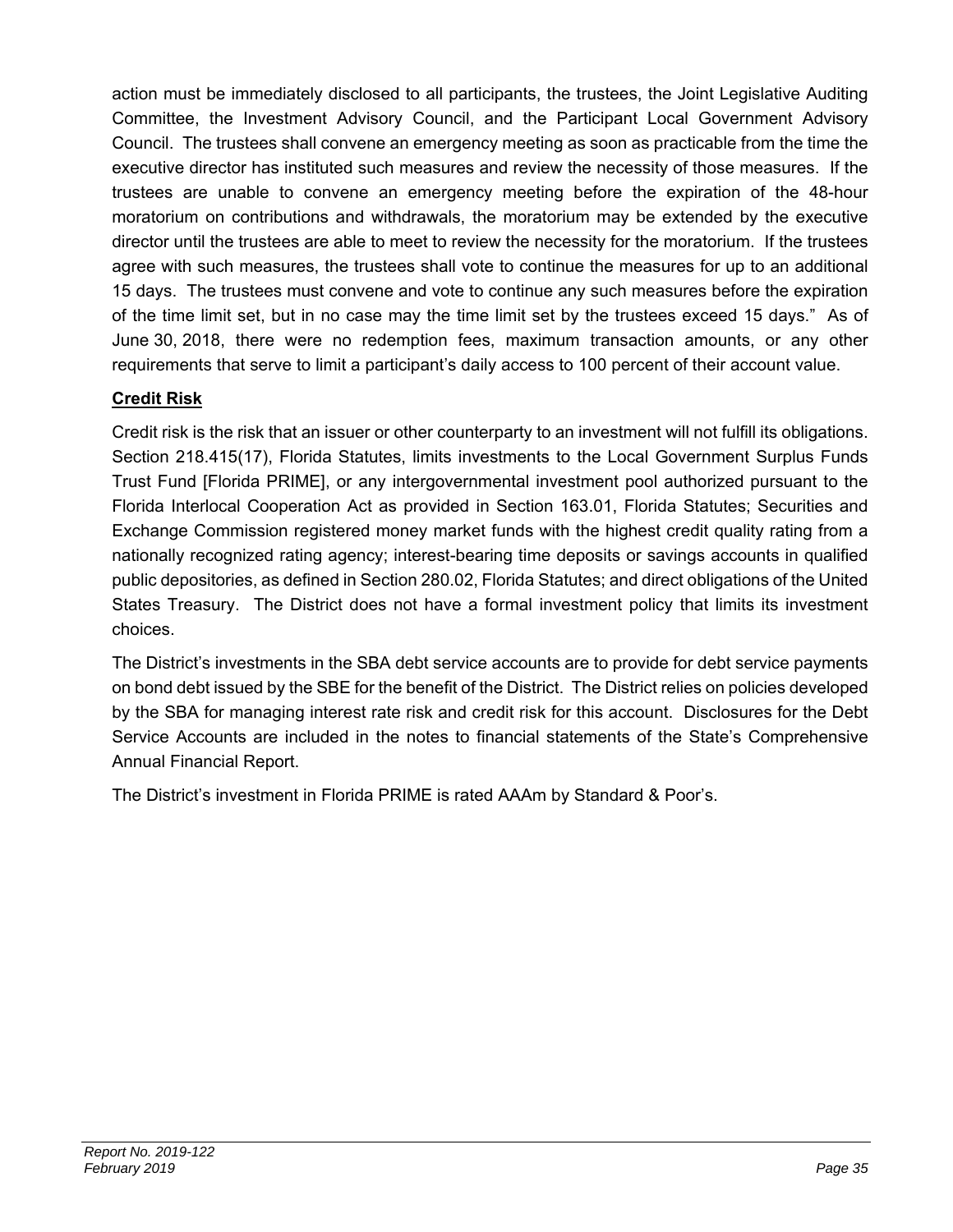#### **C. Changes in Capital Assets**

Changes in capital assets are presented in the following table:

|                                                   | <b>Beginning</b><br><b>Balance</b> | <b>Additions</b>       | <b>Deletions</b> |    | Ending<br><b>Balance</b> |
|---------------------------------------------------|------------------------------------|------------------------|------------------|----|--------------------------|
| <b>GOVERNMENTAL ACTIVITIES</b>                    |                                    |                        |                  |    |                          |
| Capital Assets Not Being Depreciated:             |                                    |                        |                  |    |                          |
| Land                                              | \$<br>3,501,421.43                 | \$                     | \$               | \$ | 3,501,421.43             |
| Land Improvements                                 | 6,752.00                           |                        |                  |    | 6,752.00                 |
| <b>Construction in Progress</b>                   | 30,247.50                          | 49,513.32              | 10,747.50        |    | 69,013.32                |
| <b>Total Capital Assets Not Being Depreciated</b> | 3,538,420.93                       | 49,513.32              | 10,747.50        |    | 3,577,186.75             |
| Capital Assets Being Depreciated:                 |                                    |                        |                  |    |                          |
| Improvements Other Than Buildings                 | 5,016,406.10                       | 5,509.50               |                  |    | 5,021,915.60             |
| <b>Buildings and Fixed Equipment</b>              | 96,374,424.83                      | 703,096.71             | 219,604.59       |    | 96,857,916.95            |
| Furniture, Fixtures, and Equipment                | 4,904,518.00                       | 244,427.55             | 567,529.25       |    | 4,581,416.30             |
| <b>Motor Vehicles</b>                             | 6, 132, 717. 35                    | 101,414.25             |                  |    | 6,234,131.60             |
| Audio Visual Materials and                        |                                    |                        |                  |    |                          |
| <b>Computer Software</b>                          | 222,133.25                         |                        | 3,636.95         |    | 218,496.30               |
| <b>Total Capital Assets Being Depreciated</b>     | 112,650,199.53                     | 1,054,448.01           | 790,770.79       |    | 112,913,876.75           |
| Less Accumulated Depreciation for:                |                                    |                        |                  |    |                          |
| Improvements Other Than Buildings                 | 2,755,135.03                       | 136,233.57             |                  |    | 2,891,368.60             |
| <b>Buildings and Fixed Equipment</b>              | 26,471,928.70                      | 1,588,625.84           | 219,604.59       |    | 27,840,949.95            |
| Furniture, Fixtures, and Equipment                | 3,500,992.58                       | 251,148.03             | 567,529.25       |    | 3,184,611.36             |
| <b>Motor Vehicles</b>                             | 4,110,222.05                       | 227,683.10             |                  |    | 4,337,905.15             |
| Audio Visual Materials and                        |                                    |                        |                  |    |                          |
| <b>Computer Software</b>                          | 205,987.76                         | 3,211.51               | 3,636.95         |    | 205,562.32               |
| <b>Total Accumulated Depreciation</b>             | 37,044,266.12                      | 2,206,902.05           | 790,770.79       |    | 38,460,397.38            |
| Total Capital Assets Being Depreciated, Net       | 75,605,933.41                      | (1, 152, 454.04)       |                  |    | 74,453,479.37            |
| Governmental Activities Capital Assets, Net       | \$<br>79, 144, 354. 34             | \$<br>(1, 102, 940.72) | \$<br>10,747.50  | S  | 78,030,666.12            |

Depreciation expense was charged to functions as follows:

| <b>Function</b>                                             |     | Amount       |  |  |
|-------------------------------------------------------------|-----|--------------|--|--|
| <b>GOVERNMENTAL ACTIVITIES</b>                              |     |              |  |  |
| <b>Student Transportation Services</b>                      | \$. | 227.683.10   |  |  |
| Unallocated                                                 |     | 1,979,218.95 |  |  |
| <b>Total Depreciation Expense - Governmental Activities</b> |     | 2,206,902.05 |  |  |

#### **D. Retirement Plans**

#### **FRS – Defined Benefit Pension Plans**

#### **General Information about the FRS**

The FRS was created in Chapter 121, Florida Statutes, to provide a defined benefit pension plan for participating public employees. The FRS was amended in 1998 to add the Deferred Retirement Option Program (DROP) under the defined benefit plan and amended in 2000 to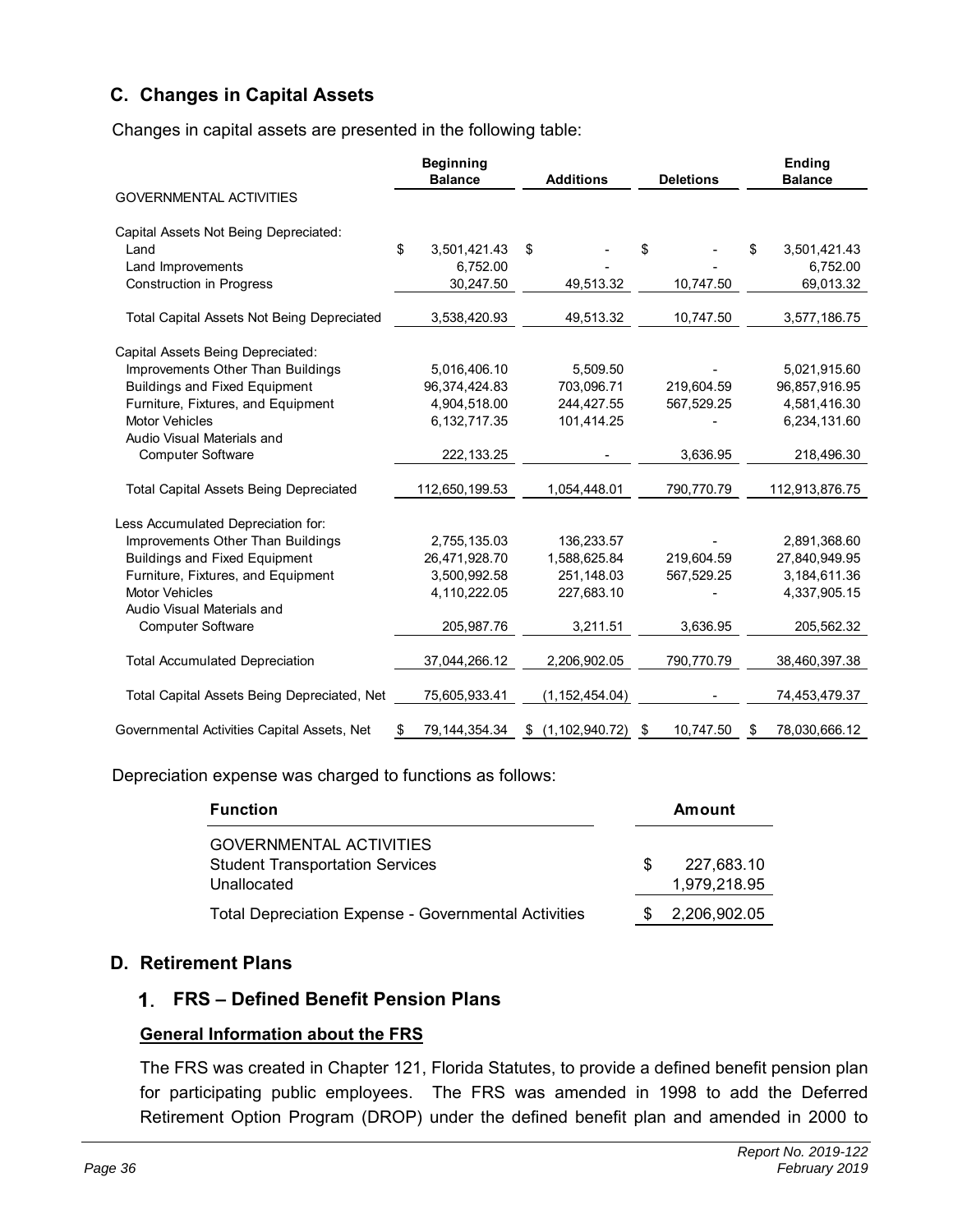provide a defined contribution plan alternative to the defined benefit plan for FRS members effective July 1, 2002. This integrated defined contribution pension plan is the FRS Investment Plan. Chapter 112, Florida Statutes, established the Retiree HIS Program, a cost-sharing multiple-employer defined benefit pension plan, to assist retired members of any State-administered retirement system in paying the costs of health insurance.

Essentially all regular employees of the District are eligible to enroll as members of the State-administered FRS. Provisions relating to the FRS are established by Chapters 121 and 122, Florida Statutes; Chapter 112, Part IV, Florida Statutes; Chapter 238, Florida Statutes; and FRS Rules, Chapter 60S, Florida Administrative Code; wherein eligibility, contributions, and benefits are defined and described in detail. Such provisions may be amended at any time by further action from the Florida Legislature. The FRS is a single retirement system administered by the Florida Department of Management Services, Division of Retirement, and consists of the two cost-sharing multiple-employer defined benefit plans and other nonintegrated programs. A comprehensive annual financial report of the FRS, which includes its financial statements, required supplementary information, actuarial report, and other relevant information, is available from the Florida Department of Management Services Web site (www.dms.myflorida.com).

The District's FRS and HIS pension expense totaled \$3,331,840 for the fiscal year ended June 30, 2018.

#### **FRS Pension Plan**

*Plan Description*. The FRS Pension Plan (Plan) is a cost-sharing multiple-employer defined benefit pension plan, with a DROP for eligible employees. The general classes of membership are:

- *Regular* Members of the FRS who do not qualify for membership in the other classes.
- *Elected County Officers* Members who hold specified elective offices in local government.

Employees enrolled in the Plan prior to July 1, 2011, vest at 6 years of creditable service and employees enrolled in the Plan on or after July 1, 2011, vest at 8 years of creditable service. All vested members, enrolled prior to July 1, 2011, are eligible for normal retirement benefits at age 62 or at any age after 30 years of service. All members enrolled in the Plan on or after July 1, 2011, once vested, are eligible for normal retirement benefits at age 65 or any time after 33 years of creditable service. Employees enrolled in the Plan may include up to 4 years of credit for military service toward creditable service. The Plan also includes an early retirement provision; however, there is a benefit reduction for each year a member retires before his or her normal retirement date. The Plan provides retirement, disability, death benefits, and annual cost-of-living adjustments to eligible participants.

The DROP, subject to provisions of Section 121.091, Florida Statutes, permits employees eligible for normal retirement under the Plan to defer receipt of monthly benefit payments while continuing employment with an FRS participating employer. An employee may participate in DROP for a period not to exceed 60 months after electing to participate, except that certain instructional personnel may participate for up to 96 months. During the period of DROP participation, deferred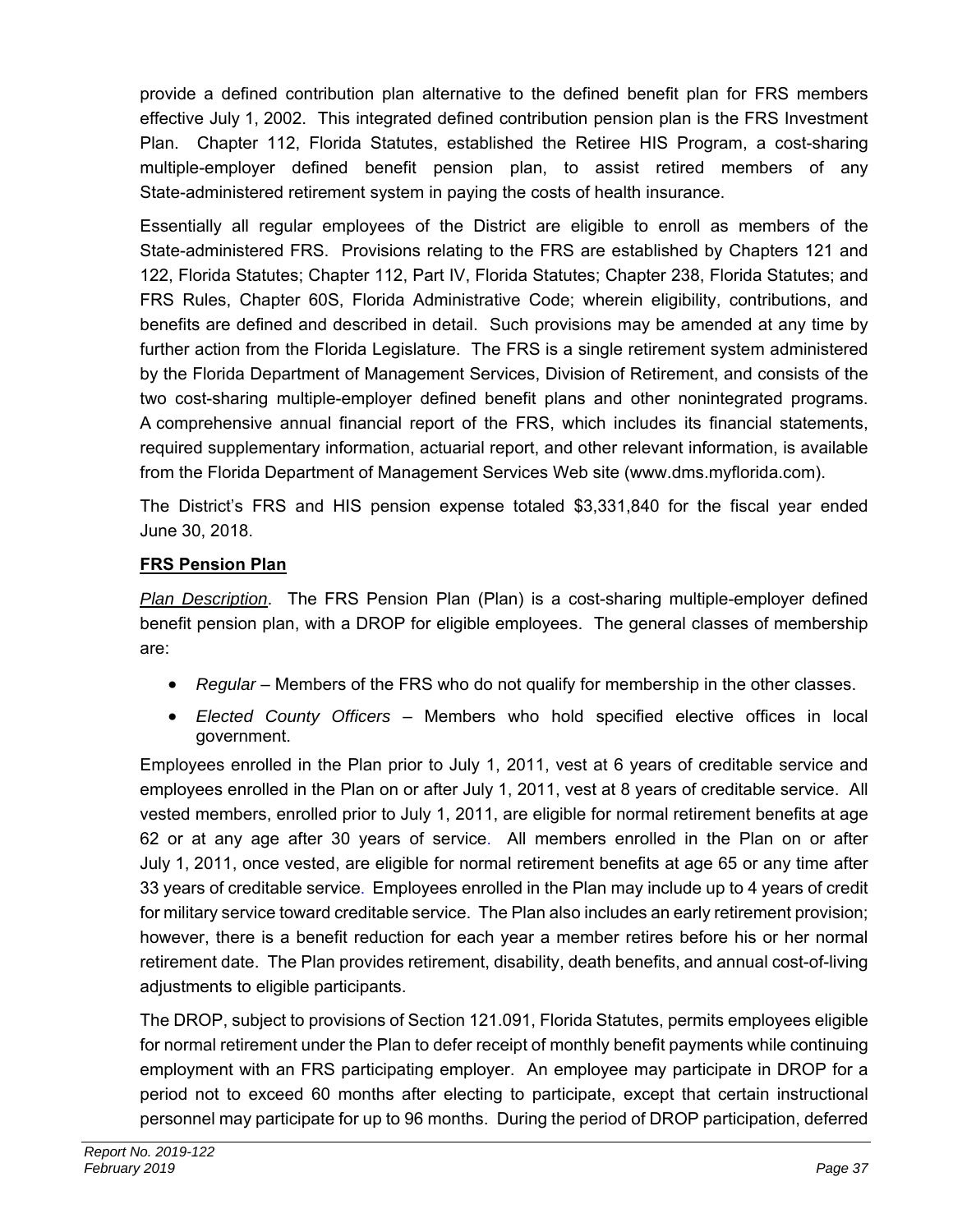monthly benefits are held in the FRS Trust Fund and accrue interest. The net pension liability does not include amounts for DROP participants, as these members are considered retired and are not accruing additional pension benefits.

*Benefits Provided*. Benefits under the Plan are computed on the basis of age and/or years of service, average final compensation, and service credit. Credit for each year of service is expressed as a percentage of the average final compensation. For members initially enrolled before July 1, 2011, the average final compensation is the average of the 5 highest fiscal years' earnings; for members initially enrolled on or after July 1, 2011, the average final compensation is the average of the 8 highest fiscal years' earnings. The total percentage value of the benefit received is determined by calculating the total value of all service, which is based on the retirement class to which the member belonged when the service credit was earned. Members are eligible for in-line-of-duty or regular disability and survivors' benefits. The following table shows the percentage value for each year of service credit earned:

| Class, Initial Enrollment, and Retirement Age/Years of Service | <b>Percent Value</b> |
|----------------------------------------------------------------|----------------------|
| <b>Regular Members Initially Enrolled Before July 1, 2011</b>  |                      |
| Retirement up to age 62 or up to 30 years of service           | 1.60                 |
| Retirement at age 63 or with 31 years of service               | 1.63                 |
| Retirement at age 64 or with 32 years of service               | 1.65                 |
| Retirement at age 65 or with 33 or more years of service       | 1.68                 |
| Regular Members Initially Enrolled On or After July 1, 2011    |                      |
| Retirement up to age 65 or up to 33 years of service           | 1.60                 |
| Retirement at age 66 or with 34 years of service               | 1.63                 |
| Retirement at age 67 or with 35 years of service               | 1.65                 |
| Retirement at age 68 or with 36 or more years of service       | 1.68                 |
| <b>Elected County Officers</b>                                 | 3.00                 |

As provided in Section 121.101, Florida Statutes, if the member was initially enrolled in the Plan before July 1, 2011, and all service credit was accrued before July 1, 2011, the annual cost-of-living adjustment is 3 percent per year. If the member was initially enrolled before July 1, 2011, and has service credit on or after July 1, 2011, there is an individually calculated cost-of-living adjustment. The annual cost-of-living adjustment is a proportion of 3 percent determined by dividing the sum of the pre-July 2011 service credit by the total service credit at retirement multiplied by 3 percent. Plan members initially enrolled on or after July 1, 2011, will not have a cost-of-living adjustment after retirement.

*Contributions*. The Florida Legislature establishes contribution rates for participating employers and employees. Contribution rates during the 2017-18 fiscal year were as follows: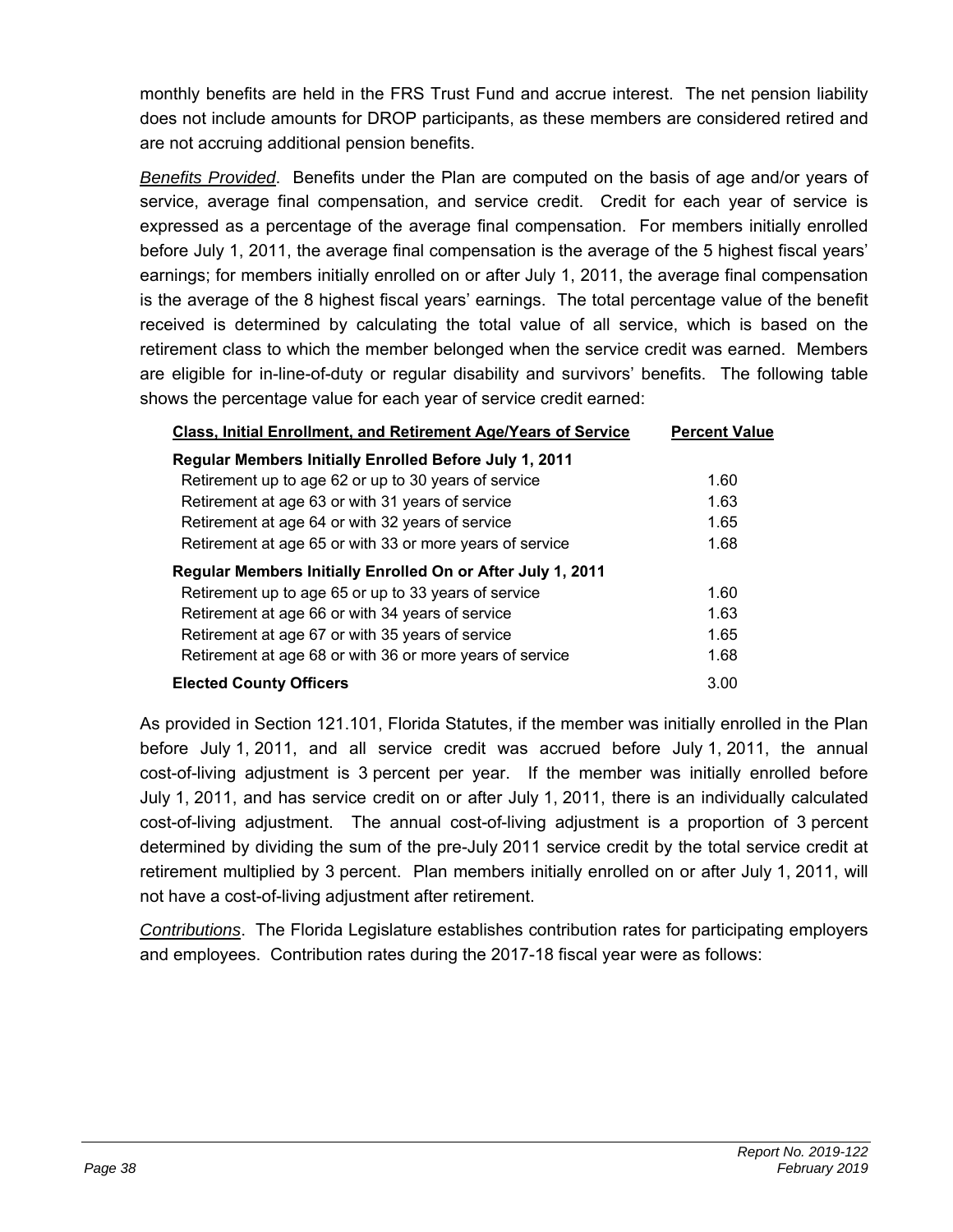|                                                               | <b>Percent of Gross Salary</b> |             |  |  |
|---------------------------------------------------------------|--------------------------------|-------------|--|--|
| <b>Class</b>                                                  | <b>Employee</b>                | Emplover(1) |  |  |
| FRS, Regular                                                  | 3.00                           | 7.92        |  |  |
| FRS, Elected County Officers                                  | 3.00                           | 45.50       |  |  |
| DROP - Applicable to<br>Members from All of the Above Classes | 0.00                           | 13.26       |  |  |
| FRS, Reemployed Retiree                                       | (2)                            | (2)         |  |  |

(1) Employer rates include 1.66 percent for the postemployment health insurance subsidy. Also, employer rates, other than for DROP participants, include 0.06 percent for administrative costs of the Investment Plan.

(2) Contribution rates are dependent upon retirement class in which reemployed.

The District's contributions to the Plan totaled \$1,599,192 for the fiscal year ended June 30, 2018.

*Pension Liabilities, Pension Expense, and Deferred Outflows of Resources and Deferred Inflows of Resources Related to Pensions*. At June 30, 2018, the District reported a liability of \$16,746,279 for its proportionate share of the Plan's net pension liability. The net pension liability was measured as of June 30, 2017, and the total pension liability used to calculate the net pension liability was determined by an actuarial valuation as of July 1, 2017. The District's proportionate share of the net pension liability was based on the District's 2016-17 fiscal year contributions relative to the total 2016-17 fiscal year contributions of all participating members. At June 30, 2017, the District's proportionate share was 0.056614803 percent, which was a decrease of 0.002224546 from its proportionate share measured as of June 30, 2016.

For the fiscal year ended June 30, 2018, the District recognized the Plan pension expense of \$2,733,676. In addition, the District reported deferred outflows of resources and deferred inflows of resources related to pensions from the following sources:

| <b>Description</b>                                  | <b>Deferred Outflows</b><br>of Resources | <b>Deferred Inflows</b><br>of Resources |
|-----------------------------------------------------|------------------------------------------|-----------------------------------------|
| Differences Between Expected and                    |                                          |                                         |
| <b>Actual Experience</b>                            | \$<br>1,536,905                          | \$<br>92,766                            |
| <b>Change of Assumptions</b>                        | 5,627,932                                |                                         |
| Net Difference Between Projected and Actual         |                                          |                                         |
| Earnings on FRS Pension Plan Investments            |                                          | 415,015                                 |
| Changes in Proportion and Differences Between       |                                          |                                         |
| <b>District FRS Contributions and Proportionate</b> |                                          |                                         |
| <b>Share of Contributions</b>                       | 313,046                                  | 872,506                                 |
| District FRS Contributions Subsequent to            |                                          |                                         |
| the Measurement Date                                | 1,599,192                                |                                         |
| Total                                               | \$<br>9,077,075                          | \$<br>1,380,287                         |

The deferred outflows of resources related to pensions resulting from District contributions to the Plan subsequent to the measurement date, totaling \$1,599,192, will be recognized as a reduction of the net pension liability in the fiscal year ending June 30, 2019. Other amounts reported as deferred outflows of resources and deferred inflows of resources related to pensions will be recognized in pension expense as follows: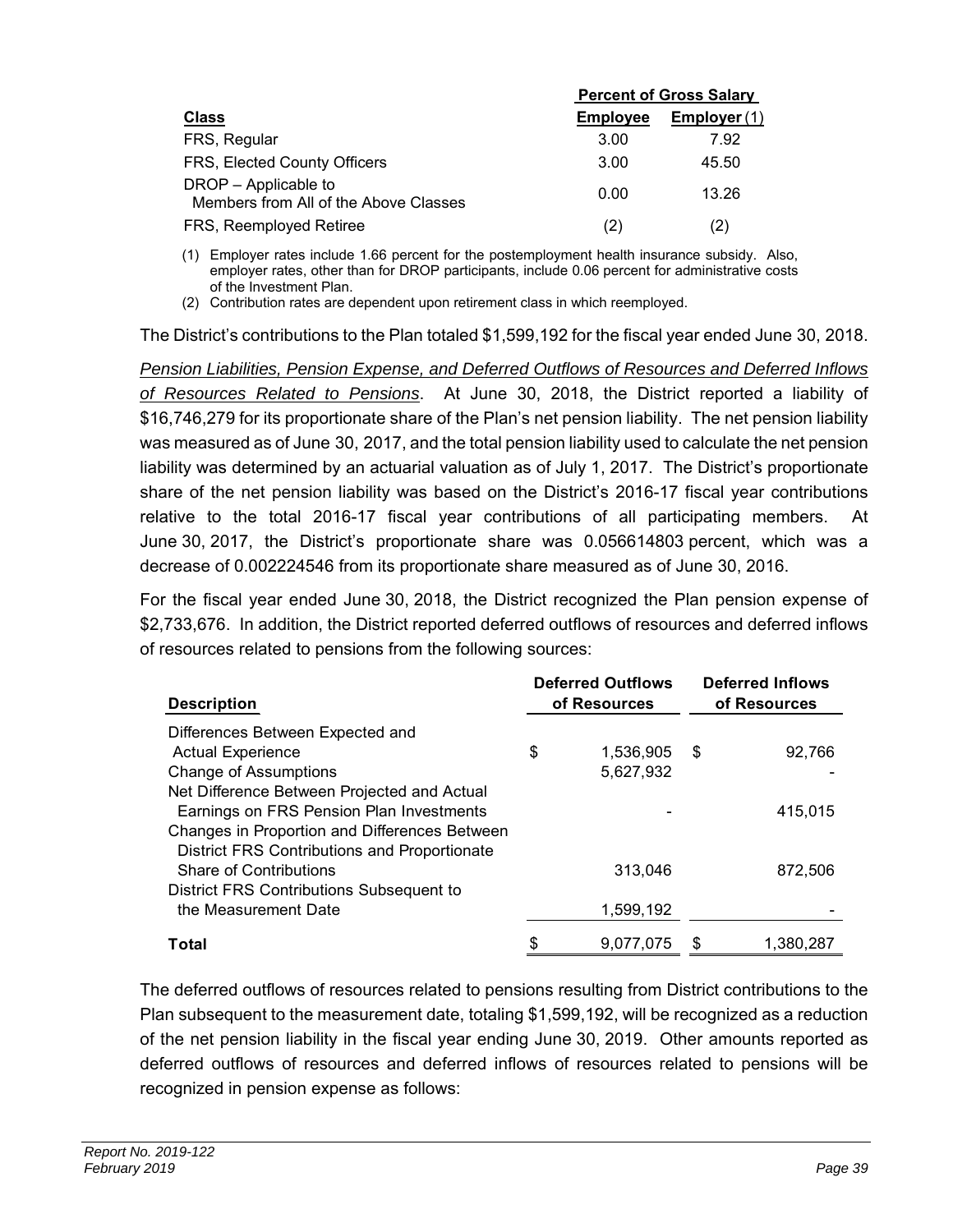| <b>Fiscal Year Ending June 30</b> |    | Amount    |  |
|-----------------------------------|----|-----------|--|
| 2019                              | \$ | 813,395   |  |
| 2020                              |    | 2,253,996 |  |
| 2021                              |    | 1,464,020 |  |
| 2022                              |    | 153,924   |  |
| 2023                              |    | 1,015,891 |  |
| Thereafter                        |    | 396,370   |  |
| Total                             | S  | 6,097,596 |  |

*Actuarial Assumptions*. The total pension liability in the July 1, 2017, actuarial valuation was determined using the following actuarial assumptions, applied to all periods included in the measurement:

| Inflation        | 2.60 percent                                                           |
|------------------|------------------------------------------------------------------------|
| Salary Increases | 3.25 percent, average, including inflation                             |
|                  | Investment Rate of Return 7.10 percent, net of pension plan investment |
|                  | expense, including inflation                                           |

Mortality rates were based on the Generational RP-2000 with Projection Scale BB, with adjustments for mortality improvements based on Scale AA.

The actuarial assumptions used in the July 1, 2017, valuation were based on the results of an actuarial experience study for the period July 1, 2008, through June 30, 2013.

The long-term expected rate of return on pension plan investments was not based on historical returns, but instead is based on a forward-looking capital market economic model. The allocation policy's description of each asset class was used to map the target allocation to the asset classes shown below. Each asset class assumption is based on a consistent set of underlying assumptions and includes an adjustment for the inflation assumption. The target allocation and best estimates of arithmetic and geometric real rates of return for each major asset class are summarized in the following table:

| <b>Asset Class</b>           | <b>Target</b><br>Allocation (1) | Annual<br><b>Arithmetic</b><br>Return | Compound<br>Annual<br>(Geometric)<br>Return | <b>Standard</b><br><b>Deviation</b> |
|------------------------------|---------------------------------|---------------------------------------|---------------------------------------------|-------------------------------------|
| Cash                         | $1\%$                           | 3.0%                                  | 3.0%                                        | 1.8%                                |
| Fixed Income                 | 18%                             | 4.5%                                  | 4.4%                                        | 4.2%                                |
| <b>Global Equity</b>         | 53%                             | 7.8%                                  | 6.6%                                        | 17.0%                               |
| Real Estate (Property)       | 10%                             | 6.6%                                  | 5.9%                                        | 12.8%                               |
| <b>Private Equity</b>        | 6%                              | 11.5%                                 | 7.8%                                        | 30.0%                               |
| <b>Strategic Investments</b> | 12%                             | 6.1%                                  | 5.6%                                        | 9.7%                                |
| <b>Total</b>                 | 100%                            |                                       |                                             |                                     |
| Assumed inflation - Mean     |                                 |                                       | 2.6%                                        | 1.9%                                |
|                              |                                 |                                       |                                             |                                     |

(1) As outlined in the Plan's investment policy.

*Discount Rate*. The discount rate used to measure the total pension liability was 7.1 percent. The Plan's fiduciary net position was projected to be available to make all projected future benefit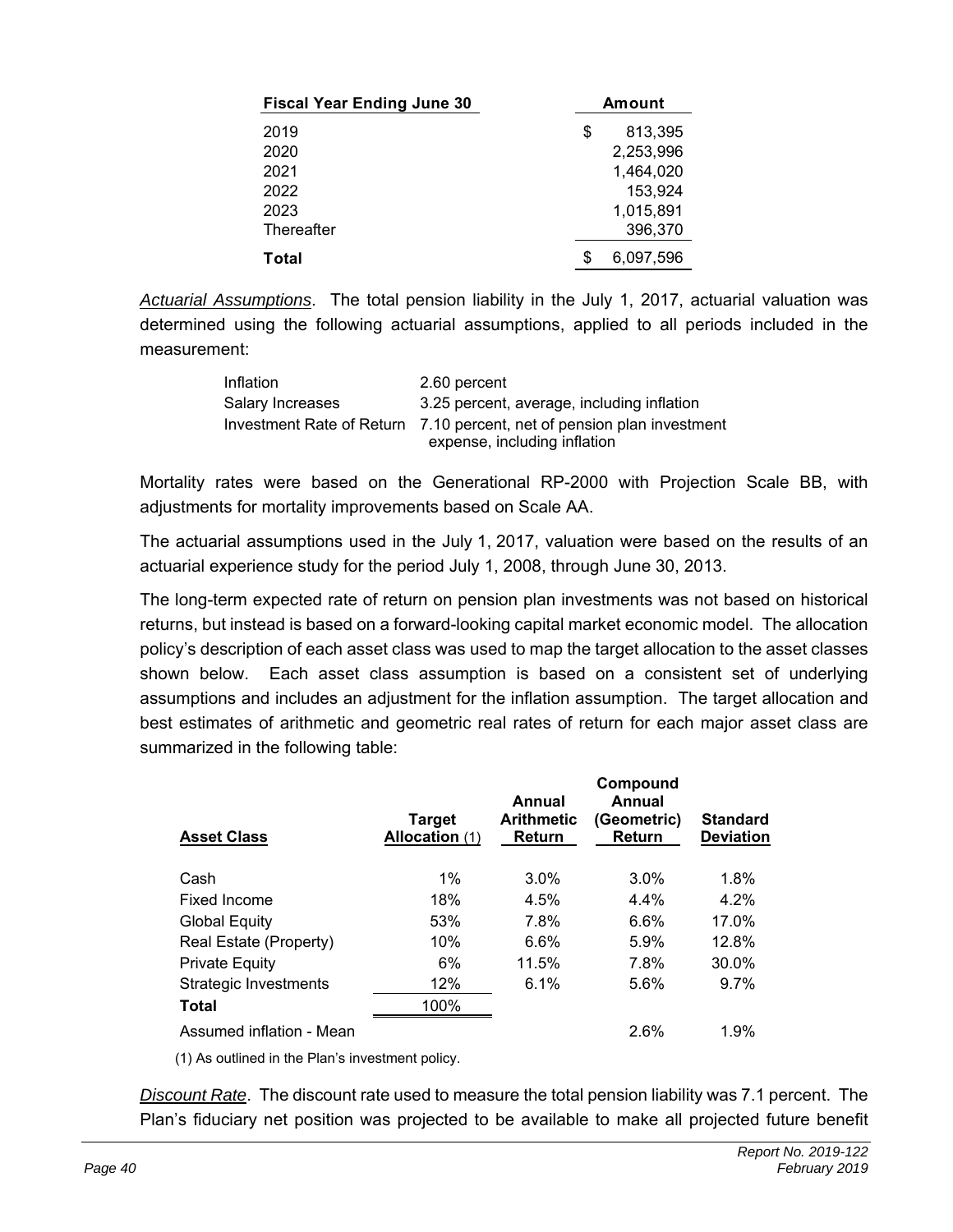payments of current active and inactive employees. Therefore, the discount rate for calculating the total pension liability is equal to the long-term expected rate of return.

*Sensitivity of the District's Proportionate Share of the Net Pension Liability to Changes in the Discount Rate*. The following presents the District's proportionate share of the net pension liability calculated using the discount rate of 7.1 percent, as well as what the District's proportionate share of the net pension liability would be if it were calculated using a discount rate that is 1 percentage point lower (6.1 percent) or 1 percentage point higher (8.1 percent) than the current rate:

|                                                                | 1%                        | Current                           | $1\%$                        |
|----------------------------------------------------------------|---------------------------|-----------------------------------|------------------------------|
|                                                                | <b>Decrease</b><br>(6.1%) | <b>Discount Rate</b><br>$(7.1\%)$ | <b>Increase</b><br>$(8.1\%)$ |
| District's Proportionate Share of<br>the Net Pension Liability | \$ 30,309,753             | \$16,746,279                      | 5,485,488<br>S               |

*Pension Plan Fiduciary Net Position*. Detailed information about the Plan's fiduciary net position is available in the separately issued FRS Pension Plan and Other State Administered Systems Comprehensive Annual Financial Report.

#### **HIS Pension Plan**

*Plan Description*. The HIS Pension Plan (HIS Plan) is a cost-sharing multiple-employer defined benefit pension plan established under Section 112.363, Florida Statutes, and may be amended by the Florida Legislature at any time. The benefit is a monthly payment to assist retirees of State-administered retirement systems in paying their health insurance costs and is administered by the Florida Department of Management Services, Division of Retirement.

*Benefits Provided*. For the fiscal year ended June 30, 2018, eligible retirees and beneficiaries received a monthly HIS payment of \$5 for each year of creditable service completed at the time of retirement, with a minimum HIS payment of \$30 and a maximum HIS payment of \$150 per month, pursuant to Section 112.363, Florida Statutes. To be eligible to receive a HIS Plan benefit, a retiree under a State-administered retirement system must provide proof of health insurance coverage, which may include Federal Medicare.

*Contributions*. The HIS Plan is funded by required contributions from FRS participating employers as set by the Florida Legislature. Employer contributions are a percentage of gross compensation for all active FRS members. For the fiscal year ended June 30, 2018, the contribution rate was 1.66 percent of payroll pursuant to Section 112.363, Florida Statutes. The District contributed 100 percent of its statutorily required contributions for the current and preceding 3 years. HIS Plan contributions are deposited in a separate trust fund from which payments are authorized. HIS Plan benefits are not guaranteed and are subject to annual legislative appropriation. In the event the legislative appropriation or available funds fail to provide full subsidy benefits to all participants, benefits may be reduced or canceled.

The District's contributions to the HIS Plan totaled \$411,704 for the fiscal year ended June 30, 2018.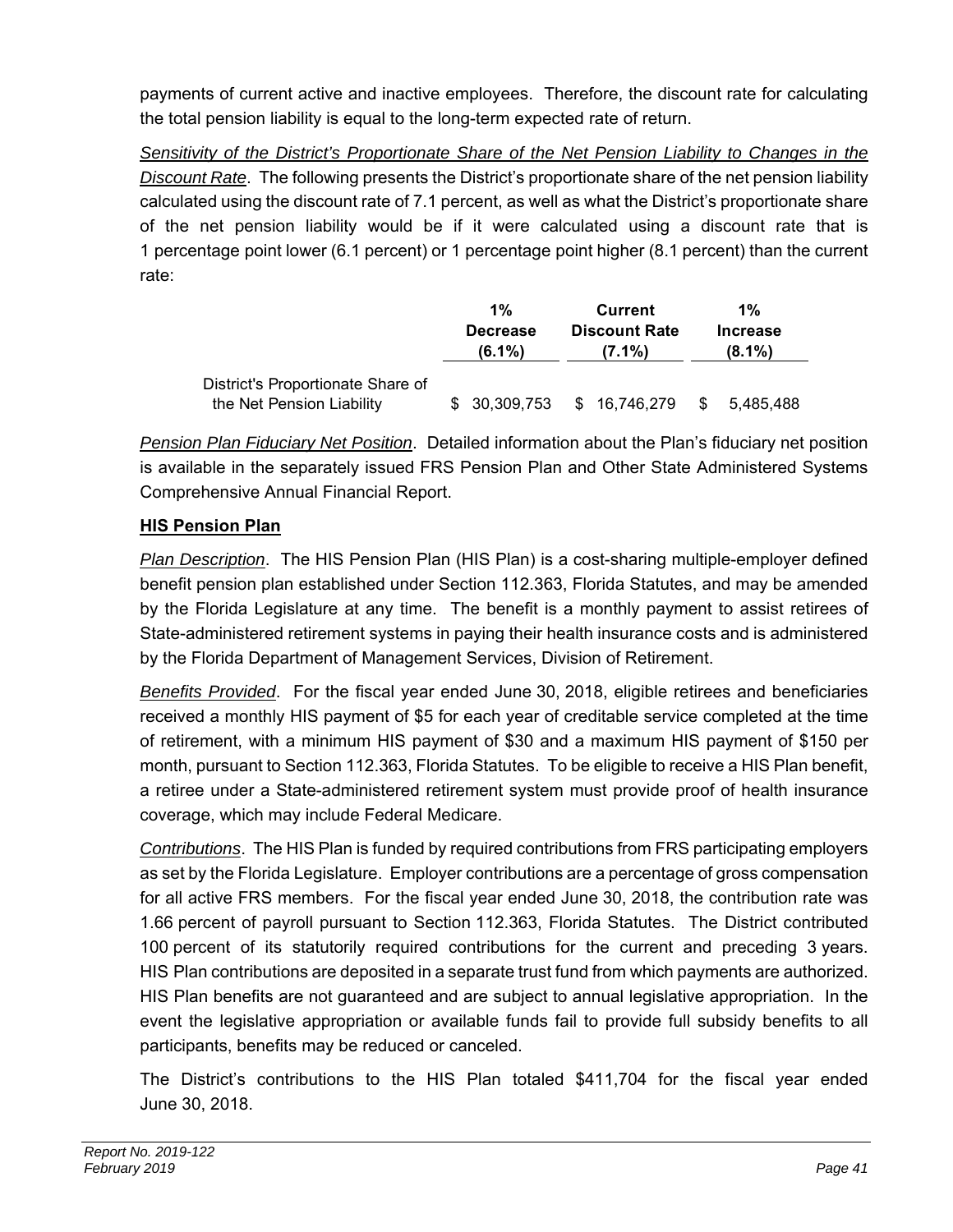*Pension Liabilities, Pension Expense, and Deferred Outflows of Resources and Deferred Inflows of Resources Related to Pensions*. At June 30, 2018, the District reported a net pension liability of \$8,105,313 for its proportionate share of the HIS Plan's net pension liability. The current portion of the net pension liability is the District's proportionate share of benefit payments expected to be paid within 1 year, net of the District's proportionate share of the HIS Plan's fiduciary net position available to pay that amount. The net pension liability was measured as of June 30, 2017, and the total pension liability used to calculate the net pension liability was determined by an actuarial valuation as of July 1, 2016, and update procedures were used to determine liabilities as of July 1, 2017. The District's proportionate share of the net pension liability was based on the District's 2016-17 fiscal year contributions relative to the total 2016-17 fiscal year contributions of all participating members. At June 30, 2017, the District's proportionate share was 0.075803986 percent, which was a decrease of 0.002108315 from its proportionate share measured as of June 30, 2016.

For the fiscal year ended June 30, 2018, the District recognized the HIS Plan pension expense of \$598,164. In addition, the District reported deferred outflows of resources and deferred inflows of resources related to pensions from the following sources:

| <b>Deferred Outflows</b><br><b>Description</b><br>of Resources |    | <b>Deferred Inflows</b><br>of Resources |     |           |
|----------------------------------------------------------------|----|-----------------------------------------|-----|-----------|
| Differences Between Expected and                               |    |                                         |     |           |
| <b>Actual Experience</b>                                       | \$ |                                         | -\$ | 16,877    |
| <b>Change of Assumptions</b>                                   |    | 1,139,328                               |     | 700,875   |
| Net Difference Between Projected and Actual                    |    |                                         |     |           |
| Earnings on HIS Pension Plan Investments                       |    | 4,495                                   |     |           |
| Changes in Proportion and Differences Between                  |    |                                         |     |           |
| District HIS Contributions and Proportionate                   |    |                                         |     |           |
| <b>Share of Contributions</b>                                  |    | 122,061                                 |     | 293,242   |
| District HIS Contributions Subsequent to                       |    |                                         |     |           |
| the Measurement Date                                           |    | 411,704                                 |     |           |
| Total                                                          | \$ | 1.677.588                               | S   | 1,010,994 |

The deferred outflows of resources related to pensions resulting from District contributions to the HIS Plan subsequent to the measurement date, totaling \$411,704, will be recognized as a reduction of the net pension liability in the fiscal year ending June 30, 2019. Other amounts reported as deferred outflows of resources and deferred inflows of resources related to pensions will be recognized in pension expense as follows:

| <b>Fiscal Year Ending June 30</b> |    | Amount     |
|-----------------------------------|----|------------|
| 2019                              | \$ | 114,488    |
| 2020                              |    | 113,635    |
| 2021                              |    | 113,227    |
| 2022                              |    | 68,711     |
| 2023                              |    | (8, 345)   |
| Thereafter                        |    | (146, 826) |
| Total                             | \$ | 254.890    |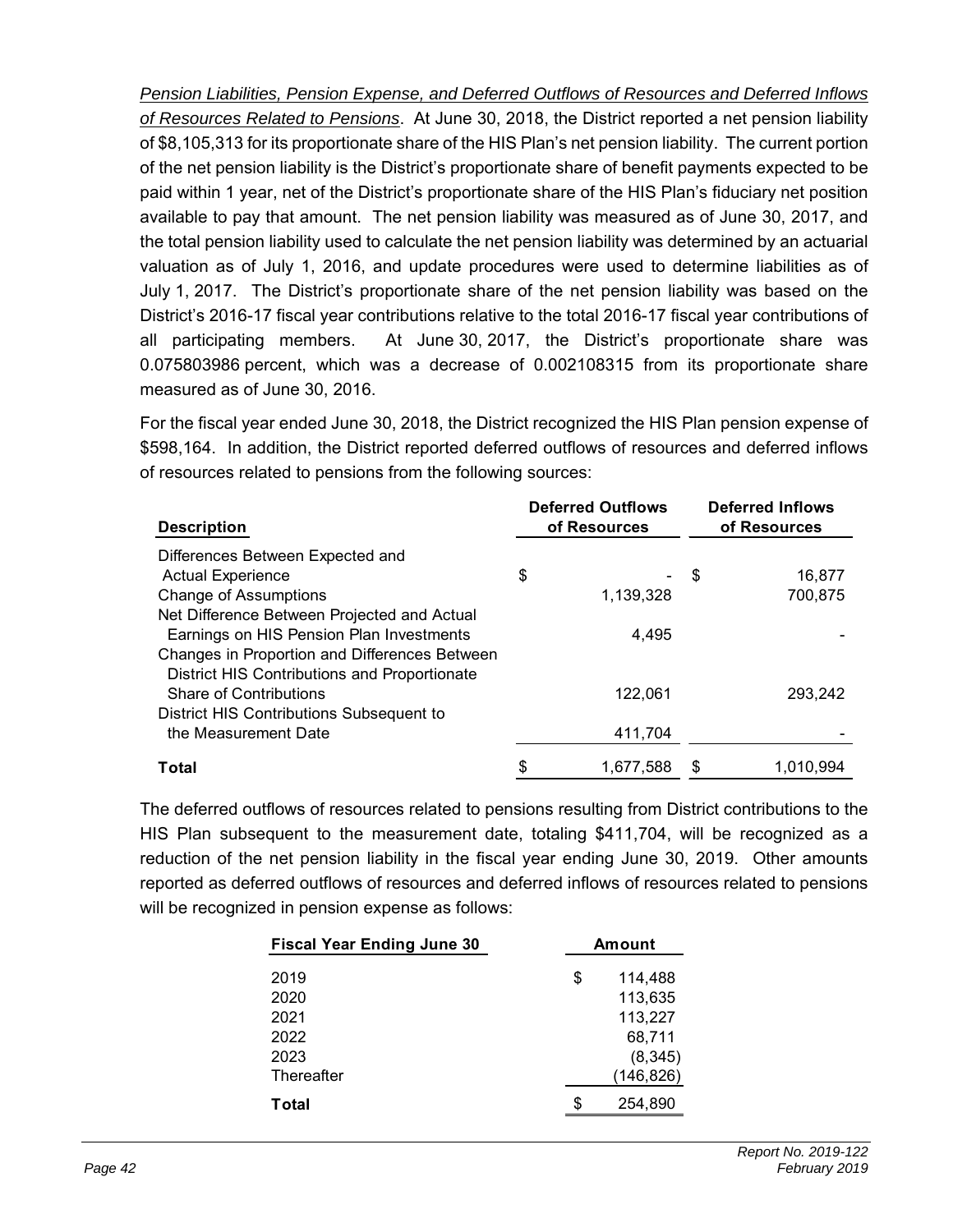*Actuarial Assumptions*. The total pension liability in the July 1, 2016, actuarial valuation was determined using the following actuarial assumptions, applied to all periods included in the measurement:

| Inflation               | 2.60 percent                               |
|-------------------------|--------------------------------------------|
| <b>Salary Increases</b> | 3.25 percent, average, including inflation |
| Municipal Bond Rate     | 3.58 percent                               |

Mortality rates were based on the Generational RP-2000 with Projected Scale BB.

While an experience study had not been completed for the HIS Plan, the actuarial assumptions that determined the total pension liability for the HIS Plan were based on certain results of the most recent experience study for the FRS Plan.

*Discount Rate*. The discount rate used to measure the total pension liability was 3.58 percent. In general, the discount rate for calculating the total pension liability is equal to the single rate equivalent to discounting at the long-term expected rate of return for benefit payments prior to the projected depletion date. Because the HIS benefit is essentially funded on a pay-as-you-go basis, the depletion date is considered to be immediate, and the single equivalent discount rate is equal to the municipal bond rate selected by the HIS Plan sponsor. The Bond Buyer General Obligation 20-Bond Municipal Bond Index was adopted as the applicable municipal bond index. The discount rate changed from 2.85 percent to 3.58 percent.

*Sensitivity of the District's Proportionate Share of the Net Pension Liability to Changes in the Discount Rate*. The following presents the District's proportionate share of the net pension liability calculated using the discount rate of 3.58 percent, as well as what the District's proportionate share of the net pension liability would be if it were calculated using a discount rate that is 1 percentage point lower (2.58 percent) or 1 percentage point higher (4.58 percent) than the current rate:

|                                                                | $1\%$<br><b>Decrease</b><br>$(2.58\%)$ |           | Current<br><b>Discount Rate</b><br>$(3.58\%)$ |           |    | 1%<br><b>Increase</b><br>(4.58%) |
|----------------------------------------------------------------|----------------------------------------|-----------|-----------------------------------------------|-----------|----|----------------------------------|
| District's Proportionate Share of<br>the Net Pension Liability |                                        | 9.249.234 | S.                                            | 8,105,313 | S. | 7.152.488                        |

*Pension Plan Fiduciary Net Position*. Detailed information about the HIS Plan's fiduciary net position is available in the separately issued FRS Pension Plan and Other State Administered Systems Comprehensive Annual Financial Report.

## **FRS – Defined Contribution Pension Plan**

The SBA administers the defined contribution plan officially titled the FRS Investment Plan (Investment Plan). The Investment Plan is reported in the SBA's annual financial statements and in the State's Comprehensive Annual Financial Report.

As provided in Section 121.4501, Florida Statutes, eligible FRS members may elect to participate in the Investment Plan in lieu of the FRS defined benefit plan. District employees participating in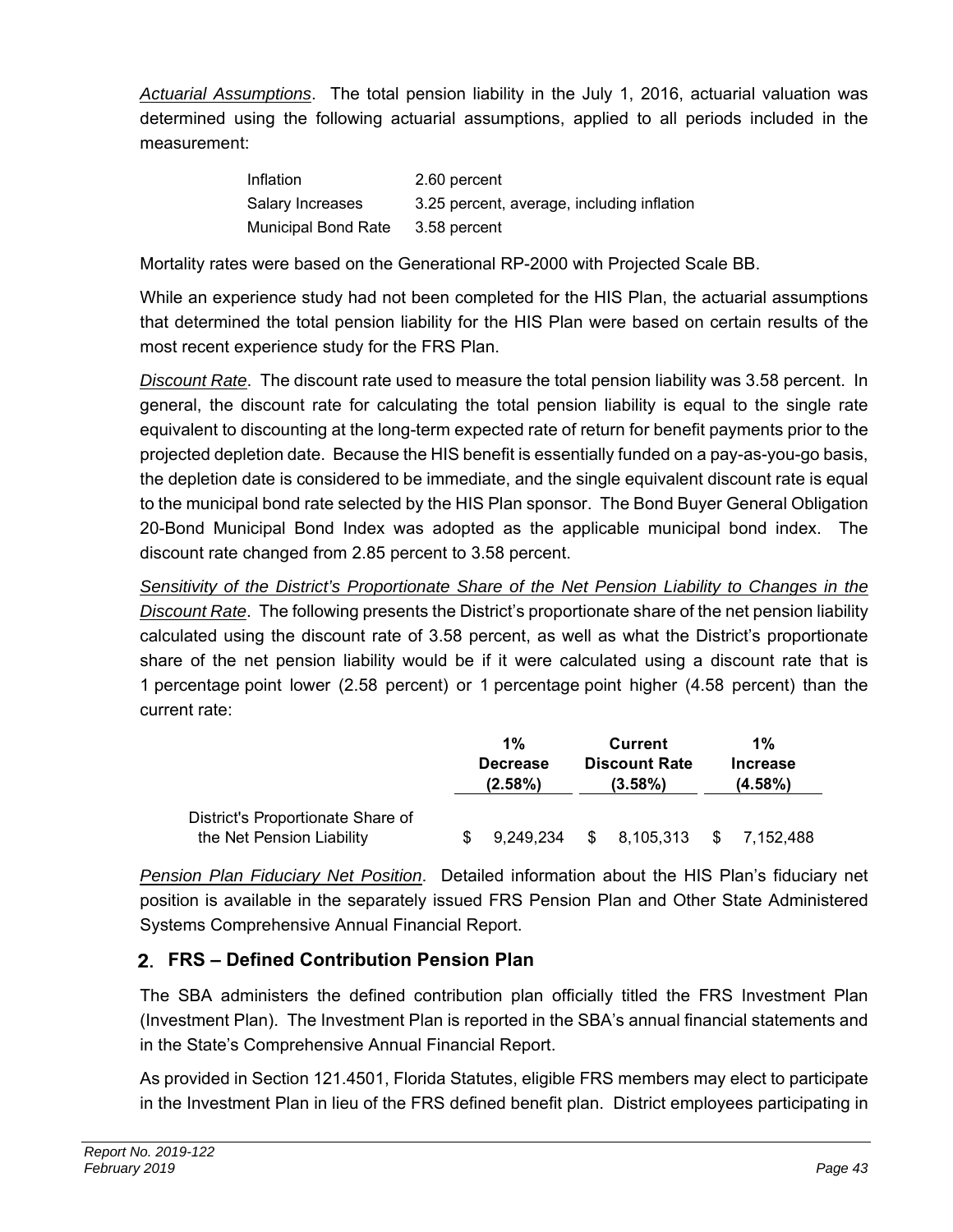DROP are not eligible to participate in the Investment Plan. Employer and employee contributions, including amounts contributed to individual member's accounts, are defined by law, but the ultimate benefit depends in part on the performance of investment funds. Retirement benefits are based upon the value of the member's account upon retirement. Benefit terms, including contribution requirements, for the Investment Plan are established and may be amended by the Florida Legislature. The Investment Plan is funded with the same employer and employee contribution rates that are based on salary and membership class (Regular, Elected County Officers, etc.), as the FRS defined benefit plan. Contributions are directed to individual member accounts and the individual members allocate contributions and account balances among various approved investment choices. Costs of administering the Investment Plan, including the FRS Financial Guidance Program, are funded through an employer contribution of 0.06 percent of payroll and by forfeited benefits of Investment Plan members. Allocations to the Investment Plan member accounts during the 2017-18 fiscal year were as follows:

|                              | <b>Percent of</b> |
|------------------------------|-------------------|
|                              | Gross             |
| <b>Class</b>                 | Compensation      |
| FRS, Regular                 | 6.30              |
| FRS, Elected County Officers | 11.34             |

For all membership classes, employees are immediately vested in their own contributions and are vested after 1 year of service for employer contributions and investment earnings, regardless of membership class. If an accumulated benefit obligation for service credit originally earned under the FRS Pension Plan is transferred to the Investment Plan, the member must have the years of service required for FRS Pension Plan vesting (including the service credit represented by the transferred funds) to be vested for these funds and the earnings on the funds. Nonvested employer contributions are placed in a suspense account for up to 5 years. If the employee returns to FRS-covered employment within the 5-year period, the employee will regain control over their account. If the employee does not return within the 5-year period, the employee will forfeit the accumulated account balance. For the fiscal year ended June 30, 2018, the information for the amount of forfeitures was unavailable from the SBA; however, management believes that these amounts, if any, would be immaterial to the District.

After termination and applying to receive benefits, the member may rollover vested funds to another qualified plan, structure a periodic payment under the Investment Plan, receive a lump-sum distribution, leave the funds invested for future distribution, or any combination of these options. Disability coverage is provided in which the member may either transfer the account balance to the FRS Pension Plan when approved for disability retirement to receive guaranteed lifetime monthly benefits under the FRS Pension Plan or remain in the Investment Plan and rely upon that account balance for retirement income.

The District's Investment Plan pension expense totaled \$244,100 for the fiscal year ended June 30, 2018.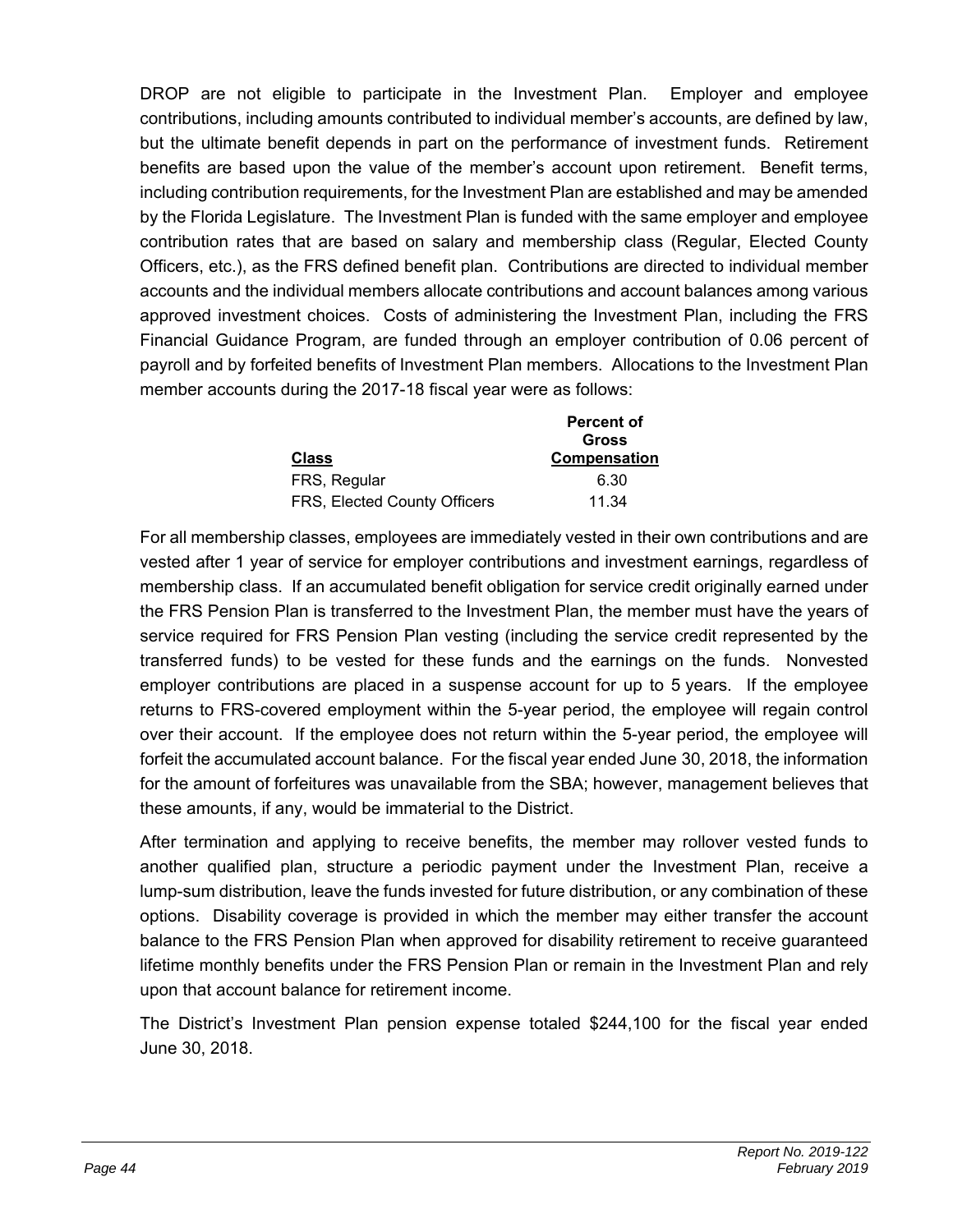## **E. Other Postemployment Benefit Obligations**

*Plan Description*. The Other Postemployment Benefits Plan (OPEB Plan) is a single-employer defined benefit plan administered by the District that provides OPEB for all employees who satisfy the District's retirement eligibility provisions. Pursuant to Section 112.0801, Florida Statutes, former employees who retire from the District are eligible to participate in the District's health and hospitalization plan for medical and prescription drug coverage. Retirees and their eligible dependents shall be offered the same health and hospitalization insurance coverage as is offered to active employees at a premium cost of no more than the premium cost applicable to active employees. The District subsidizes the premium rates paid by retirees by allowing them to participate in the OPEB Plan at reduced or blended group (implicitly subsidized) premium rates for both active and retired employees. These rates provide an implicit subsidy for retirees because retiree healthcare costs are generally greater than active employee healthcare costs. The OPEB Plan contribution requirements and benefit terms of the District and OPEB Plan members are established and may be amended through action from the Board. No assets are accumulated in a trust that meet the criteria in paragraph 4 of GASB Statement No. 75.

*Benefits Provided*.The OPEB Plan provides healthcare and life insurance benefits for retirees and their dependents. The OPEB Plan only provides an implicit subsidy as described above.

*Employees Covered by Benefit Terms*. At June 30, 2017, the following employees were covered by the benefit terms:

| Inactive Employees or Beneficiaries Currently Receiving Benefits | 256 |
|------------------------------------------------------------------|-----|
| <b>Active Employees</b>                                          | 615 |
| Total                                                            | 871 |

*Total OPEB Liability*. The District's total OPEB liability of \$3,600,998 was measured as of June 30, 2017, and was determined by an actuarial valuation as of October 1, 2016, and update procedures were used to determine total OPEB liability as of June 30, 2017.

*Actuarial Assumptions and Other Inputs*. The total OPEB liability was determined using the following actuarial assumptions and other inputs, applied to all periods included in the measurement, unless otherwise specified: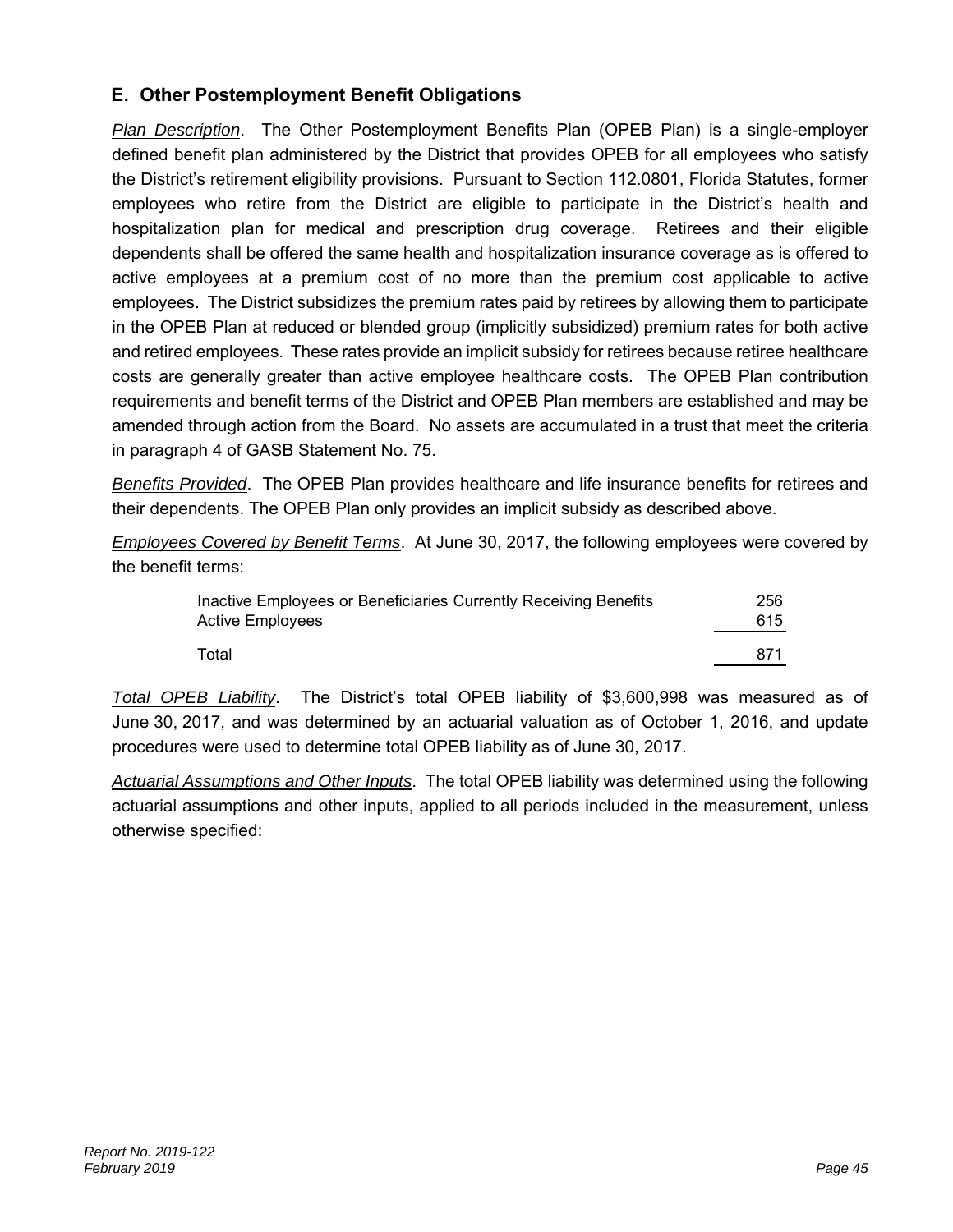| Inflation                          | 2.5 percent                                                                                                                                                                                                        |
|------------------------------------|--------------------------------------------------------------------------------------------------------------------------------------------------------------------------------------------------------------------|
| Salary Increases                   | Salary increase rates used for Regular Class members<br>in the July 1, 2016, actuarial valuation of the FRS;<br>3.7 percent - 7.8 percent, including inflation.                                                    |
| Discount Rate                      | 3.56 percent                                                                                                                                                                                                       |
| Retirement Age                     | Retirement rates used for Regular Class members in the<br>July 1, 2016, actuarial valuation of the FRS. They are<br>based on the results of a Statewide experience study<br>covering the period 2008 through 2013. |
| Mortality                          | Mortality tables used for Regular Class members in the<br>July 1, 2016, actuarial valuation of the FRS. They are<br>based on the results of a Statewide experience study<br>covering the period 2008 through 2013. |
| <b>Healthcare Cost Trend Rates</b> | Based on the Getzen Model, with trend starting at<br>7 percent and gradually decreasing to an ultimate trend<br>rate of 4.24 percent plus 0.58 percent increase for<br>excise tax                                  |
| <b>Aging Factors</b>               | Based on the 2013 SOA Study "Health Care<br>Costs – From Birth to Death."                                                                                                                                          |
| Expenses                           | Administrative expenses are included in the per capital<br>health costs.                                                                                                                                           |

For plans that do not have formal assets, the discount rate should equal the tax-exempt municipal bond rate based on an index of 20-year general obligation bonds with an average AA credit rating as of the measurement date. For the purpose of the OPEB Plan actuarial roll-forward, the municipal bond rate of 3.56 percent was based on the daily rate of Fidelity's "20-Year Municipal GO AA Index" closest to but not later than the measurement date.

Demographic assumptions employed in the actuarial valuation were the same as those employed in the July 1, 2016, actuarial valuation of the FRS Pension Plan. These demographic assumptions were developed by FRS from an actuarial experience study, and therefore are appropriate for use in the OPEB Plan actuarial valuation. These include assumed rates of future termination, mortality, disability, and retirement. In addition, salary increase assumptions (for development of the pattern of the normal cost increases) were the same as those used in the July 1, 2016, actuarial valuation of the FRS Pension Plan. Assumptions used in valuation of benefits for participants of the FRS Investment plan are the same as for similarly situated participants of the FRS Defined Benefit Pension Plan.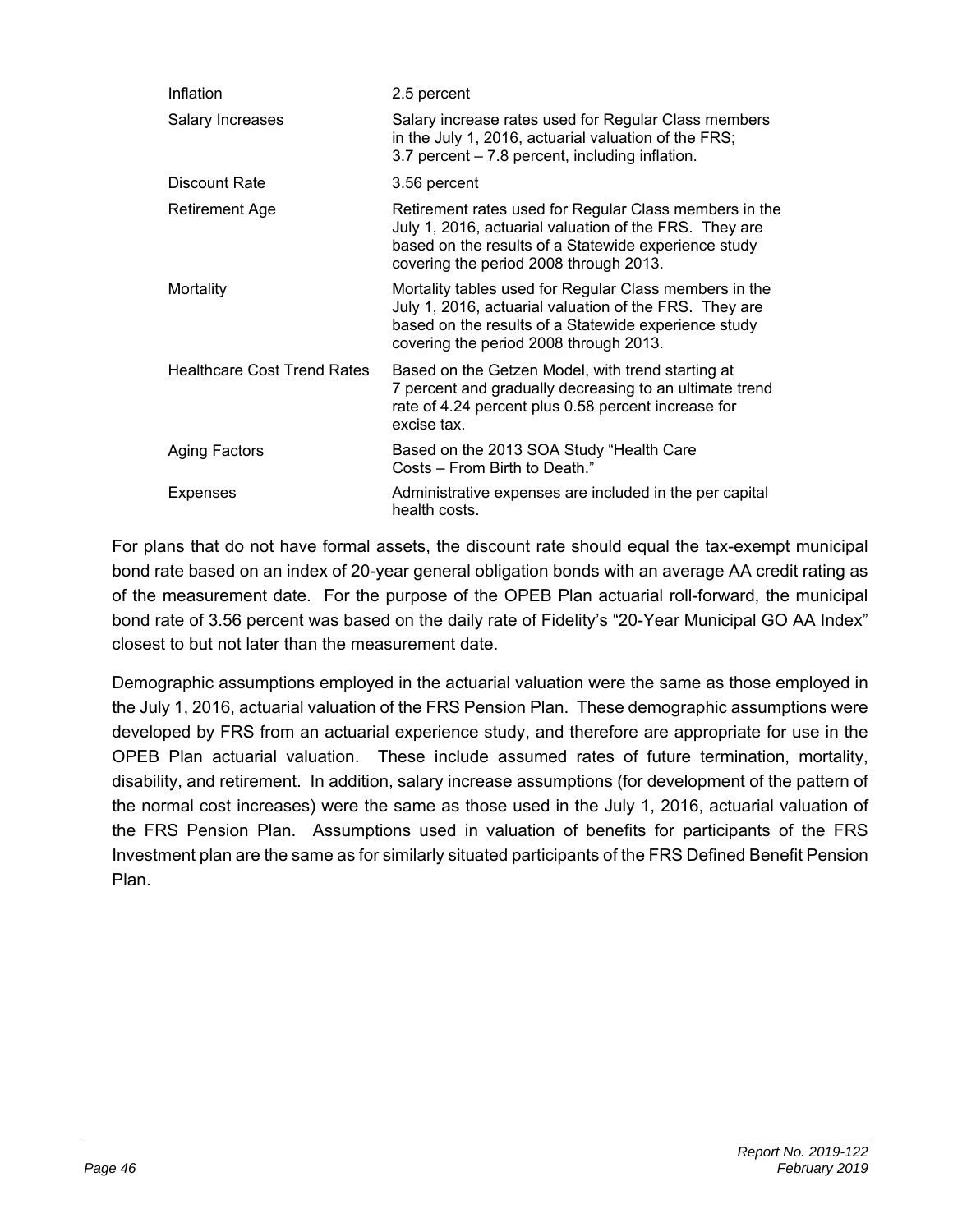#### *Changes in the Total OPEB Liability*.

|                                        |    | Amount     |
|----------------------------------------|----|------------|
| Balance at June 30, 2017, as Restated  | \$ | 3,853,882  |
| Changes for the year:                  |    |            |
| Service Cost                           |    | 125,909    |
| Interest                               |    | 113,430    |
| Changes of Assumptions or Other Inputs |    | (301, 822) |
| <b>Benefit Payments</b>                |    | (190, 401) |
| Net Changes                            |    | (252, 884) |
| Balance at June 30, 2018               | S  | 3,600,998  |

Changes of assumptions or other inputs reflect a change in the discount rate from 2.92 percent in 2016 to 3.56 percent in 2017. There were no benefit changes during the year.

*Sensitivity of the Total OPEB Liability to Changes in the Discount Rate*. The following table presents the total OPEB liability of the District, as well as what the District's total OPEB liability would be if it were calculated using a discount rate that is 1 percentage point lower (2.56 percent) or 1 percentage point higher (4.56 percent) than the current rate:

|                      | $1\%$<br><b>Decrease</b><br>$(2.56\%)$ |  | Current<br><b>Discount Rate</b><br>$(3.56\%)$ |  | $1\%$<br><b>Increase</b><br>$(4.56\%)$ |  |
|----------------------|----------------------------------------|--|-----------------------------------------------|--|----------------------------------------|--|
| Total OPEB Liability | 4,090,301                              |  | \$ 3,600,998                                  |  | \$ 3.199.201                           |  |

*Sensitivity of the Total OPEB Liability to Changes in the Healthcare Cost Trend Rates*. The following table presents the total OPEB liability of the District, as well as what the District's total OPEB liability would be if it were calculated using healthcare cost trend rates that are 1 percentage point lower (6 percent decreasing to 3.82 percent) or 1 percentage point higher (8 percent decreasing 5.82 percent) than the current healthcare cost trend rates:

|                             |                                 |  | <b>Healthcare Cost</b>          |   |                                 |  |
|-----------------------------|---------------------------------|--|---------------------------------|---|---------------------------------|--|
|                             | 1% Decrease                     |  | <b>Trend Rates</b>              |   | 1% Increase                     |  |
|                             | (6% decreasing<br>to $3.82\%$ ) |  | (7% decreasing<br>to $4.82\%$ ) |   | (8% decreasing<br>to $5.82\%$ ) |  |
| <b>Total OPEB Liability</b> | 3,428,865                       |  | 3,600,998                       | S | 3,803,280                       |  |

*OPEB Expense and Deferred Outflows of Resources and Deferred Inflows of Resources Related to OPEB*. For the fiscal year ended June 30, 2018, the District recognized OPEB expense of \$203,408. At June 30, 2018, the District reported deferred outflows of resources and deferred inflows of resources related to OPEB from the following sources: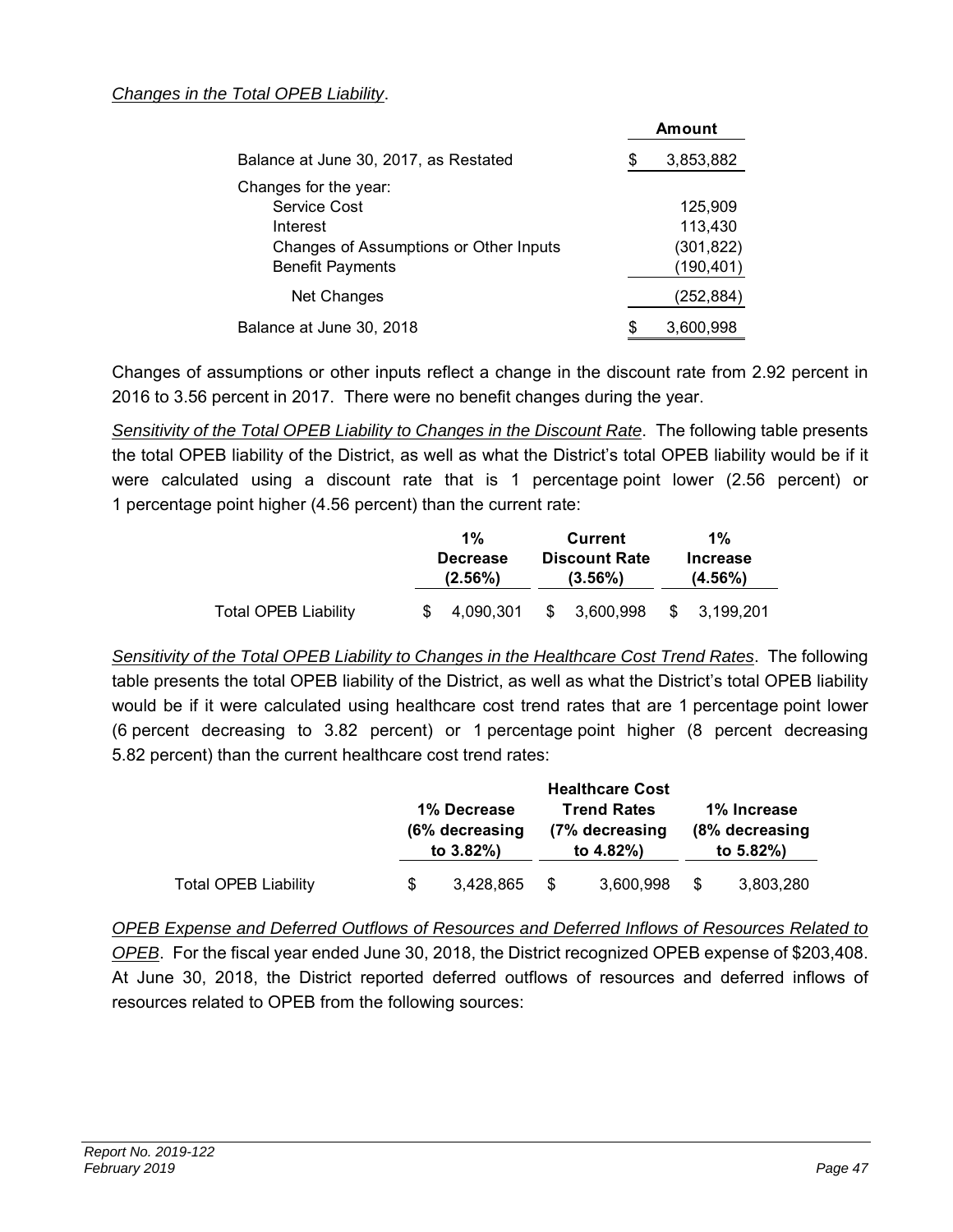| <b>Description</b>                                                                            |    | <b>Deferred Outflows</b><br>of Resources | <b>Deferred Inflows</b><br>of Resources |         |  |
|-----------------------------------------------------------------------------------------------|----|------------------------------------------|-----------------------------------------|---------|--|
| Changes of Assumptions or Other Inputs<br>Benefits Paid Subsequent to the<br>Measurement Date | S  | -<br>184.666                             |                                         | 265.891 |  |
| Total                                                                                         | \$ | 184.666                                  | S                                       | 265,891 |  |

The amount reported as deferred outflows of resources related to OPEB, totaling \$184,666 resulting from benefits paid subsequent to the measurement date and before the end of the fiscal year will be included as a reduction of the total OPEB liability in the year ended June 30, 2019. The amount reported as deferred inflows of resources related to OPEB will be recognized in OPEB expense as follows:

| <b>Fiscal Year Ending June 30</b> | Amount |           |
|-----------------------------------|--------|-----------|
| 2019                              | \$     | (35, 931) |
| 2020                              |        | (35, 931) |
| 2021                              |        | (35, 931) |
| 2022                              |        | (35, 931) |
| 2023                              |        | (35, 931) |
| Thereafter                        |        | (86, 236) |
| Total                             |        | (265,891) |

#### **F. Construction and Other Significant Commitments**

**Construction Contracts**. The following is a schedule of major construction contract commitments at June 30, 2018:

| <b>Project</b>                             | <b>Contract</b><br>Amount |         | <b>Completed</b><br>to Date |        | <b>Balance</b><br>Committed |         |
|--------------------------------------------|---------------------------|---------|-----------------------------|--------|-----------------------------|---------|
| Wakulla Institute/Wakulla Education Center |                           |         |                             |        |                             |         |
| Cafeterias Reroofing                       |                           |         |                             |        |                             |         |
| Architect                                  | \$                        | 7,830   | \$                          | 6,328  | \$                          | 1,502   |
| Contractor                                 |                           | 111,317 |                             |        |                             | 111,317 |
| Wakulla Institute Canopy Replacement       |                           |         |                             |        |                             |         |
| Architect                                  |                           | 28,955  |                             | 23,055 |                             | 5.900   |
| Contractor                                 |                           | 425,000 |                             |        |                             | 425,000 |
| Wakulla High HVAC Replacement              |                           |         |                             |        |                             |         |
| Architect                                  |                           | 18,540  |                             | 15,060 |                             | 3,480   |
| Contractor                                 |                           | 115,700 |                             |        |                             | 115,700 |
| Total                                      | \$                        | 707,342 | \$                          | 44,443 | \$                          | 662,899 |

**Encumbrances**. Appropriations in governmental funds are encumbered upon issuance of purchase orders for goods and services. Even though appropriations lapse at the end of the fiscal year, unfilled purchase orders of the current year are carried forward and the next fiscal year's appropriations are likewise encumbered.

The following is a schedule of encumbrances at June 30, 2018: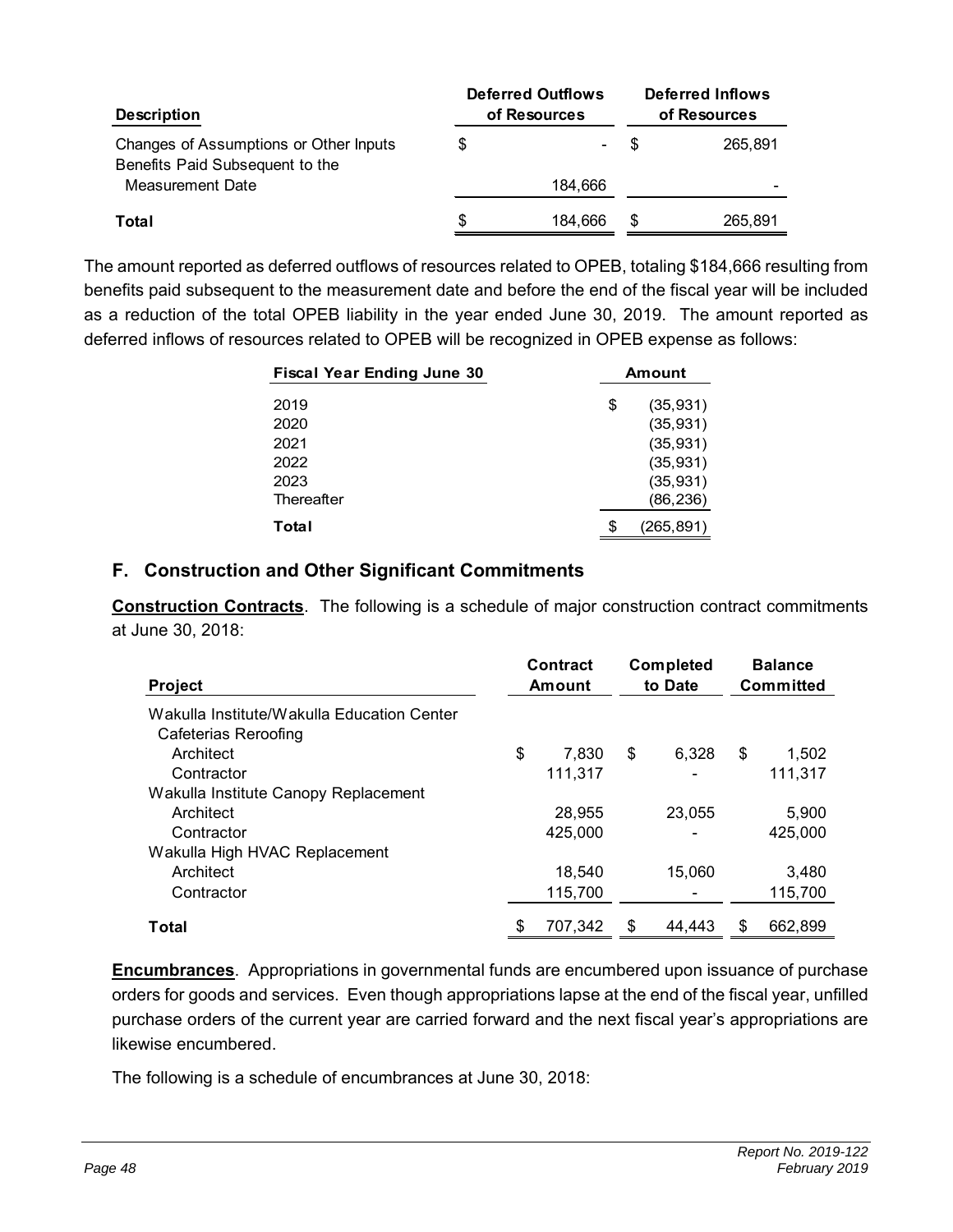|                                                                         |        |   | <b>Major Funds</b> |   |                                |   |                                       |
|-------------------------------------------------------------------------|--------|---|--------------------|---|--------------------------------|---|---------------------------------------|
| Capital<br>Projects -<br><b>Local Capital</b><br>Improvement<br>General |        |   |                    |   | Capital<br>Projects -<br>Other |   | Total<br>Governmental<br><b>Funds</b> |
| \$                                                                      | 44,458 | S | 662,899            | S | 36,474                         | S | 743,831                               |

At June 30, 2018, the Capital Projects – Local Capital Improvement Fund had encumbrances totaling \$662,899, which exceeded total fund balance by \$79. These encumbrances are expected to be honored using resources in the subsequent fiscal year.

#### **G. Risk Management Programs**

The District is exposed to various risks of loss related to torts; theft of, damage to, and destruction of assets; errors and omissions; injuries to employees; and natural disasters. The Wakulla County District School Board is a member of the Panhandle Area Educational Consortium – Risk Management Consortium (Consortium) under which several district school boards have established a combined limited self-insurance program for property protection, sabotage and terrorism, general liability, automobile liability, workers' compensation, employee dishonesty, equipment breakdown, and other coverage deemed necessary by the members of the Consortium. Section 1001.42(12)(k), Florida Statutes, provides the authority for the District to enter into such a risk management program. The Consortium is self-sustaining through member assessments (premiums), and purchases coverage through commercial companies for claims in excess of specified amounts. The Board of Directors for the Consortium is composed of superintendents of all participating districts. The Washington County District School Board serves as fiscal agent for the Consortium.

Employee group life and health insurance coverage are being provided through purchased commercial insurance with minimum deductibles for each line of coverage.

Settled claims resulting from these risks have not exceeded commercial coverage in any of the past 3 fiscal years.

#### **H. Long-Term Liabilities**

#### **Bonds Payable**

Bonds payable at June 30, 2018, are as follows:

| <b>Bond Type</b>                               |    | Amount<br>Outstanding | <b>Interest</b><br><b>Rates</b><br>(Percent) | Annual<br><b>Maturity</b><br>Τo |  |
|------------------------------------------------|----|-----------------------|----------------------------------------------|---------------------------------|--|
| State School Bonds:<br>Series 2009A, Refunding | \$ | 20,000                | 5                                            | 2019                            |  |
| Series 2014B, Refunding                        |    | 23,000                | $2 - 5$                                      | 2020                            |  |
| <b>Total Bonds Payable</b>                     | S  | 43,000                |                                              |                                 |  |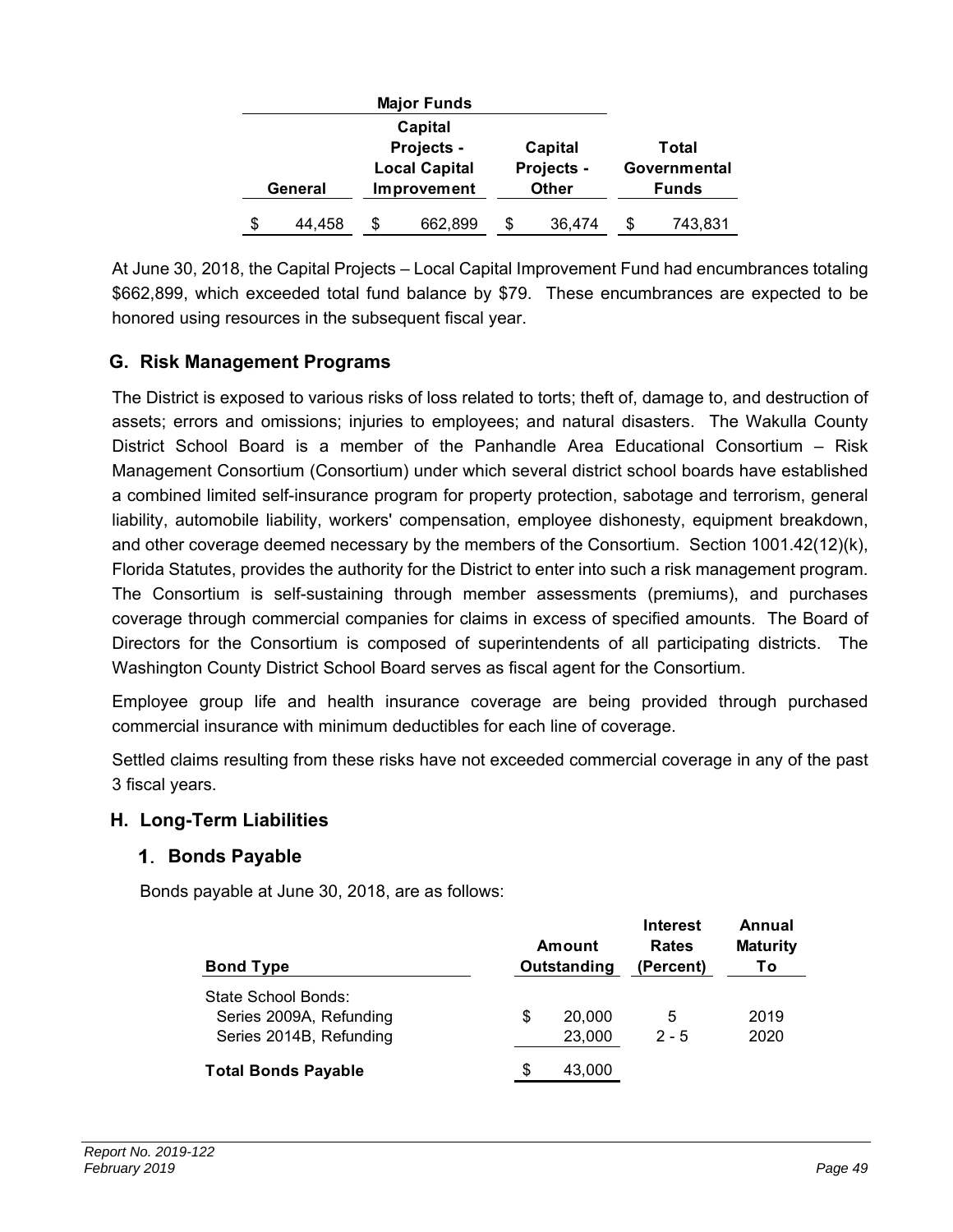The various bonds were issued to finance capital outlay projects of the District. The following is a description of the bonded debt issues:

#### **State School Bonds**

These bonds are issued by the SBE on behalf of the District. The bonds mature serially and are secured by a pledge of the District's portion of the State-assessed motor vehicle license tax. The State's full faith and credit is also pledged as security for these bonds. Principal and interest payments, investment of debt service fund resources, and compliance with reserve requirements are administered by the SBE and the SBA.

Annual requirements to amortize all bonded debt outstanding as of June 30, 2018, are as follows:

| <b>Fiscal Year Ending June 30</b> | Total |        |   | <b>Principal</b> | Interest |       |
|-----------------------------------|-------|--------|---|------------------|----------|-------|
| State School Bonds:<br>2019       | S     | 32.790 | S | 31.000           | S        | 1,790 |
| 2020                              |       | 12.240 |   | 12.000           |          | 240   |
| <b>Total State School Bonds</b>   |       | 45.030 |   | 43.000           | \$       | 2.030 |

## **Changes in Long-Term Liabilities**

The following is a summary of changes in long-term liabilities:

| <b>Description</b>                        | <b>Beginning</b><br><b>Balance</b> | <b>Additions</b><br><b>Deductions</b> |                  | <b>Ending</b><br><b>Balance</b> | Due In<br><b>One Year</b> |
|-------------------------------------------|------------------------------------|---------------------------------------|------------------|---------------------------------|---------------------------|
| <b>GOVERNMENTAL ACTIVITIES</b>            |                                    |                                       |                  |                                 |                           |
| Installment-Purchases Payable             | 213.897.80<br>\$                   | \$<br>$\sim$                          | 213.897.80<br>\$ | \$<br>۰                         | $\overline{\phantom{0}}$  |
| <b>Bonds Payable</b>                      | 158.000.00                         |                                       | 115.000.00       | 43.000.00                       | 31.000.00                 |
| <b>Compensated Absences Payable</b>       | 2.623.609.06                       | 1.603.964.68                          | 1.691.722.15     | 2.535.851.59                    | 265.542.87                |
| Net Pension Liability                     | 23,937,338.00                      | 13,164,364.00                         | 12,250,110.00    | 24.851.592.00                   | 218.064.57                |
| Other Postemployment Benefits Payable (1) | 3,853,882.00                       | 239.339.00                            | 492.223.00       | 3.600.998.00                    | 184.666.00                |
| <b>Total Governmental Activities</b>      | \$30,786,726.86                    | \$15.007.667.68                       | \$14.762.952.95  | \$31.031.441.59                 | 699.273.44<br>\$.         |

(1) OPEB payable beginning balance adjusted for adoption of GASB Statement No. 75 as described in Note II.

For the governmental activities, compensated absences, pensions, and other postemployment benefits are generally liquidated with resources of the General Fund.

## **I. Fund Balance Reporting**

In addition to committed and assigned fund balance categories discussed in the Note I.F.10., fund balances may be classified as follows:

- **Nonspendable Fund Balance**. Nonspendable fund balance is the net current financial resources that cannot be spent because they are either not in spendable form or are legally or contractually required to be maintained intact. Generally, not in spendable form means that an item is not expected to be converted to cash.
- **Restricted Fund Balance**. Restricted fund balance is the portion of fund balance on which constraints have been placed by creditors, grantors, contributors, laws or regulations of other governments, constitutional provisions, or enabling legislation. Restricted fund balance places the most binding level of constraint on the use of fund balance.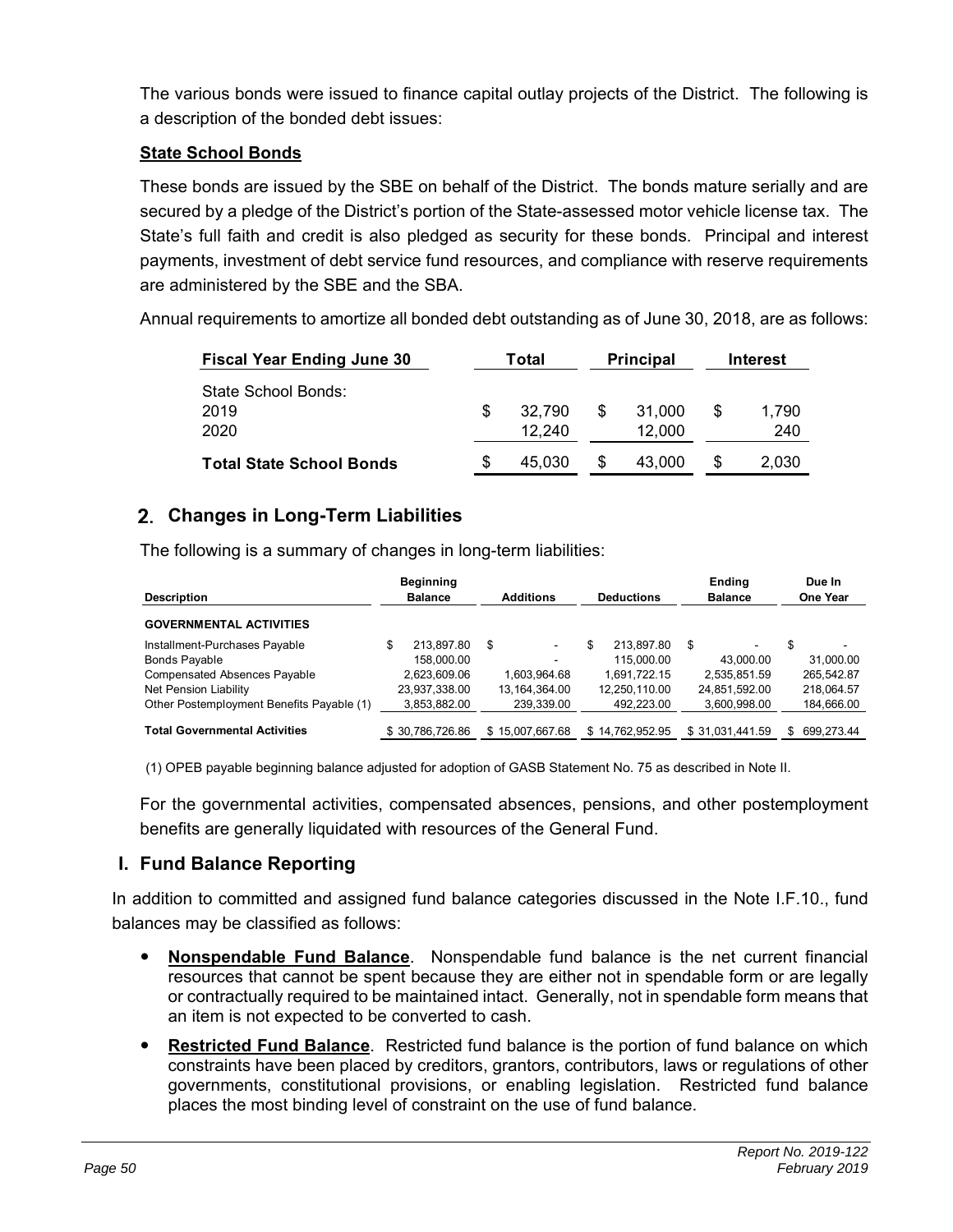**Unassigned Fund Balance**. The unassigned fund balance is the portion of fund balance that is the residual classification for the General Fund. This balance represents amounts that have not been assigned to other funds and that have not been restricted, committed, or assigned for specific purposes.

#### **J. Interfund Receivables and Payables**

The following is a summary of interfund receivables and payables reported in the fund financial statements:

|                                | Interfund |                    |                 |            |  |
|--------------------------------|-----------|--------------------|-----------------|------------|--|
| <b>Funds</b>                   |           | <b>Receivables</b> | <b>Payables</b> |            |  |
| Major:                         |           |                    |                 |            |  |
| General                        | S         | 382,434.88         | \$              | 3,500.00   |  |
| Special Revenue:               |           |                    |                 |            |  |
| Other                          |           |                    |                 | 143,776.87 |  |
| Capital Projects:              |           |                    |                 |            |  |
| Local Capital Improvement Fund |           |                    |                 | 238,658.01 |  |
| Nonmajor Governmental          |           | 3,500.00           |                 |            |  |
| Total                          |           | 385,934.88         | S               | 385,934.88 |  |

These balances primarily represent temporary loans to finance expenditures paid by the General Fund on behalf of the Special Revenue – Other Fund and the Capital Projects – Local Capital Improvement Fund.

#### **K. Revenues**

## **Schedule of State Revenue Sources**

The following is a schedule of the District's State revenue sources for the 2017-18 fiscal year:

| <b>Source</b>                                               | Amount          |
|-------------------------------------------------------------|-----------------|
| Florida Education Finance Program                           | \$24,188,706.00 |
| Categorical Educational Program - Class Size Reduction      | 5,384,904.00    |
| Florida Best & Brightest Scholarship Program                | 665,200.00      |
| Florida School Recognition Funds                            | 269,142.00      |
| <b>Sales Tax Distribution</b>                               | 247,250.00      |
| Motor Vehicle License Tax (Capital Outlay and Debt Service) | 205,800.21      |
| Voluntary Prekindergarten Program                           | 179,023.60      |
| Gross Receipts Tax (Public Education Capital Outlay)        | 120,725.00      |
| Workforce Development Program                               | 89,546.00       |
| <b>Miscellaneous</b>                                        | 313,565.78      |
| <b>Total</b>                                                | \$31,663,862.59 |

Accounting policies relating to certain State revenue sources are described in Note I.G.2.

## **Property Taxes**

The following is a summary of millages and taxes levied on the 2017 tax roll for the 2017-18 fiscal year: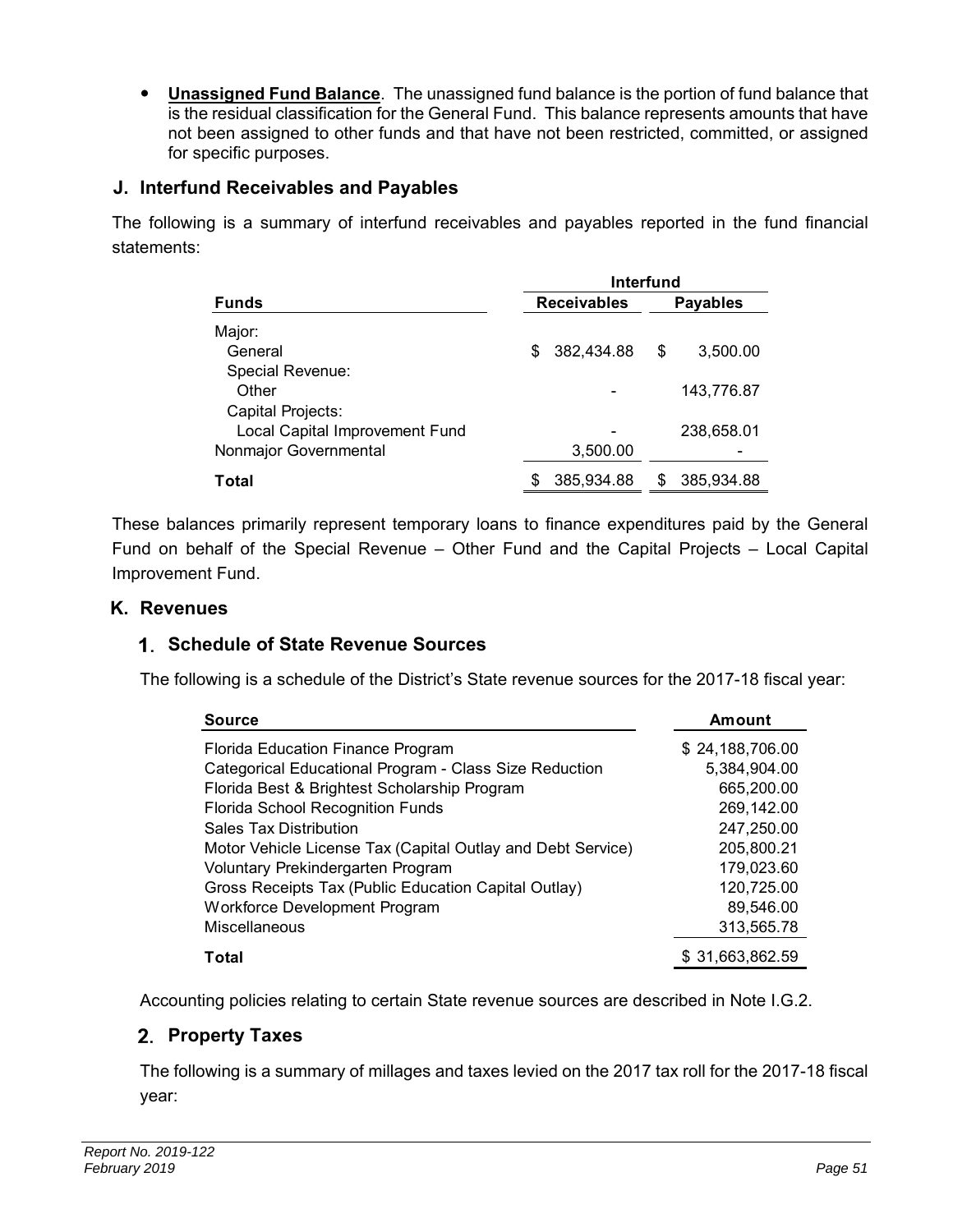|                                                          | <b>Millages</b> | <b>Taxes Levied</b> |
|----------------------------------------------------------|-----------------|---------------------|
| <b>General Fund</b>                                      |                 |                     |
| Nonvoted School Tax:                                     |                 |                     |
| Required Local Effort                                    | 4.328           | \$5,601,415.28      |
| <b>Basic Discretionary Local Effort</b>                  | 0.748           | 968,081.94          |
| <b>Capital Projects - Local Capital Improvement Fund</b> |                 |                     |
| Nonvoted Tax:                                            |                 |                     |
| Local Capital Improvements                               | 1.500           | 1,941,340.79        |
| <b>Total</b>                                             | 6.576           | \$8,510,838.01      |

#### **L. Interfund Transfers**

The following is a summary of interfund transfers reported in the fund financial statements:

|                                  | Interfund           |                   |  |  |  |  |  |
|----------------------------------|---------------------|-------------------|--|--|--|--|--|
| <b>Funds</b>                     | <b>Transfers In</b> | Transfers Out     |  |  |  |  |  |
| Major:                           |                     |                   |  |  |  |  |  |
| General                          | \$866,506.04        | \$                |  |  |  |  |  |
| Capital Projects:                |                     |                   |  |  |  |  |  |
| <b>Local Capital Improvement</b> |                     | 713,384.04        |  |  |  |  |  |
| Other                            |                     | 32,397.00         |  |  |  |  |  |
| Nonmajor Governmental            |                     | 120,725.00        |  |  |  |  |  |
| Total                            | 866,506.04          | 866,506.04<br>\$. |  |  |  |  |  |

The purpose of the interfund transfers were related to the transfer of charter school capital outlay funds and capital outlay taxes for maintenance, repair, and renovation expenses of the General Fund.

#### **IV. CONSORTIUMS**

The District is a member of, and the fiscal agent for, the Small School District Council Consortium (Consortium). The Consortium is an association of small school districts organized to hire a consultant to collect, interpret, and disseminate information regarding educational matters affecting the member districts, as well as consult and communicate as directed to change, influence, and improve the conditions in the affected districts. The District is not the predominant participant in the consortium and, therefore, has established an enterprise fund to account for the Consortium's resources and operations.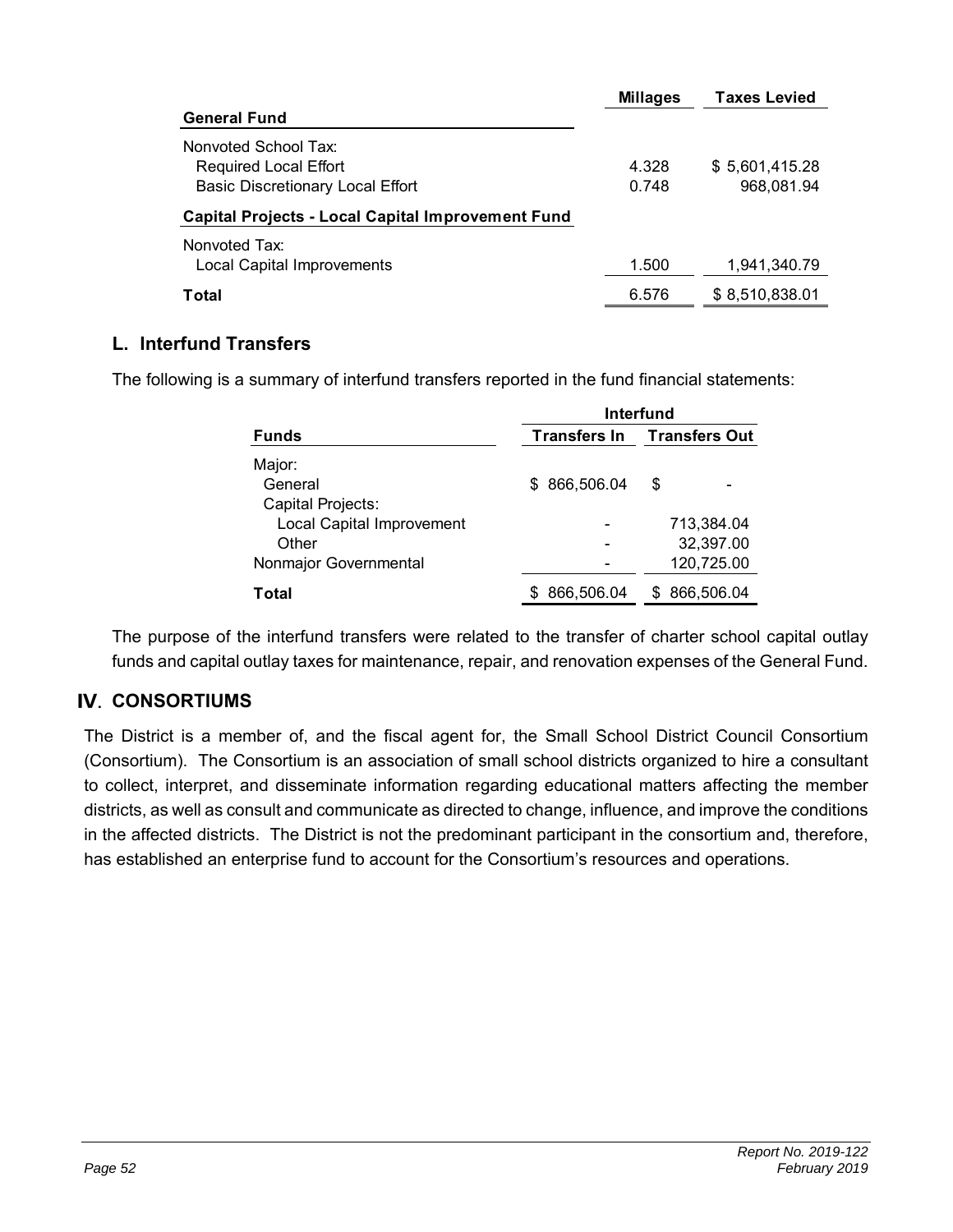THIS PAGE INTENTIONALLY LEFT BLANK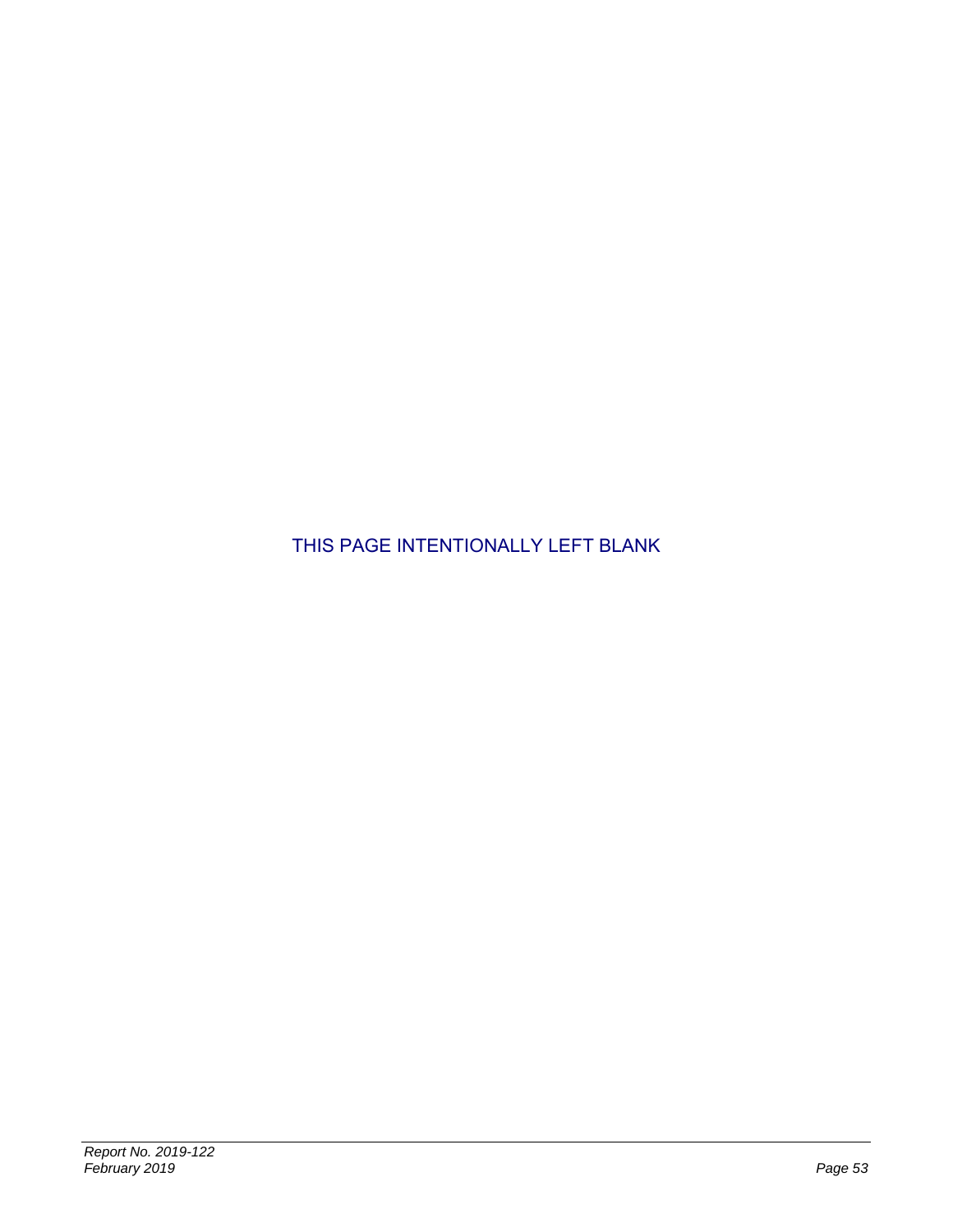## *OTHER REQUIRED SUPPLEMENTARY INFORMATION*

#### **Budgetary Comparison Schedule General and Major Special Revenue Funds For the Fiscal Year Ended June 30, 2018**

|                                                                        | <b>General Fund</b>       |                  |    |                               |    |                         |    |                                                                         |
|------------------------------------------------------------------------|---------------------------|------------------|----|-------------------------------|----|-------------------------|----|-------------------------------------------------------------------------|
|                                                                        | Original<br><b>Budget</b> |                  |    | <b>Final</b><br><b>Budget</b> |    | Actual                  |    | Variance with<br><b>Final Budget -</b><br><b>Positive</b><br>(Negative) |
| <b>Revenues</b>                                                        |                           |                  |    |                               |    |                         |    |                                                                         |
| Intergovernmental:                                                     |                           |                  |    |                               |    |                         |    |                                                                         |
| <b>Federal Direct</b>                                                  | \$                        | 75,000.00        | \$ | 75,000.00                     | \$ | 78,294.81               | \$ | 3,294.81                                                                |
| Federal Through State and Local                                        |                           | 435,506.00       |    | 435,506.00                    |    | 404,739.94              |    | (30, 766.06)                                                            |
| State                                                                  |                           | 30,660,017.00    |    | 30,905,012.33                 |    | 30,957,212.82           |    | 52,200.49                                                               |
| Local:                                                                 |                           |                  |    |                               |    |                         |    |                                                                         |
| <b>Property Taxes</b>                                                  |                           | 6,290,468.00     |    | 6,290,468.00                  |    | 6,316,594.68            |    | 26,126.68                                                               |
| Miscellaneous                                                          |                           | 324,560.00       |    | 361,855.24                    |    | 520,893.00              |    | 159,037.76                                                              |
| <b>Total Local Revenues</b>                                            |                           | 6,615,028.00     |    | 6,652,323.24                  |    | 6,837,487.68            |    | 185, 164.44                                                             |
| <b>Total Revenues</b>                                                  |                           | 37,785,551.00    |    | 38,067,841.57                 |    | 38,277,735.25           |    | 209,893.68                                                              |
| <b>Expenditures</b>                                                    |                           |                  |    |                               |    |                         |    |                                                                         |
| Current - Education:                                                   |                           |                  |    |                               |    |                         |    |                                                                         |
| Instruction                                                            |                           | 23,119,625.77    |    | 23,339,245.87                 |    | 22,512,854.86           |    | 826,391.01                                                              |
| <b>Student Support Services</b>                                        |                           | 2,219,179.29     |    | 2,311,473.98                  |    | 2,171,699.98            |    | 139,774.00                                                              |
| <b>Instructional Media Services</b>                                    |                           | 513,971.96       |    | 516,644.88                    |    | 488,349.37              |    | 28,295.51                                                               |
| Instruction and Curriculum Development Services                        |                           | 691,344.46       |    | 692,505.79                    |    | 612,986.34              |    | 79,519.45                                                               |
| <b>Instructional Staff Training Services</b>                           |                           | 238,370.37       |    | 248,406.63                    |    | 196,822.89              |    | 51,583.74                                                               |
| Instruction-Related Technology                                         |                           | 499,988.11       |    | 501,061.95                    |    | 272,223.05              |    | 228,838.90                                                              |
| Board                                                                  |                           | 529,106.23       |    | 542,106.23                    |    | 532,775.08              |    | 9,331.15                                                                |
| <b>General Administration</b>                                          |                           | 470,856.19       |    | 463,698.20                    |    | 437,631.82              |    | 26,066.38                                                               |
| <b>School Administration</b>                                           |                           | 2,914,254.95     |    | 3,086,515.47                  |    | 3,076,333.98            |    | 10,181.49                                                               |
| <b>Facilities Acquisition and Construction</b>                         |                           | 212,986.60       |    | 249,674.80                    |    | 193,339.40              |    | 56,335.40                                                               |
| <b>Fiscal Services</b>                                                 |                           | 503,408.10       |    | 514,008.10                    |    | 510,558.44              |    | 3,449.66                                                                |
| <b>Food Services</b>                                                   |                           | 1,072.85         |    | 9,164.10                      |    | 8,899.80                |    | 264.30                                                                  |
| <b>Central Services</b>                                                |                           | 627,639.86       |    | 737,121.51                    |    | 733,887.41              |    | 3,234.10                                                                |
| <b>Student Transportation Services</b>                                 |                           | 3,019,092.76     |    | 3,022,295.03                  |    | 2,986,379.80            |    | 35,915.23                                                               |
| Operation of Plant                                                     |                           | 3,933,263.31     |    | 3,932,421.14                  |    | 3,681,523.91            |    | 250,897.23                                                              |
| Maintenance of Plant                                                   |                           | 1,282,915.95     |    | 1,284,877.11                  |    | 908,431.88              |    | 376,445.23                                                              |
| Administrative Technology Services                                     |                           | 186,207.82       |    | 234,673.80                    |    | 221,804.97              |    | 12,868.83                                                               |
| <b>Community Services</b>                                              |                           | 6,750.00         |    | 16,750.00                     |    | 13,313.28               |    | 3,436.72                                                                |
| Fixed Capital Outlay:                                                  |                           |                  |    |                               |    |                         |    |                                                                         |
| Facilities Acquisition and Construction<br><b>Other Capital Outlay</b> |                           |                  |    | 15,672.65<br>242,065.44       |    | 15,672.65<br>242,065.44 |    |                                                                         |
| <b>Total Expenditures</b>                                              |                           | 40,970,034.58    |    | 41,960,382.68                 |    | 39,817,554.35           |    | 2,142,828.33                                                            |
| Deficiency of Revenues Over Expenditures                               |                           | (3, 184, 483.58) |    | (3,892,541.11)                |    | (1,539,819.10)          |    | 2,352,722.01                                                            |
| <b>Other Financing Sources</b>                                         |                           |                  |    |                               |    |                         |    |                                                                         |
|                                                                        |                           |                  |    |                               |    |                         |    |                                                                         |
| Transfers In                                                           |                           | 878,919.04       |    | 878,919.04                    |    | 866,506.04              |    | (12, 413.00)                                                            |
| <b>Loss Recoveries</b>                                                 |                           | 20,000.00        |    | 20,000.00                     |    | 95,278.92               |    | 75,278.92                                                               |
| <b>Total Other Financing Sources</b>                                   |                           | 898,919.04       |    | 898,919.04                    |    | 961,784.96              |    | 62,865.92                                                               |
| <b>Net Change in Fund Balances</b>                                     |                           | (2, 285, 564.54) |    | (2,993,622.07)                |    | (578, 034.14)           |    | 2,415,587.93                                                            |
| Fund Balances, Beginning                                               |                           | 5,274,729.35     |    | 5,274,729.35                  |    | 5,274,729.35            |    |                                                                         |
| Increase in Nonspendable Inventory                                     |                           |                  |    |                               |    | 31,879.20               |    | 31,879.20                                                               |
| <b>Fund Balances, Ending</b>                                           | \$                        | 2,989,164.81     | \$ | 2,281,107.28                  | \$ | 4,728,574.41            | \$ | 2,447,467.13                                                            |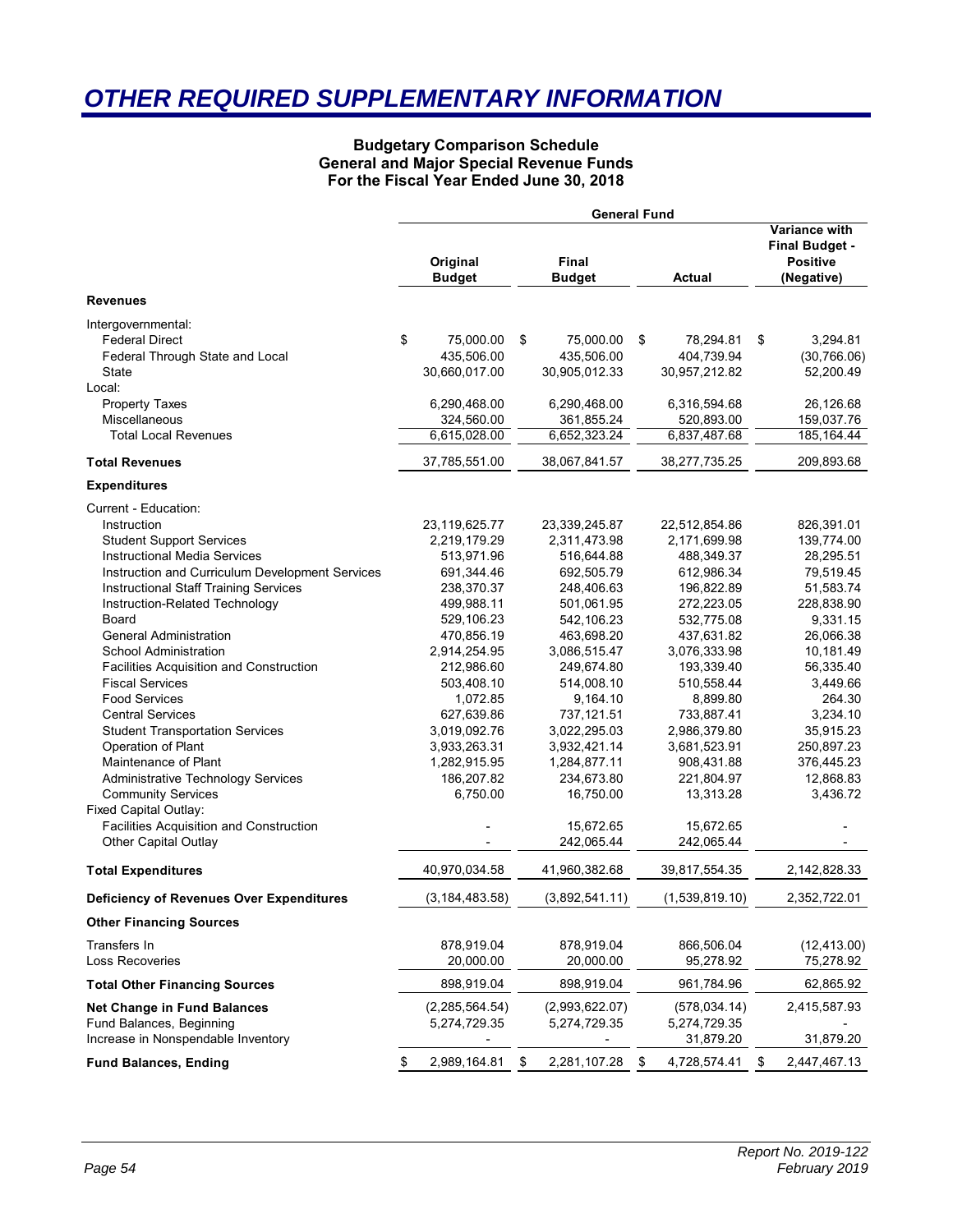|                           | Special Revenue - Other Fund |                          |                                                                  |
|---------------------------|------------------------------|--------------------------|------------------------------------------------------------------|
| Original<br><b>Budget</b> | Final<br><b>Budget</b>       | <b>Actual</b>            | Variance with<br>Final Budget -<br><b>Positive</b><br>(Negative) |
|                           |                              |                          |                                                                  |
|                           |                              |                          |                                                                  |
| \$                        | \$                           | \$                       | \$                                                               |
| 2,558,585.29              | 2,611,519.38                 | 2,375,805.54             | (235, 713.84)                                                    |
|                           |                              |                          |                                                                  |
|                           |                              |                          |                                                                  |
|                           |                              |                          |                                                                  |
| -                         | ٠                            | $\overline{\phantom{0}}$ |                                                                  |
|                           |                              |                          |                                                                  |
| 2,558,585.29              | 2,611,519.38                 | 2,375,805.54             | (235, 713.84)                                                    |
|                           |                              |                          |                                                                  |
|                           |                              |                          |                                                                  |
| 1,666,523.01              | 1,707,155.82                 | 1,648,737.11             | 58,418.71                                                        |
| 18,950.00                 | 334,156.84                   | 254,982.98               | 79,173.86                                                        |
|                           |                              |                          |                                                                  |
| 400,821.84                | 92,337.52                    | 75,622.77                | 16,714.75                                                        |
| 329,430.00                | 322,025.61                   | 260,647.66               | 61,377.95                                                        |
|                           |                              |                          |                                                                  |
|                           |                              |                          |                                                                  |
| 130,381.68                | 129,612.46                   | 117,807.17               | 11,805.29                                                        |
|                           | 271.99                       | 271.99                   |                                                                  |
|                           |                              |                          |                                                                  |
|                           |                              |                          |                                                                  |
|                           |                              |                          |                                                                  |
| 2,000.00                  | 4,915.30                     | 4,718.08                 | 197.22                                                           |
| 10,478.76                 | 11,408.85                    | 3,382.79                 | 8,026.06                                                         |
|                           |                              |                          |                                                                  |
|                           |                              |                          |                                                                  |
|                           |                              |                          |                                                                  |
|                           |                              |                          |                                                                  |
|                           |                              |                          |                                                                  |
|                           |                              |                          |                                                                  |
|                           | 9,634.99                     | 9,634.99                 |                                                                  |
| 2,558,585.29              | 2,611,519.38                 | 2,375,805.54             | 235,713.84                                                       |
|                           |                              |                          |                                                                  |
|                           |                              |                          |                                                                  |
|                           |                              |                          |                                                                  |
|                           |                              |                          |                                                                  |
|                           |                              |                          |                                                                  |
|                           |                              |                          |                                                                  |
|                           |                              |                          |                                                                  |
|                           |                              |                          |                                                                  |
|                           |                              |                          |                                                                  |
| \$<br>0.00                | \$<br>0.00                   | \$<br>0.00               | \$<br>0.00                                                       |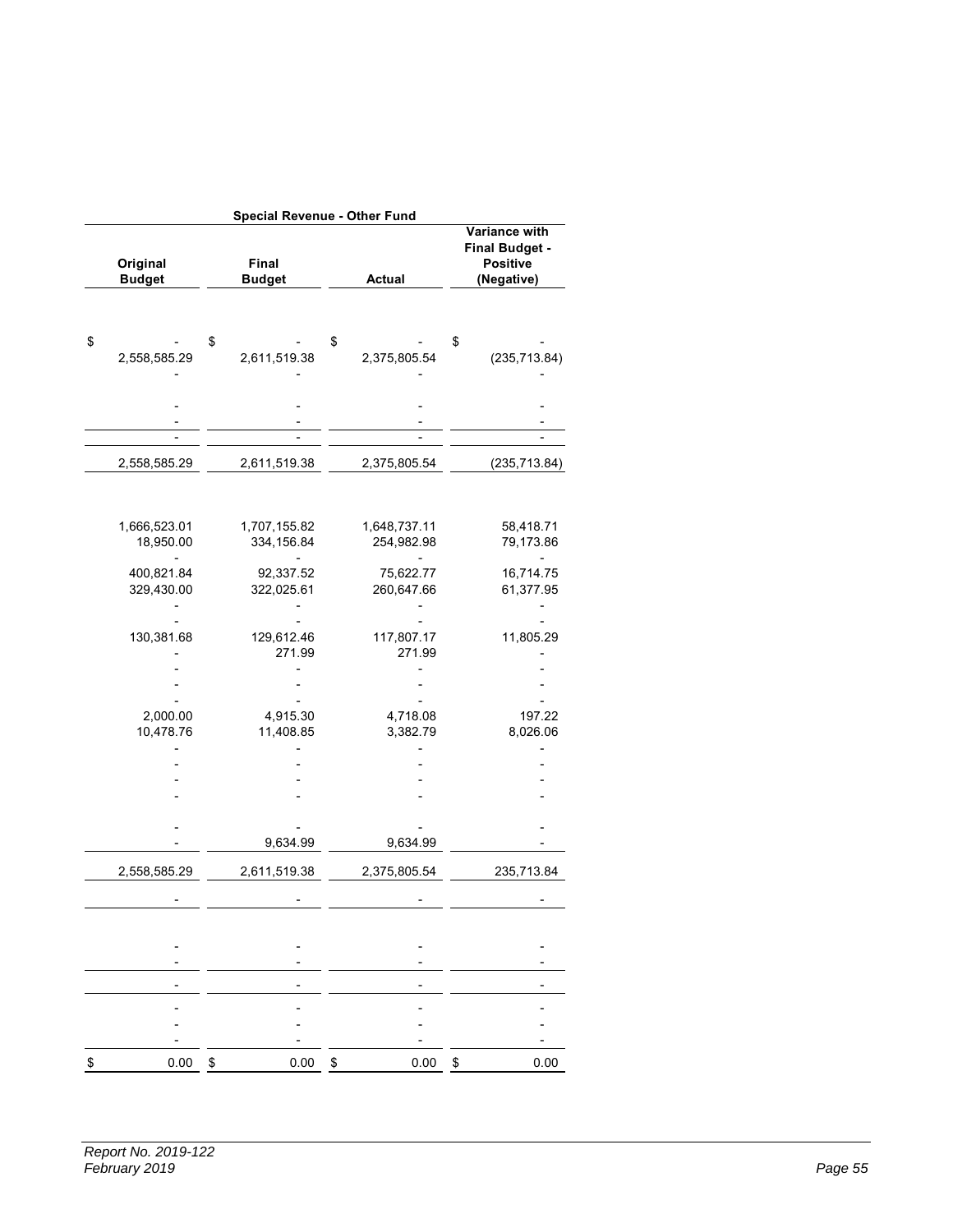#### **Schedule of Changes in the District's Total OPEB Liability and Related Ratios**

|                                                                            | 2018 |            |  |  |
|----------------------------------------------------------------------------|------|------------|--|--|
| <b>Total OPEB Liability</b>                                                |      |            |  |  |
| Service Cost                                                               | \$   | 125,909    |  |  |
| Interest                                                                   |      | 113,430    |  |  |
| Changes of Assumptions or Other Inputs                                     |      | (301, 822) |  |  |
| <b>Benefit Payments</b>                                                    |      | (190, 401) |  |  |
| <b>Net Change in Total OPEB Liability</b>                                  |      | (252, 884) |  |  |
| Total OPEB Liability - Beginning, as Restated                              |      | 3,853,882  |  |  |
| <b>Total OPEB Liability - Ending</b>                                       | \$   | 3,600,998  |  |  |
| Covered-Employee Payroll                                                   | \$   | 23,011,982 |  |  |
| <b>Total OPEB Liability as a Percentage</b><br>of Covered-Employee Payroll |      | 15.65%     |  |  |

#### **Schedule of the District's Proportionate Share of the Net Pension Liability – Florida Retirement System Pension Plan** (1)

|                                                                                                              | 2017         | 2016         | 2015             | 2014            | 2013         |
|--------------------------------------------------------------------------------------------------------------|--------------|--------------|------------------|-----------------|--------------|
| District's Proportion of the FRS Net<br>Pension Liability                                                    | 0.056614803% | 0.058839349% | 0.064085514%     | 0.064985936%    | 0.060004810% |
| District's Proportionate Share of the FRS<br>Net Pension Lliability                                          | \$16,746,279 | \$14,856,982 | 8.277.505<br>\$. | 3,965,096<br>\$ | \$10,329,498 |
| District's Covered Payroll                                                                                   | \$24,163,016 | \$24.055.414 | \$24.149.326     | \$23,224,220    | \$22,357,945 |
| District's Proportionate Share of the FRS Net<br>Pension Liability as a Percentage<br>of Its Covered Payroll | 69.31%       | 61.76%       | 34.28%           | 17.07%          | 46.20%       |
| FRS Plan Fiduciary Net Position as a<br>Percentage of the Total Pension Liability                            | 83.89%       | 84.88%       | 92.00%           | 96.09%          | 88.54%       |

(1) The amounts presented for each fiscal year were determined as of June 30.

#### **Schedule of District Contributions – Florida Retirement System Pension Plan** (1)

|                                                                                    | 2018             | 2017         | 2016             | 2015            | 2014           |
|------------------------------------------------------------------------------------|------------------|--------------|------------------|-----------------|----------------|
| <b>Contractually Required FRS Contribution</b>                                     | 1,599,192<br>SS. | \$1,473,823  | 1.434.891<br>\$. | 1,562,459<br>\$ | 1.423.468<br>S |
| FRS Contributions in Relation to the<br><b>Contractually Required Contribution</b> | (1,599,192)      | (1,473,823)  | (1,434,891)      | (1,562,459)     | (1,423,468)    |
| FRS Contribution Deficiency (Excess)                                               | $\blacksquare$   | $\sim$ $-$   | \$<br>$\sim$     | $\sim$          |                |
| <b>District's Covered Payroll</b>                                                  | \$24,810,427     | \$24.163.016 | \$24,055,414     | \$24.149.326    | \$23,224,220   |
| FRS Contributions as a Percentage of<br>Covered Payroll                            | 6.45%            | 6.10%        | 5.96%            | 6.47%           | 6.13%          |

(1) The amounts presented for each fiscal year were determined as of June 30.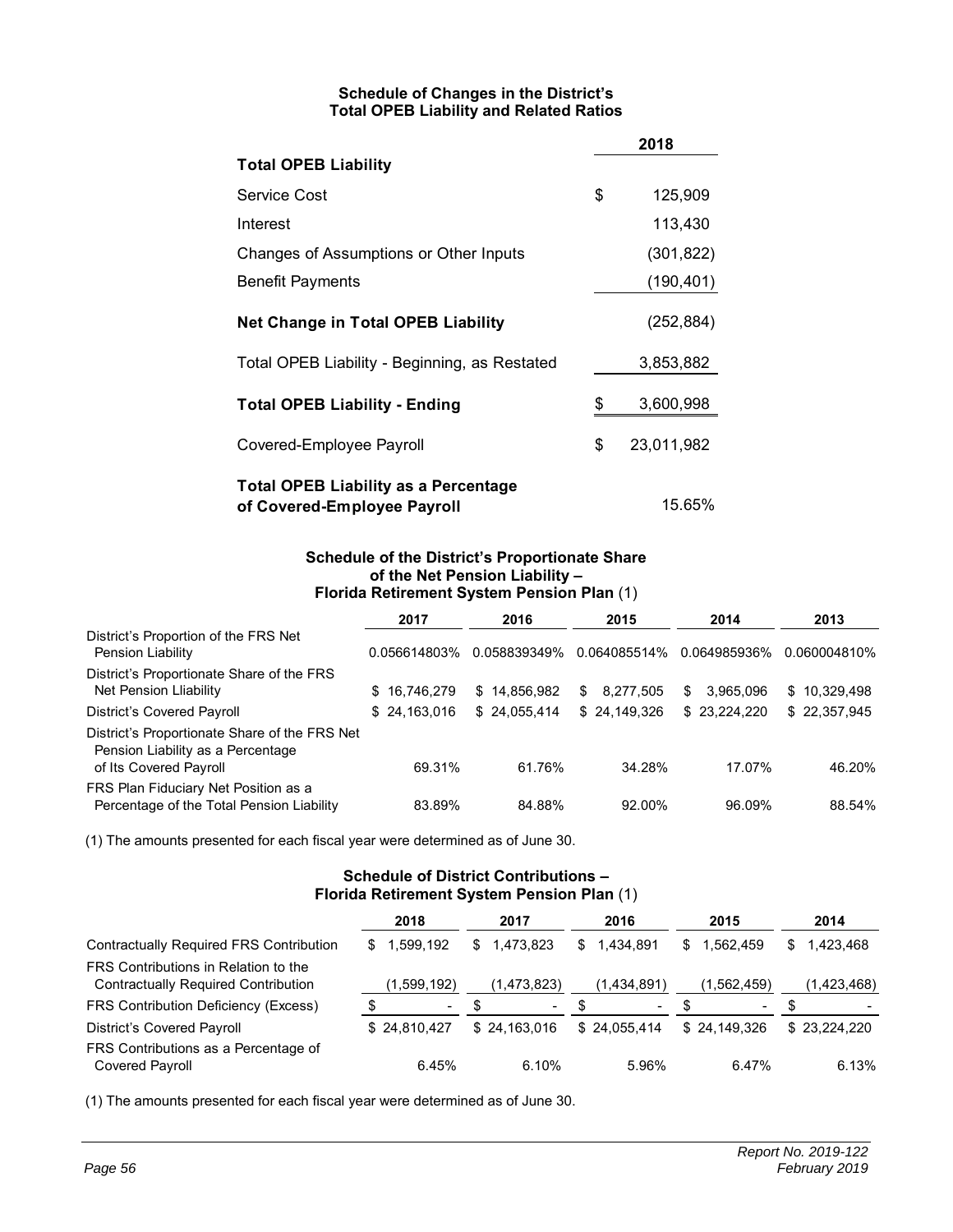#### **Schedule of the District's Proportionate Share of the Net Pension Liability – Health Insurance Subsidy Pension Plan** (1)

|                                                                                    | 2017            | 2016            | 2015            | 2014            | 2013           |
|------------------------------------------------------------------------------------|-----------------|-----------------|-----------------|-----------------|----------------|
| District's Proportion of the HIS Net<br>Pension Liability                          | 0.075803986%    | 0.077912301%    | 0.079600313%    | 0.078160280%    | 0.076962461%   |
| District's Proportionate Share of the HIS<br>Net Pension Liability                 | 8,105,313<br>S. | 9,080,356<br>S. | 8.117.980<br>S. | 7,308,177<br>S. | 6,700,594<br>S |
| District's Covered Payroll                                                         | \$24,163,016    | \$24,055,414    | \$24,149,326    | \$23,224,220    | \$22,357,945   |
| District's Proportionate Share of the HIS Net<br>Pension Liability as a Percentage |                 |                 |                 |                 |                |
| of its Covered Payroll                                                             | 33.54%          | 37.75%          | 33.62%          | 31.47%          | 29.97%         |
| HIS Plan Fiduciary Net Position as a<br>Percentage of the Total Pension Liability  | 1.64%           | 0.97%           | $0.50\%$        | 0.99%           | 1.78%          |

(1) The amounts presented for each fiscal year were determined as of June 30.

#### **Schedule of District Contributions – Health Insurance Subsidy Pension Plan** (1)

|                                                                                    | 2018           | 2017         | 2016                     | 2015          |   | 2014         |
|------------------------------------------------------------------------------------|----------------|--------------|--------------------------|---------------|---|--------------|
| <b>Contractually Required HIS Contribution</b>                                     | 411.704        | 401.177      | 399.350                  | \$<br>304.282 | S | 267,751      |
| HIS Contributions in Relation to the<br><b>Contractually Required Contribution</b> | (411,704)      | (401, 177)   | (399, 350)               | (304, 282)    |   | (267, 751)   |
| HIS Contribution Deficiency (Excess)                                               | $\blacksquare$ | $\sim$       | $\overline{\phantom{0}}$ | $\sim$        |   |              |
| <b>District's Covered Payroll</b>                                                  | \$24,810,427   | \$24.163.016 | \$24.055.414             | \$24,149,326  |   | \$23.224.220 |
| HIS Contributions as a Percentage of<br><b>Covered Payroll</b>                     | 1.66%          | 1.66%        | 1.66%                    | 1.26%         |   | 1.15%        |

(1) The amounts presented for each fiscal year were determined as of June 30.

NOTES TO REQUIRED SUPPLEMENTARY INFORMATION

#### **1. Budgetary Basis of Accounting**

The Board follows procedures established by State law and State Board of Education (SBE) rules in establishing budget balances for governmental funds, as described below:

- Budgets are prepared, public hearings are held, and original budgets are adopted annually for all governmental fund types in accordance with procedures and time intervals prescribed by State law and SBE rules.
- Appropriations are controlled at the object level (e.g., salaries, purchased services, and capital outlay) within each activity (e.g., instruction, student transportation services, and school administration) and may be amended by resolution at any Board meeting prior to the due date for the annual financial report.
- Budgets are prepared using the same modified accrual basis as is used to account for governmental funds.
- Budgetary information is integrated into the accounting system and, to facilitate budget control, budget balances are encumbered when purchase orders are issued. Appropriations lapse at fiscal year end and encumbrances outstanding are honored from the subsequent year's appropriations.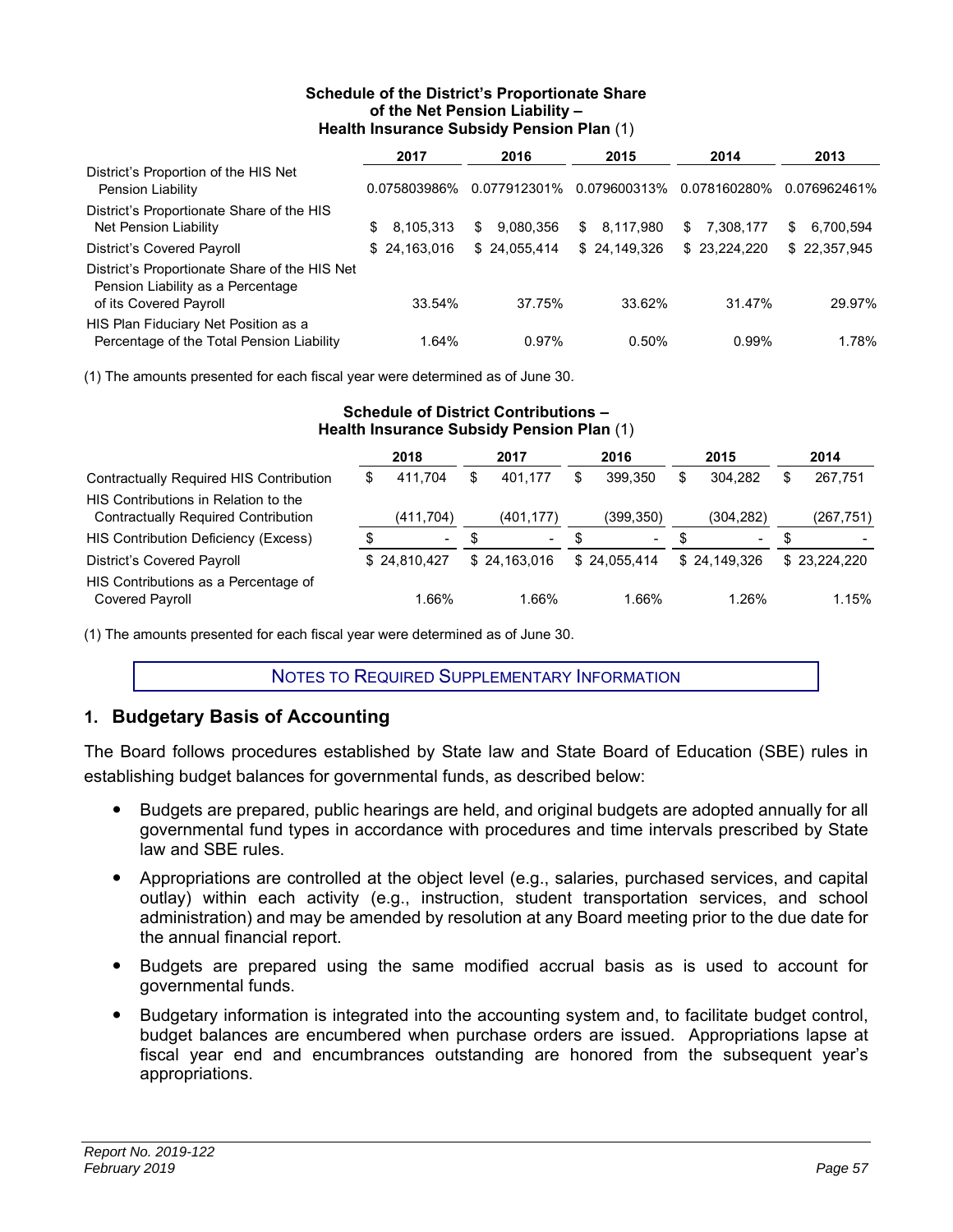#### **2. Schedule of Changes in the District's Total Other Postemployment Benefits Liability and Related Ratios**

No assets are accumulated in a trust that meets the criteria in paragraph 4 of GASB Statement No. 75 to pay related benefits.

*Changes of Assumptions*. The discount rate was changed from 2.92 percent as of June 30, 2016, to 3.56 percent as of June 30, 2017.

#### **3. Schedule of Net Pension Liability and Schedule of Contributions – Florida Retirement System Pension Plan**

*Changes of Assumptions.* The long-term expected rate of return was decreased from 7.6 percent to 7.1 percent, and the active member mortality assumption was updated.

#### **4. Schedule of Net Pension Liability and Schedule of Contributions – Health Insurance Subsidy Pension Plan**

*Changes of Assumptions.* The municipal bond rate used to determine total pension liability was increased from 2.85 percent to 3.58 percent.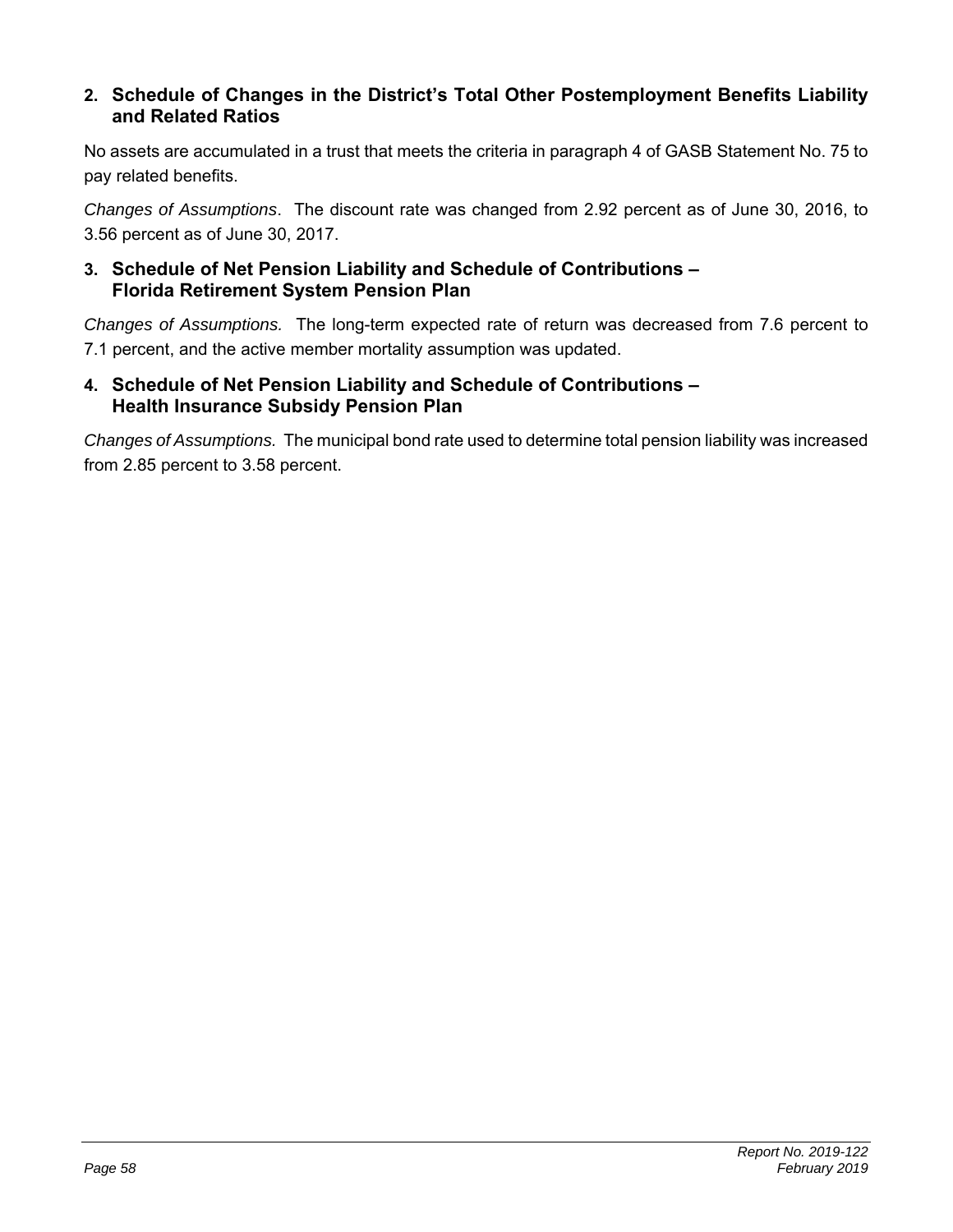THIS PAGE INTENTIONALLY LEFT BLANK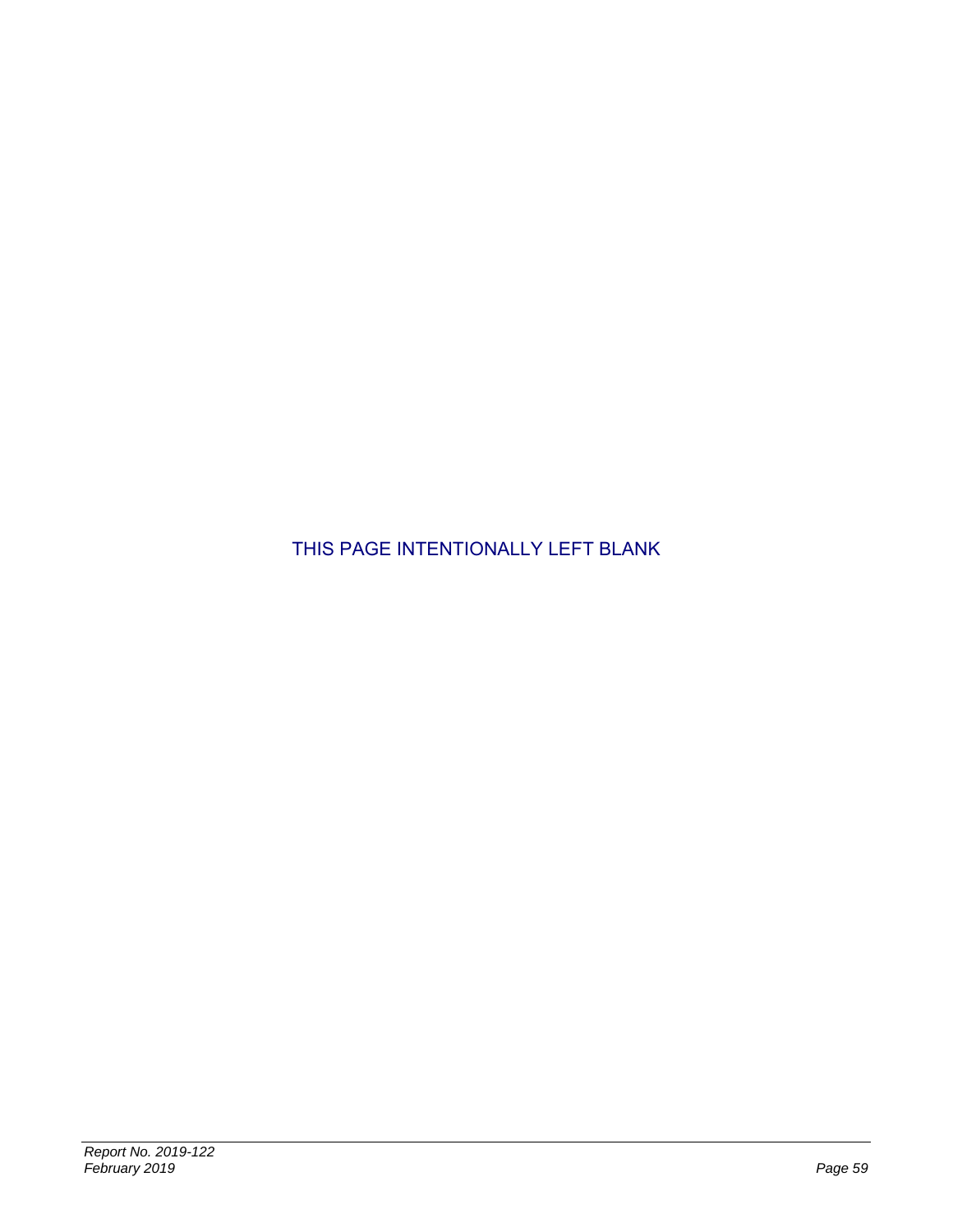## *SCHEDULE OF EXPENDITURES OF FEDERAL AWARDS*

#### **Wakulla County District School Board Schedule of Expenditures of Federal Awards For the Fiscal Year Ended June 30, 2018**

| Federal Grantor/Pass-Through Grantor/<br><b>Program or Cluster</b>                                                                                                                                                                                                                                                                                    | Federal<br><b>CFDA</b><br><b>Number</b> | Pass - Through<br>Entity<br>Identifying<br><b>Number</b> | <b>Passed</b><br><b>Through to</b><br><b>Subrecipients</b> | <b>Total</b><br><b>Expenditures</b>                                 |  |
|-------------------------------------------------------------------------------------------------------------------------------------------------------------------------------------------------------------------------------------------------------------------------------------------------------------------------------------------------------|-----------------------------------------|----------------------------------------------------------|------------------------------------------------------------|---------------------------------------------------------------------|--|
| <b>Clustered</b>                                                                                                                                                                                                                                                                                                                                      |                                         |                                                          |                                                            |                                                                     |  |
| <b>Child Nutrition Cluster:</b><br>United States Department of Agriculture:<br>Florida Department of Agriculture and Consumer Services:<br>School Breakfast Program<br>National School Lunch Program                                                                                                                                                  | 10.553<br>10.555                        | 18002<br>18001, 18003                                    | \$<br>$\blacksquare$                                       | \$<br>450,978.72<br>1,392,784.90                                    |  |
| <b>Total Child Nutrition Cluster</b>                                                                                                                                                                                                                                                                                                                  |                                         |                                                          | ٠                                                          | 1,843,763.62                                                        |  |
| <b>Special Education Cluster:</b><br>United States Department of Education:<br>Special Education - Grants to States:<br>Florida Department of Education<br>University of South Florida<br>Leon County District School Board<br>Total Special Education - Grants to States<br>Special Education - Preschool Grants:<br>Florida Department of Education | 84.027<br>84.027<br>84.173              | 263<br>None<br>None<br>267                               | 19,000.00<br>19,000.00                                     | 1,185,159.84<br>91,500.00<br>43,572.80<br>1,320,232.64<br>55,265.97 |  |
| <b>Total Special Education Cluster</b>                                                                                                                                                                                                                                                                                                                |                                         |                                                          | 19,000.00                                                  | 1,375,498.61                                                        |  |
| <b>Not Clustered</b>                                                                                                                                                                                                                                                                                                                                  |                                         |                                                          |                                                            |                                                                     |  |
| <b>United States Department of Agriculture:</b><br>Florida Department of Banking and Finance:<br>Schools and Roads - Grants to States                                                                                                                                                                                                                 | 10.665                                  | None                                                     |                                                            | 138,159.91                                                          |  |
| <b>United States Department of Defense:</b><br>Navy Junior Reserve Officers Training Corps                                                                                                                                                                                                                                                            | <b>12.UNK</b>                           | N/A                                                      |                                                            | 78,294.81                                                           |  |
| <b>United States Department of Education:</b><br>Florida Department of Education:<br>Adult Education - Basic Grants to States<br>Title I Grants to Local Educational Agencies<br>Career and Technical Education - Basic Grants to States<br>Supporting Effective Instruction State Grants                                                             | 84.002<br>84.010<br>84.048<br>84.367    | 191<br>212, 226<br>161<br>224                            | 64,564.64<br>1,740.39                                      | 23,505.34<br>876,202.85<br>97,515.85<br>138,155.69                  |  |
| <b>Total United States Department of Education</b>                                                                                                                                                                                                                                                                                                    |                                         |                                                          | 85,305.03                                                  | 1,135,379.73                                                        |  |
| United States Department of Health and Human Services:<br>North Florida Child Development Inc.:                                                                                                                                                                                                                                                       |                                         |                                                          |                                                            |                                                                     |  |
| <b>Head Start</b>                                                                                                                                                                                                                                                                                                                                     | 93.600                                  | None                                                     |                                                            | 60,758.00                                                           |  |
| <b>Total Expenditures of Federal Awards</b>                                                                                                                                                                                                                                                                                                           |                                         |                                                          | 104,305.03<br>\$                                           | \$4,631,854.68                                                      |  |
|                                                                                                                                                                                                                                                                                                                                                       |                                         |                                                          |                                                            |                                                                     |  |

The accompanying notes are an integral part of this Schedule.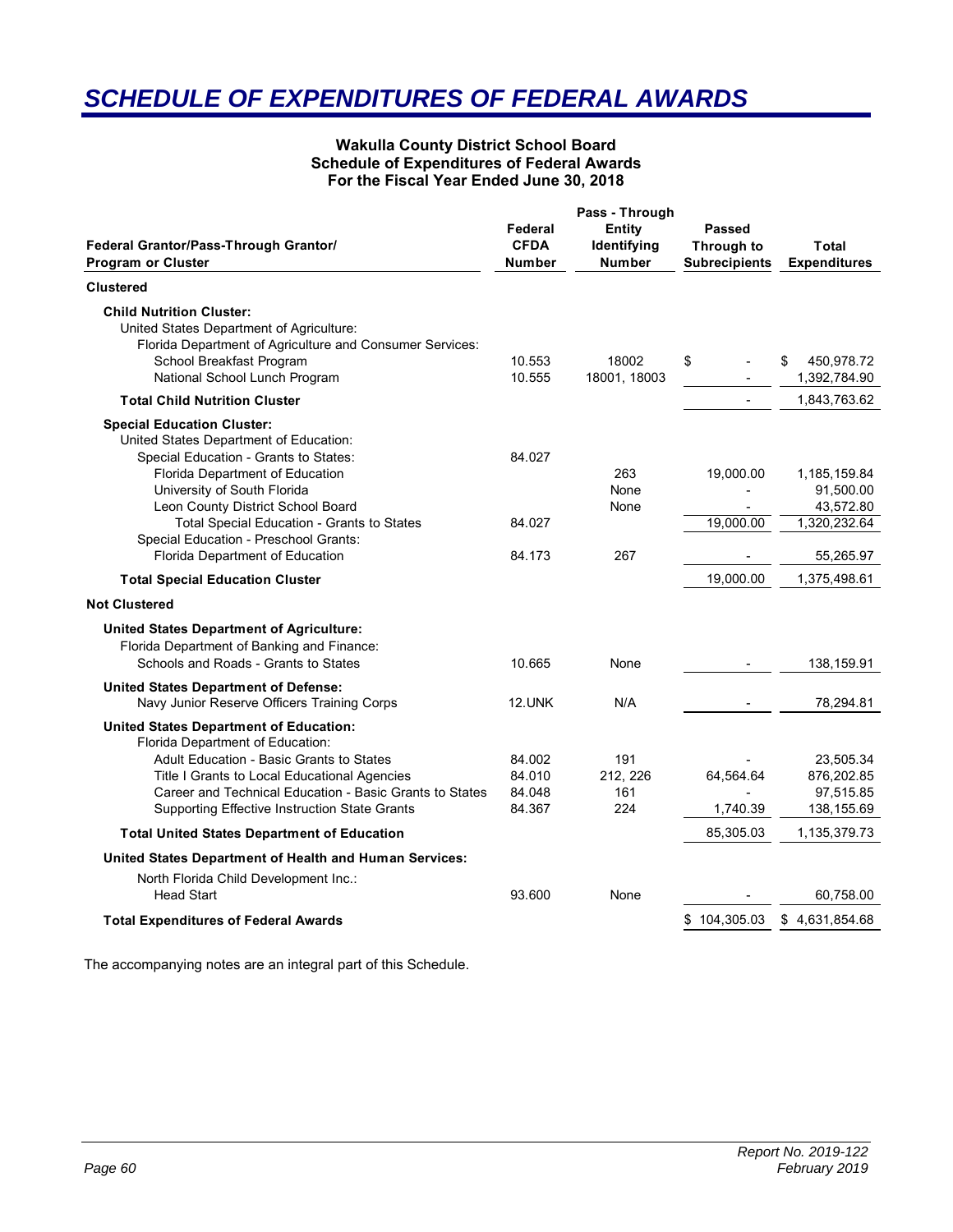- Notes: (1) Basis of Presentation. The accompanying Schedule of Expenditures of Federal Awards (Schedule) includes the Federal award activity of the Wakulla County District School Board under programs of the Federal Government for the fiscal year ended June 30, 2018. The information in this Schedule is presented in accordance with the requirements of Title 2 U.S. *Code of Federal Regulations* Part 200, *Uniform Administrative Requirements, Cost Principles, and Audit Requirements for Federal Awards* (Uniform Guidance). Because the Schedule presents only a selected portion of the operations of the District, it is not intended to and does not present the financial position, changes in net position, or cash flows of the District.
	- (2) Summary of Significant Accounting Policies. Expenditures reported on the Schedule are reported on the modified accrual basis of accounting. Such expenditures are recognized following the cost principles contained in the Uniform Guidance, wherein certain types of expenditures are not allowable or are limited as to reimbursement.
	- (3) Indirect Cost Rate. The District has not elected to use the 10 percent de minimis cost rate allowed under the Uniform Guidance.
	- (4) Noncash Assistance National School Lunch Program. Includes \$139,854.96 of donated food received during the fiscal year. Donated foods are valued at fair value as determined at the time of donation.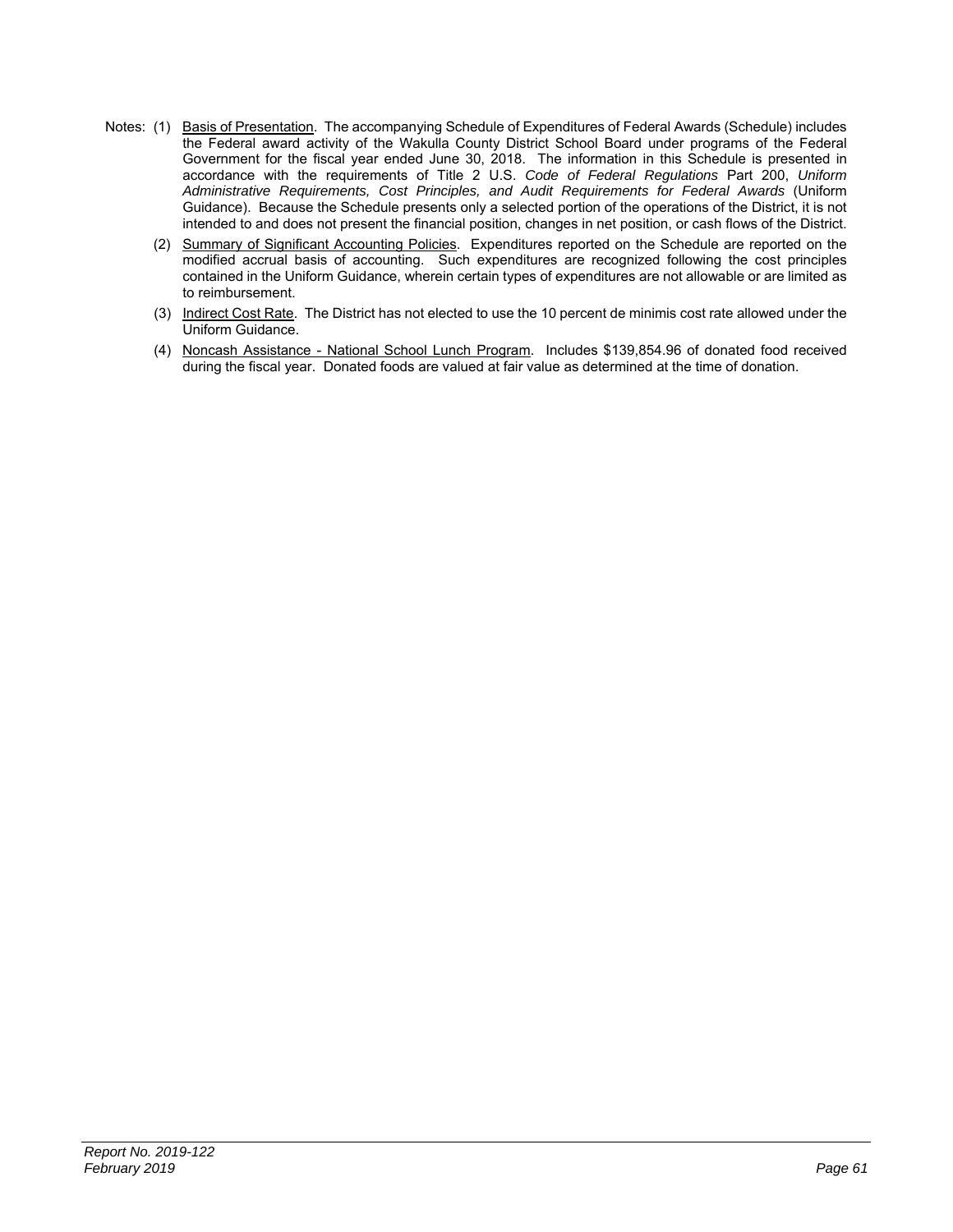

Sherrill F. Norman, CPA Auditor General

# **AUDITOR GENERAL STATE OF FLORIDA**

Claude Denson Pepper Building, Suite G74 111 West Madison Street Tallahassee, Florida 32399-1450



Phone: (850) 412-2722 Fax: (850) 488-6975

The President of the Senate, the Speaker of the House of Representatives, and the Legislative Auditing Committee

## **INDEPENDENT AUDITOR'S REPORT ON INTERNAL CONTROL OVER FINANCIAL REPORTING AND ON COMPLIANCE AND OTHER MATTERS BASED ON AN AUDIT OF FINANCIAL STATEMENTS PERFORMED IN ACCORDANCE WITH** *GOVERNMENT AUDITING STANDARDS*

We have audited, in accordance with the auditing standards generally accepted in the United States of America and the standards applicable to financial audits contained in *Government Auditing Standards* issued by the Comptroller General of the United States, the financial statements of the governmental activities, the business-type activities, the discretely presented component unit, each major fund, and the aggregate remaining fund information of the Wakulla County District School Board, as of and for the fiscal year ended June 30, 2018, and the related notes to the financial statements, which collectively comprise the District's basic financial statements, and have issued our report thereon dated February 12, 2019, included under the heading **INDEPENDENT AUDITOR'S REPORT**. Our report includes a reference to other auditors who audited the financial statements of the school internal funds and the discretely presented component unit, as described in our report on the District's financial statements. For the discretely presented component unit, this report does not include the results of the other auditors' testing of internal control over financial reporting or compliance and other matters that are reported on separately by those auditors. The financial statement of the school internal funds was not audited in accordance with *Government Auditing Standards*.

#### **Internal Control Over Financial Reporting**

In planning and performing our audit of the financial statements, we considered the District's internal control over financial reporting (internal control) to determine the audit procedures that are appropriate in the circumstances for the purpose of expressing our opinions on the financial statements, but not for the purpose of expressing an opinion on the effectiveness of the District's internal control. Accordingly, we do not express an opinion on the effectiveness of the District's internal control.

A *deficiency in internal control* exists when the design or operation of a control does not allow management or employees, in the normal course of performing their assigned functions, to prevent, or detect and correct, misstatements on a timely basis. A *material weakness* is a deficiency, or a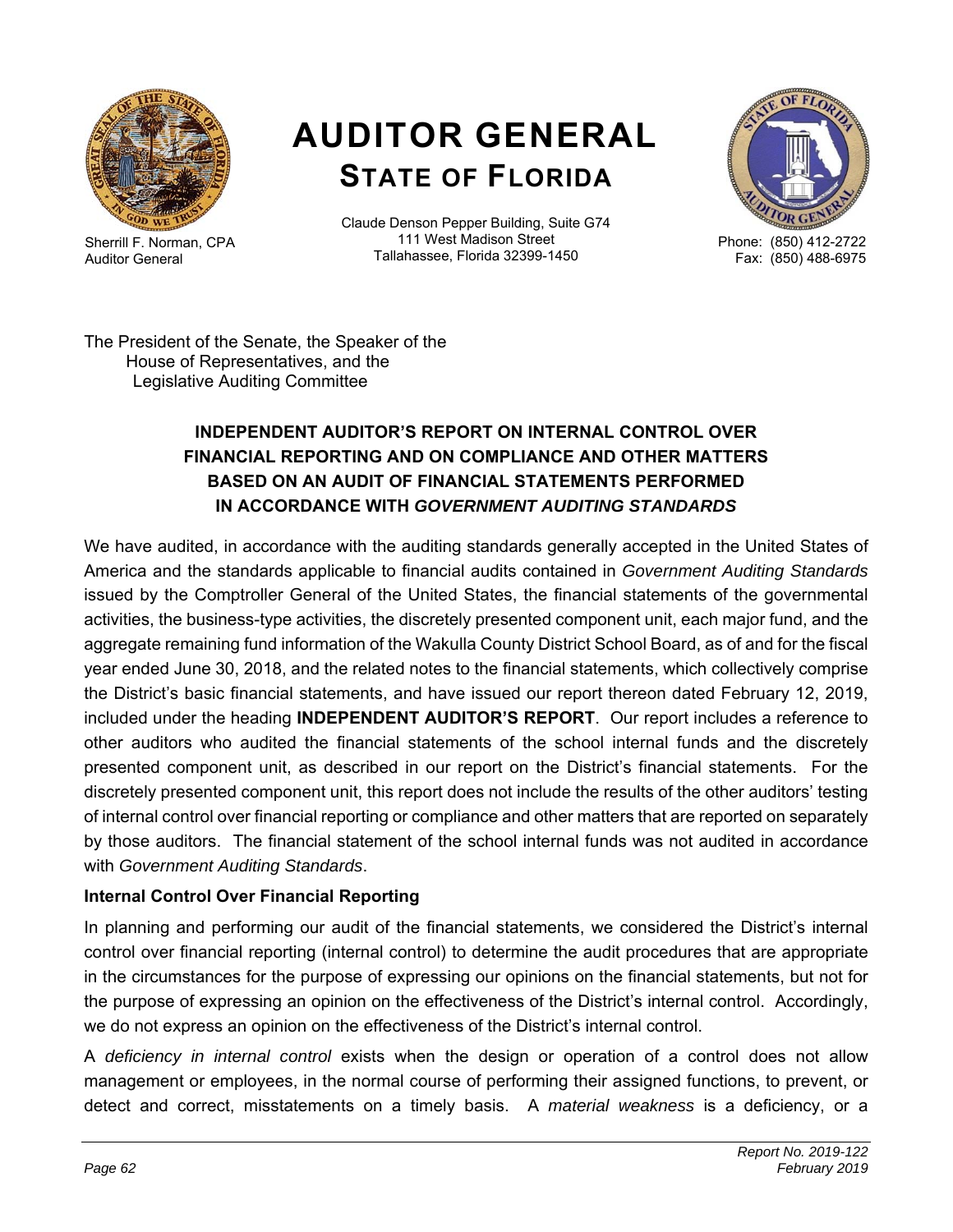combination of deficiencies, in internal control such that there is a reasonable possibility that a material misstatement of the District's financial statements will not be prevented, or detected and corrected on a timely basis. A *significant deficiency* is a deficiency, or a combination of deficiencies, in internal control that is less severe than a material weakness, yet important enough to merit attention by those charged with governance.

Our consideration of internal control was for the limited purpose described in the first paragraph of this section and was not designed to identify all deficiencies in internal control that might be material weaknesses or significant deficiencies and therefore, material weaknesses or significant deficiencies may exist that have not been identified. Given these limitations, during our audit we did not identify any deficiencies in internal control that we consider to be material weaknesses. We did identify a certain deficiency in internal control, described in the accompanying **SCHEDULE OF FINDINGS AND QUESTIONED COSTS** as Financial Statement Finding No. 2018-001 that we consider to be a significant deficiency.

#### **Compliance and Other Matters**

As part of obtaining reasonable assurance about whether the District's financial statements are free from material misstatement, we performed tests of its compliance with certain provisions of laws, rules, regulations, contracts, and grant agreements, noncompliance with which could have a direct and material effect on the determination of financial statement amounts. However, providing an opinion on compliance with those provisions was not an objective of our audit and, accordingly, we do not express such an opinion. The results of our tests disclosed no instances of noncompliance or other matters that are required to be reported under *Government Auditing Standards*.

#### **District's Response to Finding**

The District's response to the finding identified in our audit is described in the accompanying **SCHEDULE OF FINDINGS AND QUESTIONED COSTS** Financial Statement Finding No. 2018-001 and in the **CORRECTIVE ACTION PLAN**. The District's response was not subjected to the auditing procedures applied in the audit of the financial statements and, accordingly, we express no opinion on the response.

#### **Purpose of this Report**

The purpose of this report is solely to describe the scope of our testing of internal control and compliance and the results of that testing, and not to provide an opinion on the effectiveness of the District's internal control or on compliance. This report is an integral part of an audit performed in accordance with *Government Auditing Standards* in considering the District's internal control and compliance. Accordingly, this communication is not suitable for any other purpose.

Respectfully submitted,

Sherrill F. Norman, CPA Tallahassee, Florida February 12, 2019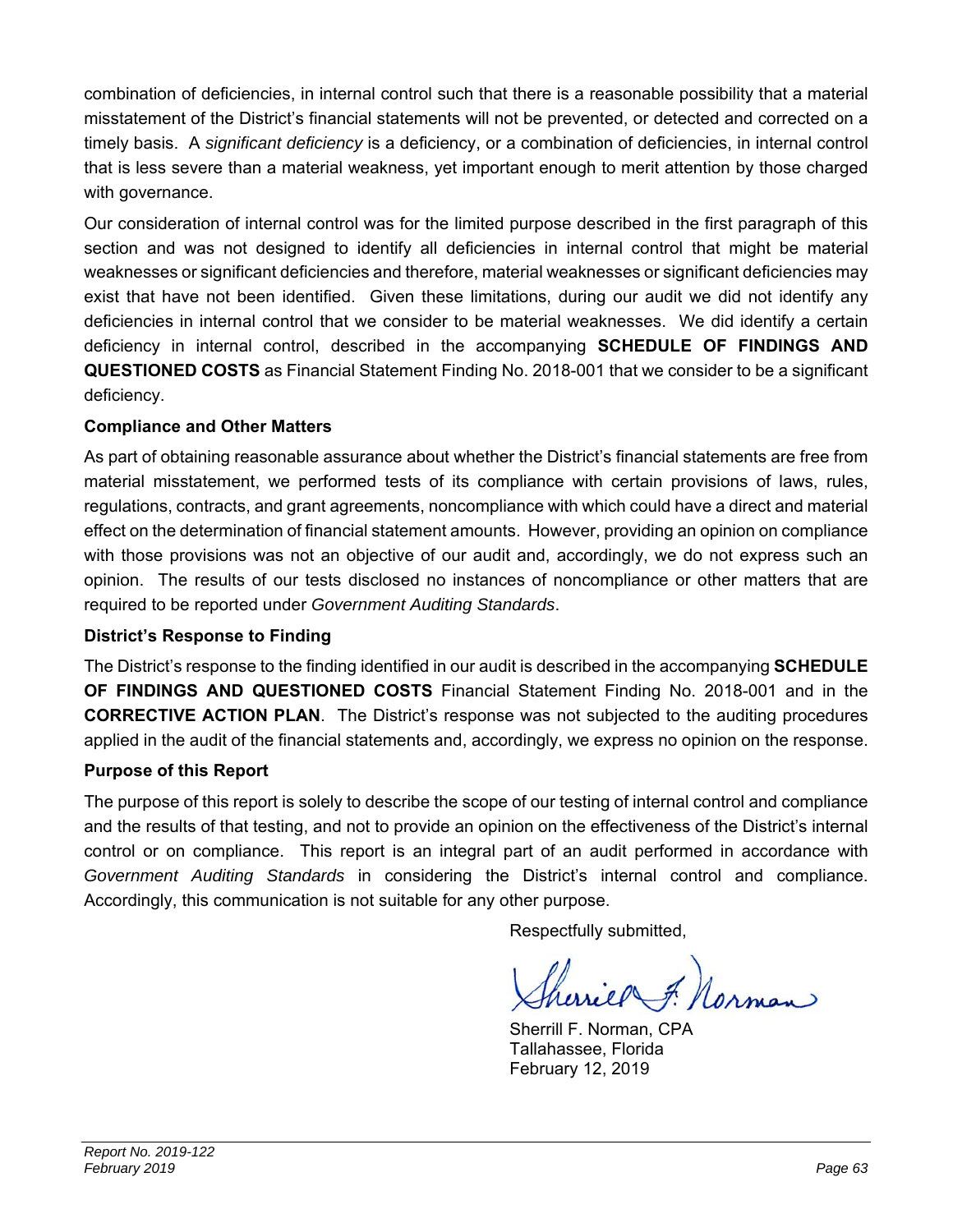

Sherrill F. Norman, CPA Auditor General

# **AUDITOR GENERAL STATE OF FLORIDA**

Claude Denson Pepper Building, Suite G74 111 West Madison Street Tallahassee, Florida 32399-1450



Phone: (850) 412-2722 Fax: (850) 488-6975

The President of the Senate, the Speaker of the House of Representatives, and the Legislative Auditing Committee

## **INDEPENDENT AUDITOR'S REPORT ON COMPLIANCE FOR THE MAJOR FEDERAL PROGRAM AND REPORT ON INTERNAL CONTROL OVER COMPLIANCE REQUIRED BY THE UNIFORM GUIDANCE**

#### **Report on Compliance for the Major Federal Program**

We have audited the Wakulla County District School Board's compliance with the types of compliance requirements described in the *OMB Compliance Supplement* that could have a direct and material effect on the District's major Federal program for the fiscal year ended June 30, 2018. The District's major Federal program is identified in **SECTION I – SUMMARY OF AUDITOR'S RESULTS** of the accompanying **SCHEDULE OF FINDINGS AND QUESTIONED COSTS**.

#### *Management's Responsibility*

Management is responsible for compliance with Federal statutes, regulations, and the terms and conditions of its Federal awards applicable to its Federal programs.

#### *Auditor's Responsibility*

Our responsibility is to express an opinion on compliance for the District's major Federal program based on our audit of the types of compliance requirements referred to above. We conducted our audit of compliance in accordance with auditing standards generally accepted in the United States of America; the standards applicable to financial audits contained in *Government Auditing Standards,* issued by the Comptroller General of the United States; and the audit requirements of Title 2 U.S. *Code of Federal Regulations* Part 200, *Uniform Administrative Requirements, Cost Principles, and Audit Requirements for Federal Awards* (Uniform Guidance). Those standards and the Uniform Guidance require that we plan and perform the audit to obtain reasonable assurance about whether noncompliance with the types of compliance requirements referred to above that could have a direct and material effect on a major Federal program occurred. An audit includes examining, on a test basis, evidence about the District's compliance with those requirements and performing such other procedures as we considered necessary in the circumstances.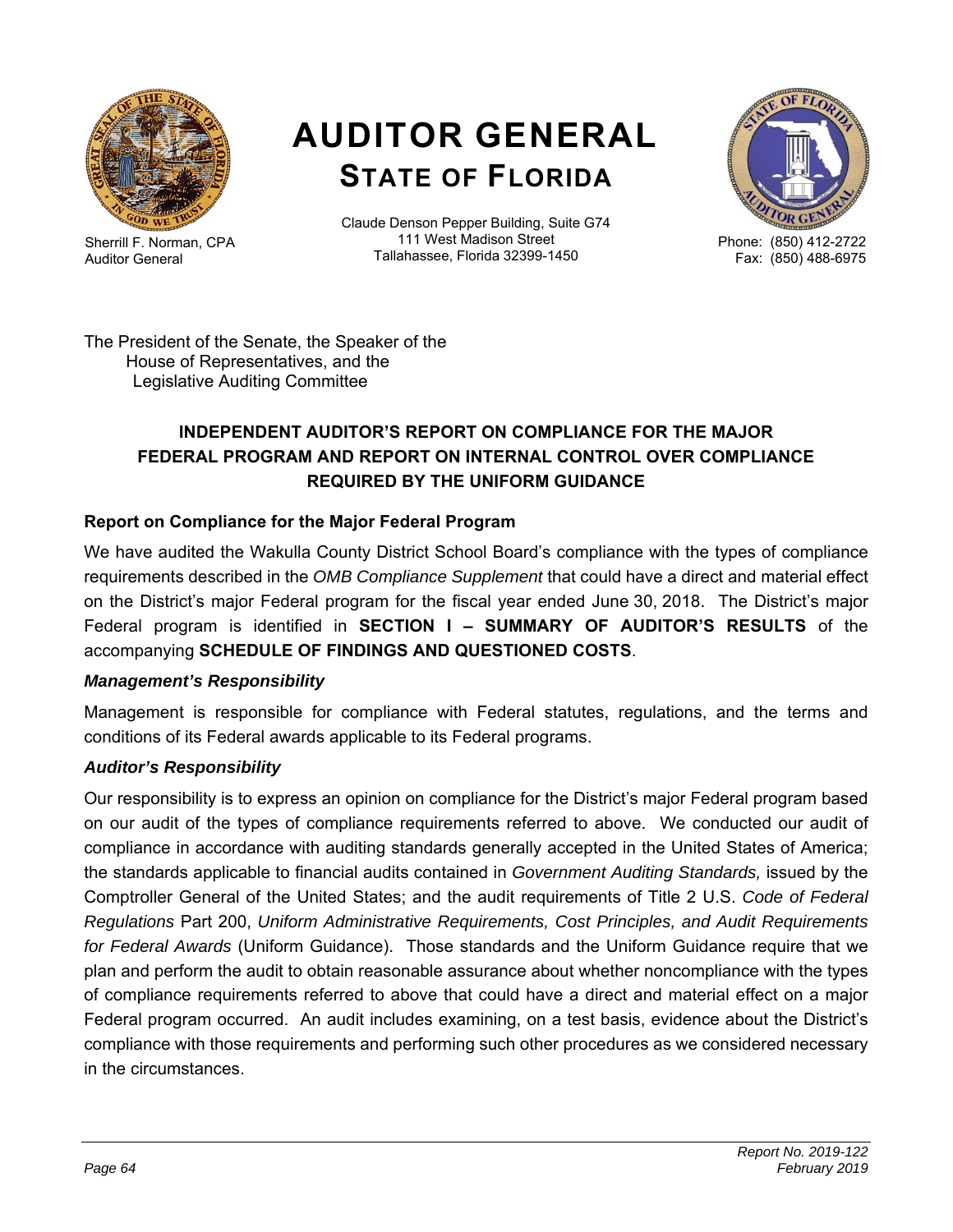We believe that our audit provides a reasonable basis for our opinion on compliance for the major Federal program. However, our audit does not provide a legal determination of the District's compliance.

#### *Opinion on the Major Federal Program*

In our opinion, the District complied, in all material respects, with the types of compliance requirements referred to above that could have a direct and material effect on its major Federal program for the fiscal year ended June 30, 2018.

#### **Report on Internal Control Over Compliance**

District management is responsible for establishing and maintaining effective internal control over compliance with the types of compliance requirements referred to above. In planning and performing our audit of compliance, we considered the District's internal control over compliance with the types of requirements that could have a direct and material effect on the major Federal program to determine the auditing procedures that are appropriate in the circumstances for the purpose of expressing an opinion on compliance for the major Federal program and to test and report on internal control over compliance in accordance with the Uniform Guidance, but not for the purpose of expressing an opinion on the effectiveness of internal control over compliance. Accordingly, we do not express an opinion on the effectiveness of the District's internal control over compliance.

A *deficiency in internal control over compliance* exists when the design or operation of a control over compliance does not allow management or employees, in the normal course of performing their assigned functions, to prevent, or detect and correct, noncompliance with a type of compliance requirement of a Federal program on a timely basis. A *material weakness in internal control over compliance* is a deficiency, or a combination of deficiencies, in internal control over compliance, such that there is a reasonable possibility that material noncompliance with a type of compliance requirement of a Federal program will not be prevented, or detected and corrected, on a timely basis. A *significant deficiency in internal control over compliance* is a deficiency, or a combination of deficiencies, in internal control over compliance with a type of compliance requirement of a Federal program that is less severe than a material weakness in internal control over compliance, yet important enough to merit attention by those charged with governance.

Our consideration of internal control over compliance was for the limited purpose described in the first paragraph of this section and was not designed to identify all deficiencies in internal control over compliance that might be material weaknesses or significant deficiencies. We did not identify any deficiencies in internal control over compliance that we consider to be material weaknesses. However, material weaknesses may exist that have not been identified.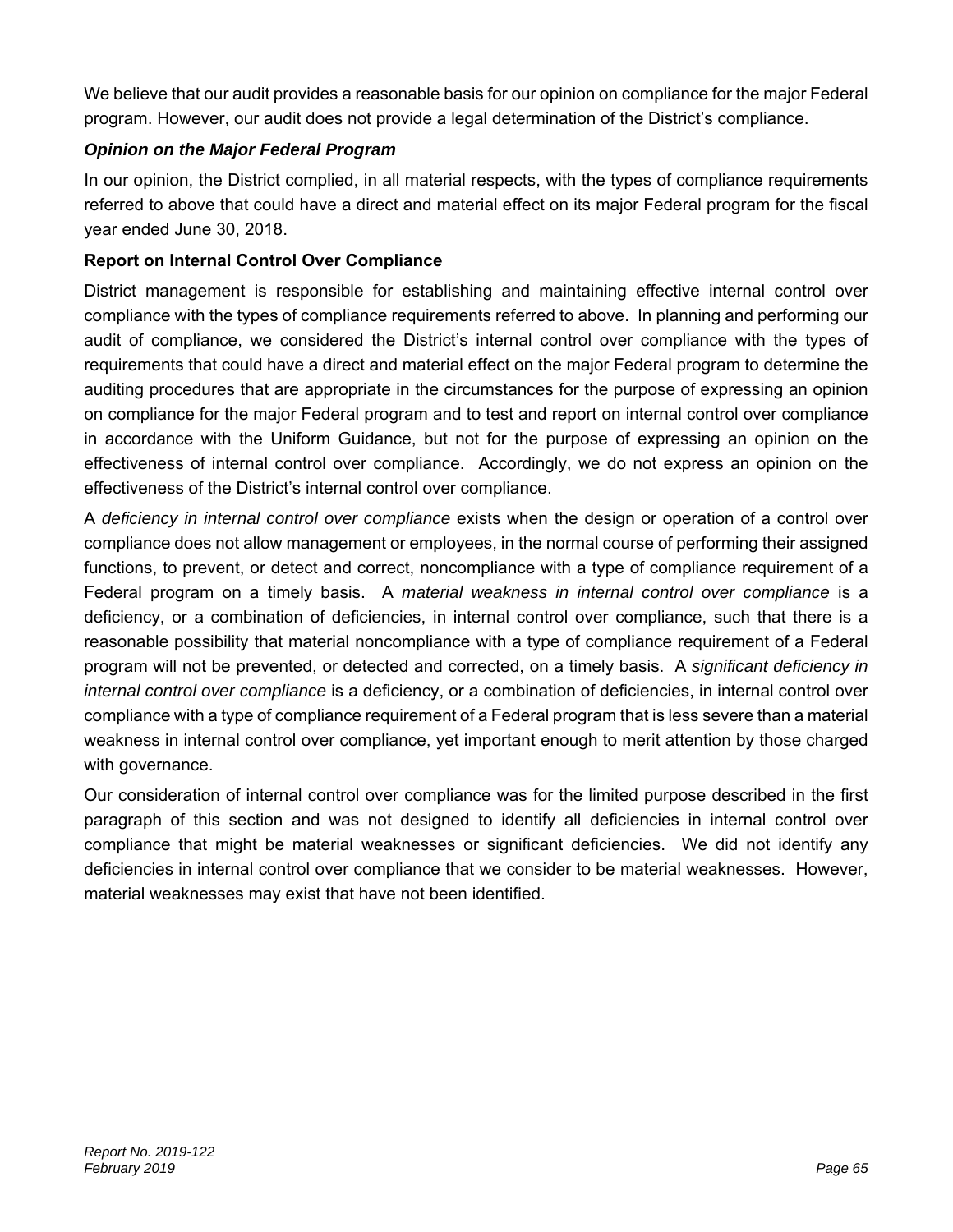The purpose of this report on internal control over compliance is solely to describe the scope of our testing of internal control over compliance and the results of that testing based on the requirements of the Uniform Guidance. Accordingly, this report is not suitable for any other purpose.

Respectfully submitted,

ier F. Norman

Sherrill F. Norman, CPA Tallahassee, Florida February 12, 2019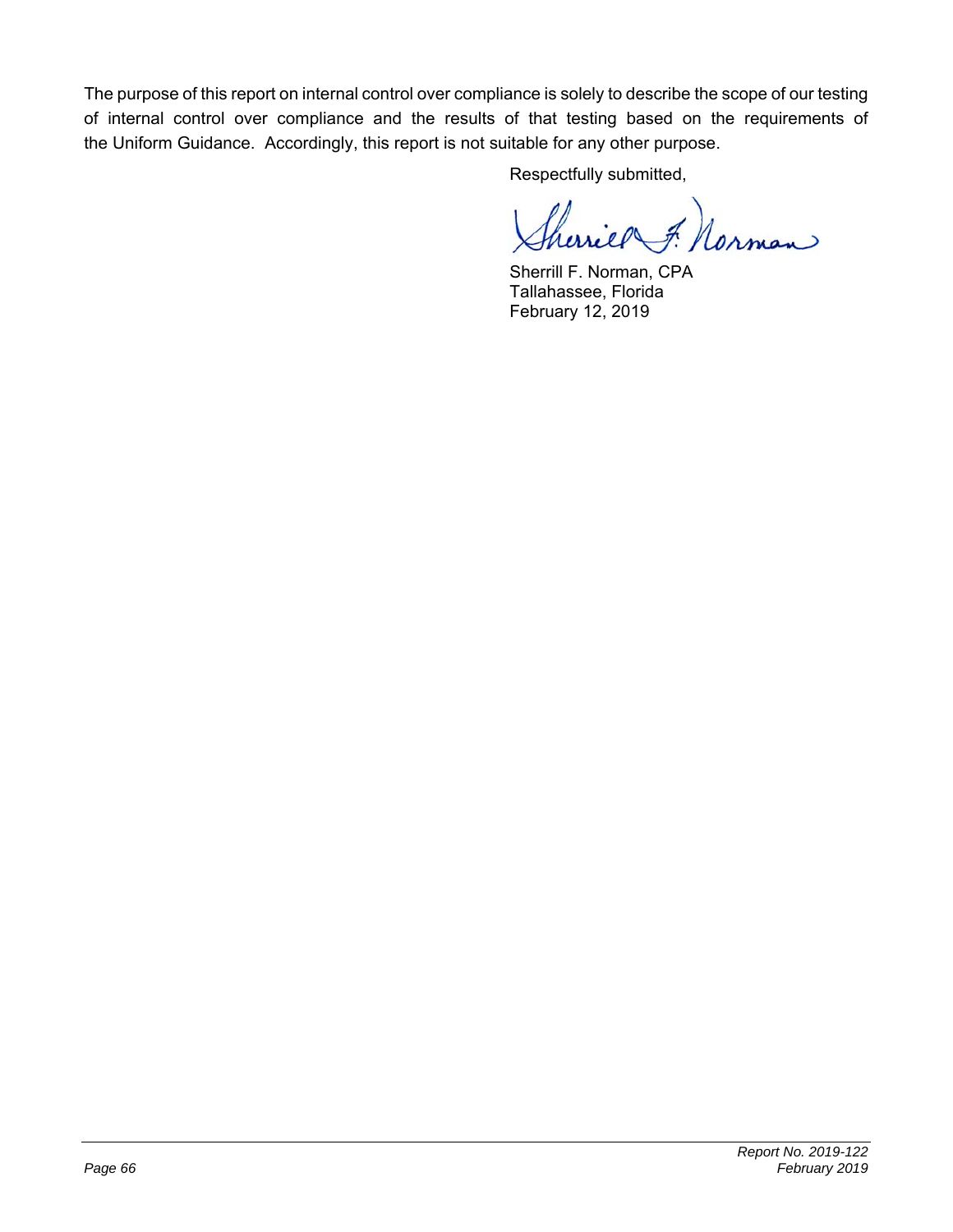# *SCHEDULE OF FINDINGS AND QUESTIONED COSTS*

### SECTION I – SUMMARY OF AUDITOR'S RESULTS

#### **Financial Statements**

| Type of auditor's report issued on whether the financial<br>statements audited were prepared in accordance with<br>GAAP: | Unmodified                                                              |
|--------------------------------------------------------------------------------------------------------------------------|-------------------------------------------------------------------------|
| Internal control over financial reporting:                                                                               |                                                                         |
| Material weakness(es) identified?                                                                                        | No                                                                      |
| Significant deficiency(ies) identified?                                                                                  | Yes                                                                     |
| Noncompliance material to financial statements noted?                                                                    | No                                                                      |
| <b>Federal Awards</b>                                                                                                    |                                                                         |
| Internal control over the major Federal program:                                                                         |                                                                         |
| Material weakness(es) identified?                                                                                        | No                                                                      |
| Significant deficiency(ies) identified?                                                                                  | None reported                                                           |
| Type of auditor's report issued on compliance for the<br>major Federal program:                                          | Unmodified                                                              |
| Any audit findings disclosed that are required to be<br>reported in accordance with 2 CFR 200.516(a)?                    | No                                                                      |
| Identification of the major Federal program:                                                                             |                                                                         |
| <b>CFDA Numbers:</b><br>84,027 and 84,173                                                                                | Name of Federal Program or Cluster:<br><b>Special Education Cluster</b> |
| Dollar threshold used to distinguish between<br>type A and type B programs:                                              | \$750,000                                                               |
| Auditee qualified as low risk auditee?                                                                                   | Yes                                                                     |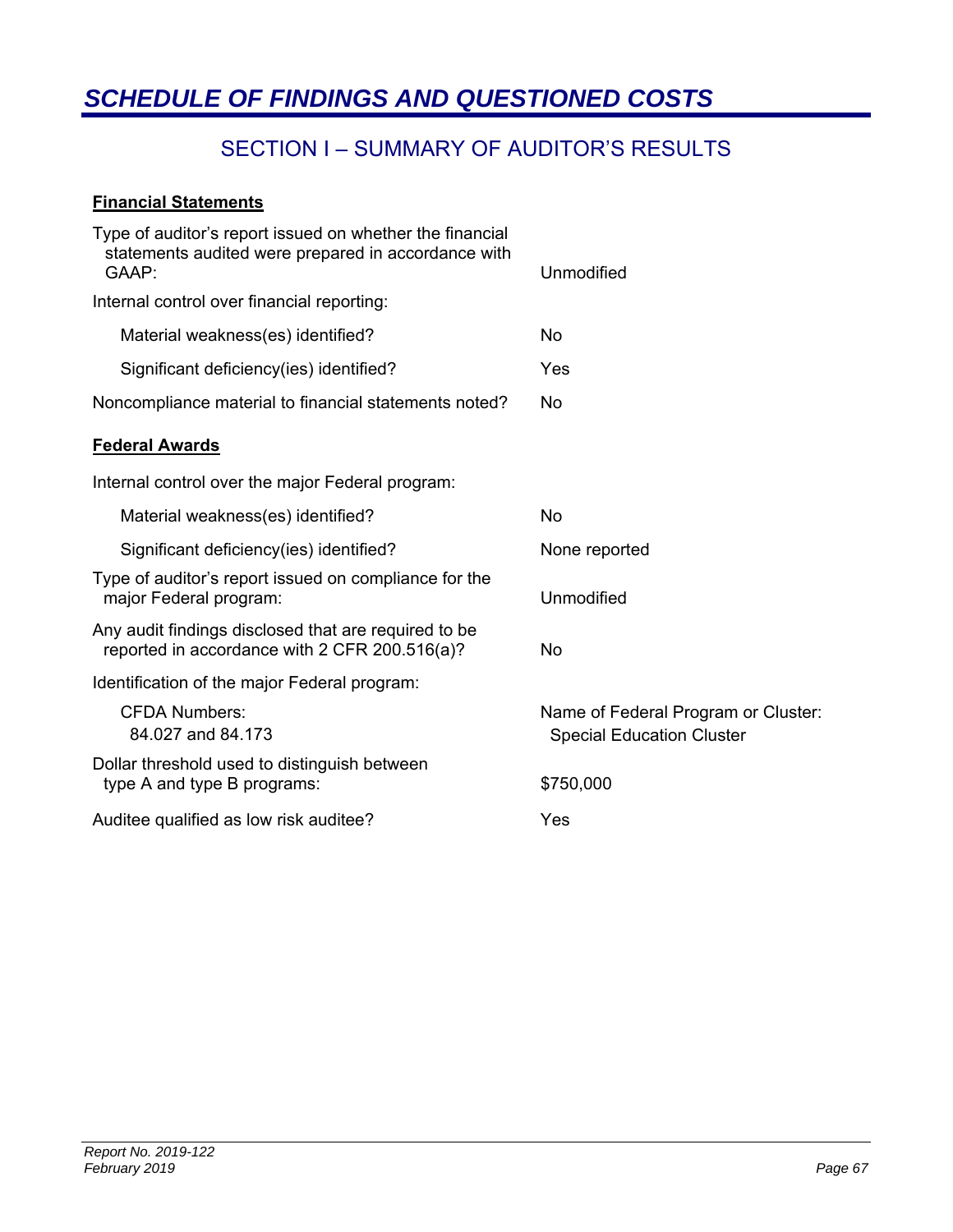### SECTION II – FINANCIAL STATEMENT FINDING

#### SIGNIFICANT DEFICIENCY

#### **INFORMATION TECHNOLOGY – ACCESS PRIVILEGES**

| <b>Finding Number</b><br><b>Opinion Units</b><br><b>Financial Statements</b><br><b>Account Titles</b> | 2018-001<br>Not Applicable                                                                                                                                                                                                                                                                                                                                                                                                                                                                                                                                                                                                                               |
|-------------------------------------------------------------------------------------------------------|----------------------------------------------------------------------------------------------------------------------------------------------------------------------------------------------------------------------------------------------------------------------------------------------------------------------------------------------------------------------------------------------------------------------------------------------------------------------------------------------------------------------------------------------------------------------------------------------------------------------------------------------------------|
|                                                                                                       | Not Applicable                                                                                                                                                                                                                                                                                                                                                                                                                                                                                                                                                                                                                                           |
| <b>Fund Names</b><br><b>Adjustment Amounts</b><br><b>Prior Year Finding</b>                           | Not Applicable<br>Not Applicable<br>Not Applicable                                                                                                                                                                                                                                                                                                                                                                                                                                                                                                                                                                                                       |
| <b>Finding</b>                                                                                        | Three employees had full update access privileges to information technology (IT)<br>applications or components that allowed them to perform functions incompatible<br>or inconsistent with their assigned job responsibilities.                                                                                                                                                                                                                                                                                                                                                                                                                          |
| <b>Criteria</b>                                                                                       | Access controls are intended to protect District data and IT resources from<br>unauthorized disclosure, modification, or destruction. Effective access controls<br>include granting IT users access to IT resources based on a demonstrated need<br>to view, add, modify, or delete data and restrict employees from performing<br>functions incompatible or inconsistent with their assigned job responsibilities.                                                                                                                                                                                                                                      |
|                                                                                                       | In addition, periodic evaluations of assigned IT access privileges are necessary<br>to ensure the employees can only access those IT resources that are necessary<br>to perform their assigned job responsibilities and that assigned IT access<br>privileges enforce an appropriate separation of incompatible duties.                                                                                                                                                                                                                                                                                                                                  |
| <b>Condition</b>                                                                                      | The District implemented a new accounting system in October 2017 composed<br>of finance and human resource (HR) applications. The District finance application<br>includes, for example, the ability to create and edit vendor information, create and<br>post journal entries, and process payment transactions.<br>The District HR<br>application includes, for example, the ability to add new employees, adjust pay<br>rates, edit leave balances, and process payroll transactions.                                                                                                                                                                 |
|                                                                                                       | As part of our audit, we examined District records supporting the IT access<br>privileges granted to 51 IT users during the 2017-18 fiscal year to the District<br>applications and setup component. We found that 3 employees, including the<br>Chief Financial Officer, Finance Assistant, and Fiscal Secretary - Payroll, had full<br>update access privileges to both the finance and HR applications that allowed<br>them to perform functions incompatible or inconsistent with their assigned job<br>responsibilities. For example, with these privileges, employees could create or<br>edit vendor information and process payment transactions. |
|                                                                                                       | In response to our inquiries, District personnel indicated that the District is working<br>with the Panhandle Area Educational Consortium and other school districts to<br>determine the best way to remedy the inappropriate or unnecessary IT access<br>privileges for the 3 employees without limiting employee productivity.                                                                                                                                                                                                                                                                                                                         |
| Cause                                                                                                 | District personnel indicated that they received limited training on the new<br>accounting system as it was being implemented and, as a result, did not<br>understand how to effectively assign access privileges based on employee job<br>responsibilities. In addition, full update access privileges were given to these<br>3 employees to minimize the daily obstacles associated with the implementation.                                                                                                                                                                                                                                            |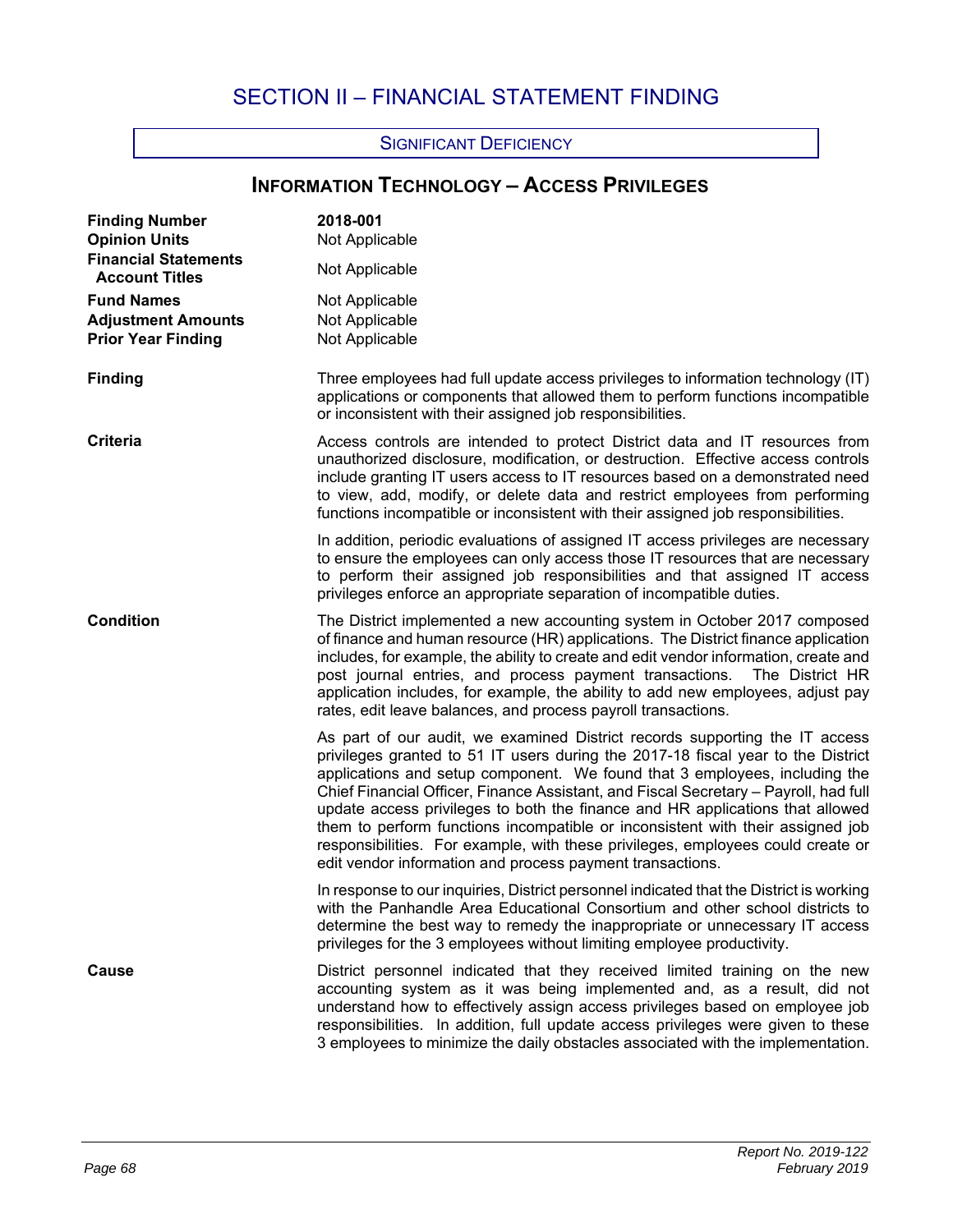| <b>Effect</b>            | Our examination of District records and discussion with District personnel<br>indicated that the District had certain controls such as documented Board review<br>and approval of monthly financial reports, including budget to actual comparisons.                                                                                                                                                                                                                    |
|--------------------------|-------------------------------------------------------------------------------------------------------------------------------------------------------------------------------------------------------------------------------------------------------------------------------------------------------------------------------------------------------------------------------------------------------------------------------------------------------------------------|
|                          | While these controls compensated, in part, for the deficiencies, the existence of<br>inappropriate or unnecessary IT access privileges increase the risk that<br>unauthorized disclosure, modification, or destruction of District data and<br>IT resources may occur and not be timely detected.                                                                                                                                                                       |
|                          | Our examination of District records supporting selected transactions indicated<br>that those transactions were properly supported; however, our procedures cannot<br>substitute for management's responsibility to establish and maintain an adequate<br>system of internal control.                                                                                                                                                                                    |
| Recommendation           | District management should continue efforts to ensure IT access privileges<br>restrict employees from performing functions incompatible or inconsistent with<br>their assigned job responsibilities. Such efforts should include appropriate<br>training to educate employees how to effectively assign access privileges based<br>on employee job responsibilities.                                                                                                    |
| <b>District Response</b> | The District will continue to explore solutions in coordination with our consultants<br>at the Panhandle Area Educational Consortium (PAEC) and other PAEC school<br>districts that will ensure that assigned access privileges restrict employees to only<br>those functions necessary for their assigned job responsibilities and transfer<br>security administrator privileges to an employee who does not have financial or<br>payroll monitoring responsibilities. |

### SECTION III – FEDERAL AWARDS FINDINGS AND QUESTIONED COSTS

No matters are reported.

## *PRIOR AUDIT FOLLOW-UP*

There were no prior financial statement or Federal awards findings requiring follow-up.

## *SUMMARY SCHEDULE OF PRIOR AUDIT FINDINGS*

The District did not have prior audit findings required to be reported under 2 CFR 200.511.